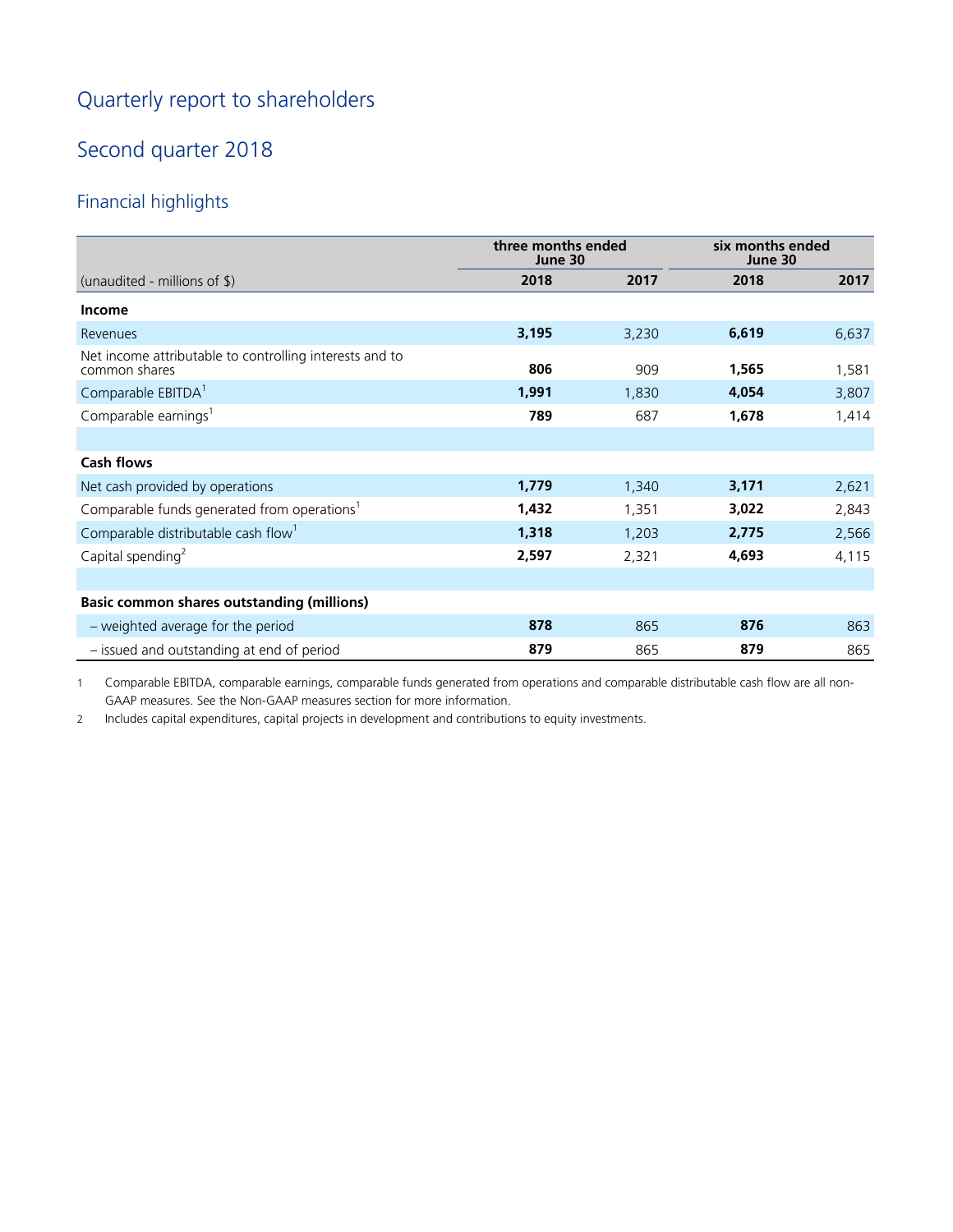# Management's discussion and analysis

# August 1, 2018

This management's discussion and analysis (MD&A) contains information to help the reader make investment decisions about TransCanada PipeLines Limited (TCPL or the Company). It discusses our business, operations, financial position, risks and other factors for the three and six months ended June 30, 2018, and should be read with the accompanying unaudited condensed consolidated financial statements for the three and six months ended June 30, 2018, which have been prepared in accordance with U.S. GAAP.

This MD&A should also be read in conjunction with our December 31, 2017 audited consolidated financial statements and notes and the MD&A in our 2017 Annual Report. Capitalized and abbreviated terms that are used but not otherwise defined herein are identified in our 2017 Annual Report. Certain comparative figures have been adjusted to reflect the current period's presentation.

# **FORWARD-LOOKING INFORMATION**

We disclose forward-looking information to help current and potential investors understand management's assessment of our future plans and financial outlook, and our future prospects overall.

Statements that are *forward-looking* are based on certain assumptions and on what we know and expect today. These statements generally include words like *anticipate, expect, believe, may, will, should, estimate* or other similar words.

Forward-looking statements in this MD&A include information about the following, among other things:

- planned changes in our business
- our financial and operational performance, including the performance of our subsidiaries
- expectations or projections about strategies and goals for growth and expansion
- expected cash flows and future financing options available to us
- expected dividend growth
- expected costs for planned projects, including projects under construction, permitting and in development
- expected schedules for planned projects (including anticipated construction and completion dates)
- expected regulatory processes and outcomes, including the expected impact of the 2018 FERC Actions
- expected outcomes with respect to legal proceedings, including arbitration and insurance claims
- expected capital expenditures and contractual obligations
- expected operating and financial results
- expected impact of future accounting changes, commitments and contingent liabilities
- expected impact of U.S. Tax Reform
- expected industry, market and economic conditions.

Forward-looking statements do not guarantee future performance. Actual events and results could be significantly different because of assumptions, risks or uncertainties related to our business or events that happen after the date of this MD&A.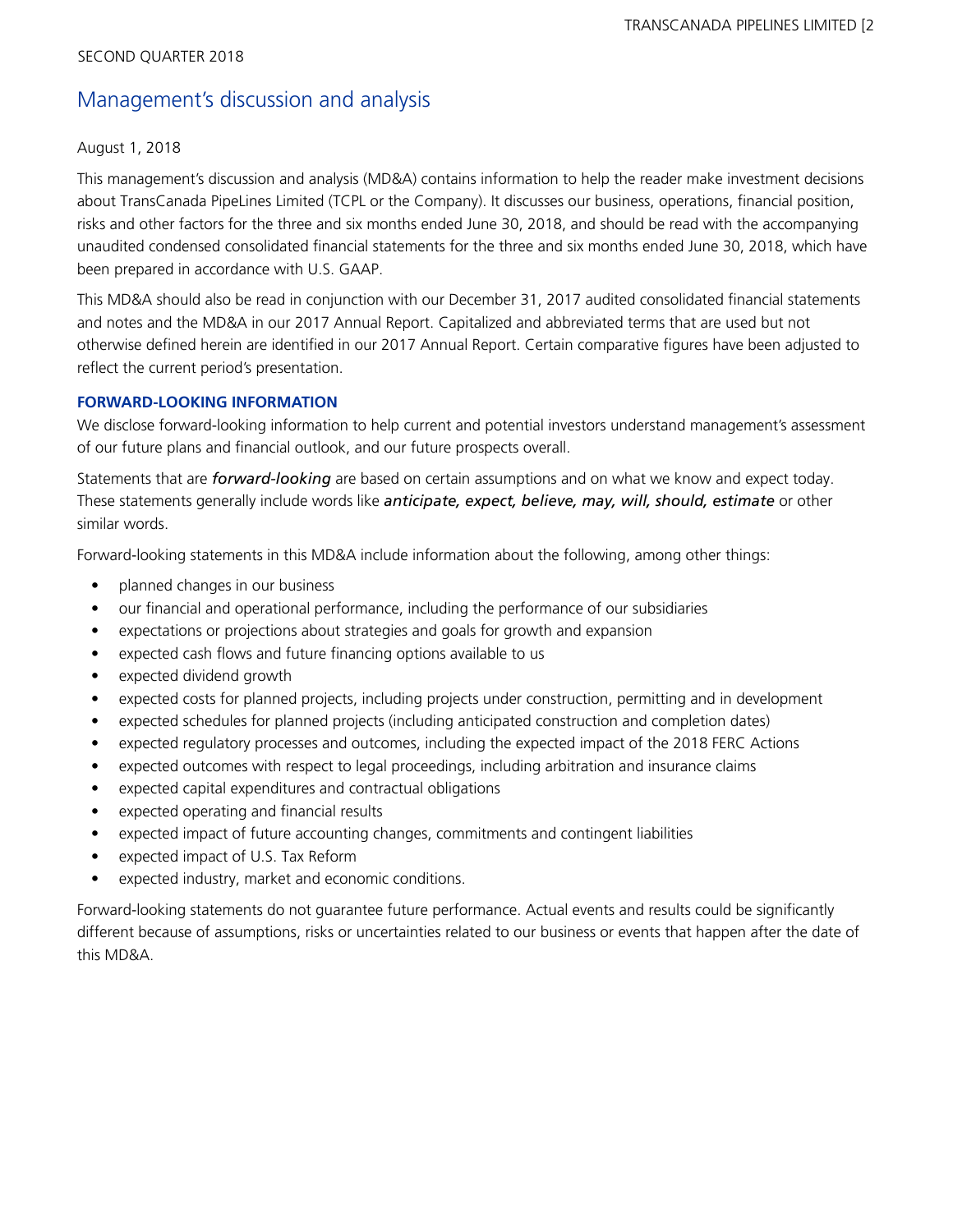Our forward-looking information is based on the following key assumptions, and is subject to the following risks and uncertainties:

# **Assumptions**

- continued wind-down of our U.S. Northeast power marketing business
- inflation rates and commodity prices
- nature and scope of hedging activities
- regulatory decisions and outcomes, including those related to the 2018 FERC Actions
- interest, tax and foreign exchange rates, including the impact of U.S. Tax Reform
- planned and unplanned outages and the use of our pipeline and energy assets
- integrity and reliability of our assets
- access to capital markets
- anticipated construction costs, schedules and completion dates.

# **Risks and uncertainties**

- our ability to successfully implement our strategic priorities and whether they will yield the expected benefits
- the operating performance of our pipeline and energy assets
- amount of capacity sold and rates achieved in our pipeline businesses
- the availability and price of energy commodities
- the amount of capacity payments and revenues from our energy business
- regulatory decisions and outcomes, including those related to the 2018 FERC Actions
- outcomes of legal proceedings, including arbitration and insurance claims
- performance and credit risk of our counterparties
- changes in market commodity prices
- changes in the regulatory environment
- changes in the political environment
- changes in environmental and other laws and regulations
- competitive factors in the pipeline and energy sectors
- construction and completion of capital projects
- costs for labour, equipment and materials
- access to capital markets, including the economic benefit of asset drop downs to TC PipeLines, LP
- interest, tax and foreign exchange rates, including the impact of U.S. Tax Reform
- weather
- cyber security
- technological developments
- economic conditions in North America as well as globally.

You can read more about these factors and others in this MD&A and in other disclosure documents we have filed with Canadian securities regulators and the SEC, including the MD&A in our 2017 Annual Report.

As actual results could vary significantly from the forward-looking information, you should not put undue reliance on forward-looking information and should not use future-oriented information or financial outlooks for anything other than their intended purpose. We do not update our forward-looking statements due to new information or future events, unless we are required to by law.

# **FOR MORE INFORMATION**

You can find more information about TCPL in our Annual Information Form and other disclosure documents, which are available on SEDAR (www.sedar.com).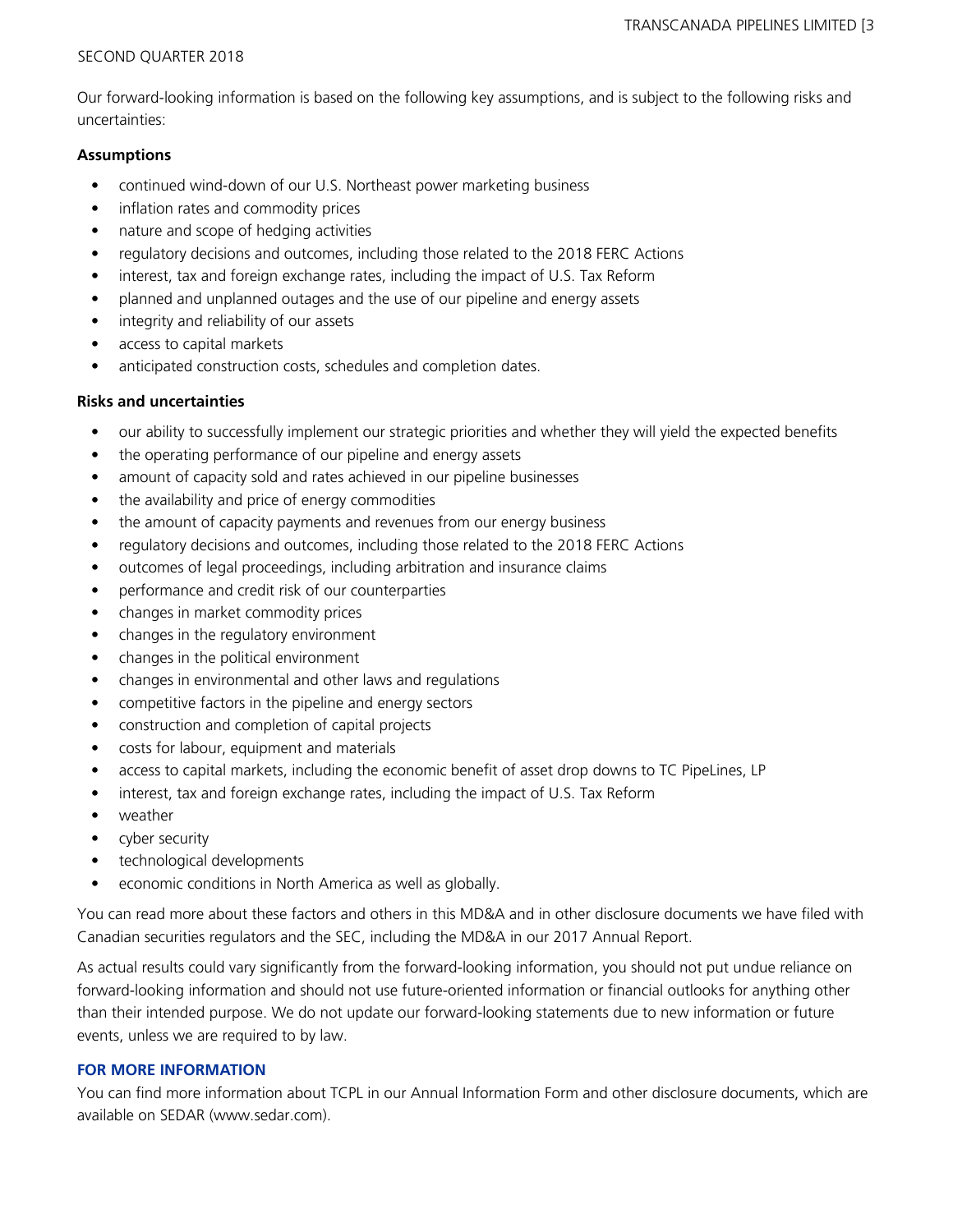#### **NON-GAAP MEASURES**

This MD&A references the following non-GAAP measures:

- **•** comparable earnings
- comparable EBITDA
- comparable EBIT
- funds generated from operations
- comparable funds generated from operations
- comparable distributable cash flow.

These measures do not have any standardized meaning as prescribed by GAAP and therefore may not be similar to measures presented by other entities.

# **Comparable measures**

We calculate comparable measures by adjusting certain GAAP and non-GAAP measures for specific items we believe are significant but not reflective of our underlying operations in the period. Except as otherwise described herein, these comparable measures are calculated on a consistent basis from period to period and are adjusted for specific items in each period, as applicable.

Our decision not to adjust for a specific item is subjective and made after careful consideration. Specific items may include:

- **•** certain fair value adjustments relating to risk management activities
- **•** income tax refunds and adjustments and changes to enacted tax rates
- **•** gains or losses on sales of assets or assets held for sale
- **•** legal, contractual and bankruptcy settlements
- impact of regulatory or arbitration decisions relating to prior year earnings
- restructuring costs
- **•** impairment of property, plant and equipment, goodwill, investments and other assets including certain ongoing maintenance and liquidation costs
- acquisition and integration costs.

We exclude the unrealized gains and losses from changes in the fair value of derivatives used to reduce our exposure to certain financial and commodity price risks. These derivatives generally provide effective economic hedges but do not meet the criteria for hedge accounting. As a result, the changes in fair value are recorded in net income. As these amounts do not accurately reflect the gains and losses that will be realized at settlement, we do not consider them reflective of our underlying operations.

The following table identifies our non-GAAP measures against their equivalent GAAP measures.

| <b>Comparable measure</b>                  | <b>Original measure</b>                                               |
|--------------------------------------------|-----------------------------------------------------------------------|
| comparable earnings                        | net income attributable to controlling interests and to common shares |
| comparable EBITDA                          | segmented earnings                                                    |
| comparable EBIT                            | segmented earnings                                                    |
| comparable funds generated from operations | net cash provided by operations                                       |
| comparable distributable cash flow         | net cash provided by operations                                       |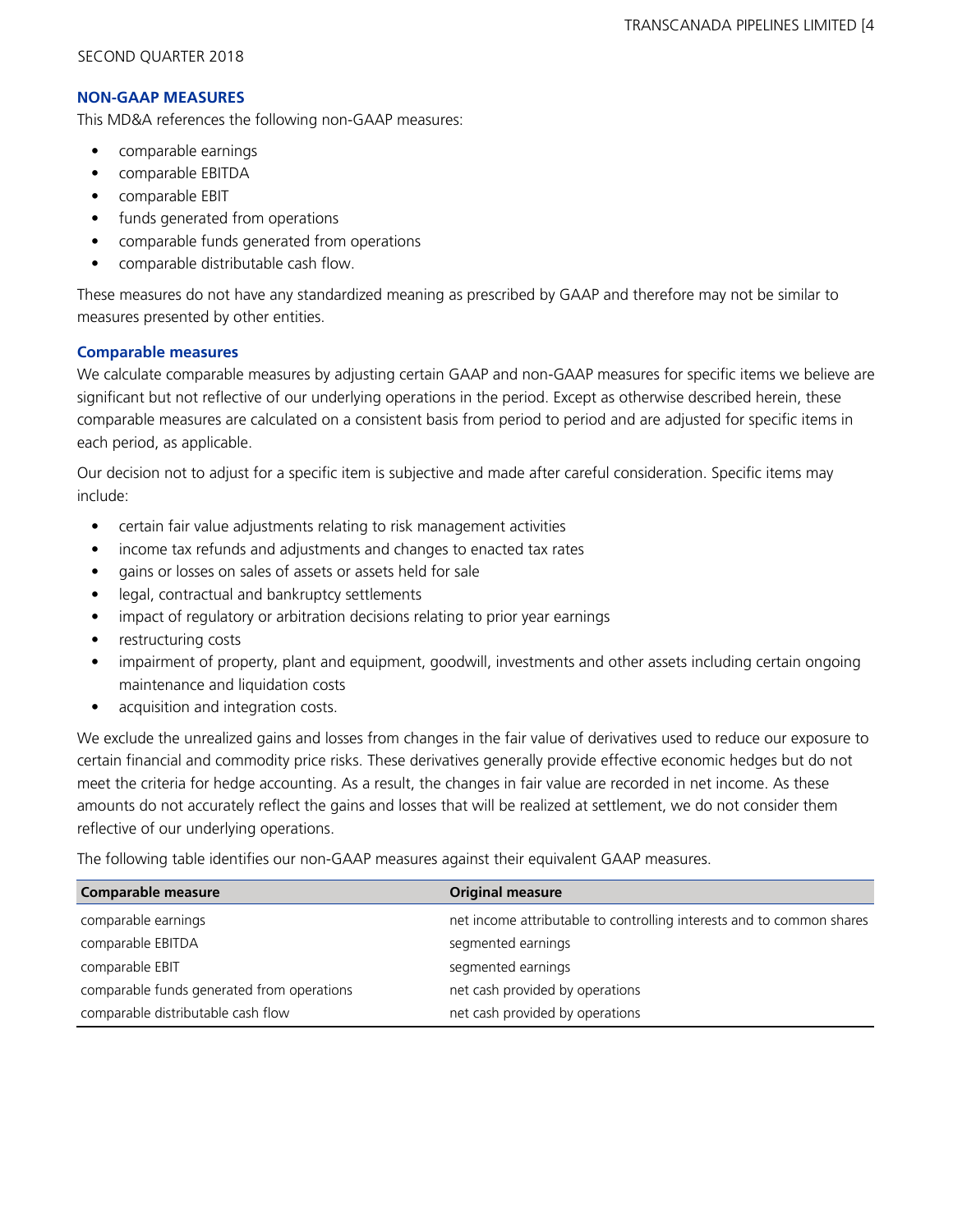#### **Comparable earnings**

Comparable earnings represents earnings or loss attributable to our common shareholder on a consolidated basis, adjusted for specific items. Comparable earnings is comprised of segmented earnings, interest expense, AFUDC, interest income and other, income taxes and non-controlling interests, adjusted for specific items. See the Consolidated results section for reconciliations to net income attributable to controlling interests and to common shares.

#### **Comparable EBIT and comparable EBITDA**

Comparable EBIT represents segmented earnings, adjusted for specific items. We use comparable EBIT as a measure of our earnings from ongoing operations as it is a useful measure of our performance and an effective tool for evaluating trends in each segment. Comparable EBITDA is calculated the same way as comparable EBIT but excludes the non-cash charges for depreciation and amortization. See the Reconciliation of non-GAAP measures section for a reconciliation to segmented earnings.

#### **Funds generated from operations and comparable funds generated from operations**

Funds generated from operations reflects net cash provided by operations before changes in operating working capital. We believe it is a useful measure of our consolidated operating cash flow because it does not include fluctuations from working capital balances, which do not necessarily reflect underlying operations in the same period, and is used to provide a consistent measure of the cash generating performance of our assets. Comparable funds generated from operations is adjusted for the cash impact of specific items. See the Financial condition section for a reconciliation to net cash provided by operations.

#### **Comparable distributable cash flow**

We believe comparable distributable cash flow is a useful supplemental measure of performance that defines cash available to our common shareholder before capital allocation. Comparable distributable cash flow is defined as comparable funds generated from operations less distributions to non-controlling interests and non-recoverable maintenance capital expenditures.

Maintenance capital expenditures are expenditures incurred to maintain our operating capacity, asset integrity and reliability, and include amounts attributable to our proportionate share of maintenance capital expenditures on our equity investments. We have the opportunity to recover effectively all of our pipeline maintenance capital expenditures in Canadian Natural Gas Pipelines, U.S. Natural Gas Pipelines and Liquids Pipelines through tolls. Canadian natural gas pipelines maintenance capital expenditures are reflected in rate bases, on which we earn a regulated return and subsequently recover in tolls. Our U.S. natural gas pipelines can recover maintenance capital expenditures through tolls under current rate settlements, or have the ability to recover such expenditures through tolls established in future rate cases or settlements. Tolling arrangements in our liquids pipelines provide for the recovery of maintenance capital expenditures. As such, beginning in second quarter 2018, our presentation of comparable distributable cash flow only includes a reduction for non-recoverable maintenance capital expenditures in its calculation. Comparative figures have been adjusted to reflect this presentation.

See the Financial condition section for a reconciliation to net cash provided by operations.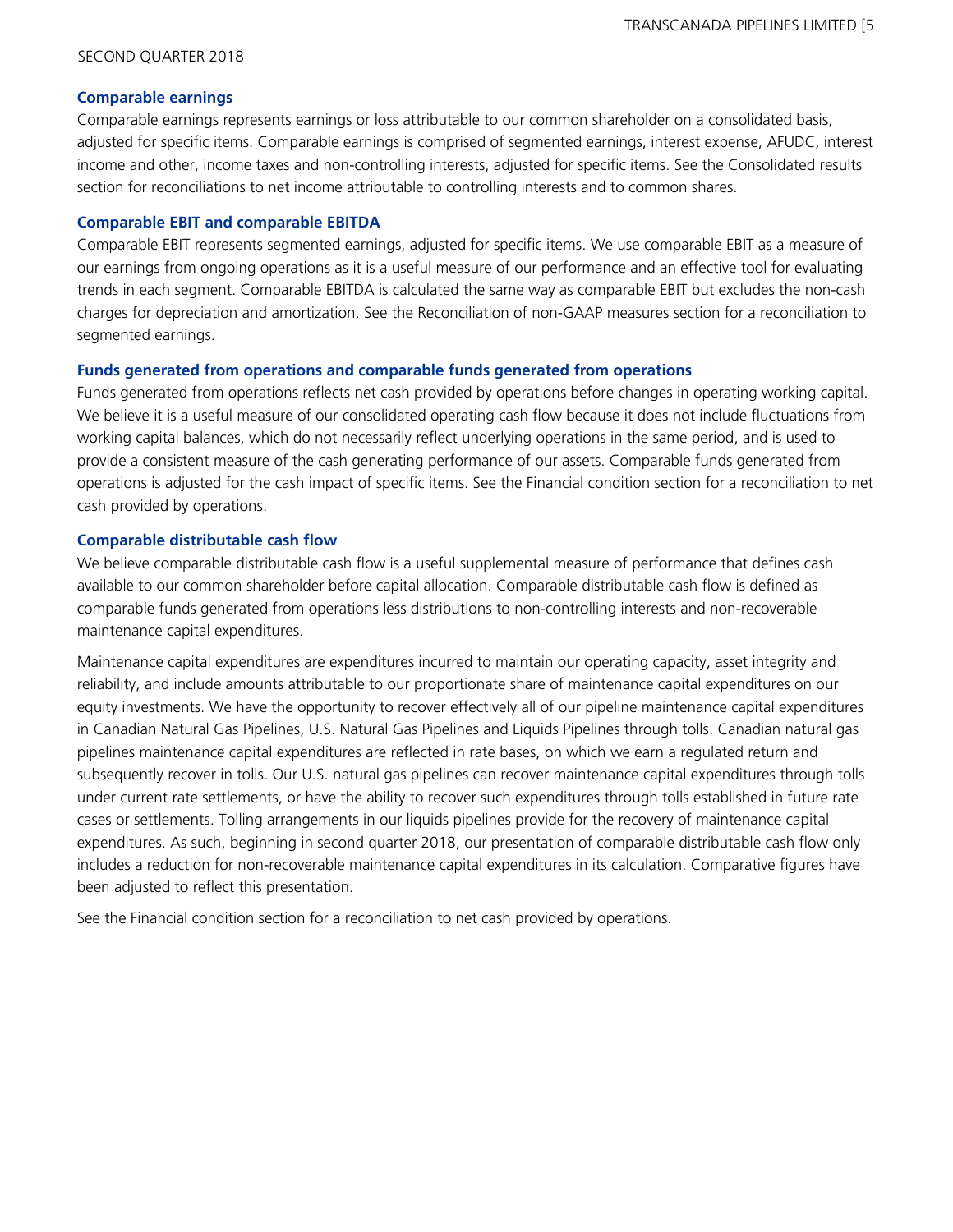# Consolidated results - second quarter 2018

|                                                                          | three months ended<br>June 30 |       | six months ended<br>June 30 |         |
|--------------------------------------------------------------------------|-------------------------------|-------|-----------------------------|---------|
| (unaudited - millions of $\frac{1}{2}$ )                                 | 2018                          | 2017  | 2018                        | 2017    |
| Canadian Natural Gas Pipelines                                           | 280                           | 305   | 533                         | 587     |
| U.S. Natural Gas Pipelines                                               | 541                           | 401   | 1,189                       | 962     |
| Mexico Natural Gas Pipelines                                             | 118                           | 120   | 255                         | 238     |
| Liquids Pipelines                                                        | 390                           | 251   | 731                         | 478     |
| Energy                                                                   | 191                           | 645   | 241                         | 843     |
| Corporate                                                                | 72                            | (40)  | (9)                         | (73)    |
| <b>Total segmented earnings</b>                                          | 1,592                         | 1,682 | 2,940                       | 3,035   |
| Interest expense                                                         | (584)                         | (540) | (1, 132)                    | (1,056) |
| Allowance for funds used during construction                             | 113                           | 121   | 218                         | 222     |
| Interest income and other                                                | (93)                          | 89    | (30)                        | 109     |
| Income before income taxes                                               | 1,028                         | 1,352 | 1,996                       | 2,310   |
| Income tax expense                                                       | (146)                         | (388) | (261)                       | (584)   |
| <b>Net income</b>                                                        | 882                           | 964   | 1,735                       | 1,726   |
| Net income attributable to non-controlling interests                     | (76)                          | (55)  | (170)                       | (145)   |
| Net income attributable to controlling interests and to<br>common shares | 806                           | 909   | 1,565                       | 1,581   |

Net income attributable to controlling interests and to common shares decreased by \$103 million and \$16 million for the three and six months ended June 30, 2018 compared to the same periods in 2017.

Net income in both periods included unrealized gains and losses from changes in risk management activities, which we exclude, along with other specific items as noted below to arrive at comparable earnings.

2018 results included:

• an after-tax loss of \$5 million year-to-date related to our U.S. Northeast power marketing contracts which included an after-tax loss of \$11 million in second quarter and an after-tax gain of \$6 million in first quarter primarily due to income recognized on the sale of our retail contracts. These amounts have been excluded from Energy's comparable earnings effective January 1, 2018 as we do not consider the wind-down of the remaining contracts part of our underlying operations. The contract portfolio will continue to run-off through to mid-2020.

2017 results included:

• a \$255 million after-tax net gain related to the monetization of our U.S. Northeast power business, which included a \$441 million after-tax gain on the sale of TC Hydro in second quarter, an incremental loss of \$176 million after tax recorded in second quarter on the sale of the thermal and wind package and \$10 million year-to-date of after-tax disposition costs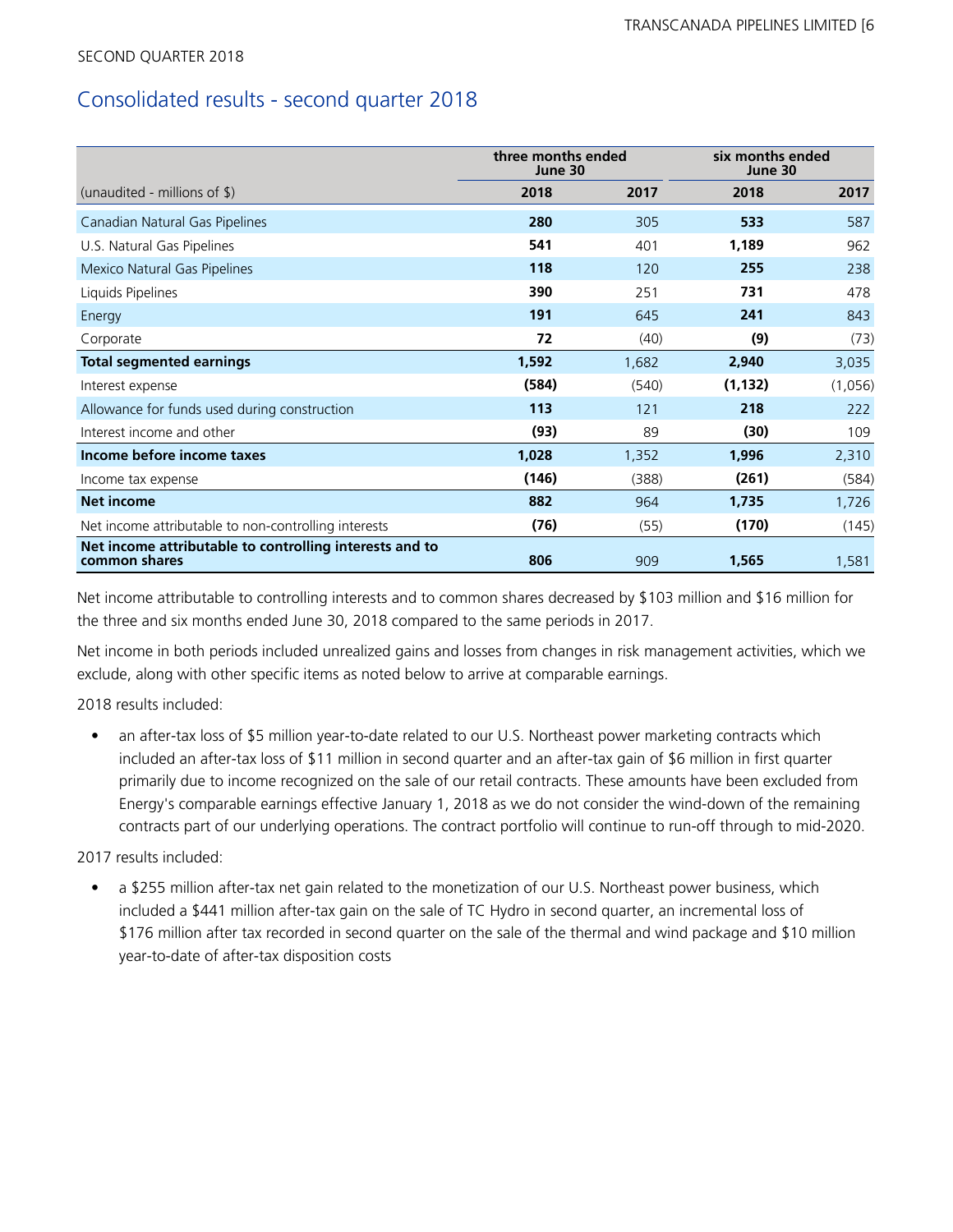- an after-tax charge of \$15 million in second quarter and \$39 million year-to-date for integration-related costs associated with the acquisition of Columbia
- an after-tax charge of \$4 million in second quarter and \$11 million year-to-date related to the maintenance of Keystone XL assets which was expensed in 2017 pending further advancement of the project. In 2018, Keystone XL expenditures are being capitalized
- a \$7 million income tax recovery in first quarter related to the realized loss on a third-party sale of Keystone XL project assets.

A reconciliation of net income attributable to controlling interests and to common shares to comparable earnings is shown in the following table.

# **RECONCILIATION OF NET INCOME TO COMPARABLE EARNINGS**

|                                                                          | three months ended<br>June 30 |       | six months ended<br>June 30 |       |
|--------------------------------------------------------------------------|-------------------------------|-------|-----------------------------|-------|
| (unaudited - millions of $\$\$ )                                         | 2018                          | 2017  | 2018                        | 2017  |
| Net income attributable to controlling interests and to<br>common shares | 806                           | 909   | 1,565                       | 1,581 |
| Specific items (net of tax):                                             |                               |       |                             |       |
| U.S. Northeast power marketing contracts                                 | 11                            |       | 5                           |       |
| Net gain on sales of U.S. Northeast power generation<br>assets           |                               | (265) |                             | (255) |
| Integration and acquisition related costs – Columbia                     |                               | 15    |                             | 39    |
| Keystone XL asset costs                                                  |                               | 4     |                             | 11    |
| Keystone XL income tax recoveries                                        |                               |       |                             | (7)   |
| Risk management activities <sup>1</sup>                                  | (28)                          | 24    | 108                         | 45    |
| <b>Comparable earnings</b>                                               | 789                           | 687   | 1,678                       | 1,414 |

| <b>Risk management activities</b>                                  | three months ended<br>June 30 |                | six months ended<br>June 30 |                |
|--------------------------------------------------------------------|-------------------------------|----------------|-----------------------------|----------------|
| (unaudited - millions of \$)                                       | 2018                          | 2017           | 2018                        | 2017           |
| Canadian Power                                                     |                               | 3              | 3                           | 4              |
| U.S. Power                                                         | 39                            | (94)           | (62)                        | (156)          |
| Liquids marketing                                                  | 62                            | $\overline{4}$ | 55                          | $\overline{4}$ |
| Natural Gas Storage                                                | (3)                           | (4)            | (6)                         |                |
| Foreign exchange                                                   | (60)                          | 41             | (139)                       | 56             |
| Income tax attributable to risk management activities              | (11)                          | 26             | 41                          | 46             |
| Total unrealized gains/(losses) from risk management<br>activities | 28                            | (24)           | (108)                       | (45)           |

Comparable earnings increased by \$102 million for the three months ended June 30, 2018 compared to the same period in 2017 and was primarily the net effect of:

- higher contribution from U.S. Natural Gas Pipelines mainly due to increased earnings from Columbia Gas and Columbia Gulf growth projects placed in service, additional contract sales on ANR and Great Lakes and the amortization of net regulatory liabilities recognized as a result of U.S. Tax Reform
- higher contribution from Liquids Pipelines primarily due to earnings from intra-Alberta pipelines placed in service in the second half of 2017, higher volumes on the Keystone Pipeline System and increased earnings from liquids marketing activities
- lower income tax expense primarily due to lower income tax rates as a result of U.S. Tax Reform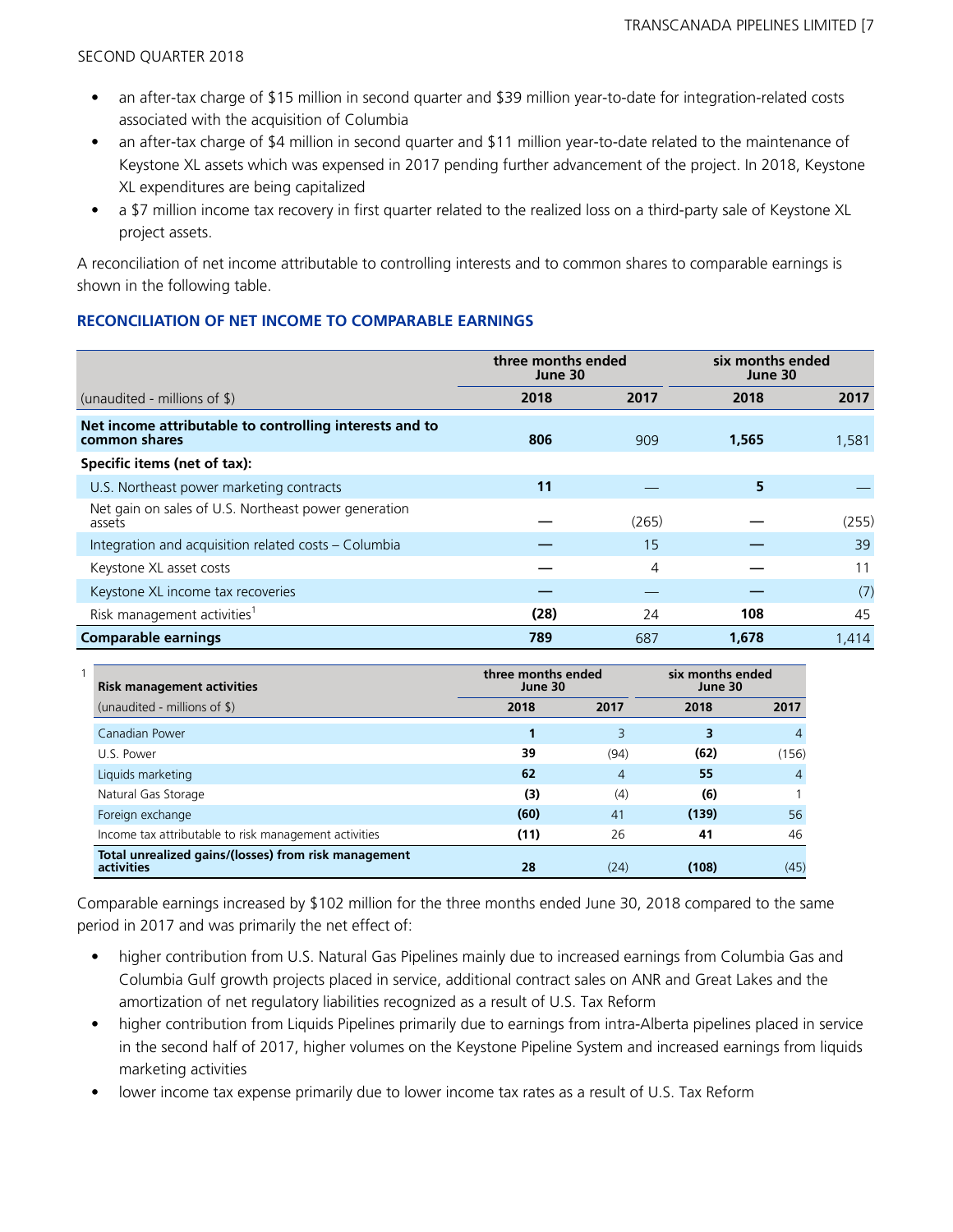- higher interest expense primarily as a result of long-term debt and junior subordinated notes issuances, net of maturities, and lower capitalized interest, partially offset by the repayment of the Columbia acquisition bridge facilities in June 2017
- lower earnings from U.S. Power mainly due to the sale of the U.S. Northeast power generation assets in second quarter 2017
- lower earnings from Bruce Power primarily due to lower volumes resulting from increased outage days
- lower Eastern Power results mainly due to the sale of our Ontario solar assets in December 2017.

Comparable earnings increased by \$264 million for the six months ended June 30, 2018 compared to the same period in 2017 and was primarily the net effect of:

- higher contribution from U.S. Natural Gas Pipelines mainly due to increased earnings from Columbia Gas and Columbia Gulf growth projects placed in service, additional contract sales on ANR and Great Lakes and amortization of net regulatory liabilities recognized as a result of U.S. Tax Reform
- higher contribution from Liquids Pipelines primarily due to earnings from intra-Alberta pipelines placed in service in the second half of 2017, higher volumes on the Keystone Pipeline System and increased earnings from liquids marketing activities
- lower income tax expense primarily due to lower income tax rates as a result of U.S. Tax Reform
- higher interest income and other primarily resulting from realized gains in 2018 compared to realized losses in 2017 on derivatives used to manage our net exposure to foreign exchange rate fluctuations on U.S. dollardenominated income
- lower earnings from U.S. Power mainly due to the sale of the U.S. Northeast power generation assets in second quarter 2017
- higher interest expense primarily as a result of long-term debt and junior subordinated notes issuances, net of maturities, and lower capitalized interest, partially offset by the repayment of the Columbia acquisition bridge facilities in June 2017
- lower earnings from Bruce Power primarily due to lower volumes resulting from increased outage days
- lower Eastern Power results mainly due to the sale of our Ontario solar assets in December 2017.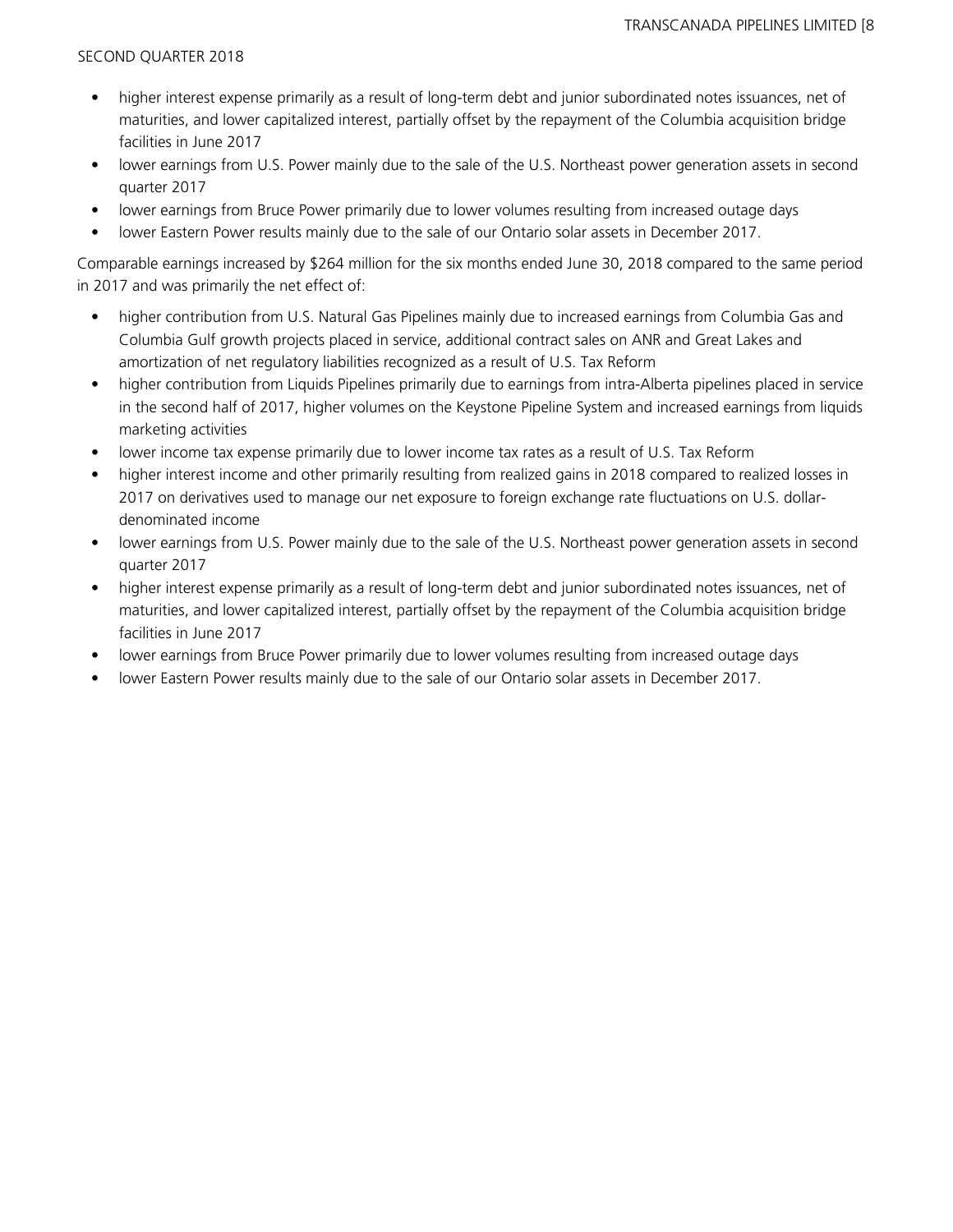# 2018 FERC Actions

### **BACKGROUND**

In December 2016, FERC issued a Notice of Inquiry (NOI) seeking comment on how to address the issue of whether its existing policies resulted in a 'double recovery' of income taxes in a pass-through entity such as a master limited partnership (MLP). This NOI was in response to a decision by the U.S. Court of Appeals for the District of Columbia Circuit in July 2016 in United Airlines, Inc., et al. v. FERC (the United case), directing FERC to address the issue.

On December 22, 2017, H.R. 1, the Tax Cuts and Jobs Act (U.S. Tax Reform), was signed resulting in significant changes to U.S. tax law including a decrease in the U.S. federal corporate income tax rate from 35 per cent to 21 per cent effective January 1, 2018. As a result of this change, deferred income tax assets and deferred income tax liabilities related to our U.S. businesses, including amounts related to our proportionate share of assets held in TC PipeLines, LP, were remeasured as at December 31, 2017 to reflect the new lower U.S. federal corporate income tax rate. With respect to our U.S. rate-regulated natural gas pipelines, the impact of this remeasurement was recorded as a net regulatory liability.

On March 15, 2018, FERC issued (1) a Revised Policy Statement to address the treatment of income taxes for rate-making purposes for MLPs; (2) a Notice of Proposed Rulemaking (NOPR) proposing interstate pipelines file a one-time report to quantify the impact of the federal income tax rate reduction and the impact of the Revised Policy Statement on each pipeline's return on equity (ROE) assuming a single-issue adjustment to a pipeline's rates; and (3) a NOI seeking comment on how FERC should address changes related to accumulated deferred income taxes and bonus depreciation. On July 18, 2018, FERC issued (1) an Order on Rehearing of the Revised Policy Statement dismissing rehearing requests; and (2) a Final Rule adopting and revising procedures from, and clarifying aspects of, the NOPR (collectively, the "2018 FERC Actions"). The Final Rule will become effective September 13, 2018, and is subject to requests for further rehearing and clarification. Each is described below.

# **FERC Revised Policy Statement on Treatment of Income Taxes for MLPs**

The Revised Policy Statement changes FERC's long-standing policy allowing income tax amounts to be included in rates subject to cost-of-service rate regulation for pipelines owned by an MLP. The Revised Policy Statement creates a presumption that entities whose earnings are not taxed through a corporation should not be permitted to recover an income tax allowance in their regulated cost-of-service rates. On July 18, 2018, FERC dismissed requests for rehearing and provided clarification of the Revised Policy Statement. In this Order on Rehearing, FERC noted that an MLP is not automatically precluded in a future proceeding from arguing and providing evidentiary support that it is entitled to an income tax allowance in its cost-of-service rates. Additionally, FERC provided guidance with regard to accumulated deferred income taxes for MLP pipelines and other pass-through entities. FERC found that to the extent an entity's income tax allowance should be eliminated from rates, it must also eliminate its existing accumulated deferred income tax balance from its rate base. As a result, the Revised Policy Statement also precludes the recognition and subsequent amortization of any related regulatory assets or liabilities that might have otherwise impacted rates charged to customers as a refund or collection of excess or deficient deferred income tax assets or liabilities.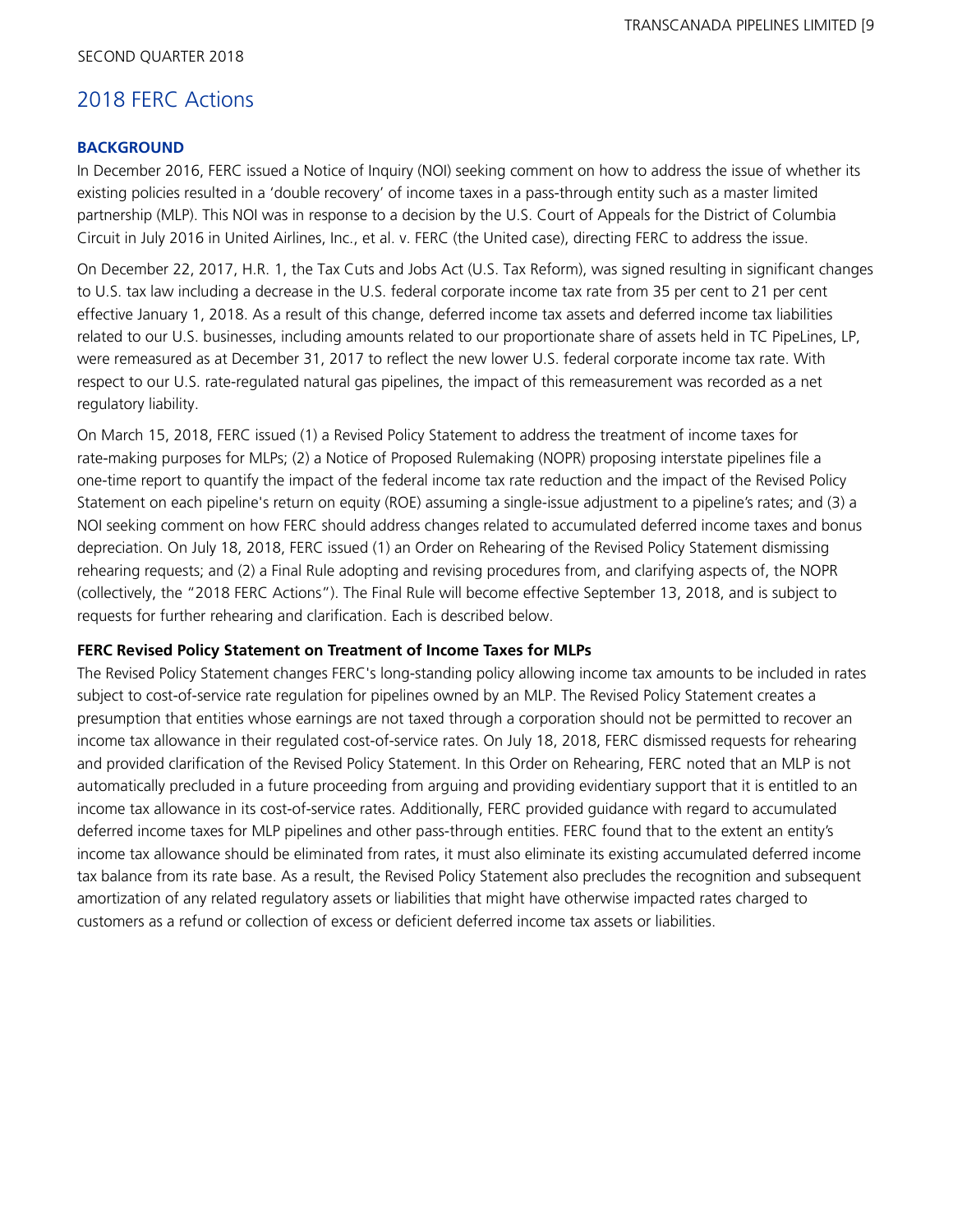#### **Final Rule on Tax Law Changes for Interstate Natural Gas Pipelines**

The Final Rule established a schedule by which interstate pipelines must either (i) file a new uncontested rate settlement or (ii) file a one-time report, called FERC Form No. 501-G, that quantifies the isolated rate impact of U.S. Tax Reform on FERC-regulated pipelines and the impact of the Revised Policy Statement on pipelines held by MLPs. Pipelines filing the FERC Form No. 501-G will have four options:

- make a limited Natural Gas Act Section 4 filing to reduce its rates by the reduction in its cost-of-service shown in its FERC Form No. 501-G. For any pipeline electing this option, FERC guarantees a three-year moratorium on Natural Gas Act Section 5 rate investigations if the pipeline's FERC Form 501-G shows the pipeline's estimated ROE as being 12 per cent or less. Under the Final Rule, and notwithstanding the Revised Policy Statement discussed above, a pipeline organized as an MLP is not required to eliminate its income tax allowance, but instead can reduce its rates to reflect the reduction in the maximum corporate tax rate. Alternatively, the MLP pipeline can eliminate its tax allowance along with its accumulated deferred income tax balance used for ratemaking purposes. In situations where the accumulated deferred income tax balance is a liability, this elimination would have the effect of increasing the pipeline's rate base for rate-making purposes;
- commit to file either a pre-packaged uncontested rate settlement or a general Section 4 rate case if it believes that using the limited Section 4 option will not result in just and reasonable rates. If the pipeline commits to file either by December 31, 2018, FERC will not initiate a Section 5 investigation of its rates prior to that date;
- file a statement explaining its rationale for why it does not believe the pipeline's rates must change; or
- take no other action. FERC will consider whether to initiate a Section 5 investigation of any pipeline that has not submitted a limited Section 4 rate filing or committed to file a general Section 4 rate case.

We are evaluating this Final Rule and our next courses of action, however, we do not expect an immediate or a retroactive impact from the Final Rule or the Revised Policy Statement described above.

#### **NOI Regarding the Effect of U.S. Tax Reform on Commission-Jurisdictional Rates**

In the NOI, FERC sought comment on the effects of U.S. Tax Reform to determine additional action, if any, required by FERC related to accumulated deferred income taxes that were reserved in anticipation of being paid to or refunded by the Internal Revenue Service, but which no longer accurately reflect the future income tax liability or asset. The NOI also sought comment on the elimination of bonus depreciation for regulated natural gas pipelines and other effects of U.S. Tax Reform on regulated rates or earnings.

As noted above, FERC's Order on Rehearing of the Revised Policy Statement provided guidance with regard to accumulated deferred income taxes for MLP pipelines, finding that if an MLP pipeline's income tax allowance is eliminated from its cost-of-service rates, then its existing accumulated deferred income tax balance used for rate-making purposes should also be eliminated from its rate base.

#### **IMPACT OF 2018 FERC ACTIONS ON TCPL**

Our U.S. natural gas pipelines are held through a number of different ownership structures. We do not anticipate that the earnings and cash flows from our directly-held U.S. natural gas pipelines, including ANR, Columbia Gas and Columbia Gulf, will be materially impacted by the Revised Policy Statement as they are held through wholly-owned taxable corporations and, in addition, a significant proportion of their revenues are earned under non-recourse rates. Columbia Gas is required under existing settlements to adjust certain of its recourse rates for the decrease in the U.S. federal corporate income tax rate enacted December 22, 2017, with the changes implemented January 1, 2018. As ANR, Columbia Gas, Columbia Gulf and other wholly-owned regulated assets undergo future rate proceedings, some of which may be accelerated by the Final Rule, future rates may be impacted prospectively as a result of U.S. Tax Reform, but the impact is expected to be largely mitigated by lower corporate income tax rates. Therefore, the impact on earnings and cash flows resulting from the 2018 FERC Actions on our wholly-owned U.S. natural gas pipelines is expected to be limited in comparison to pre-U.S. Tax Reform.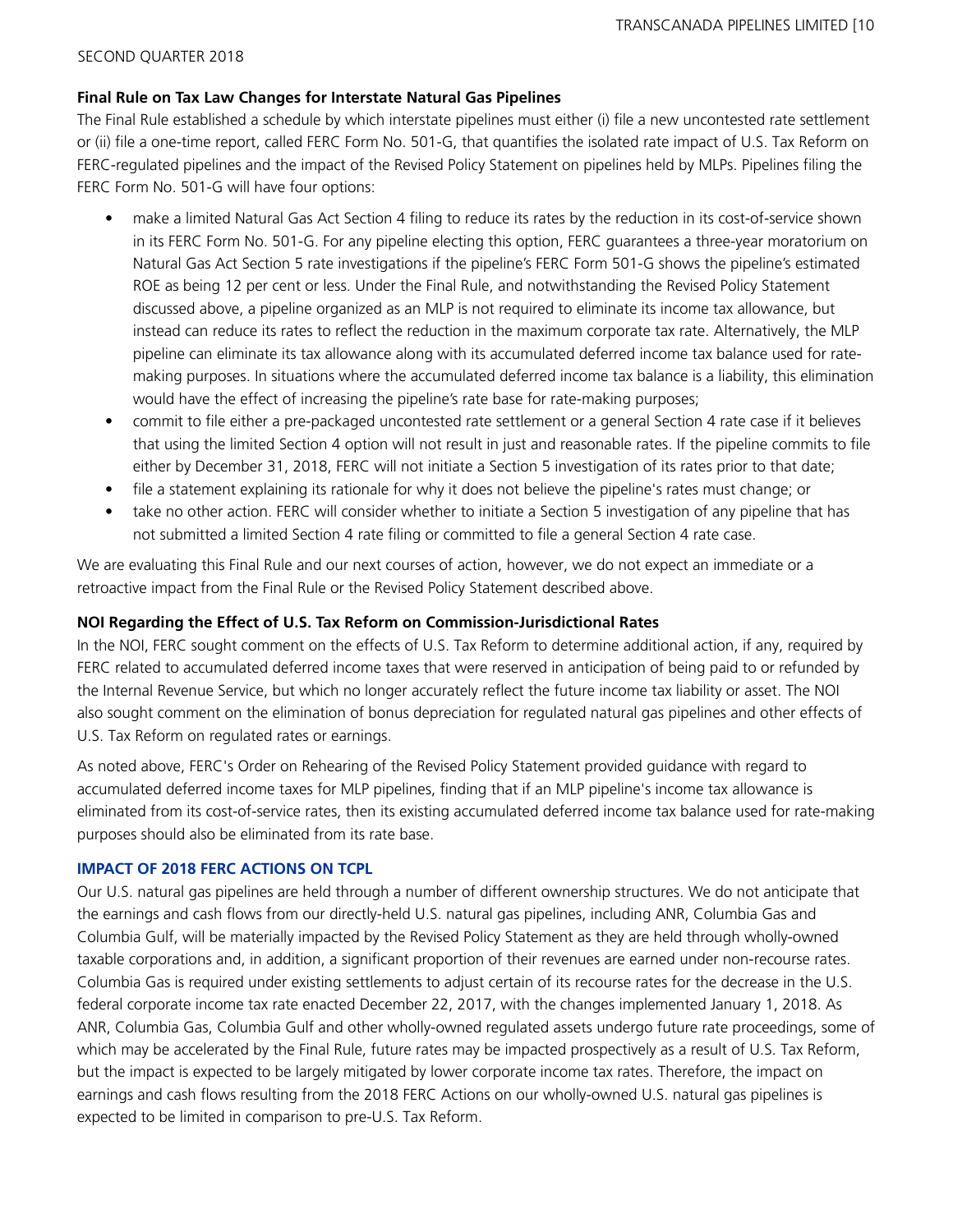The Revised Policy Statement also prohibits an income tax allowance for liquids pipelines held in MLP structures. We do not expect an impact on our U.S. liquids pipelines as they are not held in MLP form.

#### **Financing**

At the time and as a result of the 2018 FERC Actions initially proposed in March 2018, further drop downs of assets into TC PipeLines, LP were considered to no longer be a viable funding lever. In addition, the TC PipeLines, LP ATM program ceased to be utilized. Pursuant to the 2018 FERC Actions issued on July 18, 2018, it is yet to be determined if and when in the future these might be restored as competitive financing options. Regardless, we believe we have the financial capacity to fund our existing capital program through predictable and growing cash flow generated from operations, access to capital markets including through portfolio management, cash on hand and substantial committed credit facilities.

#### **Impact of 2018 FERC Actions on TC PipeLines, LP**

We are analyzing the impact of the 2018 FERC Actions on our TC PipeLines, LP assets, particularly considering the changes noted above and alternatives now available under the Final Rule. While a number of uncertainties exist with respect to the changes, TC PipeLines, LP's earnings, cash flows and financial position could be materially adversely impacted. Should we or TC PipeLines, LP choose to proactively address the issues contemplated by the 2018 FERC Actions, prospective changes in certain pipeline systems' rates could occur as early as late 2018. However, the impact in 2018 is expected to be limited, while subsequent periods for TC PipeLines, LP could be more significantly affected. Mitigating this impact, approximately half of TC PipeLines, LP's revenues, including those of equity investments, are earned under non-recourse rates which are not expected to be impacted by the 2018 FERC Actions. As our ownership in TC PipeLines, LP is approximately 25 per cent, the impact of the 2018 FERC Actions related to TC PipeLines, LP is not expected to be significant to our consolidated earnings or cash flow.

Individual pipelines owned by TC PipeLines, LP do not currently have a requirement to file for new rates until 2022, however, that timing may be accelerated by the Final Rule, except where moratoria exist. As noted above, the change in the Final Rule to allow MLPs to remove the accumulated deferred income tax liability from rate base, thus increasing rate base in general, may further mitigate the loss of the tax allowance in cost-of-service based rates.

As a result of the 2018 FERC Actions initially proposed in March 2018, and in order to retain cash in anticipation of a possible reduction of revenues, TC PipeLines, LP reduced its quarterly distribution to common unitholders by 35 per cent to US\$0.65 per unit beginning with its first quarter 2018 distribution.

#### **Impairment Considerations**

We review plant, property and equipment and equity investments for impairment whenever events or changes in circumstances indicate the carrying value of the asset may not be recoverable.

Goodwill is tested for impairment on an annual basis, or more frequently if events or changes in circumstance indicate that it might be impaired. We can initially make this assessment based on qualitative factors. If we conclude that it is not more likely than not that the fair value of the reporting unit is less than its carrying value, then an impairment test is not performed.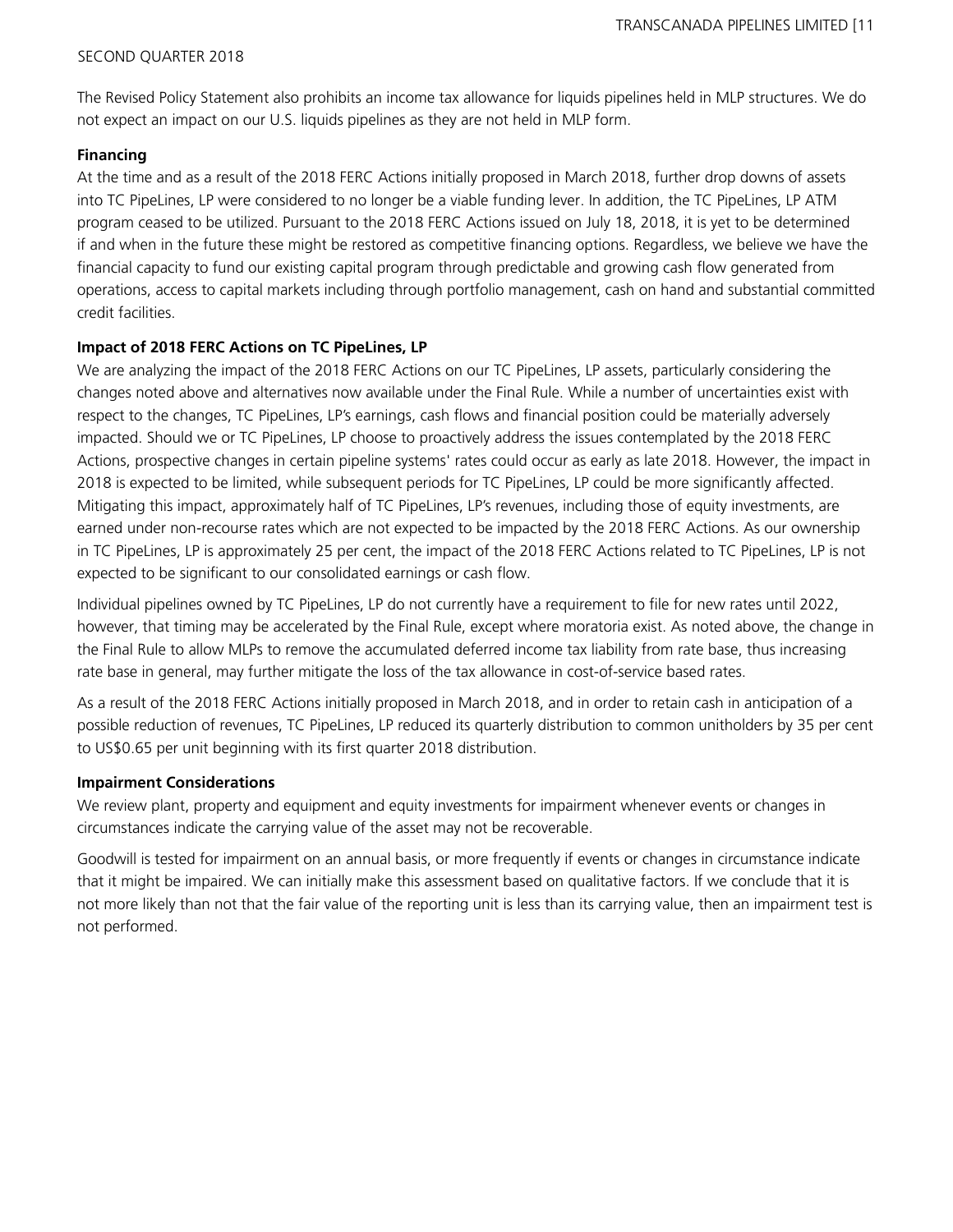Until the 2018 FERC Actions are implemented through individual rate proceedings or settlements and we and TC PipeLines, LP have fully evaluated our respective alternatives to minimize any negative impact, we believe that it is not more likely than not that the fair value of any of the reporting units is less than its respective carrying value. Therefore, a goodwill impairment test has not been performed in 2018 to date. We also determined there is no indication that the carrying values of plant, property and equipment and equity investments potentially impacted by the 2018 FERC Actions are not recoverable. We will continue to monitor developments and assess our goodwill for impairment as well as review our property, plant and equipment and equity investments for recoverability as new information becomes available.

At December 31, 2017, the estimated fair value of Great Lakes exceeded its carrying value by less than 10 per cent. There is a risk that the 2018 FERC Actions, once finalized, could result in a goodwill impairment charge. The goodwill balance for Great Lakes is US\$573 million at June 30, 2018 (December 31, 2017 - US\$573 million). There is also a risk that the goodwill balance of US\$82 million at June 30, 2018 (December 31, 2017 - US\$82 million) related to Tuscarora could be negatively impacted by the 2018 FERC Actions.

# U.S. Tax Reform

Pursuant to the enactment of U.S. Tax Reform, we recorded net regulatory liabilities and a corresponding reduction in net deferred income tax liabilities in the amount of \$1,686 million at December 31, 2017 related to our U.S. natural gas pipelines subject to rate-regulated accounting (RRA). Amounts recorded to adjust income taxes remain provisional as our interpretation, assessment and presentation of the impact of U.S. Tax Reform may be further clarified with additional guidance from regulatory, tax and accounting authorities as well as through our elections of specific treatments allowed under the Final Rule described above. Should additional guidance be provided by these authorities or other sources during the one-year measurement period permitted by the SEC, we will review the provisional amounts and adjust as appropriate. Other than the amortizations discussed below and the foreign exchange impacts, no adjustments were made to these amounts during second quarter 2018. Once the final impact of the 2018 FERC Actions is determined there may be prospective adjustments to our net regulatory liabilities.

Commencing January 1, 2018, we have amortized the net regulatory liabilities using the Reverse South Georgia methodology. Under this methodology, rate-regulated entities determine amortization based on their composite depreciation rate and immediately begin recording amortization. For the three and six months ended June 30, 2018, amortization of the net regulatory liabilities in the amount of \$15 million and \$24 million, respectively, was recorded and included in Revenues.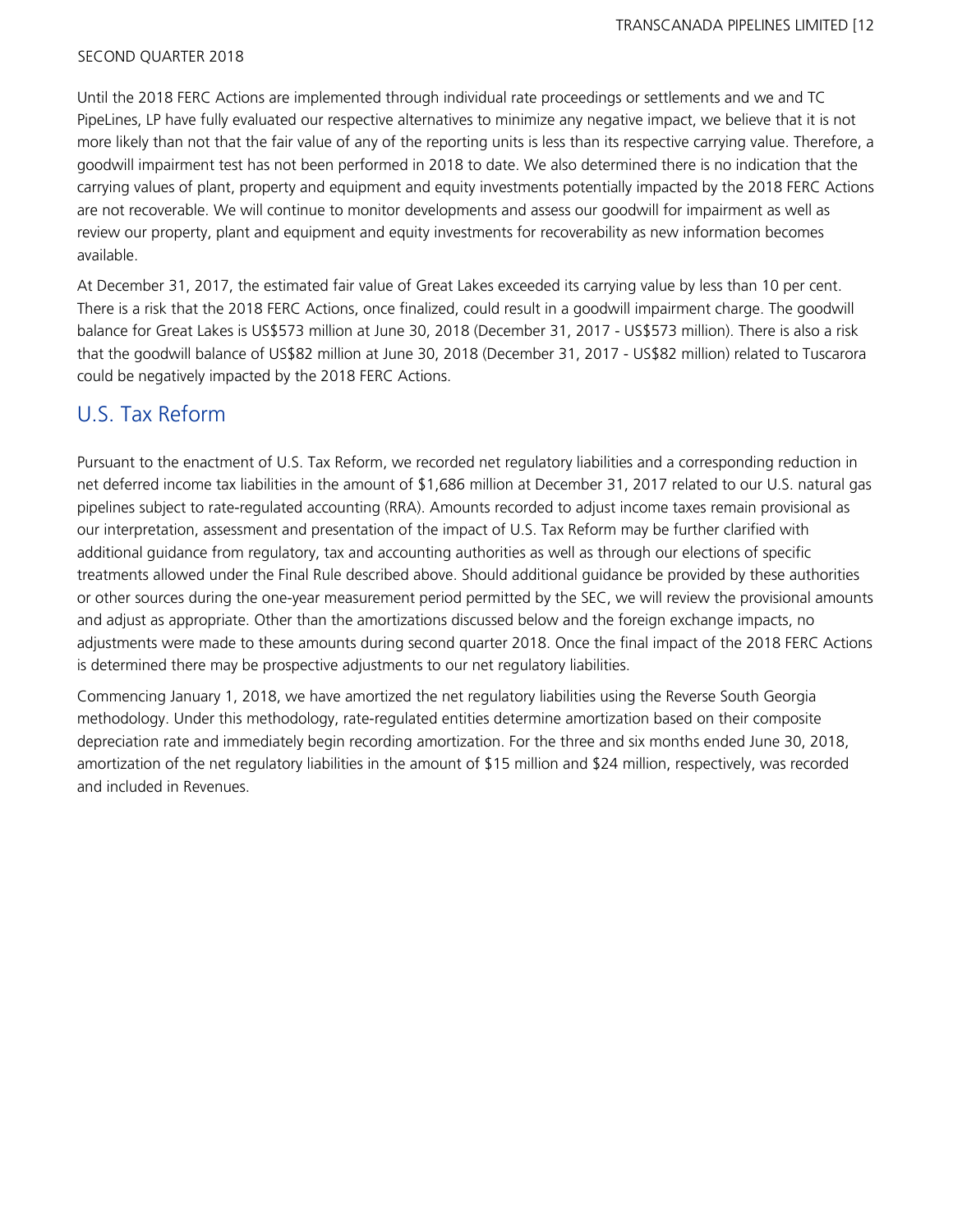# Capital Program

We are developing quality projects under our capital program. These long-life infrastructure assets are supported by long-term commercial arrangements with creditworthy counterparties or regulated business models and are expected to generate significant growth in earnings and cash flow.

Our capital program consists of approximately \$28 billion of near-term investments and approximately \$24 billion of commercially-supported medium to longer-term projects. Amounts presented exclude capitalized interest and AFUDC.

Beginning in second quarter 2018, we have included three years of maintenance capital expenditures for all of our businesses in the following table. Maintenance capital expenditures on our regulated Canadian and U.S. natural gas pipelines are added to rate base on which we have the opportunity to earn a return and recover these expenditures through current or future tolls, which is similar to our capacity capital projects on these pipelines. Tolling arrangements in Liquids Pipelines provide for the recovery of maintenance capital expenditures.

All projects are subject to cost adjustments due to market conditions, route refinement, permitting conditions, scheduling and timing of regulatory permits.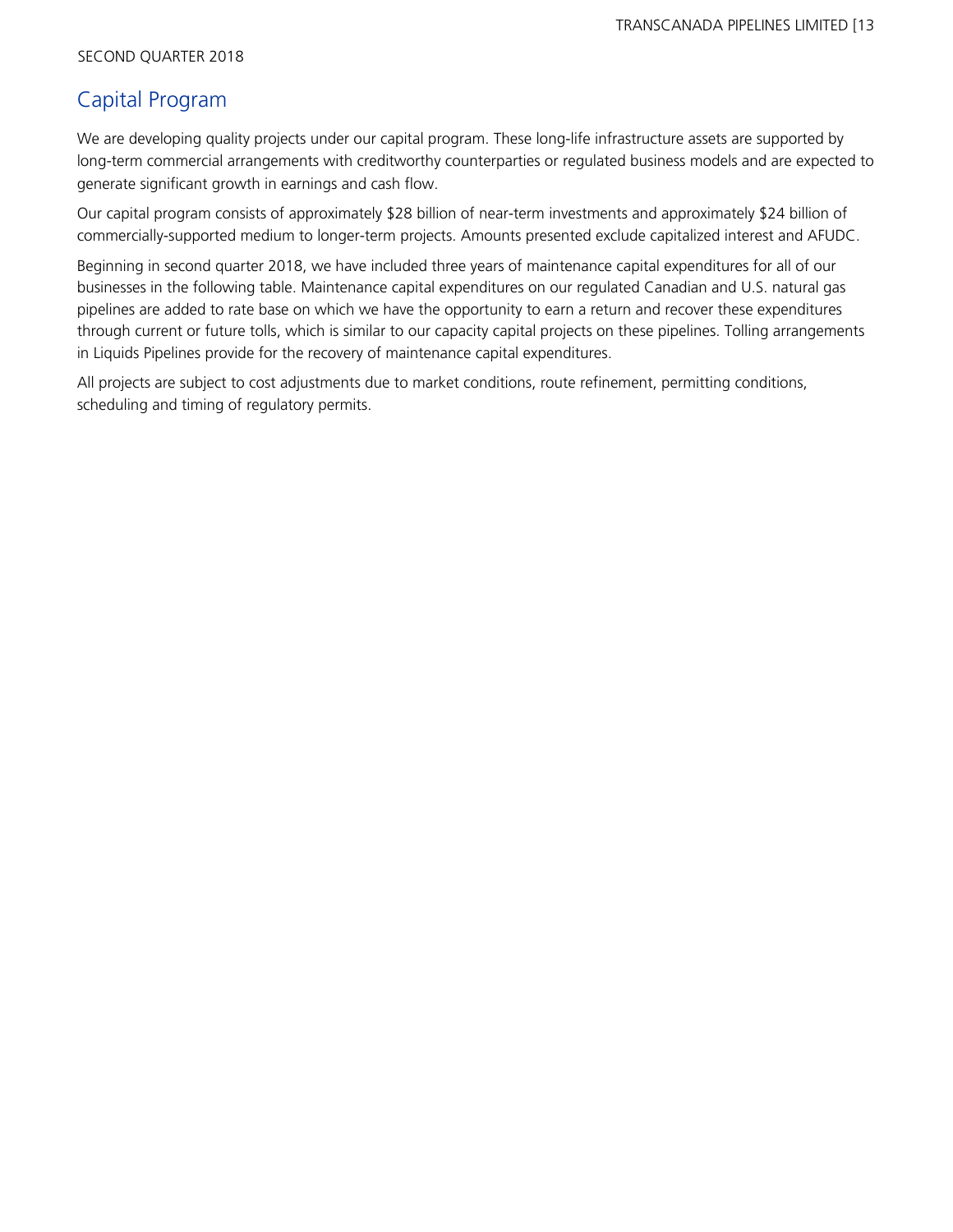#### **Near-term projects**

| (unaudited - billions of $\$ )                                | <b>Expected in-service</b><br>date | <b>Estimated project</b><br>cost: | <b>Carrying value</b><br>at June 30, 2018 |
|---------------------------------------------------------------|------------------------------------|-----------------------------------|-------------------------------------------|
| <b>Canadian Natural Gas Pipelines</b>                         |                                    |                                   |                                           |
| Canadian Mainline                                             | 2018-2021                          | 0.2                               |                                           |
| NGTL System                                                   | 2018                               | 0.6                               | 0.4                                       |
|                                                               | 2019                               | 2.6                               | 0.5                                       |
|                                                               | 2020                               | 1.7                               | 0.1                                       |
|                                                               | $2021+$                            | 2.5                               |                                           |
| Regulated maintenance capital expenditures                    | 2018-2020                          | 2.5                               | 0.2                                       |
| <b>U.S. Natural Gas Pipelines</b>                             |                                    |                                   |                                           |
| Columbia Gas                                                  |                                    |                                   |                                           |
| <b>Mountaineer XPress</b>                                     | 2018                               | <b>US 3.0</b>                     | <b>US 1.4</b>                             |
| <b>WB XPress</b>                                              | 2018                               | US 0.9                            | US 0.6                                    |
| Modernization II                                              | 2018-2020                          | <b>US 1.1</b>                     | US 0.3                                    |
| <b>Buckeye XPress</b>                                         | 2020                               | <b>US 0.2</b>                     |                                           |
| Columbia Gulf                                                 |                                    |                                   |                                           |
| <b>Gulf XPress</b>                                            | 2018                               | US 0.6                            | <b>US 0.4</b>                             |
| Other                                                         | 2018-2020                          | <b>US 0.3</b>                     | <b>US 0.1</b>                             |
| Regulated maintenance capital expenditures                    | 2018-2020                          | <b>US 1.9</b>                     | <b>US 0.2</b>                             |
| <b>Mexico Natural Gas Pipelines</b>                           |                                    |                                   |                                           |
| Sur de Texas                                                  | 2018                               | <b>US 1.3</b>                     | <b>US 1.2</b>                             |
| Villa de Reyes                                                | 2019                               | <b>US 0.8</b>                     | <b>US 0.6</b>                             |
| Tula                                                          | 2020                               | US 0.7                            | <b>US 0.5</b>                             |
| <b>Liquids Pipelines</b>                                      |                                    |                                   |                                           |
| White Spruce                                                  | 2019                               | 0.2                               | 0.1                                       |
| Recoverable maintenance capital expenditures                  | 2018-2020                          | 0.1                               |                                           |
| <b>Energy</b>                                                 |                                    |                                   |                                           |
| Napanee <sup>2</sup>                                          | 2018                               | 1.5                               | 1.3                                       |
| Bruce Power – life extension <sup>3</sup>                     | up to 2020                         | 0.9                               | 0.3                                       |
| Other                                                         |                                    |                                   |                                           |
| Non-recoverable maintenance capital expenditures <sup>4</sup> | 2018-2020                          | 0.7                               | 0.1                                       |
|                                                               |                                    | 24.3                              | 8.3                                       |
| Foreign exchange impact on near-term projects <sup>5</sup>    |                                    | 3.3                               | 1.6                                       |
| Total near-term projects (Cdn\$)                              |                                    | 27.6                              | 9.9                                       |

1 Amounts reflect our proportionate share of joint venture costs where applicable and 100% of costs related to wholly-owned assets and assets held through TC PipeLines, LP.

2 Reflects increased costs required to bring facility into service in fourth quarter 2018.

3 Reflects our proportionate share of the remaining capital costs that Bruce Power expects to incur on its life extension investment programs in advance of the Unit 6 major refurbishment outage which is expected to begin in 2020.

4 Includes non-recoverable maintenance capital expenditures from all segments and is primarily comprised of Bruce Power cash calls and other Energy amounts.

5 Reflects U.S./Canada foreign exchange rate of 1.31 at June 30, 2018.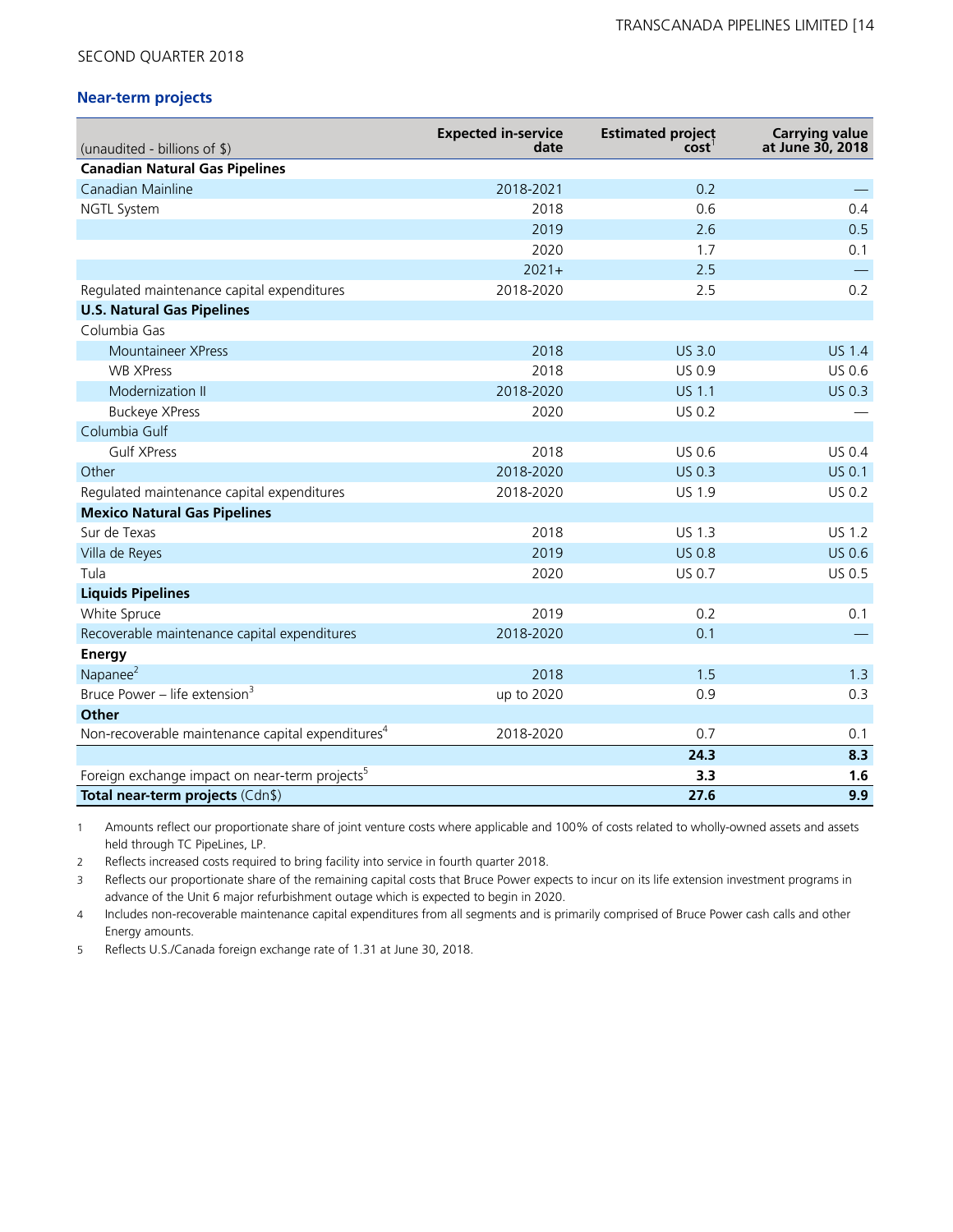#### **Medium to longer-term projects**

The medium to longer-term projects have greater uncertainty with respect to timing and estimated project costs. The expected in-service dates of these projects are post-2020, and costs provided in the schedule below reflect the most recent costs for each project as filed with the various regulatory authorities or otherwise determined. These projects are subject to approvals that include FID and/or complex regulatory processes, however, each project has commercial support except where noted.

| (unaudited - billions of \$)                                           | <b>Estimated project</b><br>cost <sup>'</sup> | <b>Carrying value</b><br>at June 30, 2018 |
|------------------------------------------------------------------------|-----------------------------------------------|-------------------------------------------|
| <b>Canadian Natural Gas Pipelines</b>                                  |                                               |                                           |
| Canadian west coast LNG-related projects                               |                                               |                                           |
| Coastal GasLink <sup>2</sup>                                           | 4.8                                           | 0.5                                       |
| NGTL System - Merrick                                                  | 1.9                                           |                                           |
| <b>Liquids Pipelines</b>                                               |                                               |                                           |
| Heartland and TC Terminals <sup>2,3</sup>                              | 0.9                                           | 0.1                                       |
| Grand Rapids Phase 2                                                   | 0.7                                           |                                           |
| Keystone XL <sup>4</sup>                                               | <b>US 8.0</b>                                 | US 0.3                                    |
| Keystone Hardisty Terminal <sup>2,3,4</sup>                            | 0.3                                           | 0.1                                       |
| <b>Energy</b>                                                          |                                               |                                           |
| Bruce Power – life extension                                           | 5.3                                           |                                           |
|                                                                        | 21.9                                          | 1.0                                       |
| Foreign exchange impact on medium to longer-term projects <sup>5</sup> | 2.5                                           | 0.1                                       |
| Total medium to longer-term projects (Cdn\$)                           | 24.4                                          | 1.1                                       |

1 Amounts reflect our proportionate share of joint venture costs where applicable and 100% of costs related to wholly-owned assets and assets held through TC PipeLines, LP.

2 Regulatory approvals have been obtained.

3 Additional commercial support is being pursued.

4 Carrying value reflects amount remaining after impairment charge recorded in 2015, along with additional amounts capitalized from January 1, 2018.

5 Reflects U.S./Canada foreign exchange rate of 1.31 at June 30, 2018.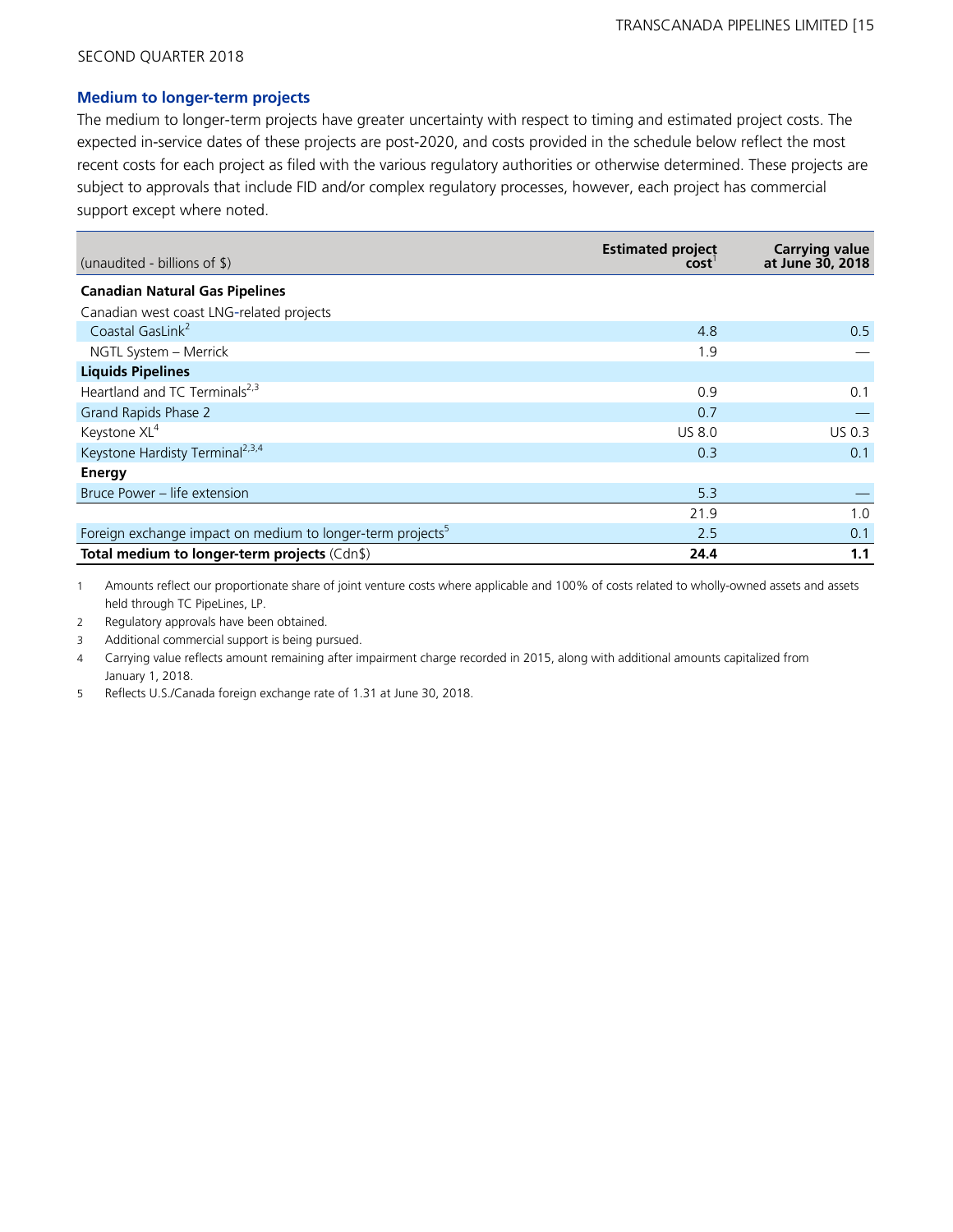# **Outlook**

# **Consolidated comparable earnings**

We expect consolidated comparable earnings for the second half of 2018 to be similar to the results achieved in the first half of the year. Our overall comparable earnings outlook for 2018 has increased compared to what was included in the 2017 Annual Report primarily due to:

- improved earnings from additional contract sales and lower expenses in U.S. Natural Gas Pipelines
- higher contracted and uncontracted volumes on the Keystone Pipeline System as well as higher contributions from liquids marketing activities
- increased revenues in Mexico Natural Gas Pipelines
- increased benefit from and better visibility into the impacts of U.S. Tax Reform.

2018 FERC Actions are not anticipated to have a significant impact on our earnings or cash flows in 2018. Refer to the 2018 FERC Actions section for additional details.

# **Consolidated capital spending**

We expect to spend approximately \$10 billion in 2018 on growth projects, maintenance capital expenditures and contributions to equity investments. The increase from the amount included in the 2017 Annual Report primarily reflects incremental spending required to complete construction of our near-term capital program in 2018, as well as the capitalization of costs to further advance our medium to longer-term projects.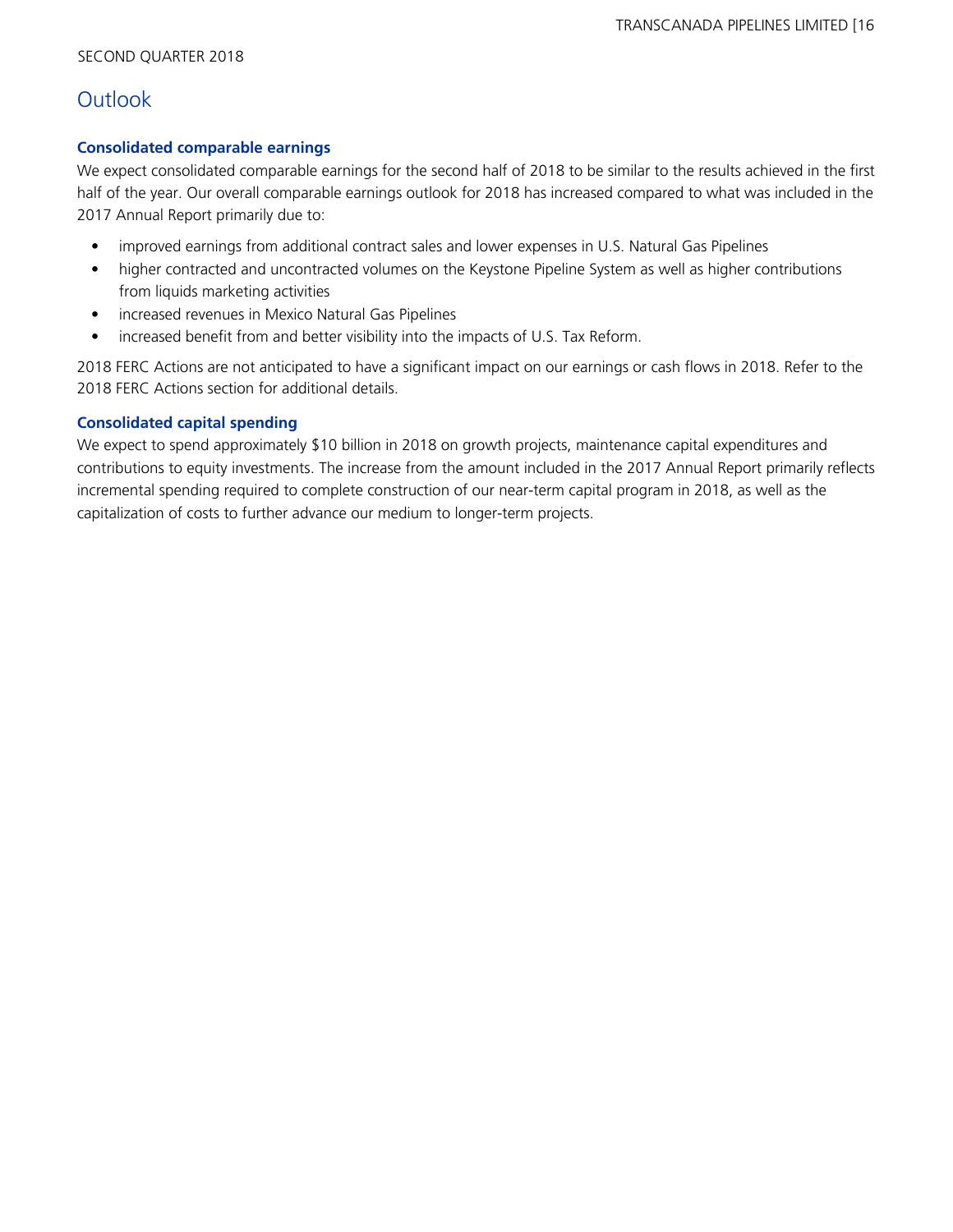# Canadian Natural Gas Pipelines

The following is a reconciliation of comparable EBITDA and comparable EBIT (our non-GAAP measures) to segmented earnings (the equivalent GAAP measure).

|                                               | three months ended<br>June 30 |       | six months ended<br>June 30 |       |
|-----------------------------------------------|-------------------------------|-------|-----------------------------|-------|
| (unaudited - millions of $\$\$ )              | 2018                          | 2017  | 2018                        | 2017  |
| <b>NGTL System</b>                            | 311                           | 236   | 582                         | 466   |
| Canadian Mainline                             | 204                           | 264   | 397                         | 511   |
| Other $1$                                     | 30                            | 27    | 60                          | 54    |
| <b>Comparable EBITDA</b>                      | 545                           | 527   | 1,039                       | 1,031 |
| Depreciation and amortization                 | (265)                         | (222) | (506)                       | (444) |
| <b>Comparable EBIT and segmented earnings</b> | 280                           | 305   | 533                         | 587   |

1 Includes results from Foothills, Ventures LP, Great Lakes Canada, our share of equity income from our investment in TQM, general and administrative and business development costs related to our Canadian Natural Gas Pipelines.

Canadian Natural Gas Pipelines segmented earnings decreased by \$25 million and \$54 million for the three and six months ended June 30, 2018 compared to the same periods in 2017 and are equivalent to comparable EBIT.

Net income and comparable EBITDA for our rate-regulated Canadian natural gas pipelines are generally affected by our approved ROE, our investment base, our level of deemed common equity and incentive earnings or losses. Changes in depreciation, financial charges and income taxes also impact comparable EBITDA but do not have a significant impact on net income as they are almost entirely recovered in revenues on a flow-through basis.

# **NET INCOME AND AVERAGE INVESTMENT BASE**

|                              | three months ended<br>June 30 |      | six months ended<br>June 30 |       |
|------------------------------|-------------------------------|------|-----------------------------|-------|
| (unaudited - millions of \$) | 2018                          | 2017 | 2018                        | 2017  |
| Net Income                   |                               |      |                             |       |
| <b>NGTL System</b>           | 96                            | 87   | 188                         | 169   |
| Canadian Mainline            | 44                            | 48   | 81                          | 100   |
| Average investment base      |                               |      |                             |       |
| <b>NGTL System</b>           |                               |      | 9,250                       | 8,043 |
| Canadian Mainline            |                               |      | 3,829                       | 4,131 |

Net income for the NGTL System increased by \$9 million and \$19 million for the three and six months ended June 30, 2018 compared to the same periods in 2017 mainly due to a higher average investment base as a result of continued system expansions, partially offset by lower incentive earnings. On June 19, 2018, the NEB approved NGTL's 2018-2019 Revenue Requirement Settlement Application (the 2018-2019 Settlement). The 2018-2019 Settlement, which is effective from January 1, 2018 to December 31, 2019, includes an ROE of 10.1 per cent on 40 per cent deemed equity, a mechanism for sharing variances above and below a fixed annual OM&A amount, flow-through treatment of all other costs and an increase in depreciation rates. See the Recent developments section for additional details.

Net income for the Canadian Mainline decreased by \$4 million and \$19 million for the three and six months ended June 30, 2018 compared to the same periods in 2017 primarily because no incentive earnings have been recorded in 2018 pending an NEB decision on the 2018 - 2020 Tolls Review. As a result, the Canadian Mainline earnings to date reflect the last approved ROE of 10.1 per cent on 40 per cent deemed equity.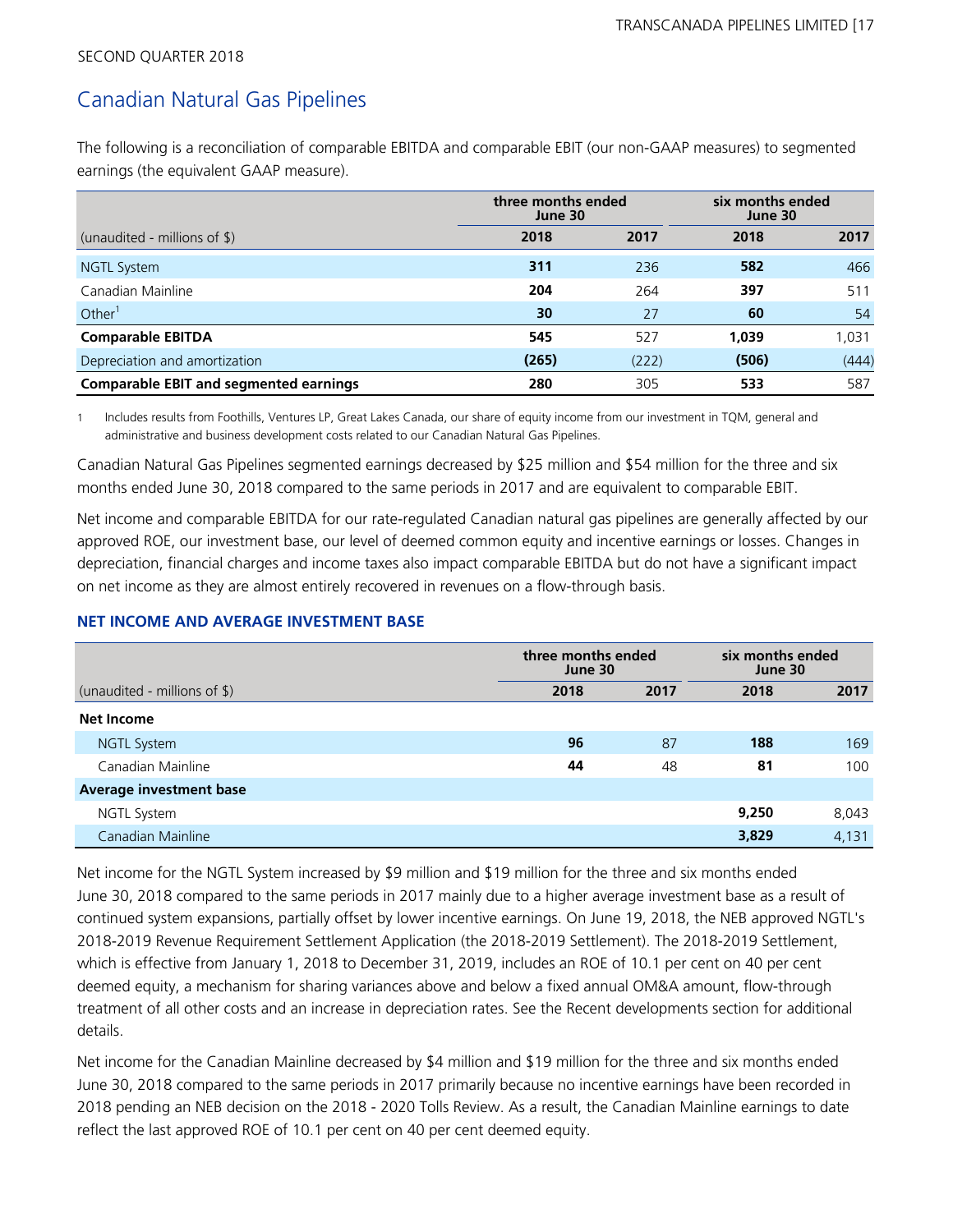### **DEPRECIATION AND AMORTIZATION**

Depreciation and amortization increased by \$43 million and \$62 million for the three and six months ended June 30, 2018 compared to the same periods in 2017 mainly due to facilities that were placed in service for the NGTL System and an increase in the approved depreciation rates in the 2018-2019 Settlement.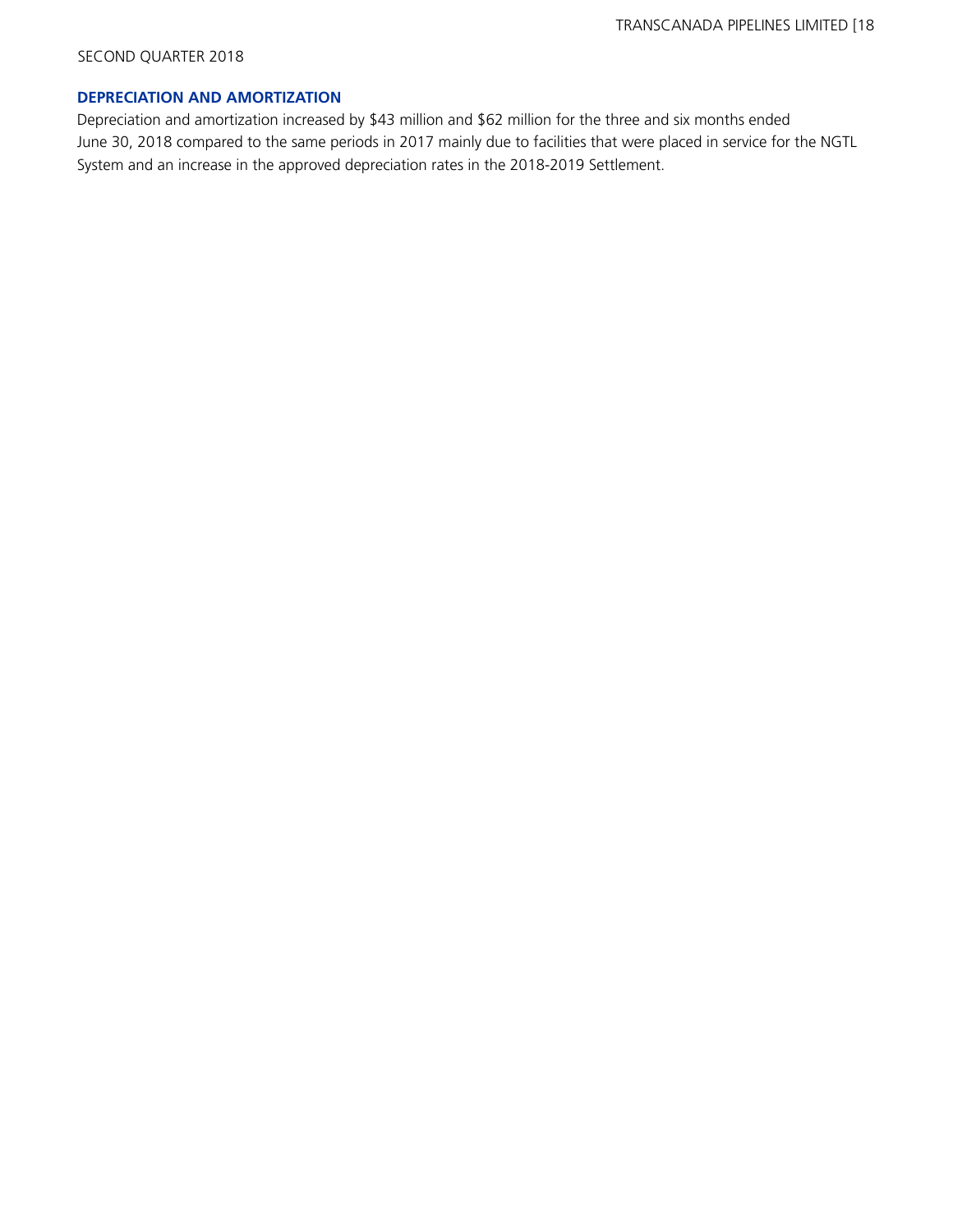# U.S. Natural Gas Pipelines

The following is a reconciliation of comparable EBITDA and comparable EBIT (our non-GAAP measures) to segmented earnings (the equivalent GAAP measure).

|                                                        | three months ended<br>June 30 |       | six months ended<br>June 30 |       |  |
|--------------------------------------------------------|-------------------------------|-------|-----------------------------|-------|--|
| (unaudited - millions of US\$, unless noted otherwise) | 2018                          | 2017  | 2018                        | 2017  |  |
| Columbia Gas                                           | 202                           | 136   | 433                         | 321   |  |
| <b>ANR</b>                                             | 118                           | 93    | 259                         | 215   |  |
| TC PipeLines, LP <sup>1,2,3</sup>                      | 33                            | 27    | 72                          | 59    |  |
| Great Lakes <sup>4</sup>                               | 21                            | 13    | 56                          | 40    |  |
| Midstream                                              | 29                            | 20    | 59                          | 43    |  |
| Columbia Gulf                                          | 30                            | 21    | 56                          | 39    |  |
| Other U.S. pipelines <sup>3,5</sup>                    | 16                            | 22    | 31                          | 50    |  |
| Non-controlling interests <sup>6</sup>                 | 97                            | 78    | 215                         | 186   |  |
| <b>Comparable EBITDA</b>                               | 546                           | 410   | 1,181                       | 953   |  |
| Depreciation and amortization                          | (128)                         | (112) | (250)                       | (224) |  |
| <b>Comparable EBIT</b>                                 | 418                           | 298   | 931                         | 729   |  |
| Foreign exchange impact                                | 123                           | 103   | 258                         | 243   |  |
| Comparable EBIT (Cdn\$)                                | 541                           | 401   | 1,189                       | 972   |  |
| Specific items:                                        |                               |       |                             |       |  |
| Integration and acquisition related costs – Columbia   |                               |       |                             | (10)  |  |
| <b>Segmented earnings (Cdn\$)</b>                      | 541                           | 401   | 1,189                       | 962   |  |

1 Results reflect our earnings from TC PipeLines, LP's ownership interests in GTN, Great Lakes, Iroquois, Northern Border, Bison, PNGTS, North Baja and Tuscarora, as well as general and administrative costs related to TC PipeLines, LP.

2 TC PipeLines, LP periodically conducts ATM equity issuances which decrease our ownership in TC PipeLines, LP. For the three months ended June 30, 2018, our ownership interest in TC PipeLines, LP was 25.5 per cent compared to 26.3 per cent for the same period in 2017. Our ownership interest for the six months ended June 30, 2018 ranged from 25.7 to 25.5 per cent compared to a range of 26.5 to 26.3 per cent for the same period in 2017.

3 TC PipeLines, LP acquired 49.34 per cent of our 50 per cent interest in Iroquois and our remaining 11.81 per cent interest in PNGTS on June 1, 2017.

4 Results reflect our 53.55 per cent direct interest in Great Lakes. The remaining 46.45 per cent is held by TC PipeLines, LP.

5 Results reflect earnings from our direct ownership interests in Crossroads, as well as Iroquois and PNGTS until June 1, 2017, and our effective ownership in Millennium and Hardy Storage, as well as general and administrative and business development costs related to our U.S. natural gas pipelines.

6 Results reflect earnings attributable to portions of TC PipeLines, LP, PNGTS (until June 1, 2017) and CPPL (until February 17, 2017) that we do not own.

U.S. Natural Gas Pipelines segmented earnings increased by \$140 million and \$227 million for the three and six months ended June 30, 2018 compared to the same periods in 2017.

Segmented earnings for the six months ended June 30, 2017 included a \$10 million pre-tax charge for integration and acquisition related costs associated with the Columbia acquisition. This amount has been excluded from our calculation of comparable EBIT. As well, a weaker U.S. dollar in 2018 had a negative impact on the Canadian dollar equivalent segmented earnings from our U.S. operations compared to the same period in 2017.

Earnings from our U.S. Natural Gas Pipelines operations are generally affected by contracted volume levels, volumes delivered and the rates charged as well as by the cost of providing services. Columbia and ANR results are also affected by the contracting and pricing of their storage capacity and commodity sales.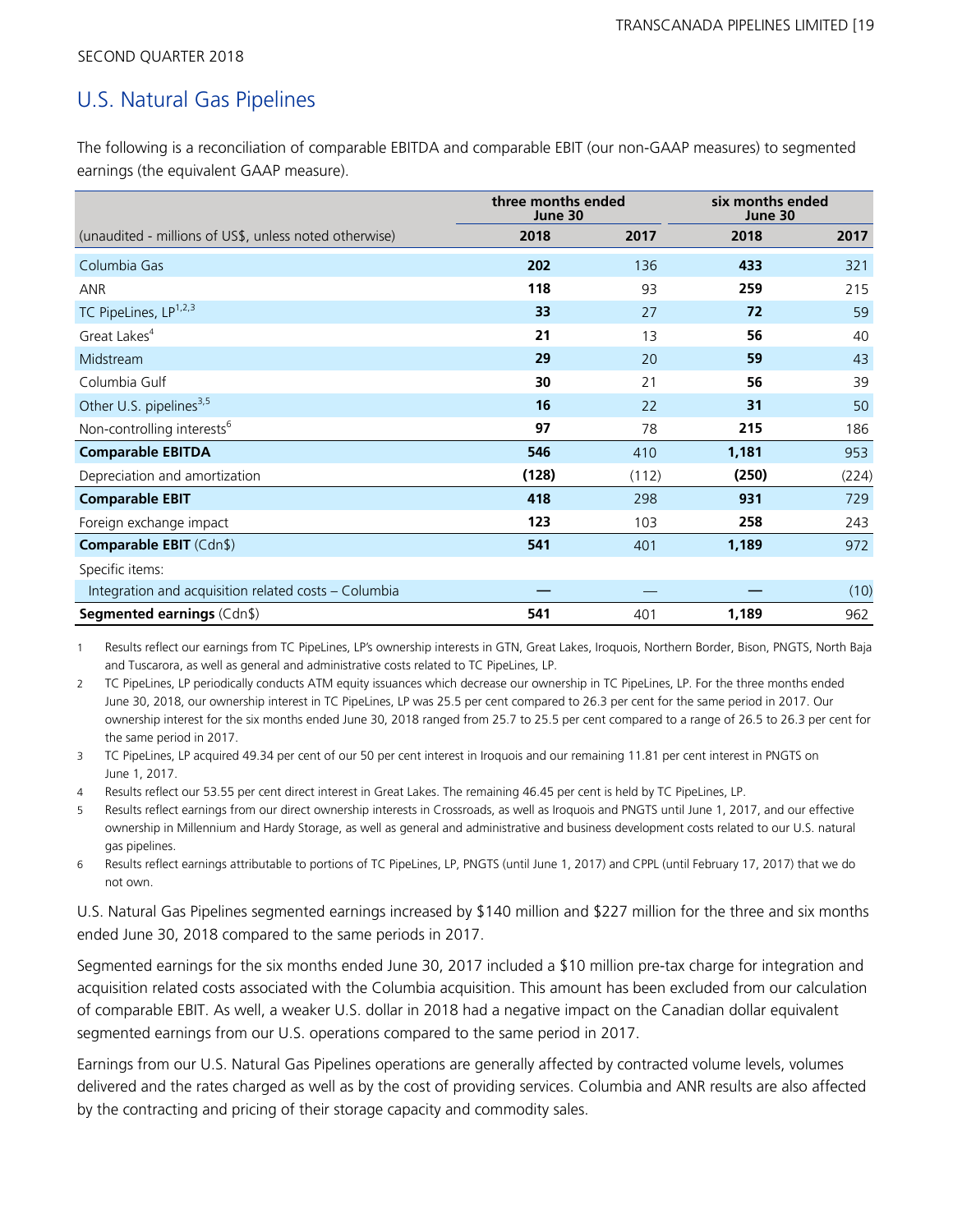Comparable EBITDA for U.S. Natural Gas Pipelines increased by US\$136 million and US\$228 million for the three and six months ended June 30, 2018 compared to the same periods in 2017. This was primarily the net effect of:

- increased earnings from Columbia Gas and Columbia Gulf growth projects placed in service, additional contract sales on ANR and Great Lakes and improved commodity prices and throughput in Midstream
- increased earnings due to the amortization of the net regulatory liabilities recognized in 2017 as a result of U.S. Tax Reform.

### **DEPRECIATION AND AMORTIZATION**

Depreciation and amortization increased by US\$16 million and US\$26 million for the three and six months ended June 30, 2018 compared to the same periods in 2017 mainly due to new projects placed in service.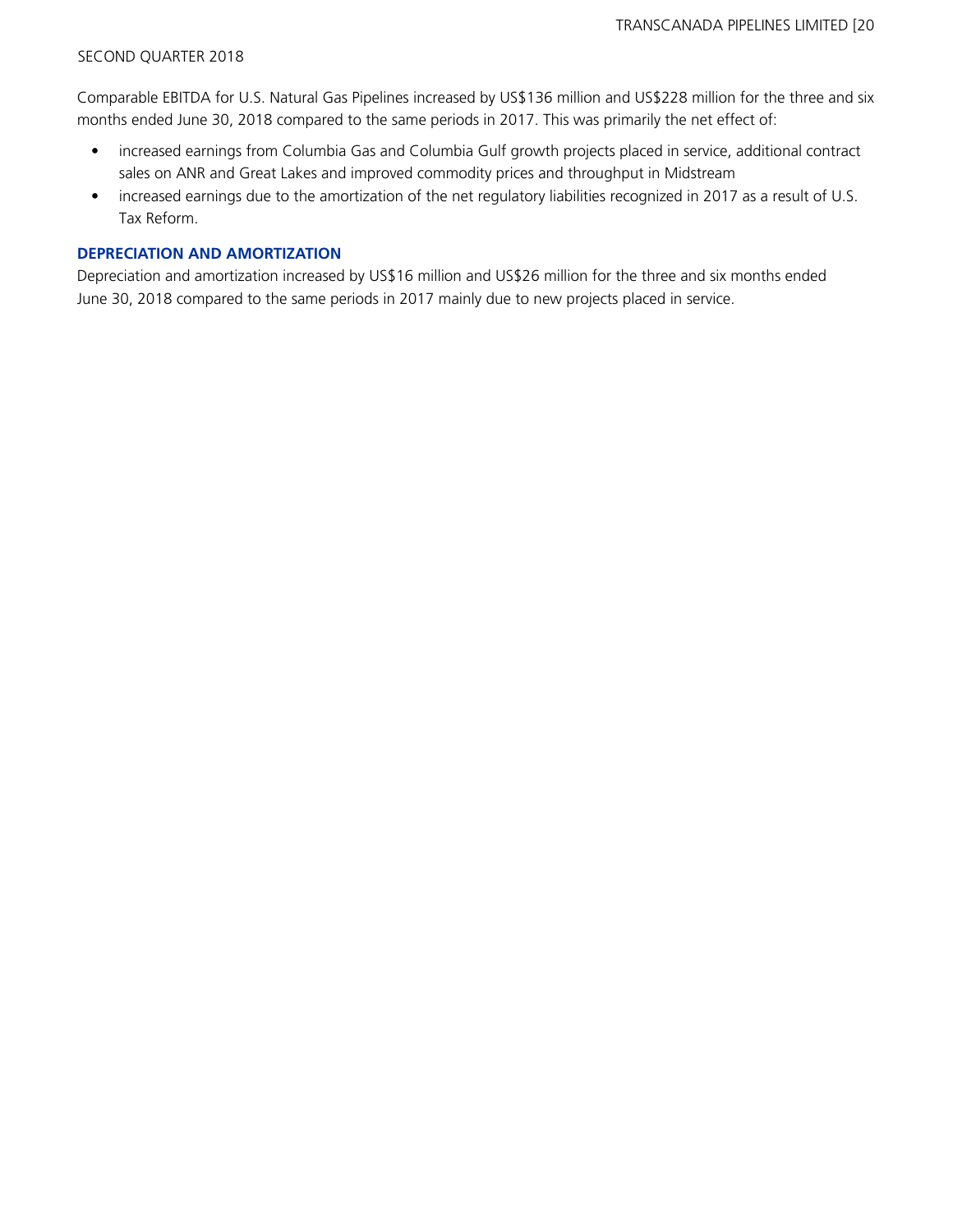# Mexico Natural Gas Pipelines

The following is a reconciliation of comparable EBITDA and comparable EBIT (our non-GAAP measures) to segmented earnings (the equivalent GAAP measure).

|                                                        | three months ended<br>June 30 |      | six months ended<br>June 30 |      |  |
|--------------------------------------------------------|-------------------------------|------|-----------------------------|------|--|
| (unaudited - millions of US\$, unless noted otherwise) | 2018                          | 2017 | 2018                        | 2017 |  |
| Topolobampo                                            | 42                            | 40   | 86                          | 80   |  |
| Tamazunchale                                           | 32                            | 27   | 63                          | 56   |  |
| Mazatlán                                               | 19                            | 17   | 39                          | 33   |  |
| Guadalajara                                            | 16                            | 17   | 35                          | 34   |  |
| Sur de Texas <sup>1</sup>                              | 1                             | 7    | 10                          | 11   |  |
| Other                                                  |                               |      | 4                           |      |  |
| <b>Comparable EBITDA</b>                               | 110                           | 108  | 237                         | 214  |  |
| Depreciation and amortization                          | (18)                          | (19) | (37)                        | (36) |  |
| <b>Comparable EBIT</b>                                 | 92                            | 89   | 200                         | 178  |  |
| Foreign exchange impact                                | 26                            | 31   | 55                          | 60   |  |
| Comparable EBIT and segmented earnings (Cdn\$)         | 118                           | 120  | 255                         | 238  |  |

1 Represents equity income from our 60 per cent interest.

Mexico Natural Gas Pipelines segmented earnings decreased by \$2 million and increased by \$17 million for the three and six months ended June 30, 2018 compared to the same periods in 2017 and are equivalent to comparable EBIT. Earnings from our Mexico operations are underpinned by long-term, stable, primarily U.S. dollar-denominated revenue contracts, and are affected by the cost of providing service. A weaker U.S. dollar in 2018 had a negative impact on Canadian dollar equivalent segmented earnings from our Mexico operations compared to the same period in 2017.

Comparable EBITDA for Mexico Natural Gas Pipelines increased by US\$2 million and US\$23 million for the three and six months ended June 30, 2018 compared to the same periods in 2017 and was primarily due to higher revenues from operations as a result of changes in timing of revenue recognition, partially offset by lower equity earnings from our investment in our Sur de Texas pipeline due to higher interest expense from an inter-affiliate loan with TCPL. The interest expense on the inter-affiliate loan is fully offset in Interest income and other.

#### **DEPRECIATION AND AMORTIZATION**

Depreciation and amortization remained largely consistent for the three and six months ended June 30, 2018 compared to the same periods in 2017.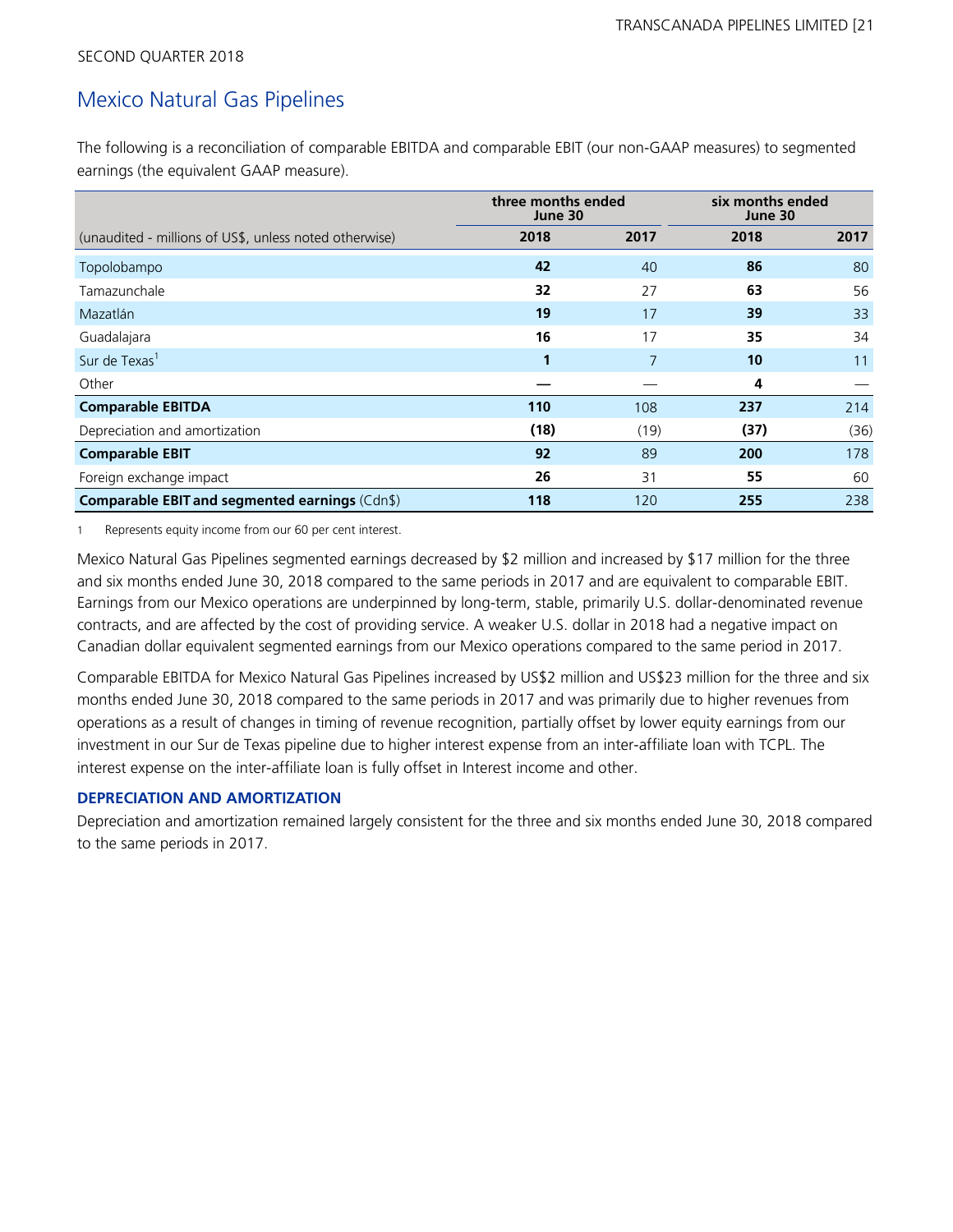# Liquids Pipelines

The following is a reconciliation of comparable EBITDA and comparable EBIT (our non-GAAP measures) to segmented earnings (the equivalent GAAP measure).

|                                                | three months ended<br>June 30 |                | six months ended<br>June 30 |       |
|------------------------------------------------|-------------------------------|----------------|-----------------------------|-------|
| (unaudited - millions of \$)                   | 2018                          | 2017           | 2018                        | 2017  |
| Keystone Pipeline System                       | 352                           | 329            | 692                         | 635   |
| Intra-Alberta pipelines                        | 37                            |                | 76                          |       |
| Other $1$                                      | 24                            | 3              | 76                          | 9     |
| <b>Comparable EBITDA</b>                       | 413                           | 332            | 844                         | 644   |
| Depreciation and amortization                  | (85)                          | (80)           | (168)                       | (157) |
| <b>Comparable EBIT</b>                         | 328                           | 252            | 676                         | 487   |
| Specific items:                                |                               |                |                             |       |
| Keystone XL asset costs                        |                               | (5)            |                             | (13)  |
| Risk management activities                     | 62                            | $\overline{4}$ | 55                          | 4     |
| <b>Segmented earnings</b>                      | 390                           | 251            | 731                         | 478   |
|                                                |                               |                |                             |       |
| <b>Comparable EBIT denominated as follows:</b> |                               |                |                             |       |
| Canadian dollars                               | 89                            | 57             | 182                         | 112   |
| U.S. dollars                                   | 185                           | 146            | 387                         | 281   |
| Foreign exchange impact                        | 54                            | 49             | 107                         | 94    |
|                                                | 328                           | 252            | 676                         | 487   |

1 Includes primarily liquids marketing and business development activities.

Liquids Pipelines segmented earnings increased by \$139 million and \$253 million for the three and six months ended June 30, 2018 compared to the same periods in 2017 and included:

- pre-tax charges related to the maintenance of Keystone XL assets which were expensed in 2017 pending further advancement of the project. In 2018, Keystone XL expenditures are being capitalized
- unrealized gains in 2018 from changes in the fair value of derivatives related to our liquids marketing business.

Liquids Pipelines earnings are generated primarily by providing pipeline capacity to shippers for fixed monthly payments that are not linked to actual throughput volumes. The Keystone Pipeline System also offers uncontracted capacity to the market on a spot basis which provides opportunities to generate incremental earnings.

Comparable EBITDA for Liquids Pipelines increased by \$81 million and \$200 million for the three and six months ended June 30, 2018 compared to the same periods in 2017 and was the net effect of:

- contributions from intra-Alberta pipelines, Grand Rapids and Northern Courier, which began operations in the second half of 2017
- higher contracted and spot volumes on the Keystone Pipeline System
- a higher contribution from liquids marketing activities
- lower business development costs as a result of capitalizing Keystone XL expenditures
- a weaker U.S. dollar which had a negative impact on the Canadian dollar equivalent earnings from our U.S. operations.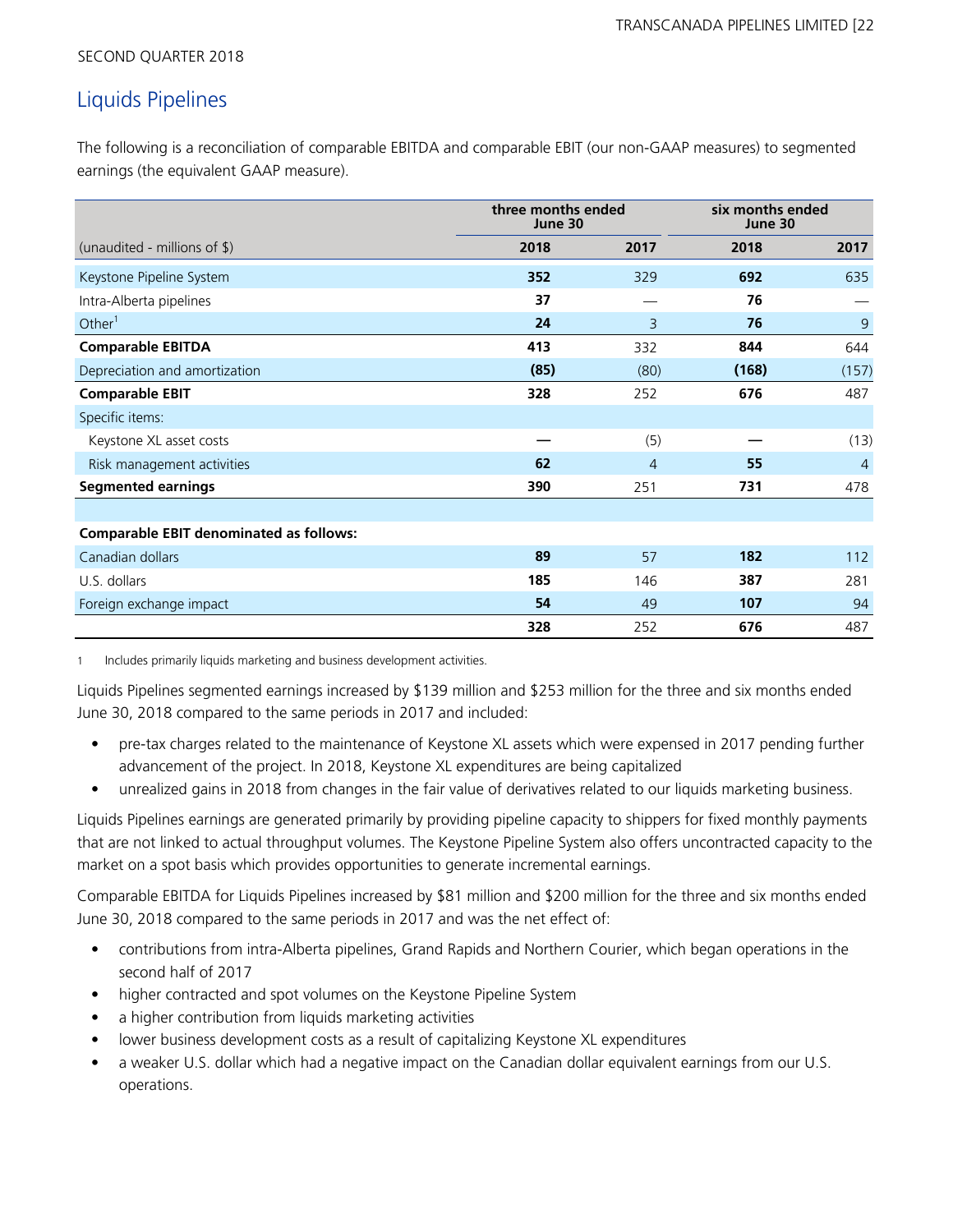# **DEPRECIATION AND AMORTIZATION**

Depreciation and amortization increased by \$5 million and \$11 million for the three and six months ended June 30, 2018 compared to the same periods in 2017 as a result of new facilities being placed in service, partially offset by the effect of a weaker U.S. dollar.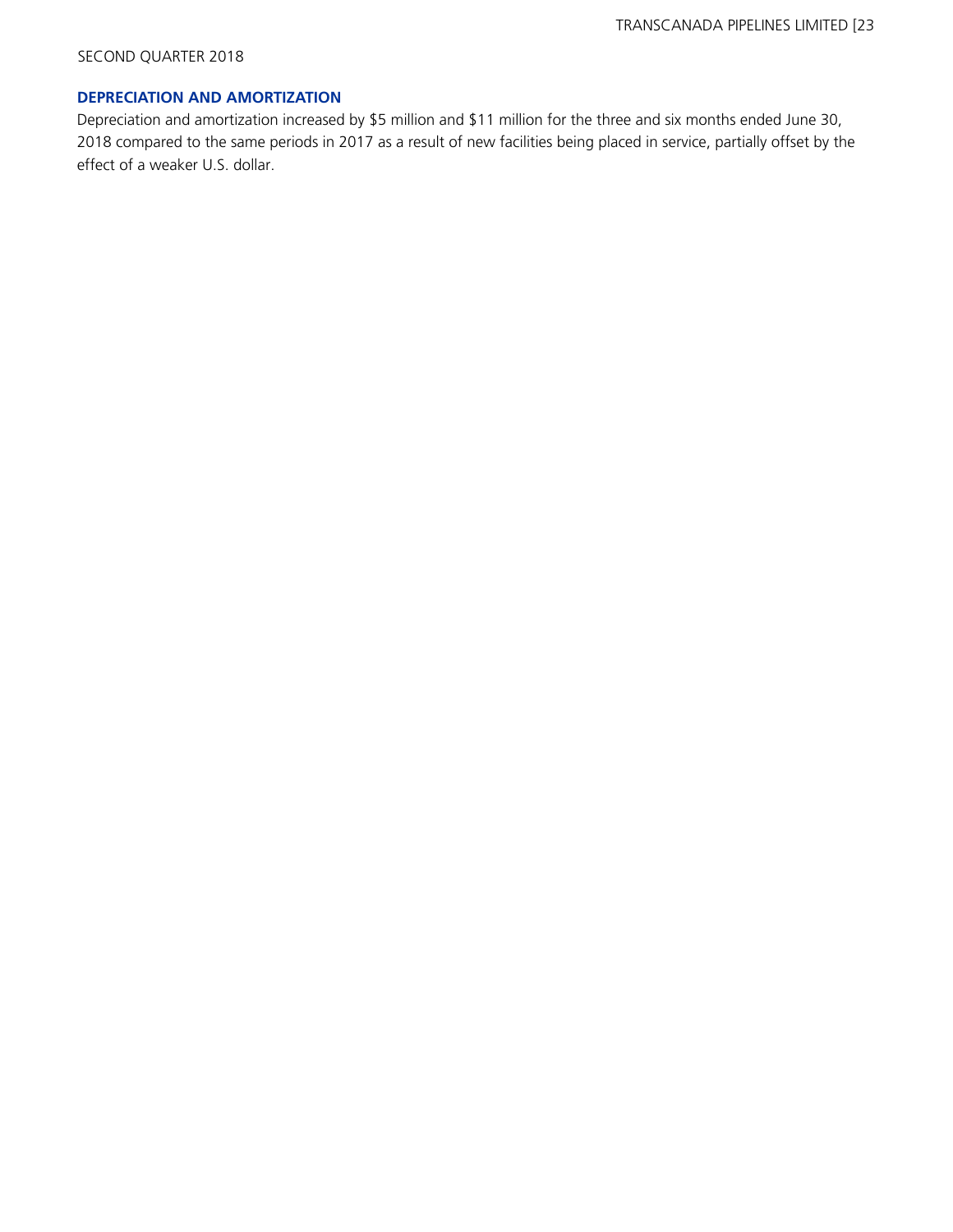# Energy

The following is a reconciliation of comparable EBITDA and comparable EBIT (our non-GAAP measures) to segmented earnings (the equivalent GAAP measure).

|                                                               | three months ended<br>June 30 |      | six months ended<br>June 30 |       |
|---------------------------------------------------------------|-------------------------------|------|-----------------------------|-------|
| (unaudited - millions of Canadian \$, unless noted otherwise) | 2018                          | 2017 | 2018                        | 2017  |
| Canadian Power                                                |                               |      |                             |       |
| <b>Western Power</b>                                          | 34                            | 23   | 71                          | 53    |
| Eastern Power <sup>1</sup>                                    | 70                            | 83   | 152                         | 177   |
| Bruce Power <sup>1</sup>                                      | 91                            | 132  | 145                         | 223   |
| U.S. Power $(US$)^2$                                          |                               | 32   |                             | 86    |
| Foreign exchange impact on U.S. Power                         |                               | 9    |                             | 27    |
| Natural Gas Storage and other                                 | 10                            | 11   | 17                          | 32    |
| <b>Business Development</b>                                   | (3)                           | (3)  | (7)                         | (6)   |
| <b>Comparable EBITDA</b>                                      | 202                           | 287  | 378                         | 592   |
| Depreciation and amortization                                 | (33)                          | (39) | (65)                        | (79)  |
| <b>Comparable EBIT</b>                                        | 169                           | 248  | 313                         | 513   |
| Specific items:                                               |                               |      |                             |       |
| U.S. Northeast power marketing contracts                      | (15)                          |      | (7)                         |       |
| Net gain on sales of U.S. Northeast power generation assets   |                               | 492  |                             | 481   |
| Risk management activities                                    | 37                            | (95) | (65)                        | (151) |
| <b>Segmented earnings</b>                                     | 191                           | 645  | 241                         | 843   |

1 Includes our share of equity income from our investments in Portlands Energy and Bruce Power.

2 In second quarter 2017, we completed the sales of our U.S. Northeast power generation assets.

Energy segmented earnings decreased by \$454 million and \$602 million for the three and six months ended June 30, 2018 compared to the same periods in 2017 and included the following specific items:

- a loss of \$7 million year-to-date related to our U.S. Northeast power marketing contracts which included a loss of \$15 million in second quarter and a gain of \$8 million in first quarter primarily due to income recognized on the sale of our retail contracts. These amounts have been excluded from Energy's comparable earnings effective January 1, 2018 as we do not consider the wind-down of the remaining contracts part of our underlying operations. The contract portfolio will continue to run-off through to mid-2020
- a net gain of \$492 million and \$481 million before tax for the three and six months ended June 30, 2017, related to the monetization of our U.S. Northeast power generation assets
- unrealized gains and losses from changes in the fair value of derivatives used to reduce our exposure to certain commodity price risks, as noted in the table below.

| <b>Risk management activities</b>                                  | three months ended<br>June 30 |      |      | six months ended<br>June 30 |  |
|--------------------------------------------------------------------|-------------------------------|------|------|-----------------------------|--|
| (unaudited - millions of \$, pre-tax)                              | 2018                          | 2017 | 2018 | 2017                        |  |
| Canadian Power                                                     |                               |      |      | 4                           |  |
| U.S. Power                                                         | 39                            | (94) | (62) | (156)                       |  |
| Natural Gas Storage and Other                                      | (3)                           | (4)  | (6)  |                             |  |
| Total unrealized gains/(losses) from risk management<br>activities | 37                            | (95) | (65) | (151)                       |  |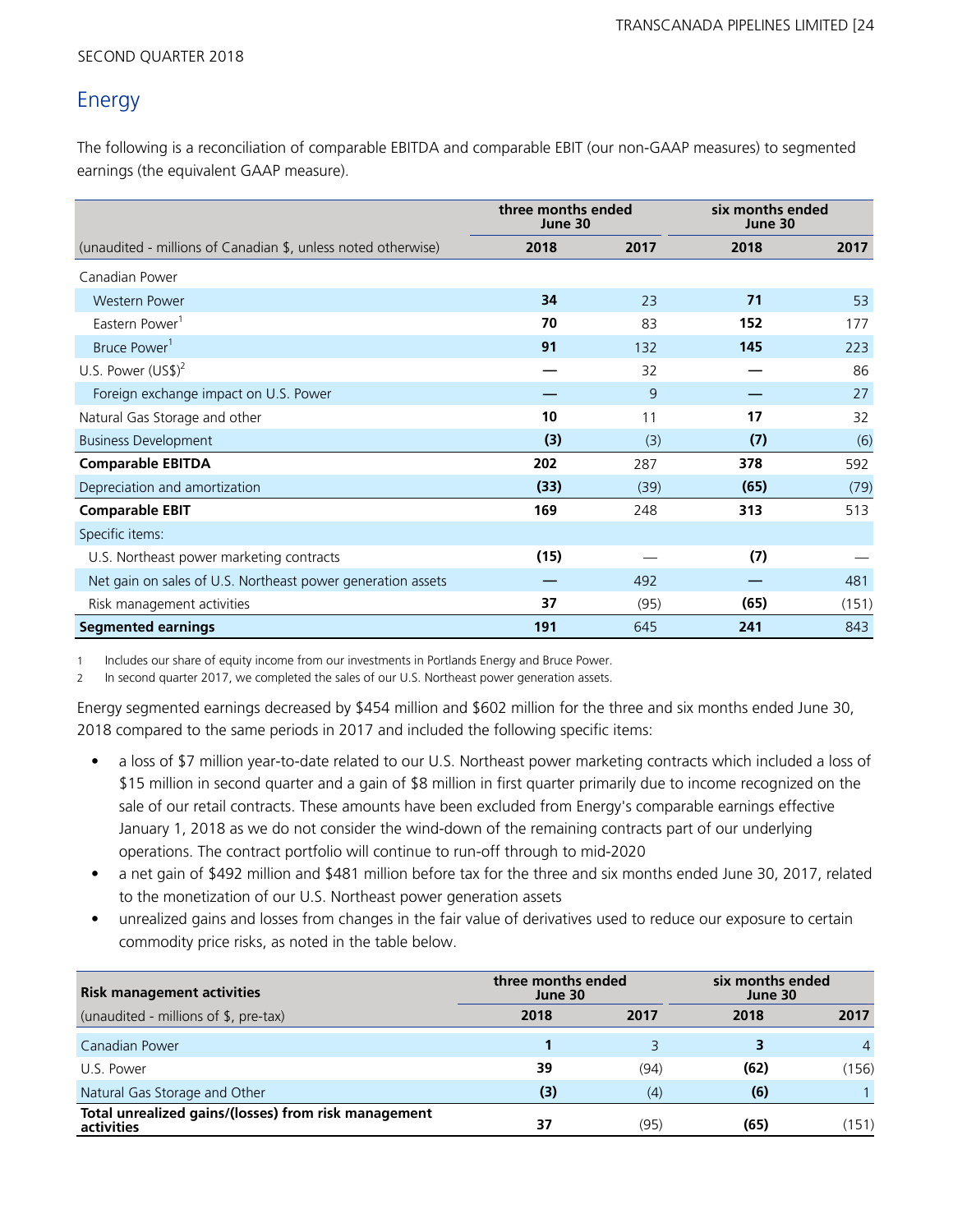The variances in these unrealized gains and losses reflect the impact of changes in forward natural gas and power prices and the volume of our positions for these derivatives over a certain period of time, however, they do not accurately reflect the gains and losses that will be realized on settlement, or the offsetting impacts of other derivative and non-derivative transactions that make up our business as a whole. As a result, we do not consider them reflective of our underlying operations.

Comparable EBITDA for Energy decreased by \$85 million and \$214 million for the three and six months ended June 30, 2018 compared to the same periods in 2017 primarily due to the net effect of:

- lower earnings from U.S. Power mainly due to the sale of the U.S. Northeast power generation assets in second quarter 2017
- decreased Bruce Power earnings primarily due to lower volumes resulting from increased outage days and lower results from contracting activities. Additional financial and operating information on Bruce Power is provided below
- lower Eastern Power results mainly due to the sale of our Ontario solar assets in December 2017
- decreased Natural Gas Storage year-to-date results primarily due to lower realized natural gas storage price spreads
- increased Western Power results due to higher realized margins on higher generation volumes.

# **DEPRECIATION AND AMORTIZATION**

Depreciation and amortization decreased by \$6 million and \$14 million for the three and six months ended June 30, 2018 compared to the same periods in 2017 following the sale of our Ontario solar assets in December 2017.

# **BRUCE POWER**

The following reflects our proportionate share of the components of comparable EBITDA and comparable EBIT.

|                                                                       | three months ended<br>June 30 |       | six months ended<br>June 30 |        |  |
|-----------------------------------------------------------------------|-------------------------------|-------|-----------------------------|--------|--|
| (unaudited - millions of \$, unless noted otherwise)                  | 2018                          | 2017  | 2018                        | 2017   |  |
| Equity income included in comparable EBITDA and EBIT<br>comprised of: |                               |       |                             |        |  |
| Revenues                                                              | 385                           | 428   | 756                         | 829    |  |
| Operating expenses                                                    | (209)                         | (209) | (436)                       | (433)  |  |
| Depreciation and other                                                | (85)                          | (87)  | (175)                       | (173)  |  |
| Comparable EBITDA and $EBIT1$                                         | 91                            | 132   | 145                         | 223    |  |
| <b>Bruce Power – other information</b>                                |                               |       |                             |        |  |
| Plant availability <sup>2</sup>                                       | 89%                           | 92%   | 87%                         | 91%    |  |
| Planned outage days                                                   | 76                            | 41    | 150                         | 97     |  |
| Unplanned outage days                                                 | 3                             | 3     | 34                          | 20     |  |
| Sales volumes (GWh) <sup>1</sup>                                      | 6,027                         | 6,309 | 11,723                      | 12,292 |  |
| Realized sales price per MWh <sup>3</sup>                             | \$67                          | \$68  | \$67                        | \$67   |  |

1 Represents our 48.3 per cent (2017 - 48.4 per cent) ownership interest in Bruce Power. Sales volumes include deemed generation.

2 The percentage of time the plant was available to generate power, regardless of whether it was running.

3 Calculation based on actual and deemed generation. Realized sales prices per MWh includes realized gains and losses from contracting activities and cost flow-through items. Excludes unrealized gains and losses on contracting activities and non-electricity revenues.

Planned outage work on Unit 1 and Unit 4 was completed in the first half of 2018. Planned maintenance is expected to occur on Units 3 and 8 in the second half of 2018. The overall average plant availability percentage in 2018 is expected to be in the high 80 per cent range.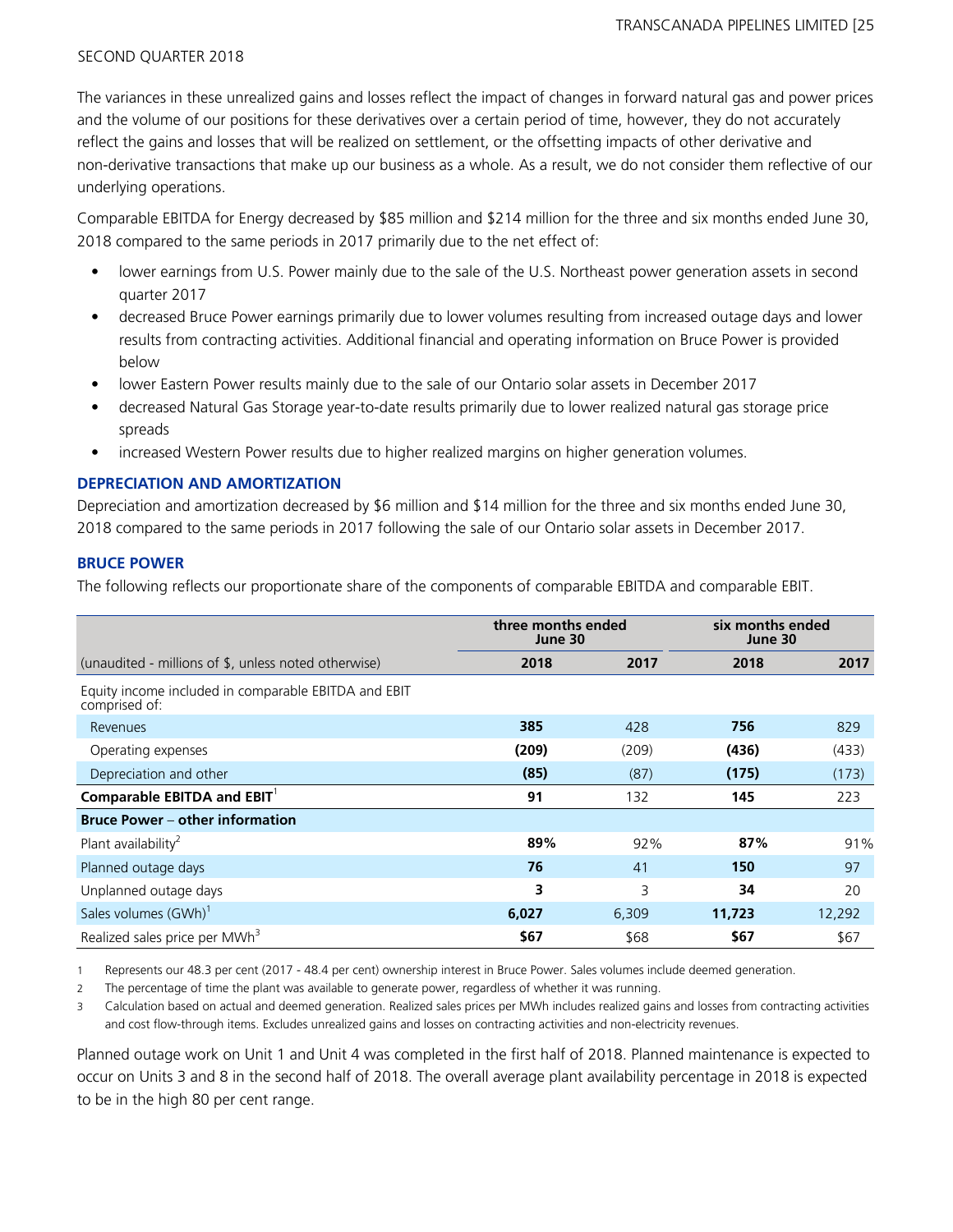# **Corporate**

The following is a reconciliation of comparable EBITDA and comparable EBIT (our non-GAAP measures) to segmented losses (the equivalent GAAP measure).

|                                                                  |      | three months ended<br>June 30 |      | six months ended |
|------------------------------------------------------------------|------|-------------------------------|------|------------------|
| (unaudited - millions of $\frac{1}{2}$ )                         | 2018 | 2017                          | 2018 | 2017             |
| <b>Comparable EBITDA and EBIT</b>                                | (15) | (12)                          | (17) | (16)             |
| Specific items:                                                  |      |                               |      |                  |
| Foreign exchange gain/(loss) – inter-affiliate loan <sup>1</sup> | 87   | (8)                           | 8    | (8)              |
| Integration and acquisition related costs - Columbia             |      | (20)                          |      | (49)             |
| Segmented earnings/(losses)                                      | 72   | (40)                          | (9)  | (73)             |

1 Reported in Income from equity investments in our Corporate segment.

Corporate segmented earnings increased by \$112 million for the three months ended June 30, 2018 compared to the same period in 2017. For the six months ended June 30, 2018, Corporate segmented loss decreased by \$64 million compared to the same period in 2017. These results included the following specific items that have been excluded from comparable EBIT:

- foreign exchange gains and losses on a peso-denominated inter-affiliate loan to the Sur de Texas project for our proportionate share of the affiliate's project financing. There are corresponding foreign exchange losses and gains included in Interest income and other on the inter-affiliate loan receivable which fully offset these amounts
- in 2017, pre-tax integration and acquisition costs associated with the acquisition of Columbia.

# **OTHER INCOME STATEMENT ITEMS**

#### **Interest expense**

|                                                             | three months ended<br>June 30 |       | six months ended<br>June 30 |         |
|-------------------------------------------------------------|-------------------------------|-------|-----------------------------|---------|
| (unaudited - millions of $\$\$ )                            | 2018                          | 2017  | 2018                        | 2017    |
| Interest on long-term debt and junior subordinated<br>notes |                               |       |                             |         |
| Canadian dollar-denominated                                 | (131)                         | (118) | (265)                       | (226)   |
| U.S. dollar-denominated                                     | (332)                         | (323) | (646)                       | (640)   |
| Foreign exchange impact                                     | (97)                          | (111) | (180)                       | (214)   |
|                                                             | (560)                         | (552) | (1,091)                     | (1,080) |
| Other interest and amortization expense                     | (54)                          | (44)  | (97)                        | (77)    |
| Capitalized interest                                        | 30                            | 56    | 56                          | 101     |
| Interest expense                                            | (584)                         | (540) | (1, 132)                    | (1,056) |

Interest expense increased by \$44 million and \$76 million for the three and six months ended June 30, 2018 compared to the same periods in 2017 and primarily reflects the net effect of:

- long-term debt and junior subordinated notes issuances, net of maturities
- lower capitalized interest primarily due to the completion of construction of Grand Rapids and Northern Courier in 2017
- higher related party debt financing
- final repayment of the Columbia acquisition bridge facilities in June 2017 resulting in lower interest expense and debt amortization expense
- the positive impact of a weaker U.S. dollar in translating U.S. dollar denominated interest.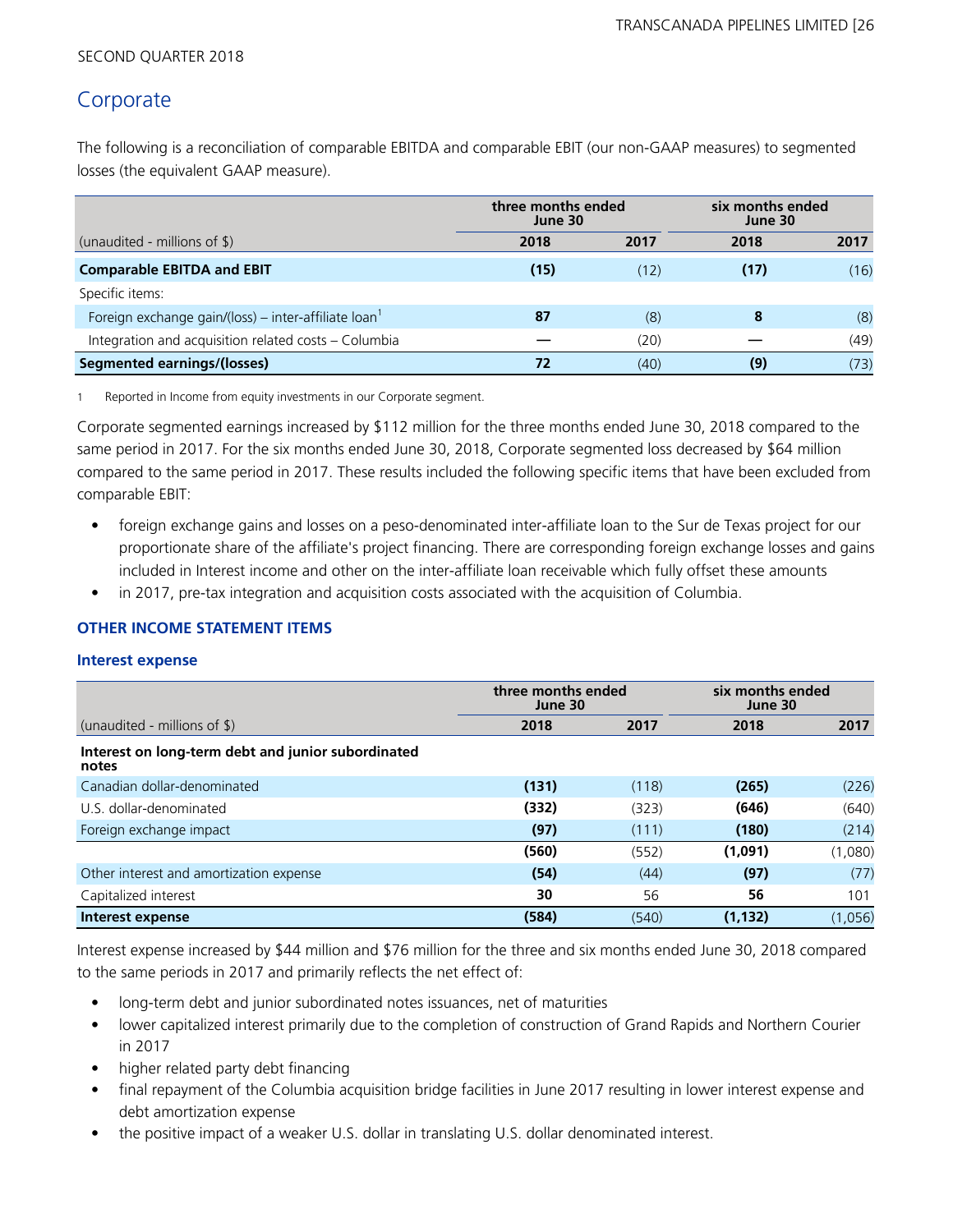#### **Allowance for funds used during construction**

|                                              |      | three months ended<br>June 30 |      | six months ended<br>June 30 |  |
|----------------------------------------------|------|-------------------------------|------|-----------------------------|--|
| (unaudited - millions of $\$\$ )             | 2018 | 2017                          | 2018 | 2017                        |  |
| Canadian dollar-denominated                  | 21   | 55                            | 41   | 105                         |  |
| U.S. dollar-denominated                      | 72   | 49                            | 139  | 87                          |  |
| Foreign exchange impact                      | 20   | 17                            | 38   | 30                          |  |
| Allowance for funds used during construction | 113  |                               | 218  |                             |  |

AFUDC decreased by \$8 million and \$4 million for the three and six months ended June 30, 2018 compared to the same periods in 2017.

The decrease in Canadian dollar-denominated AFUDC is primarily due to the October 2017 decision not to proceed with the Energy East pipeline project and completion of the NGTL 2017 Expansion Program.

The increase in U.S. dollar-denominated AFUDC is primarily due to additional investment in and higher AFUDC rates on Columbia Gas growth projects and continued investment in Mexico projects.

#### **Interest income and other**

|                                                              | three months ended<br>June 30 |      | six months ended<br>June 30 |      |
|--------------------------------------------------------------|-------------------------------|------|-----------------------------|------|
| (unaudited - millions of $\frac{1}{2}$ )                     | 2018                          | 2017 | 2018                        | 2017 |
| Interest income and other included in comparable<br>earnings | 54                            | 40   | 117                         | 45   |
| Specific items:                                              |                               |      |                             |      |
| Foreign exchange (loss)/gain - inter-affiliate loan          | (87)                          | 8    | (8)                         | 8    |
| Risk management activities                                   | (60)                          | 41   | (139)                       | 56   |
| Interest income and other                                    | (93)                          | 89   | (30)                        | 109  |

Interest income and other decreased by \$182 million and \$139 million for the three and six months ended June 30, 2018 compared to the same periods in 2017 and was primarily the net effect of:

- interest income partially offset by the foreign exchange loss related to an inter-affiliate loan receivable from the Sur de Texas joint venture. The corresponding interest expense and foreign exchange gain are reflected in Income from equity investments in the Mexico Natural Gas Pipelines and Corporate segments, respectively. The offsetting currency-related amounts are excluded from comparable earnings
- unrealized losses on risk management activities in 2018 compared to unrealized gains in 2017. These amounts have been excluded from comparable earnings
- foreign exchange impact on the translation of foreign currency denominated working capital balances
- realized gains in 2018 compared to realized losses in 2017 on derivatives used to manage our net exposure to foreign exchange rate fluctuations on U.S. dollar-denominated income
- income of \$18 million related to reimbursement of Coastal GasLink project costs recorded in 2017.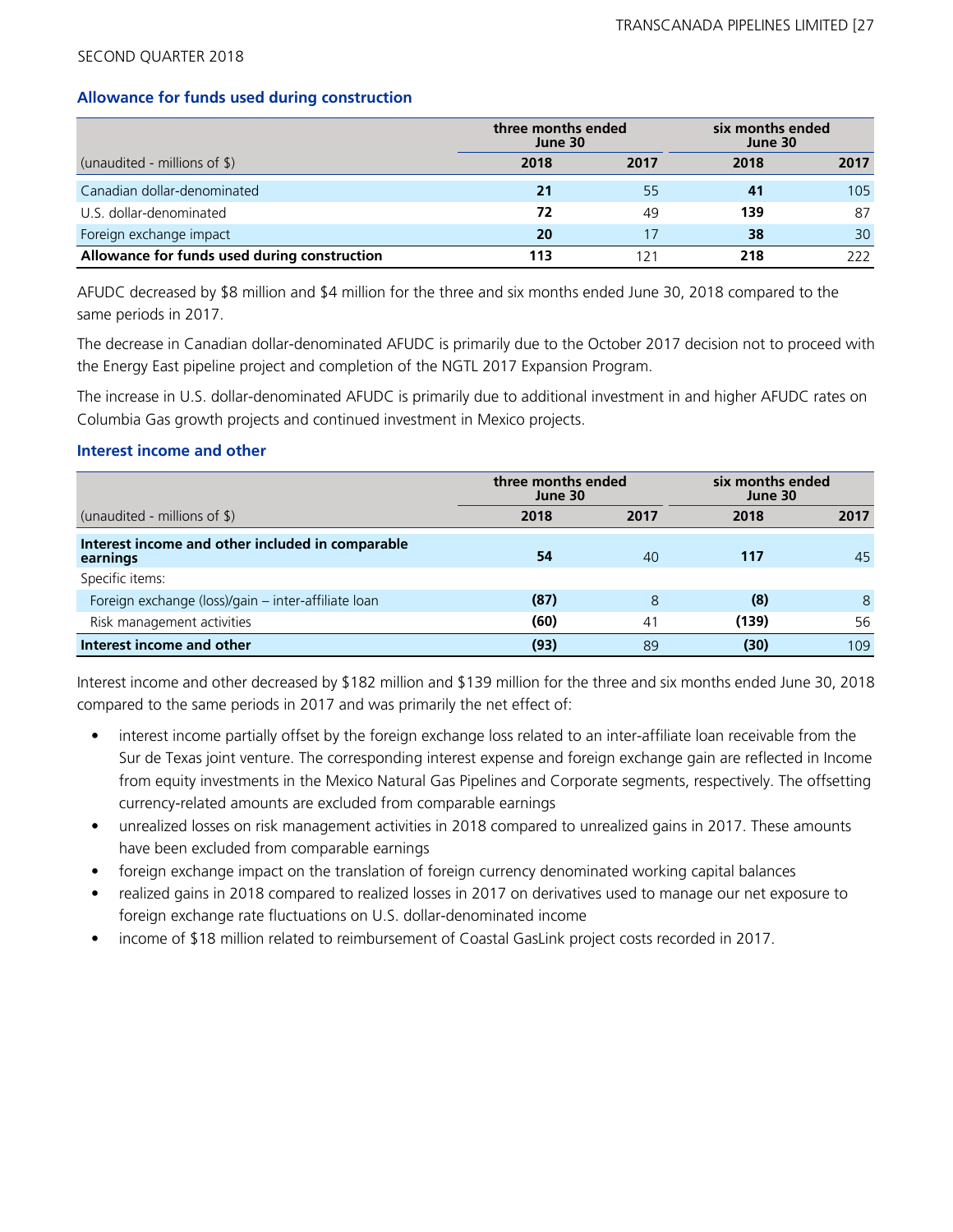#### **Income tax expense**

|                                                                | three months ended<br>June 30 |       | six months ended<br>June 30 |                |
|----------------------------------------------------------------|-------------------------------|-------|-----------------------------|----------------|
| (unaudited - millions of $\frac{1}{2}$ )                       | 2018                          | 2017  | 2018                        | 2017           |
| Income tax expense included in comparable earnings             | (139)                         | (193) | (304)                       | (433)          |
| Specific items:                                                |                               |       |                             |                |
| U.S. Northeast power marketing contracts                       | 4                             |       | $\mathbf{2}$                |                |
| Integration and acquisition related costs – Columbia           |                               | 5     |                             | 20             |
| Keystone XL asset costs                                        |                               |       |                             | $\overline{2}$ |
| Net gain on sales of U.S. Northeast power generation<br>assets |                               | (227) |                             | (226)          |
| Keystone XL income tax recoveries                              |                               |       |                             |                |
| Risk management activities                                     | (11)                          | 26    | 41                          | 46             |
| Income tax expense                                             | (146)                         | (388) | (261)                       | (584)          |

Income tax expense included in comparable earnings decreased by \$54 million and \$129 million for the three and six months ended June 30, 2018 compared to the same periods in 2017 mainly due to lower income tax rates as a result of U.S. Tax Reform and lower flow-through income taxes in Canadian rate-regulated pipelines, partially offset by higher comparable earnings before income taxes.

### **Net income attributable to non-controlling interests**

|                                                      | three months ended<br>June 30 |      | six months ended<br>June 30 |       |
|------------------------------------------------------|-------------------------------|------|-----------------------------|-------|
| (unaudited - millions of $$)$ )                      | 2018                          | 2017 | 2018                        | 2017  |
| Net income attributable to non-controlling interests | (76)                          | (55) | (170)                       | (145) |

Net income attributable to non-controlling interests increased by \$21 million and \$25 million for the three and six months ended June 30, 2018 compared to the same periods in 2017 primarily due to higher earnings in TC PipeLines, LP. Higher net income attributable to non-controlling interests for the six months ended June 30, 2018 was partially offset by our acquisition of the remaining outstanding publicly held common units of CPPL in February 2017.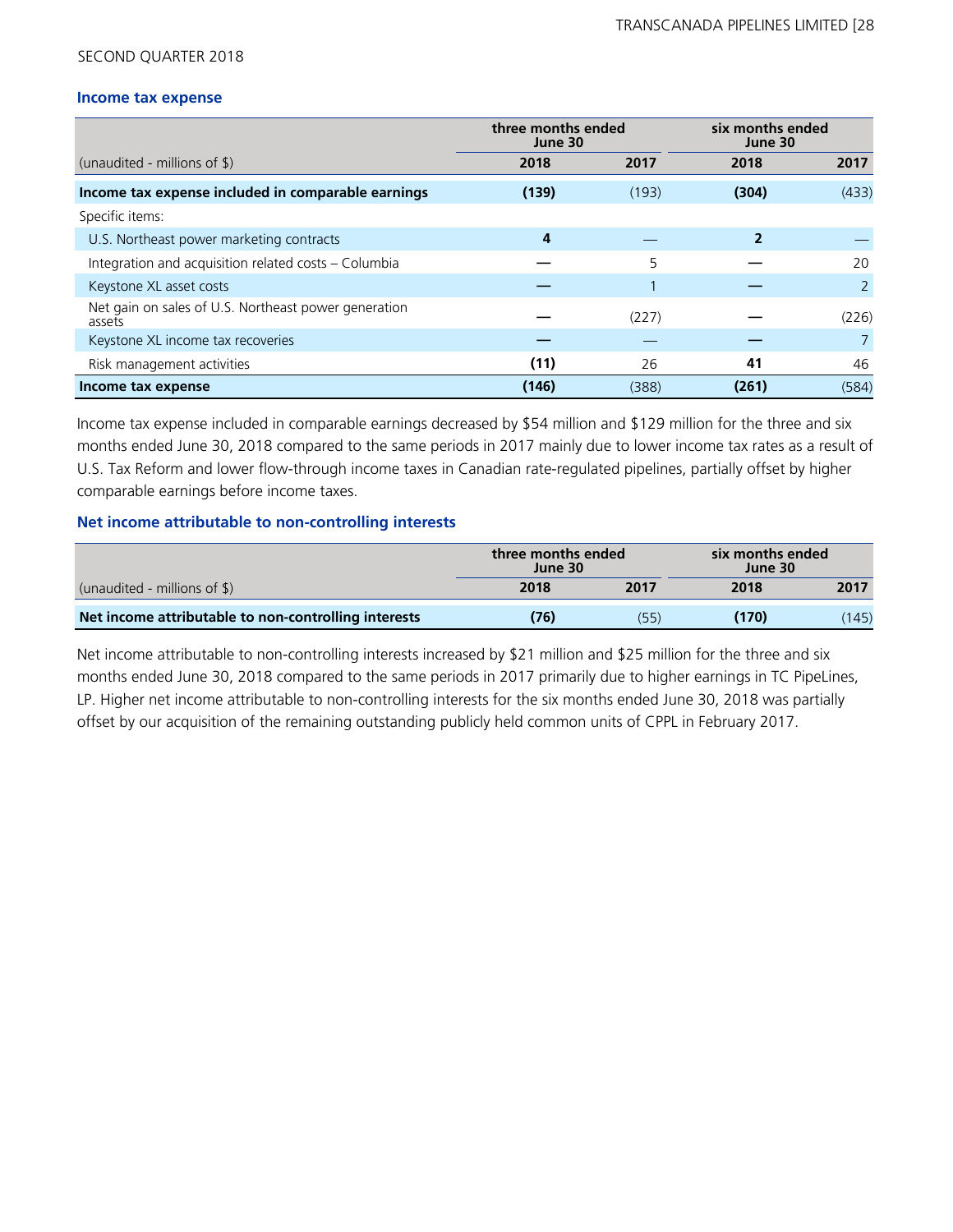# Recent developments

# CANADIAN NATURAL GAS PIPELINES

# **NGTL System**

On April 2, 2018, we announced that the Northwest Mainline Loop-Boundary Lake project was placed in service. The \$160 million project added approximately 230 km (143 miles) of new pipeline along with compression facilities and increased the NGTL System capacity by approximately 535 TJ/d (500 MMcf/d).

On March 20, 2018, we announced the successful completion of an open season for additional expansion capacity at the Empress / McNeill Export Delivery Point for service expected to commence in November 2021. The offering of 300 TJ/d (280 MMcf/d) was oversubscribed, with an average awarded contract term of approximately 22 years. The facilities and capital requirements for the expansion are still being finalized and are currently anticipated to increase NGTL's capital program by approximately \$0.1 billion, to \$7.4 billion, excluding maintenance capital expenditures.

### **North Montney Project Approval**

On May 23, 2018, the NEB issued a report recommending the Federal government approve the application for a variance to the existing North Montney project approvals to remove the condition requiring a positive FID for the Pacific Northwest LNG project prior to commencement of construction. The Federal government approved the recommendation on June 22, 2018 and on July 2, 2018 the NEB issued an amending order for the project.

The North Montney project consists of approximately 206 km (128 miles) of new pipeline, three compressor units and 14 meter stations. The current estimated project cost increased by \$0.2 billion to \$1.6 billion mainly due to construction schedule delays and an increase in market-dependent construction costs.

The NEB directed NGTL to seek approval for a revised tolling methodology for the project following a provisional period defined as one year after the receipt of the Federal government decision, or otherwise impose stand-alone tolling as a default. NGTL is working with its shippers to address this requirement and is confident an appropriate tolling mechanism can be achieved.

The first phase of the project is anticipated to be in service by fourth quarter 2019 and the second phase is anticipated to be in service by second quarter 2020.

# **NGTL 2018-2019 Revenue Requirement Settlement Approval**

On June 19, 2018, the NEB approved the 2018-2019 Settlement, as filed, for final 2018 tolls and revised interim 2018 tolls. The 2018-2019 Settlement fixes ROE at 10.1 per cent on 40 per cent deemed equity and increases the composite depreciation rate from 3.18 per cent to 3.45 per cent. OM&A costs are fixed at \$225 million for 2018 and \$230 million for 2019 with a 50/50 sharing mechanism for any variances between the fixed amounts and actual OM&A costs. All other costs, including pipeline integrity expenses and emissions costs, are treated as flow-through expenses.

# **2021 NGTL System Expansion Project Application**

On June 20, 2018, we filed an application with the NEB for approval to construct and operate the 2021 Expansion Project. The project, with an estimated capital cost of \$2.3 billion, consists of approximately 344 km (214 miles) of new pipeline, three compressors and a control valve. The expansion is required to accept increasing supply from the west side of the system and deliver gas to increasing market demand on the east side of the system. The anticipated in-service date for the expansion is the first half of 2021.

#### **Sundre Crossover Project**

On April 9, 2018, we announced that the Sundre Crossover project was placed in service. The \$100 million pipeline project increases NGTL System capacity at our Alberta / B.C. export delivery point by approximately 245 TJ/d (228 MMcf/d), enhancing connectivity to key downstream markets in the Pacific Northwest and California.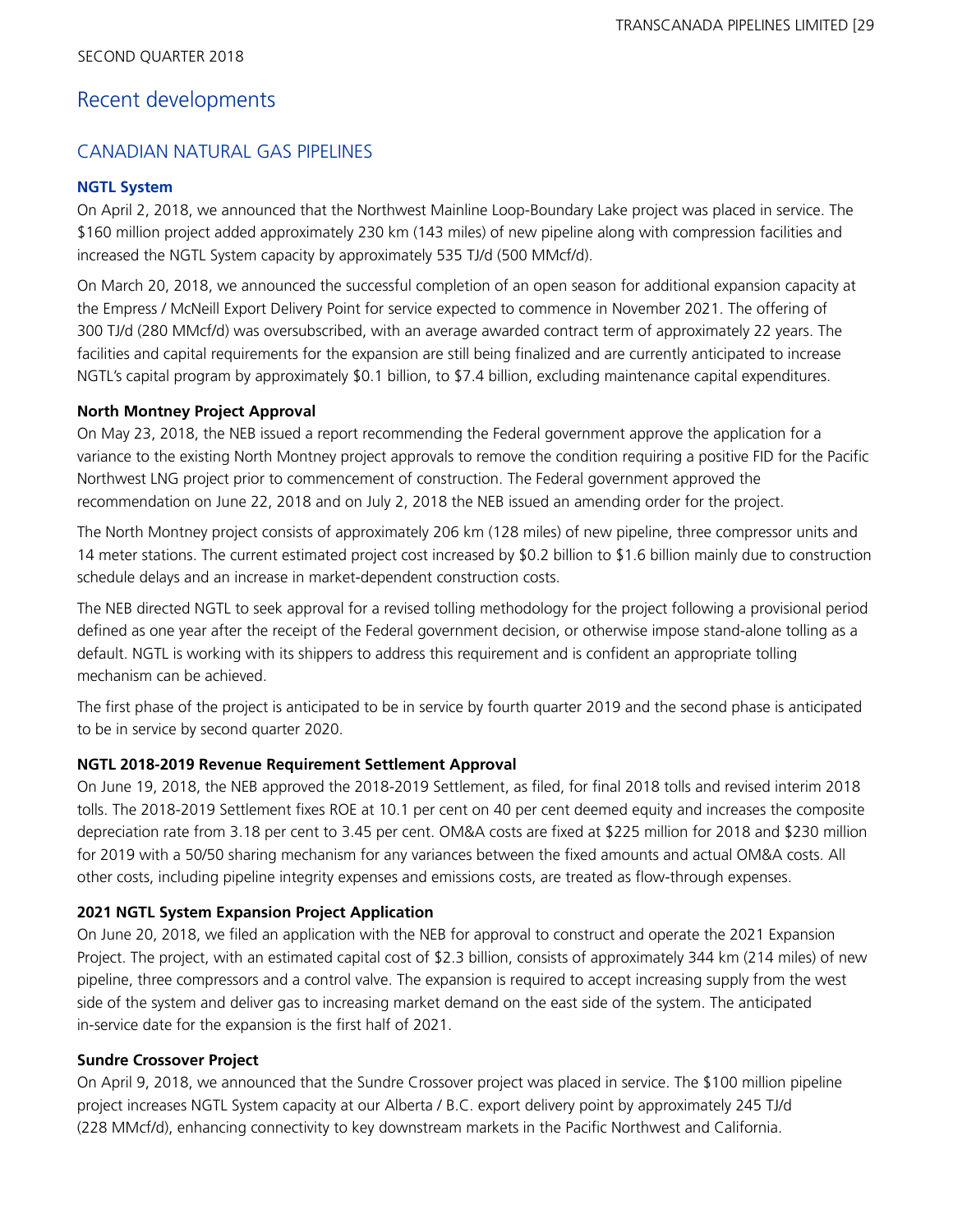# **Canadian Mainline**

#### **Canadian Mainline 2018 - 2020 Toll Review**

On March 16, 2018, the NEB provided its Notice of Public Hearing for our Supplemental Agreement with the Eastern LDCs filed on December 18, 2017. Our reply evidence is due September 18, 2018. The NEB will provide further details regarding an oral or written hearing process to consider the written submissions of the interested parties.

### **Maple Compressor Expansion Project**

We continue to await an NEB decision on our application seeking project approval and are reviewing project plans to continue to meet our in-service timelines.

# U.S. NATURAL GAS PIPELINES

### **Nixon Ridge**

On June 7, 2018, a natural gas pipeline rupture on Columbia Gas occurred on Nixon Ridge in Marshall County, West Virginia. Emergency response procedures were enacted and the segment of impacted pipeline was isolated shortly after. There were no injuries involved with this incident and no material damage to surrounding structures. The pipeline was placed back in service on July 15, 2018. The preliminary investigation, as noted in the PHMSA Proposed Safety Order, suggests that the rupture was a result of land subsidence. The investigation remains ongoing and we are fully cooperating with PHMSA to determine the root cause of the incident. We do not expect this event to have a significant impact on our financial results.

# **TC PipeLines, LP**

As a result of the 2018 FERC Actions initially proposed in March 2018, and in order to retain cash in anticipation of a possible reduction of revenues, TC PipeLines, LP reduced its quarterly distribution to common unitholders by 35 per cent to US\$0.65 per unit beginning with its first quarter 2018 distribution. A number of uncertainties exist with respect to the changes resulting from the 2018 FERC Actions, which could materially adversely impact the earnings, cash flows and financial position of TC PipeLines, LP. Cash retained by TC PipeLines, LP is being used to fund its ongoing capital expenditures as well as the repayment of debt to prudently manage its financial metrics in anticipation of a reduction in revenues should its pipeline systems' rates be reset in response to the 2018 FERC Actions. As our ownership interest in TC PipeLines, LP is approximately 25 per cent, the impact of the 2018 FERC Actions related to TC PipeLines, LP is not expected to be significant to our consolidated earnings or cash flows.

#### **Cameron Access**

The Cameron Access project, a Columbia Gulf project designed to transport approximately 0.9 PJ/d (0.8 Bcf/d) of gas supply to the Cameron LNG export terminal in Louisiana, was placed in service on March 13, 2018.

#### **Mountaineer XPress and WB XPress**

In first quarter 2018, estimated project costs were revised upwards to US\$3.0 billion for Mountaineer XPress and US \$0.9 billion for WB XPress, representing increases of US\$0.4 billion and US\$0.1 billion, respectively. These increases primarily reflect the impact of delays of various regulatory approvals from FERC and other agencies, increased contractor construction costs due to unusually high demand for construction resources in the region, and modifications to contractor work plans and resources to maintain our projected in-service dates.

# **Great Lakes and Northern Border Rate Settlements**

In February 2018, FERC approved the 2017 Great Lakes Rate Settlement and the 2017 Northern Border Rate Settlement, both of which were uncontested.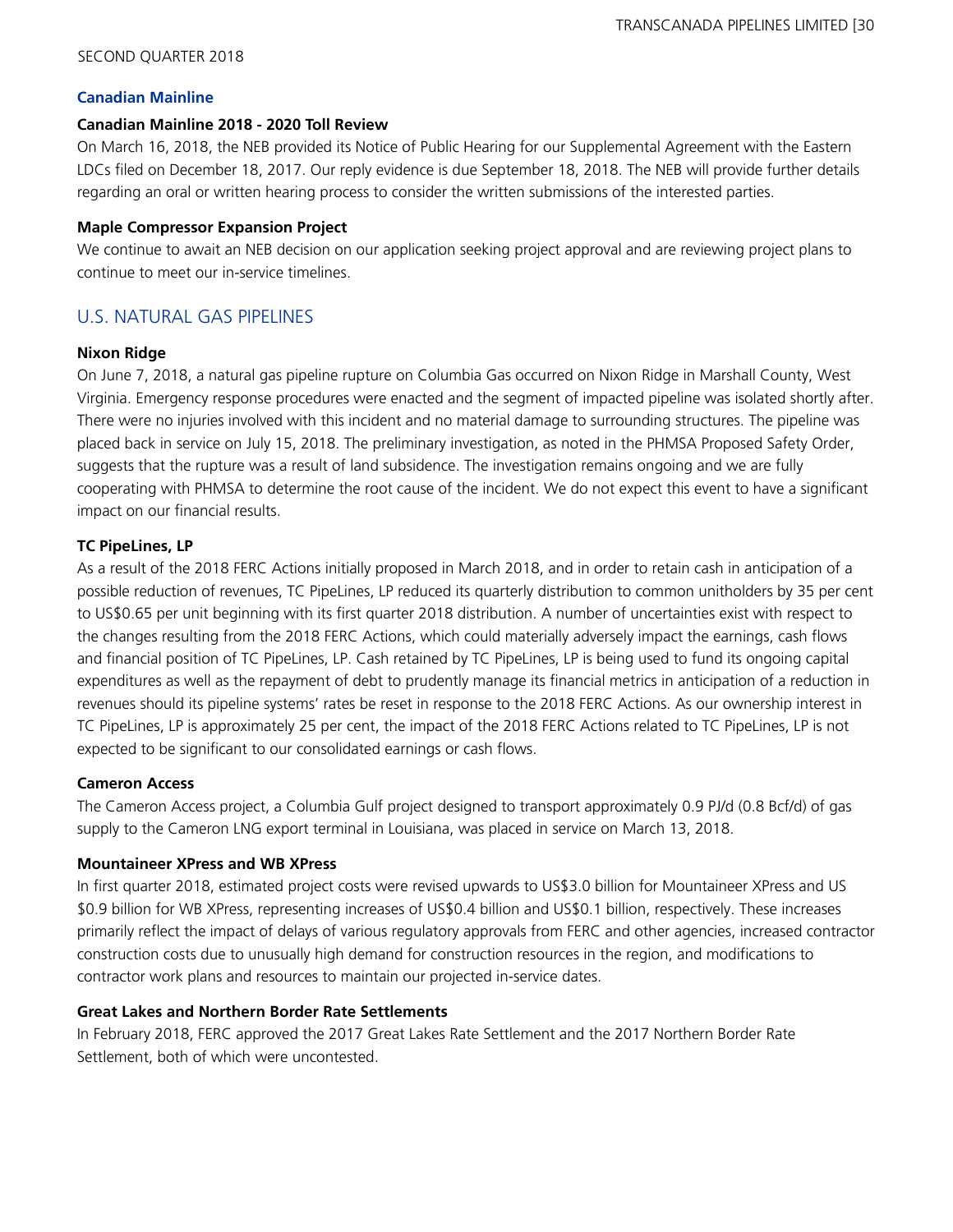# MEXICO NATURAL GAS PIPELINES

#### **Topolobampo**

On June 29, 2018, the Topolobampo pipeline was placed in service. The 560 km (348 miles) pipeline provides capacity of 720 TJ/d (670 MMcf/d), receiving natural gas from upstream pipelines near El Encino, in the state of Chihuahua, and delivering it to points along the pipeline route including our Mazatlán pipeline at El Oro, in the state of Sinaloa. Under the force majeure terms of the TSA, we began collecting and recognizing revenue from the original TSA service commencement date of July 2016.

### **Sur de Texas**

Offshore construction was completed in May 2018 and the project continues to progress toward an anticipated in-service date of late 2018.

### **Tula and Villa de Reyes**

We continue to work toward finalizing amending agreements for both of these pipelines with the CFE to formalize the schedule and payments resulting from their respective force majeure events. The CFE has commenced payments on both pipelines in accordance with the TSAs.

# LIQUIDS PIPELINES

# **Keystone XL**

In December 2017, an appeal to Nebraska's Court of Appeals was filed by intervenors after the Nebraska Public Service Commission (PSC) issued an approval of an alternative route for the Keystone XL project in November 2017. In March 2018, the Nebraska Supreme Court, on its own motion, agreed to bypass the Court of Appeals and hear the appeal case against the PSC's alternative route itself. We expect the Nebraska Supreme Court, as the final arbiter, could reach a decision by late 2018 or first quarter 2019.

On May 15, 2018, the U.S. Department of State filed a notice of its intent to prepare an environmental assessment for the Keystone XL mainline alternative route in Nebraska. Public comments were due in June 2018. On July 30, 2018, the U.S. Department of State issued a draft environmental assessment. Comments on the draft are to be filed by August 29, 2018. We expect the U.S. Department of State will have completed the supplemental environmental review by third or fourth quarter 2018.

The Keystone XL Presidential Permit, issued in March 2017, has been challenged in two separate lawsuits commenced in Montana. Together with the U.S. Department of Justice, we are actively participating in these lawsuits to defend both the issuance of the permit and the exhaustive environmental assessments that support the U.S. President's actions. Legal arguments addressing the merits of these lawsuits were heard in May 2018 and we believe the court's decisions may be issued by year-end 2018.

The South Dakota Public Utilities Commission permit for the Keystone XL project was issued in June 2010 and recertified in January 2016. An appeal of that recertification was denied in June 2017 and that decision was further appealed to the South Dakota Supreme Court. On June 13, 2018, the Supreme Court dismissed the appeal against the recertification of the Keystone XL project finding that the lower court lacked jurisdiction to hear the case. This decision is final as there can be no further appeals from this decision by the Supreme Court.

#### **White Spruce**

In February 2018, the AER issued a permit for the construction of the White Spruce pipeline. Construction has commenced with an anticipated in-service date in second quarter 2019.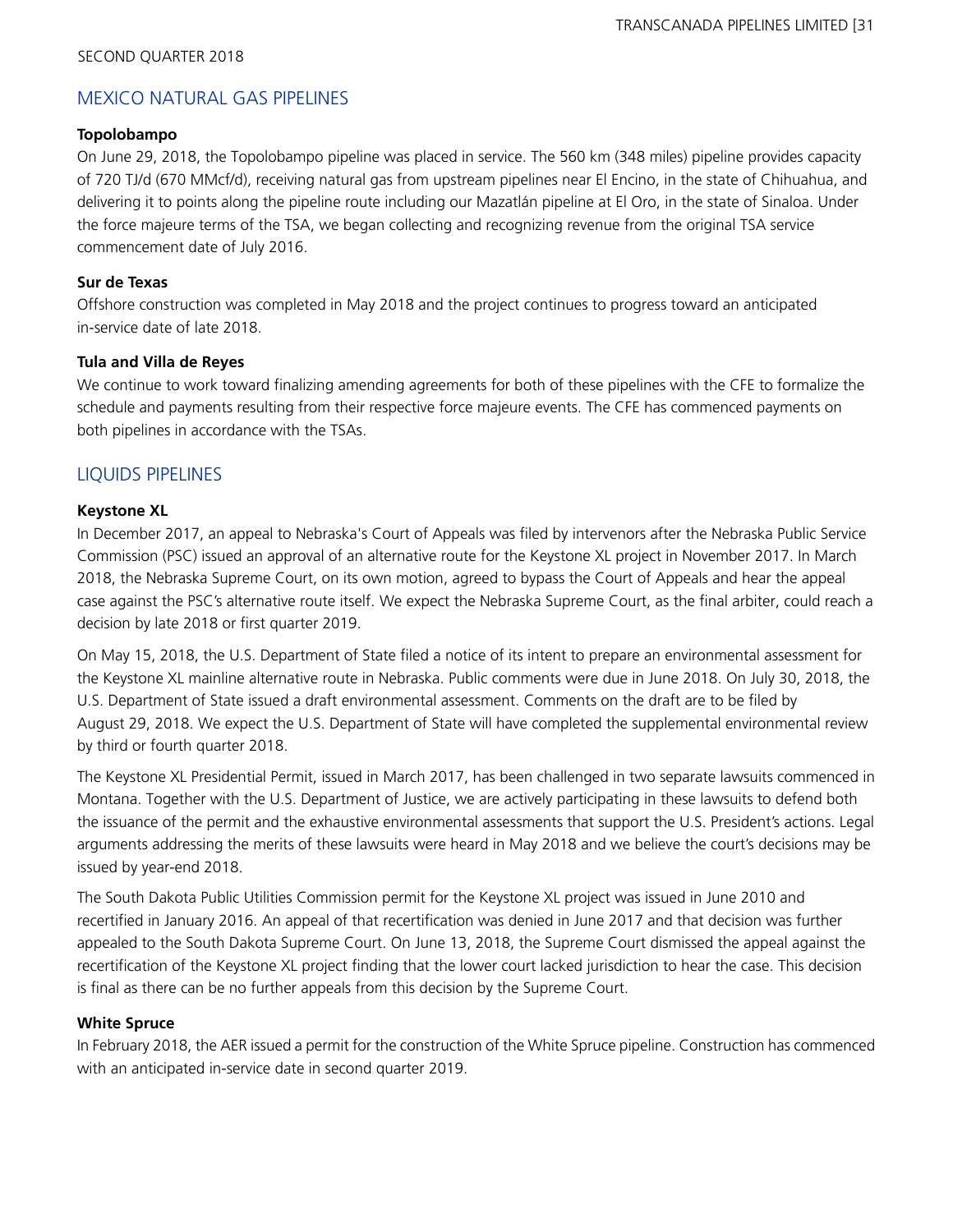# ENERGY

# **Cartier Wind**

On August 1, 2018, we entered into an agreement to sell our interests in the Cartier Wind power facilities in Québec to Innergex Renewable Energy Inc. for gross proceeds of \$630 million before closing adjustments. The sale is expected to be completed in fourth quarter 2018 subject to certain regulatory and other approvals and result in an estimated gain of \$175 million (\$130 million after tax) which will be recorded upon closing of the transaction.

# **Monetization of U.S. Northeast power marketing business**

On March 1, 2018, as part of the continued wind-down of our U.S. Northeast power marketing contracts, we closed the sale of our U.S. power retail contracts for proceeds of approximately US\$23 million and recognized income of US\$10 million (US\$7 million after tax).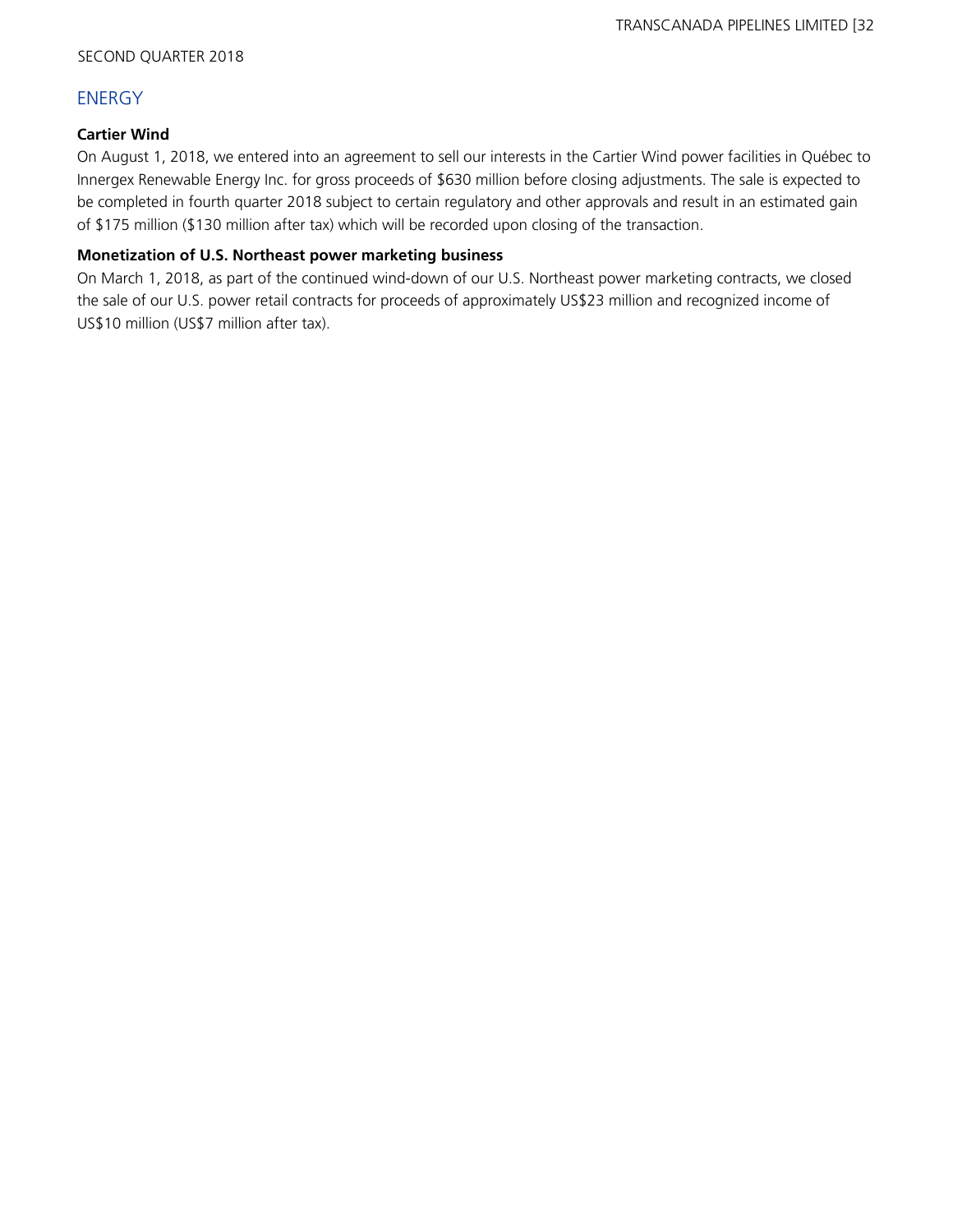# Financial condition

We strive to maintain strong financial capacity and flexibility in all parts of the economic cycle. We rely on our operating cash flow to sustain our business, pay dividends and fund a portion of our growth. In addition, we access capital markets to meet our financing needs, manage our capital structure and to preserve our credit ratings.

We believe we have the financial capacity to fund our existing capital program through our predictable and growing cash flow from operations, access to capital markets, including through portfolio management, cash on hand and substantial committed credit facilities. In light of the 2018 FERC Actions initially proposed in March 2018, further drop downs of assets into TC PipeLines, LP were considered to no longer be a viable funding lever. In addition, the TC PipeLines, LP ATM program ceased to be utilized. Pursuant to the 2018 FERC Actions issued on July 18, 2018, it is yet to be determined if and when in the future these might be restored as competitive financing options. See the 2018 FERC Actions section for further information.

At June 30, 2018, our current assets totaled \$5.3 billion and current liabilities amounted to \$13.6 billion, leaving us with a working capital deficit of \$8.3 billion compared to a working capital deficit of \$7.7 billion at December 31, 2017. Our working capital deficit is considered to be in the normal course of business and is managed through:

- our ability to generate cash flow from operations
- our access to capital markets
- approximately \$9.3 billion of unutilized, unsecured credit facilities.

# **CASH PROVIDED BY OPERATING ACTIVITIES**

|                                                               | three months ended<br>June 30 |       | six months ended<br>June 30 |       |  |
|---------------------------------------------------------------|-------------------------------|-------|-----------------------------|-------|--|
| (unaudited - millions of $\frac{1}{2}$ )                      | 2018                          | 2017  | 2018                        | 2017  |  |
| Net cash provided by operations                               | 1,779                         | 1,340 | 3,171                       | 2,621 |  |
| (Decrease)/increase in operating working capital              | (362)                         | (20)  | (156)                       | 140   |  |
| Funds generated from operations <sup>1</sup>                  | 1,417                         | 1,320 | 3,015                       | 2,761 |  |
| Specific items:                                               |                               |       |                             |       |  |
| U.S. Northeast power marketing contracts                      | 15                            |       | $\overline{7}$              |       |  |
| Integration and acquisition related costs - Columbia          |                               | 20    |                             | 52    |  |
| Keystone XL asset costs                                       |                               | 5     |                             | 13    |  |
| Net loss on sales of U.S. Northeast power generation assets   |                               | 6     |                             | 17    |  |
| Comparable funds generated from operations <sup>1</sup>       | 1,432                         | 1,351 | 3,022                       | 2,843 |  |
| Distributions paid to non-controlling interests               | (48)                          | (69)  | (117)                       | (149) |  |
| Non-recoverable maintenance capital expenditures <sup>2</sup> | (66)                          | (79)  | (130)                       | (128) |  |
| Comparable distributable cash flow <sup>1</sup>               | 1,318                         | 1,203 | 2,775                       | 2,566 |  |

1 See the Non-GAAP measures section of this MD&A for further discussion of funds generated from operations, comparable funds generated from operations and comparable distributable cash flow.

2 Includes non-recoverable maintenance capital expenditures from all segments including cash contributions to fund maintenance capital expenditures for our equity investments. Expenditures are primarily related to contributions to Bruce Power to fund our proportionate share of their maintenance capital expenditures.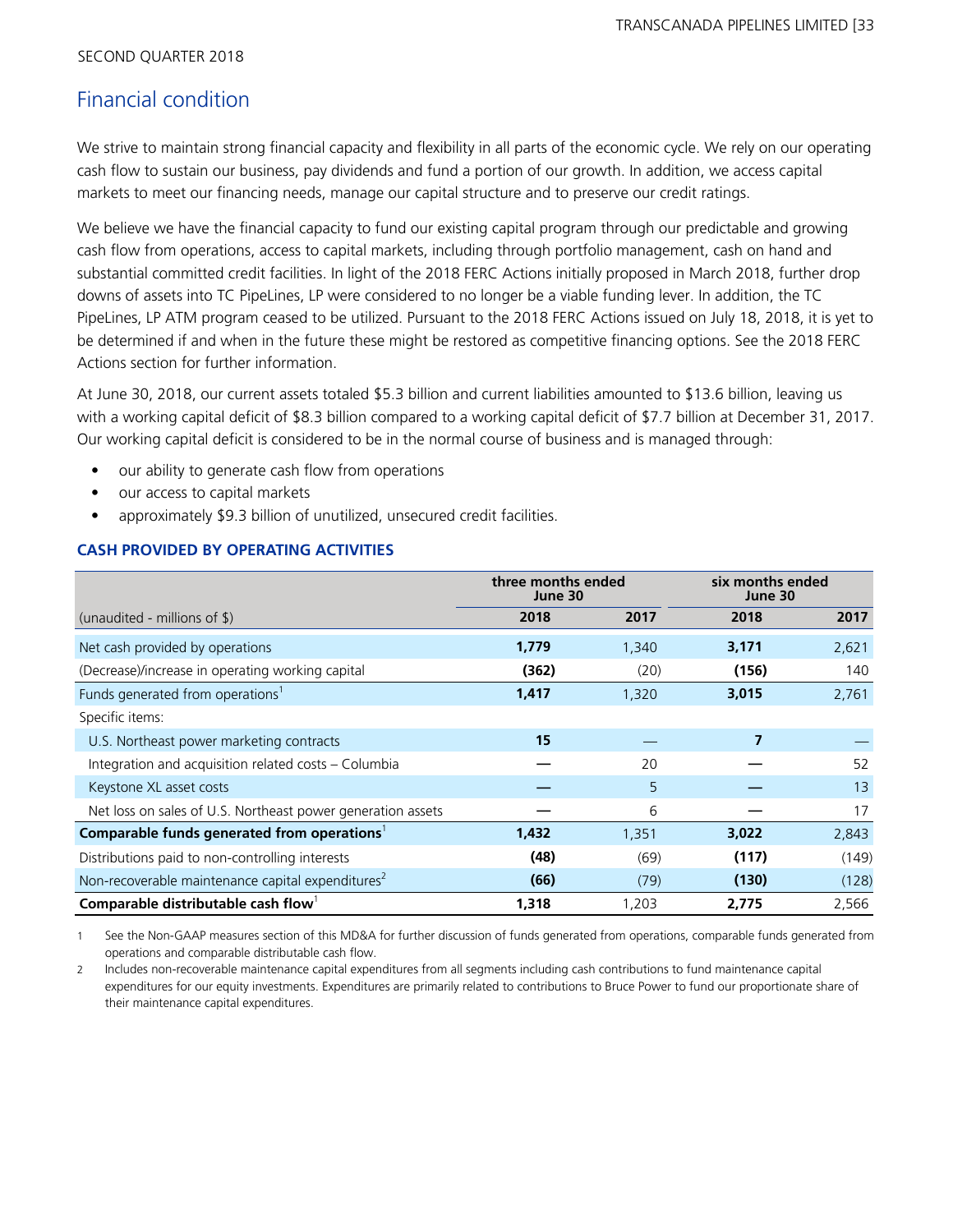### **COMPARABLE FUNDS GENERATED FROM OPERATIONS**

Comparable funds generated from operations, a non-GAAP measure, helps us assess the cash generating ability of our operations by excluding the timing effects of working capital changes.

Despite the sales of our U.S. Northeast power generation assets in second quarter 2017 and the continued wind-down of our U.S. Northeast power marketing contracts, comparable funds generated from operations increased by \$81 million and \$179 million for the three and six months ended June 30, 2018 compared to the same periods in 2017. These increases are primarily due to higher comparable earnings.

### **COMPARABLE DISTRIBUTABLE CASH FLOW**

Comparable distributable cash flow, a non-GAAP measure, helps us assess the cash available to our common shareholder before capital allocation.

The increase in comparable distributable cash flow for the three and six months ended June 30, 2018 compared to the same periods in 2017 reflects higher comparable funds generated from operations, as described above.

Beginning in second quarter 2018, our determination of comparable distributable cash flow has been revised to exclude the deduction of maintenance capital expenditures for assets for which we have the ability to recover these costs in pipeline tolls. Comparative periods presented in the table below have been adjusted accordingly. We believe that including only non-recoverable maintenance capital expenditures in the calculation of distributable cash flow presents the best depiction of the cash available for reinvestment or distribution to our shareholder. For our rate-regulated Canadian and U.S. natural gas pipelines, we have the opportunity to recover and earn a return on maintenance capital expenditures through current and future tolls. Tolling arrangements in our liquids pipelines provide for the recovery of maintenance capital expenditures. Therefore, we have not deducted the recoverable maintenance capital expenditures for these businesses in the calculation of comparable distributable cash flow.

|                                                         | three months ended<br>June 30 |         | six months ended<br>June 30 |          |
|---------------------------------------------------------|-------------------------------|---------|-----------------------------|----------|
| (unaudited - millions of $\$\$ )                        | 2018                          | 2017    | 2018                        | 2017     |
| <b>Capital spending</b>                                 |                               |         |                             |          |
| Capital expenditures                                    | (2, 337)                      | (1,792) | (4,039)                     | (3, 352) |
| Capital projects in development                         | (76)                          | (56)    | (112)                       | (98)     |
| Contributions to equity investments                     | (184)                         | (473)   | (542)                       | (665)    |
|                                                         | (2,597)                       | (2,321) | (4,693)                     | (4, 115) |
| Proceeds from sales of assets, net of transaction costs |                               | 4,147   |                             | 4,147    |
| Other distributions from equity investments             |                               |         | 121                         | 364      |
| Deferred amounts and other                              | (15)                          | (169)   | 95                          | (253)    |
| Net cash (used in)/provided by investing activities     | (2,612)                       | 1.658   | (4, 477)                    | 143      |

# **CASH (USED IN)/PROVIDED BY INVESTING ACTIVITIES**

Capital expenditures in 2018 were incurred primarily for the expansion of the Columbia Gas, Columbia Gulf and NGTL System natural gas pipelines, the construction of Mexico natural gas pipelines and the Napanee power generating facility.

Costs incurred on capital projects in development in 2018 were predominantly related to spending on Keystone XL.

Contributions to equity investments decreased in 2018 compared to 2017 primarily due to lower contributions to our proportionate share of Sur de Texas debt financing and Grand Rapids, which went into service in August 2017. This was partially offset by increased contributions to our Bruce Power and Millennium investments.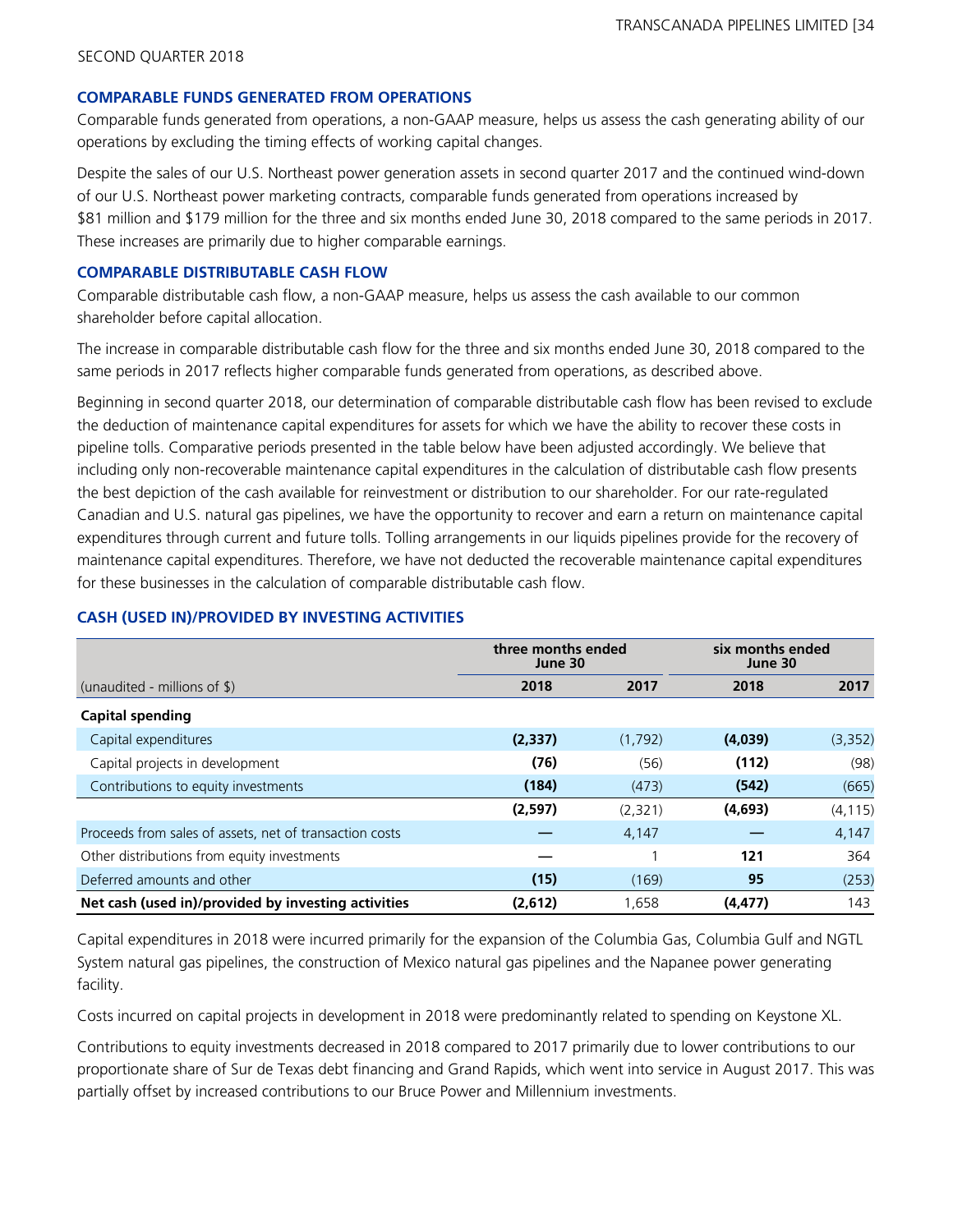Other distributions from equity investments primarily reflect our proportionate share of Bruce Power financings undertaken to fund its capital program and to make distributions to its partners. In first quarter 2018, Bruce Power issued senior notes in capital markets which resulted in distributions totaling \$121 million to us.

In second quarter 2017, we closed the sale of our U.S. Northeast power generation assets for net proceeds of \$4,147 million.

# **CASH PROVIDED BY/(USED IN) FINANCING ACTIVITIES**

|                                                                  | three months ended<br>June 30 |          | six months ended<br>June 30 |          |
|------------------------------------------------------------------|-------------------------------|----------|-----------------------------|----------|
| (unaudited - millions of $\$\$ )                                 | 2018                          | 2017     | 2018                        | 2017     |
| Notes payable (repaid)/issued, net                               | (1,327)                       | 111      | 485                         | 781      |
| Long-term debt issued, net of issue costs <sup>1</sup>           | 3,240                         | 817      | 3,333                       | 817      |
| Long-term debt repaid <sup>1</sup>                               | (808)                         | (4, 418) | (2,034)                     | (5,469)  |
| Junior subordinated notes issued, net of issue costs             |                               | 1.489    |                             | 3,471    |
| Advances from affiliate                                          | 451                           |          | 666                         |          |
| Dividends and distributions paid                                 | (663)                         | (610)    | (1,283)                     | (1, 178) |
| Common shares issued                                             | 234                           | 214      | 426                         | 401      |
| Partnership units of TC PipeLines, LP issued, net of issue costs |                               | 27       | 49                          | 119      |
| Common units of Columbia Pipeline Partners LP acquired           |                               |          |                             | (1,205)  |
| Net cash provided by/(used in) financing activities              | 1,127                         | (2,370)  | 1,642                       | (2, 263) |

1 Includes draws and repayments on unsecured loan facility by TC PipeLines, LP.

### **LONG-TERM DEBT ISSUED**

In second quarter 2018, TCPL issued US\$1 billion of Senior Unsecured Notes due in May 2028 bearing interest at a fixed rate of 4.25 per cent, US\$500 million of Senior Unsecured Notes due in May 2038 bearing interest at a fixed rate of 4.75 per cent as well as an additional US\$1 billion of Senior Unsecured Notes due in May 2048 bearing interest at a fixed rate of 4.875 per cent.

In July 2018, TCPL issued \$800 million of Medium Term Notes due in July 2048 bearing interest at a fixed rate of 4.182 per cent and \$200 million of Medium Term Notes due in March 2028 bearing interest at a fixed rate of 3.39 per cent.

The net proceeds of the above debt issuances were used for general corporate purposes and to fund our capital program.

#### **LONG-TERM DEBT REPAID**

In second quarter 2018, long-term debt repaid included the retirement of US\$500 million by Columbia Pipeline Group, Inc. of Senior Unsecured Notes bearing interest at a fixed rate of 2.45 per cent.

In first quarter 2018, long-term debt repaid included retirements by TCPL of US\$500 million of Senior Unsecured Notes bearing interest at a fixed rate of 1.875 per cent, US\$250 million of Senior Unsecured Notes bearing interest at a floating rate and \$150 million of Debentures bearing interest at a fixed rate of 9.45 per cent.

#### **COMMON SHARES ISSUED**

We issued the following common shares to TransCanada during the year:

- 3.6 million shares on July 31, 2018 for proceeds of \$207 million
- 4.3 million shares on April 30, 2018 for proceeds of \$234 million
- 3.4 million shares on January 31, 2018 for proceeds of \$192 million.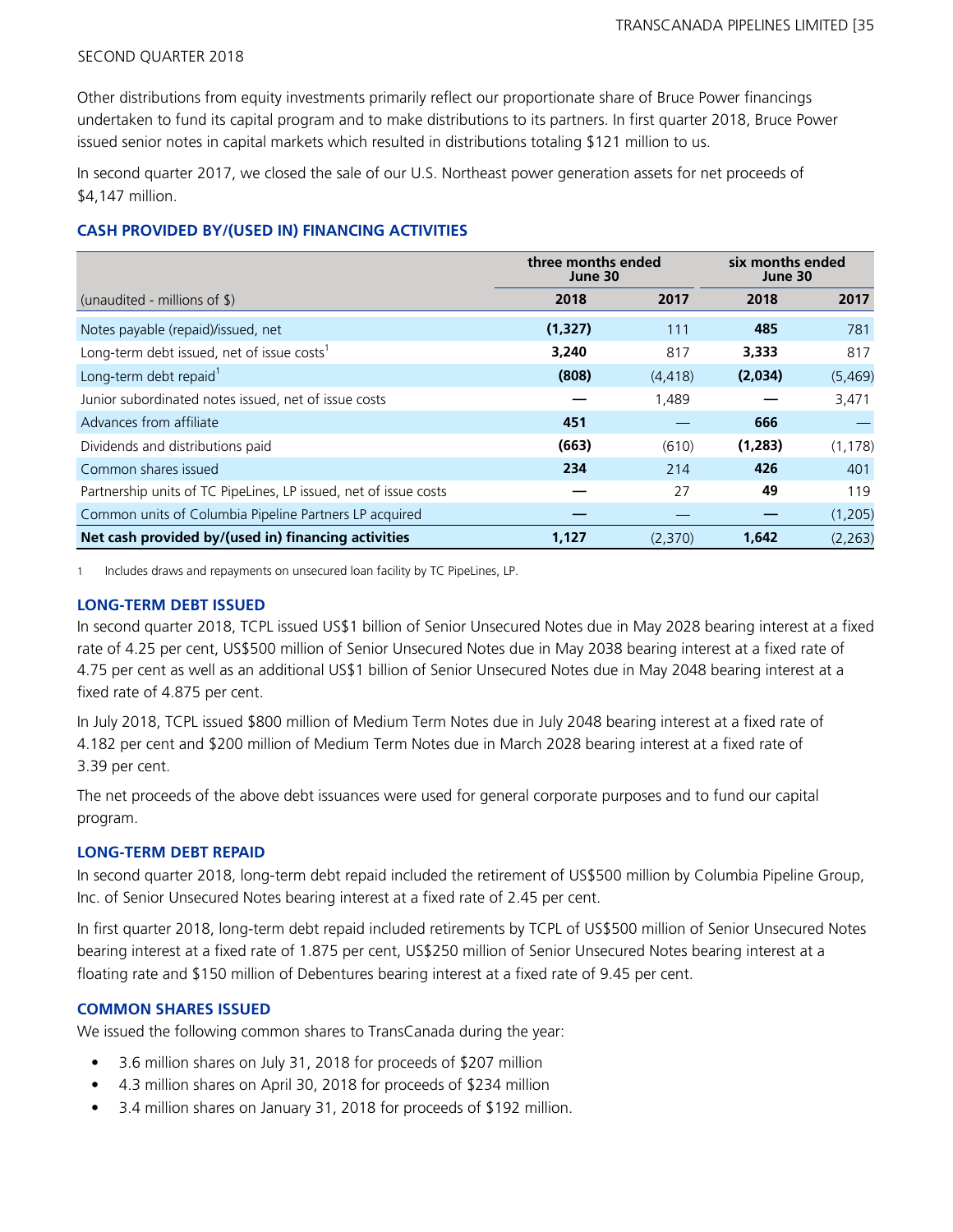#### **TC PIPELINES, LP ATM EQUITY ISSUANCE PROGRAM**

In the six months ended June 30, 2018, 0.7 million common units were issued under the TC PipeLines, LP ATM program generating net proceeds of approximately US\$39 million. At June 30, 2018, our ownership interest in TC PipeLines, LP was 25.5 per cent giving effect to issuances under the ATM program resulting in dilution of our ownership interest.

In light of the 2018 FERC Actions initially proposed in March 2018, the TC PipeLines, LP ATM program ceased to be utilized. As a result of uncertainties that remain after the 2018 FERC Actions were finalized in July 2018, it is yet to be determined if and when in the future the program will be reactivated.

#### **DIVIDENDS**

On August 1, 2018, we declared quarterly dividends as follows:

#### **Quarterly dividend on our common shares**

The dividend declared for the quarter ending September 30, 2018 is equal to the quarterly dividend to be paid on TransCanada's issued and outstanding common shares at the close of business on September 28, 2018.

#### **SHARE INFORMATION**

| as at July 31, 2018  |                               |  |
|----------------------|-------------------------------|--|
| <b>Common shares</b> | <b>Issued and outstanding</b> |  |
|                      | 883 million                   |  |

#### **CREDIT FACILITIES**

We have several committed credit facilities that support our commercial paper programs and provide short-term liquidity for general corporate purposes. In addition, we have demand credit facilities that are also used for general corporate purposes, including issuing letters of credit and providing additional liquidity.

At July 31, 2018, we had a total of \$11.3 billion of committed revolving and demand credit facilities, including:

| Amount                                                                           | <b>Unused</b><br>capacity  | <b>Borrower</b>       | <b>Description</b>                                                                                                    | <b>Matures</b> |  |
|----------------------------------------------------------------------------------|----------------------------|-----------------------|-----------------------------------------------------------------------------------------------------------------------|----------------|--|
| Committed, syndicated, revolving, extendible, senior unsecured credit facilities |                            |                       |                                                                                                                       |                |  |
| \$3.0 billion                                                                    | \$3.0 billion              | <b>TCPL</b>           | Supports TCPL's Canadian dollar commercial paper program<br>and for general corporate purposes                        | December 2022  |  |
| US\$2.0 billion                                                                  | US\$2.0 billion TCPL       |                       | Supports TCPL's U.S. dollar commercial paper program and<br>for general corporate purposes                            | December 2018  |  |
| US\$1.0 billion                                                                  | US\$0.7 billion TCPL USA   |                       | Used for TCPL USA general corporate purposes, guaranteed<br>by TCPL                                                   | December 2018  |  |
| US\$1.0 billion                                                                  | US\$0.4 billion Columbia   |                       | Used for Columbia general corporate purposes, guaranteed<br>by TCPL                                                   | December 2018  |  |
| US\$0.5 billion                                                                  | US\$0.5 billion TAIL       |                       | Supports TAIL's U.S. dollar commercial paper program and<br>for general corporate purposes, guaranteed by TCPL        | December 2018  |  |
| Demand senior unsecured revolving credit facilities                              |                            |                       |                                                                                                                       |                |  |
| \$2.1 billion                                                                    | \$0.9 billion              | <b>TCPL/TCPL USA</b>  | Supports the issuance of letters of credit and provides<br>additional liquidity, TCPL USA facility guaranteed by TCPL | Demand         |  |
| <b>MXN\$5.0</b><br>billion                                                       | <b>MXN\$4.5</b><br>billion | Mexican<br>subsidiary | Used for Mexico general corporate purposes, guaranteed by<br><b>TCPL</b>                                              | Demand         |  |

At July 31, 2018, our operated affiliates had an additional \$0.7 billion of undrawn capacity on committed credit facilities.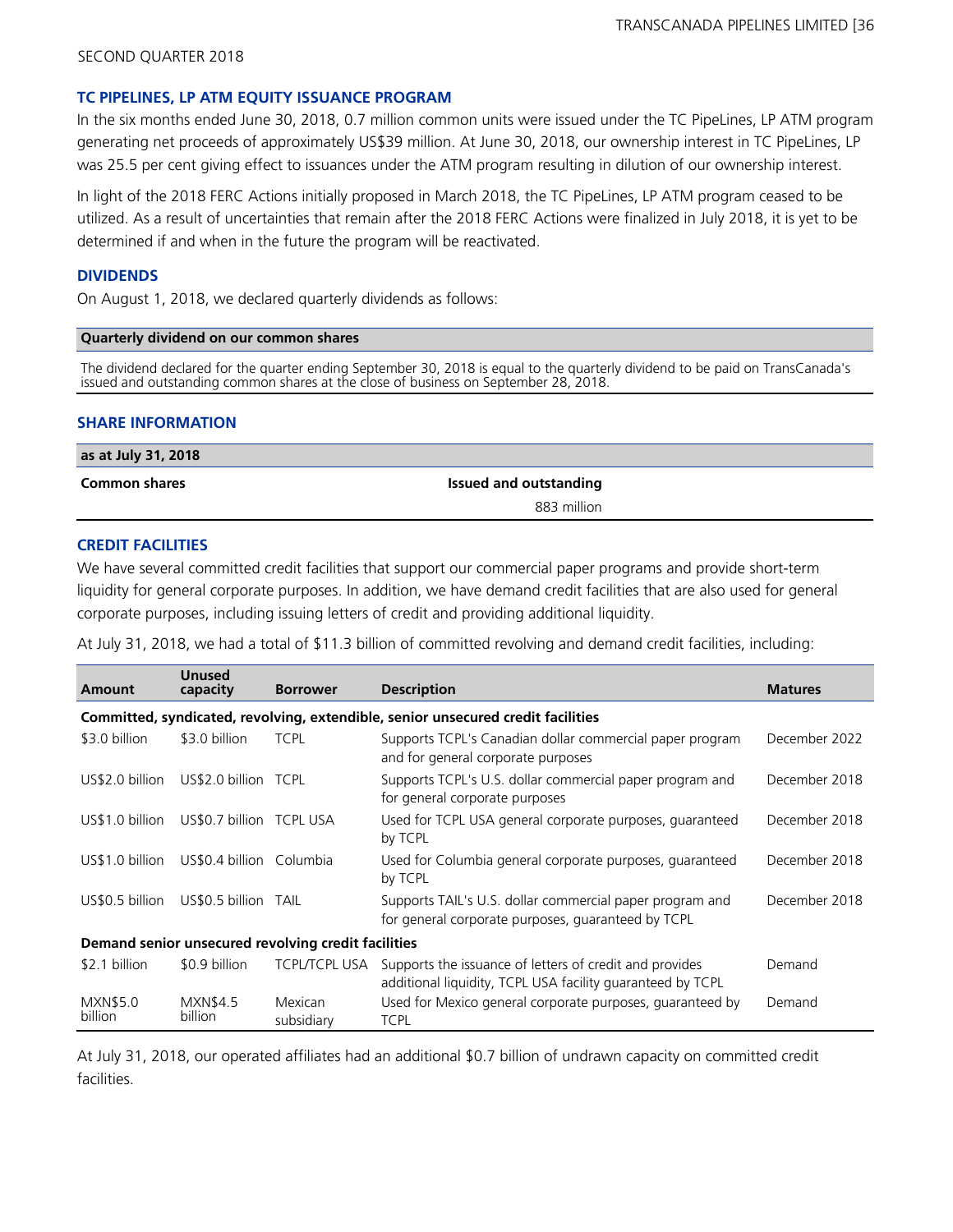#### **RELATED PARTY DEBT FINANCING**

Related party debt outstanding at June 30, 2018 consists of the following credit facility due to affiliate:

| Amount        | <b>Description</b>                                                                                                                                       | <b>Matures</b> |
|---------------|----------------------------------------------------------------------------------------------------------------------------------------------------------|----------------|
| \$3.2 billion | Unsecured \$4.5 billion credit facility agreement with TransCanada used to repay indebtedness<br>and for working capital and general corporate purposes. | Demand         |

See Financial risks and financial instruments for more information about liquidity, market and other risks.

#### **CONTRACTUAL OBLIGATIONS**

Our capital expenditure commitments have risen by approximately \$0.8 billion since December 31, 2017 as a result of the net effect of increased commitments for Columbia Gas growth projects, NGTL and Keystone XL, partially offset by decreased commitments for the Sur de Texas natural gas pipeline and the Napanee power generating facility.

There were no other material changes to our contractual obligations in second quarter 2018 or to payments due in the next five years or after. See the MD&A in our 2017 Annual Report for more information about our contractual obligations.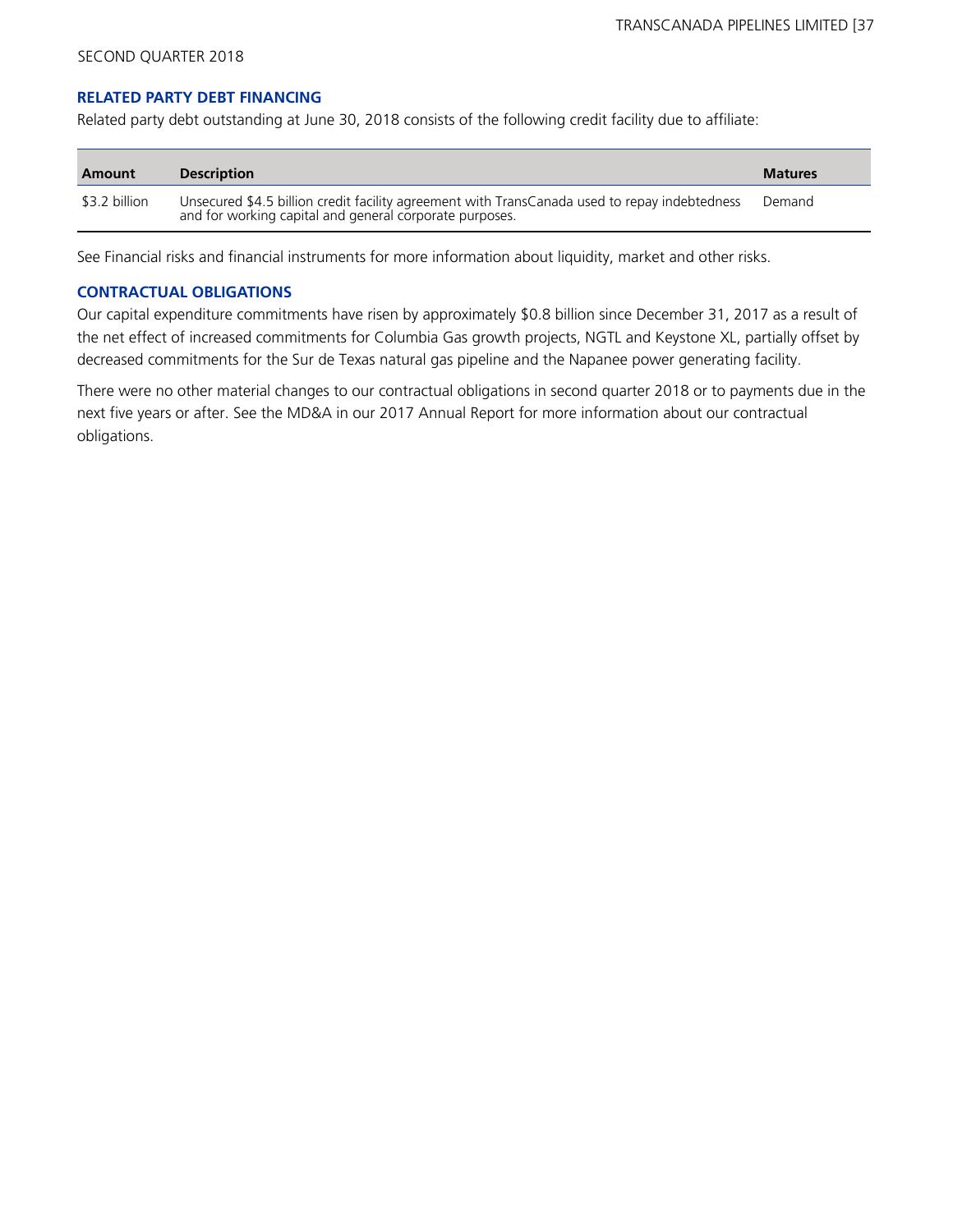## Financial risks and financial instruments

We are exposed to liquidity risk, counterparty credit risk and market risk, and have strategies, policies and limits in place to mitigate their impact on our earnings, cash flow and, ultimately, shareholder value. These are designed to ensure our risks and related exposures are in line with our business objectives and risk tolerance.

See our 2017 Annual Report for more information about the risks we face in our business. Our risks have not changed substantially since December 31, 2017, other than as described below.

On March 1, 2018, as part of the continued wind-down of our U.S. Northeast power marketing contracts, we closed the sale of our U.S. Northeast power retail contracts for proceeds of approximately US\$23 million and recognized income of US\$10 million (US\$7 million after tax). We expect to realize the value of the remaining marketing contracts and working capital over time. As a result, our exposure to commodity risk has been reduced.

#### **LIQUIDITY RISK**

We manage our liquidity risk by continuously forecasting our cash flow for a 12-month period to ensure we have adequate cash balances, cash flow from operations, committed and demand credit facilities and access to capital markets to meet our operating, financing and capital expenditure obligations under both normal and stressed economic conditions.

#### **COUNTERPARTY CREDIT RISK**

We have exposure to counterparty credit risk in the following areas:

- **•** cash and cash equivalents
- accounts receivable
- available for sale assets
- **•** the fair value of derivative assets
- loans receivable.

We review our accounts receivable regularly and record allowances for doubtful accounts using the specific identification method. At June 30, 2018, we had no significant credit losses, no significant credit risk concentration and no significant amounts past due or impaired.

We have significant credit and performance exposure to financial institutions because they hold cash deposits and provide committed credit lines and letters of credit that help manage our exposure to counterparties and provide liquidity in commodity, foreign exchange and interest rate derivative markets.

#### **LOAN RECEIVABLE FROM AFFILIATE**

We hold a 60 per cent equity interest in a joint venture with IEnova to build, own and operate the Sur de Texas pipeline. We account for the joint venture as an equity investment.

In 2017, we entered into a MXN\$21.3 billion unsecured revolving credit facility with the joint venture, which bears interest at a floating rate and matures in March 2022. Draws on the credit facility result in a loan receivable from the joint venture representing our proportionate share of the debt financing requirements advanced to the joint venture. At June 30, 2018, the balance of our loan receivable from the joint venture totaled MXN\$17.5 billion or \$1.2 billion (December 31, 2017 - MXN\$14.4 billion or \$919 million) and Interest income and other included \$29 million and \$56 million of interest income on this loan receivable for the three and six months ended June 30, 2018 (2017 - \$3 million and \$3 million). Amounts recognized in Interest income and other are offset by a corresponding proportionate share of interest expense recorded in Income from equity investments in our Mexico Natural Gas Pipelines segment.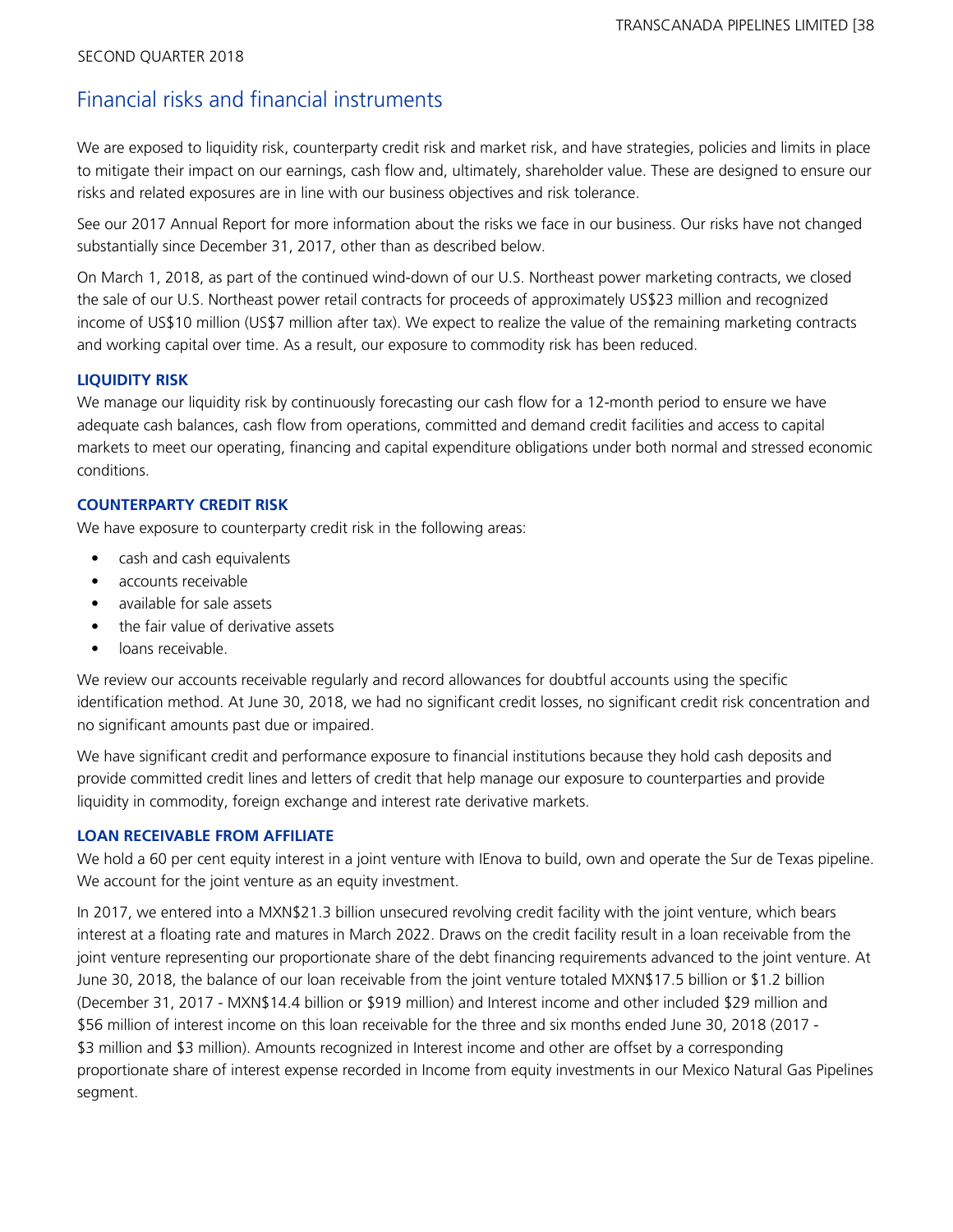#### **INTEREST RATE RISK**

We utilize short-term and long-term debt to finance our operations which subjects us to interest rate risk. We typically pay fixed rates of interest on our long-term debt and floating rates on our commercial paper programs and amounts drawn on our credit facilities. A small portion of our long-term debt is at floating interest rates. In addition, we are exposed to interest rate risk on financial instruments and contractual obligations containing variable interest rate components. We mitigate our interest rate risk using a combination of interest rate swaps and option derivatives.

#### **FOREIGN EXCHANGE**

We generate revenues and incur expenses that are denominated in currencies other than Canadian dollars. As a result, our earnings and cash flows are exposed to currency fluctuations.

A portion of our businesses generate earnings in U.S. dollars, but since we report our financial results in Canadian dollars, changes in the value of the U.S. dollar against the Canadian dollar can affect our net income. As our U.S. dollardenominated operations continue to grow, this exposure increases. The vast majority of this risk is offset by interest expense on U.S. dollar-denominated debt and by using foreign exchange derivatives.

#### **Average exchange rate - U.S. to Canadian dollars**

The average exchange rate for one U.S. dollar converted into Canadian dollars was as follows:

| three months ended June 30, 2018 | 1.29 |
|----------------------------------|------|
| three months ended June 30, 2017 | 1 34 |
|                                  |      |
| six months ended June 30, 2018   | 1.28 |
| six months ended June 30, 2017   | 1 33 |

The impact of changes in the value of the U.S. dollar on our U.S. operations is partially offset by interest on U.S. dollardenominated long-term debt, as set out in the table below. Comparable EBIT is a non-GAAP measure. See our Reconciliation of non-GAAP measures section for more information.

#### **Significant U.S. dollar-denominated amounts**

|                                                                         | three months ended June 30 |       | six months ended June 30 |       |
|-------------------------------------------------------------------------|----------------------------|-------|--------------------------|-------|
| (unaudited - millions of US \$)                                         | 2018                       | 2017  | 2018                     | 2017  |
| U.S. Natural Gas Pipelines comparable EBIT                              | 418                        | 298   | 931                      | 729   |
| Mexico Natural Gas Pipelines comparable EBIT <sup>1</sup>               | 114                        | 89    | 244                      | 178   |
| U.S. Liquids Pipelines comparable EBIT                                  | 185                        | 146   | 387                      | 281   |
| U.S. Power comparable EBIT <sup>2</sup>                                 |                            | 32    |                          | 86    |
| AFUDC on U.S. dollar-denominated projects                               | 72                         | 49    | 139                      | 87    |
| Interest on U.S. dollar-denominated long-term debt                      | (332)                      | (323) | (646)                    | (640) |
| Capitalized interest on U.S. dollar-denominated capital<br>expenditures | 3                          |       | 6                        |       |
| U.S. dollar non-controlling interests and other                         | (65)                       | (44)  | (145)                    | (114) |
|                                                                         | 395                        | 248   | 916                      | 608   |

1 Excludes interest expense on our inter-affiliate loan with Sur de Texas which is offset in Interest income and other.

2 Effective January 1, 2018, U.S. Power is no longer included in comparable EBIT.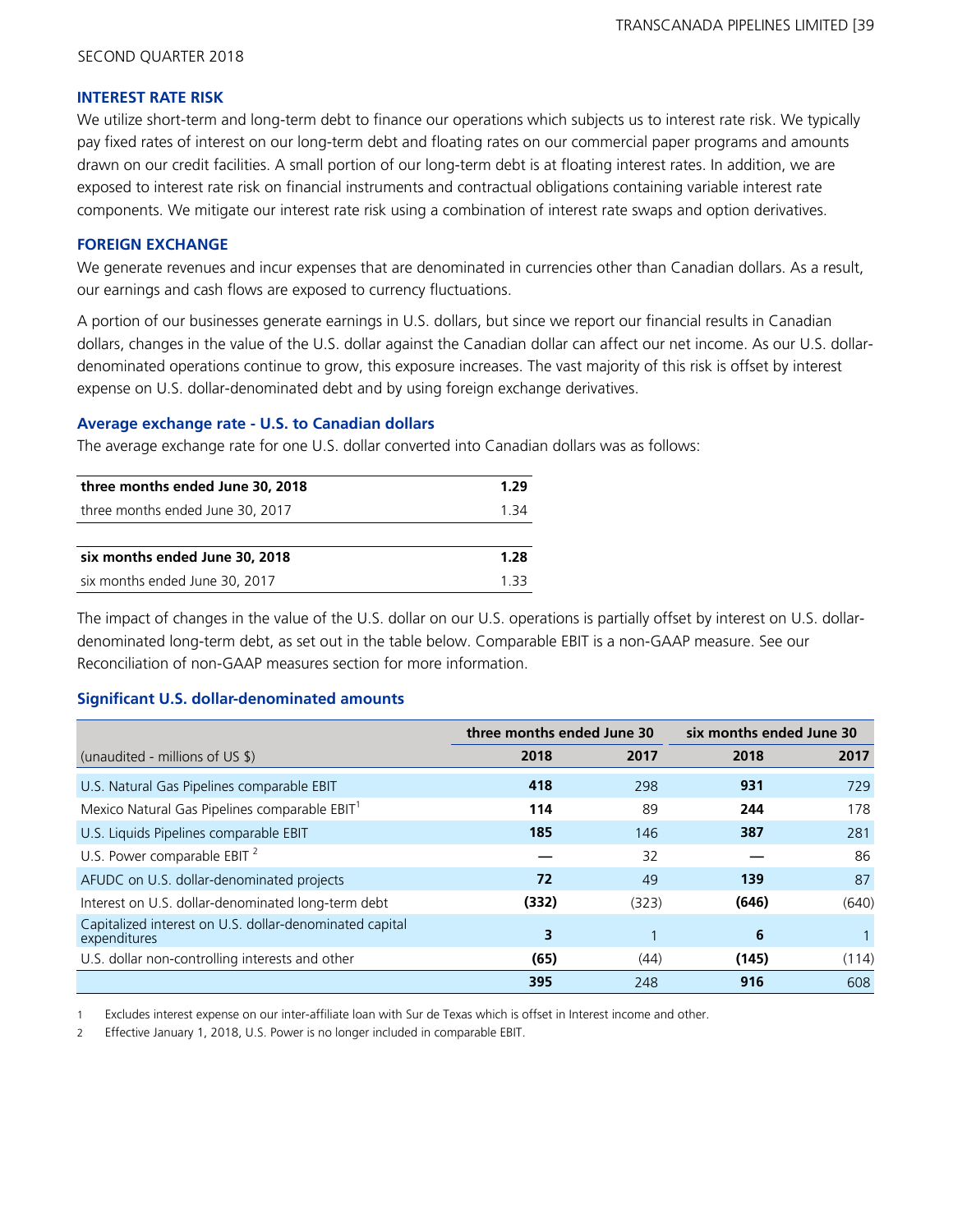#### **Net investment hedge**

We hedge our net investment in foreign operations (on an after-tax basis) with U.S. dollar-denominated debt, crosscurrency interest rate swaps, foreign exchange forward contracts and foreign exchange options.

The fair values and notional amounts for the derivatives designated as a net investment hedge were as follows:

|                                                                             | June 30, 2018       |                           | <b>December 31, 2017</b> |                           |
|-----------------------------------------------------------------------------|---------------------|---------------------------|--------------------------|---------------------------|
| (unaudited - millions of Canadian \$, unless noted otherwise)               | Fair value $^{1,2}$ | <b>Notional</b><br>amount | Fair value $1,2$         | <b>Notional</b><br>amount |
| U.S. dollar cross-currency interest rate swaps (maturing 2018 to 2019) $^3$ | (80)                | <b>US 500</b>             | (199)                    | US 1,200                  |
| U.S. dollar foreign exchange options (maturing 2018 to 2019)                | (16)                | <b>US 2,000</b>           |                          | <b>US 500</b>             |
|                                                                             | (96)                | <b>US 2,500</b>           | (194)                    | US 1,700                  |

1 Fair values equal carrying values.

2 No amounts have been excluded from the assessment of hedge effectiveness.

3 In the three and six months ended June 30, 2018, Net income includes net realized gains of nil and \$1 million, respectively (2017 - \$1 million and \$2 million, respectively) related to the interest component of cross-currency swap settlements which are reported within Interest expense.

The notional amounts and fair value of U.S. dollar-denominated debt designated as a net investment hedge were as follows:

| (unaudited - millions of Canadian \$, unless noted otherwise) | June 30, 2018      | December 31, 2017  |
|---------------------------------------------------------------|--------------------|--------------------|
| Notional amount                                               | 29,000 (US 22,000) | 25,400 (US 20,200) |
| Fair value                                                    | 30,800 (US 23,400) | 28,900 (US 23,100) |

#### **FINANCIAL INSTRUMENTS**

With the exception of Long-term debt and Junior subordinated notes, our derivative and non-derivative financial instruments are recorded on the balance sheet at fair value unless they were entered into and continue to be held for the purpose of receipt or delivery in accordance with our normal purchase and sales exemptions and are documented as such. In addition, fair value accounting is not required for other financial instruments that qualify for certain accounting exemptions.

#### **Derivative instruments**

We use derivative instruments to reduce volatility associated with fluctuations in commodity prices, interest rates and foreign exchange rates. We apply hedge accounting to derivative instruments that qualify and are designated for hedge accounting treatment.

The majority of derivative instruments that are not designated or do not qualify for hedge accounting treatment have been entered into as economic hedges to manage our exposure to market risk (held for trading). Changes in the fair value of held for trading derivative instruments are recorded in net income in the period of change. This may expose us to increased variability in reported operating results since the fair value of the held for trading derivative instruments can fluctuate significantly from period to period.

#### **Balance sheet presentation of derivative instruments**

The balance sheet classification of the fair value of derivative instruments is as follows:

| (unaudited - millions of $\frac{1}{2}$ ) | June 30, 2018 | December 31, 2017 |
|------------------------------------------|---------------|-------------------|
| Other current assets                     | 246           | 332               |
| Intangible and other assets              | 63            | 73                |
| Accounts payable and other               | (355)         | (387)             |
| Other long-term liabilities              | (52)          | (72)              |
|                                          | (98)          | (54)              |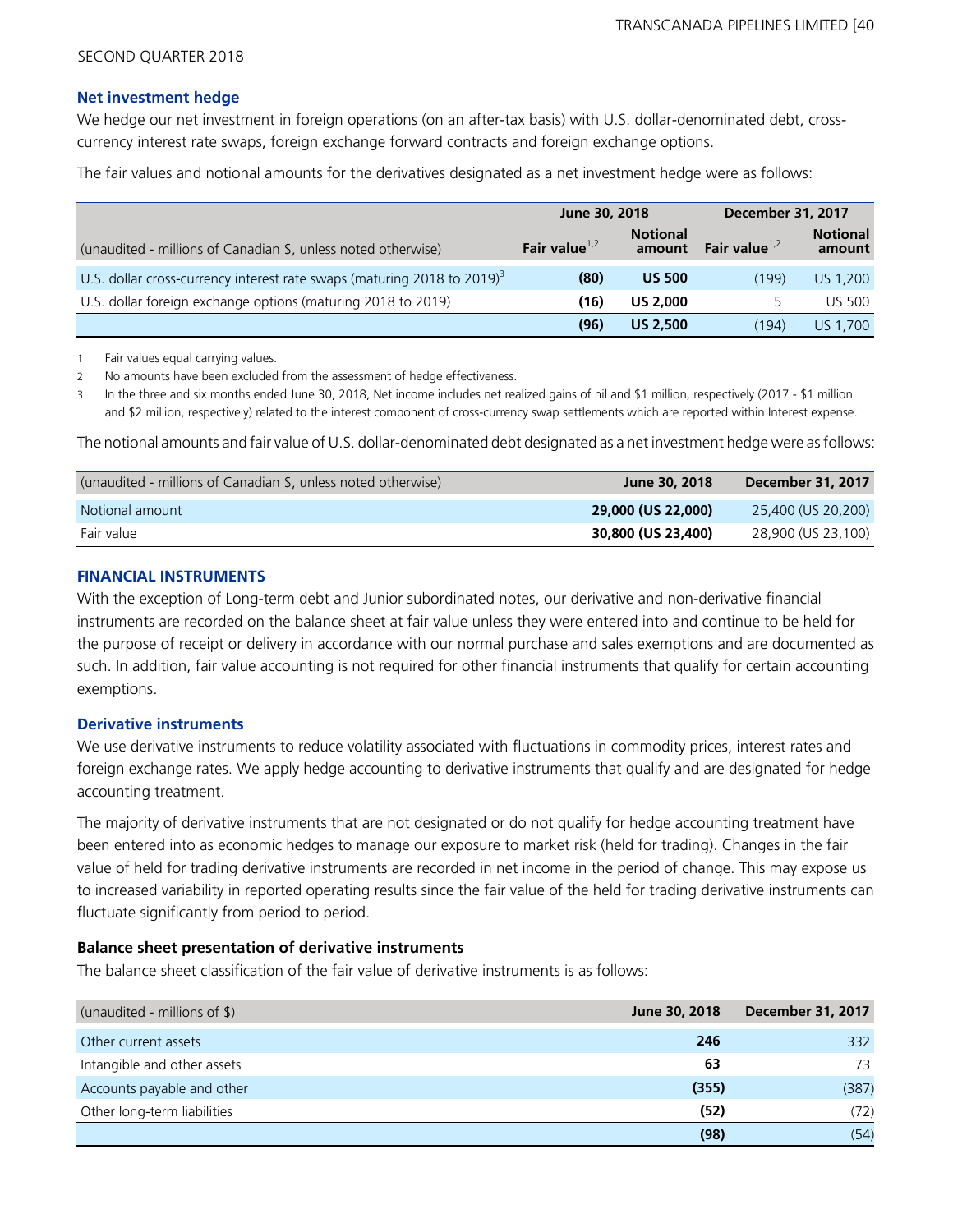#### **Unrealized and realized gains/(losses) of derivative instruments**

The following summary does not include hedges of our net investment in foreign operations.

|                                                      | three months ended June 30 |      | six months ended June 30 |       |  |
|------------------------------------------------------|----------------------------|------|--------------------------|-------|--|
| (unaudited - millions of $\frac{1}{2}$ )             | 2018                       | 2017 | 2018                     | 2017  |  |
| Derivative instruments held for trading <sup>1</sup> |                            |      |                          |       |  |
| Amount of unrealized gains/(losses) in the period    |                            |      |                          |       |  |
| Commodities <sup>2</sup>                             | 99                         | (91) | (10)                     | (147) |  |
| Foreign exchange                                     | (60)                       | 41   | (139)                    | 56    |  |
| Amount of realized gains/(losses) in the period      |                            |      |                          |       |  |
| Commodities                                          | 19                         | (37) | 129                      | (85)  |  |
| Foreign exchange                                     | 4                          | (5)  | 19                       | (9)   |  |
| Derivative instruments in hedging relationships      |                            |      |                          |       |  |
| Amount of realized (losses)/gains in the period      |                            |      |                          |       |  |
| Commodities                                          | (4)                        |      | (1)                      | 13    |  |
| Foreign exchange                                     |                            |      |                          | 5     |  |
| Interest rate                                        |                            |      |                          |       |  |

1 Realized and unrealized gains and losses on held for trading derivative instruments used to purchase and sell commodities are included on a net basis in Revenues. Realized and unrealized gains and losses on interest rate and foreign exchange held for trading derivative instruments are included on a net basis in Interest expense and Interest income and other, respectively.

2 In the three and six months ended June 30, 2018 and 2017, there were no gains or losses included in Net income relating to discontinued cash flow hedges where it was probable that the anticipated transaction would not occur.

#### **Derivatives in cash flow hedging relationships**

The components of the Condensed consolidated statement of OCI related to derivatives in cash flow hedging relationships including the portion attributable to non-controlling interests is as follows:

|                                                                                                      | three months ended June 30 |      | six months ended June 30 |      |  |
|------------------------------------------------------------------------------------------------------|----------------------------|------|--------------------------|------|--|
| (unaudited - millions of $\frac{1}{2}$ )                                                             | 2018                       | 2017 | 2018                     | 2017 |  |
| Change in fair value of derivative instruments recognized in<br>OCI (effective portion) <sup>1</sup> |                            |      |                          |      |  |
| Commodities                                                                                          | (3)                        | (2)  | (6)                      |      |  |
| Interest rate                                                                                        |                            |      | 9                        |      |  |
|                                                                                                      | (3)                        | (2)  | 3                        |      |  |
| Reclassification of gains/(losses) on derivative instruments<br>from AOCI to net income <sup>1</sup> |                            |      |                          |      |  |
| Commodities <sup>2</sup>                                                                             |                            | (7)  |                          | (11) |  |
| Interest rate <sup>3</sup>                                                                           |                            |      | 12                       | 9    |  |
|                                                                                                      |                            | (2)  | 13                       | (2)  |  |

1 Amounts presented are pre-tax. No amounts have been excluded from the assessment of hedge effectiveness. Amounts in parentheses indicate losses recorded to OCI and AOCI.

2 Reported within Revenues on the Condensed consolidated statement of income.

3 Reported within Interest expense on the Condensed consolidated statement of income.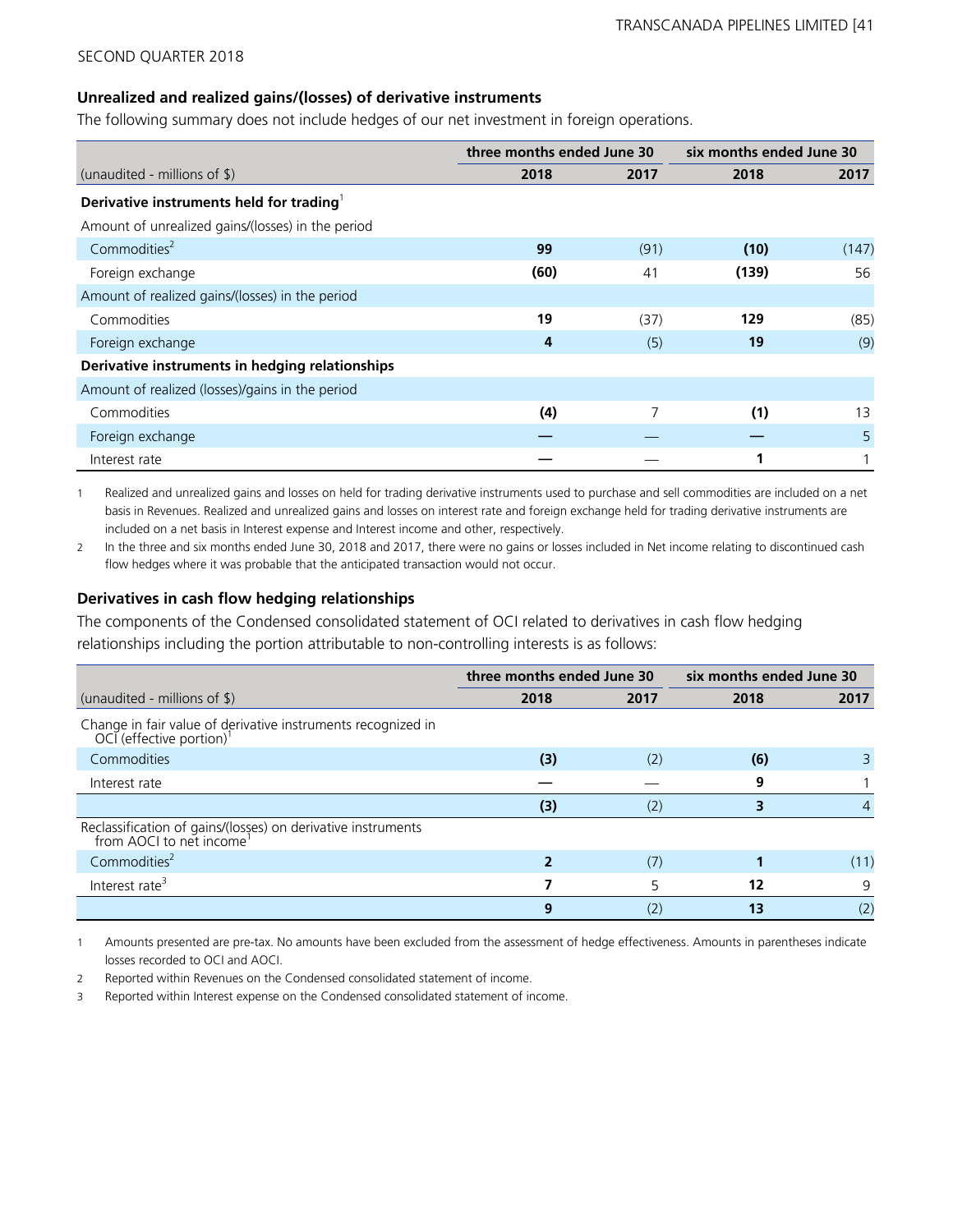#### **Credit risk related contingent features of derivative instruments**

Derivatives often contain financial assurance provisions that may require us to provide collateral if a credit risk related contingent event occurs (for example, if our credit rating is downgraded to non-investment grade). We may also need to provide collateral if the fair value of our derivative financial instruments exceeds pre-defined exposure limits.

Based on contracts in place and market prices at June 30, 2018, the aggregate fair value of all derivative contracts with credit-risk-related contingent features that were in a net liability position was \$2 million (December 31, 2017 - \$2 million), with no collateral provided in the normal course of business at June 30, 2018 and December 31, 2017. If the credit-risk-related contingent features in these agreements were triggered on June 30, 2018, we would have been required to provide collateral of \$2 million (December 31, 2017 - \$2 million) to our counterparties. Collateral may also need to be provided should the fair value of derivative instruments exceed pre-defined contractual exposure limit thresholds.

We have sufficient liquidity in the form of cash and undrawn committed revolving bank lines to meet these contingent obligations should they arise.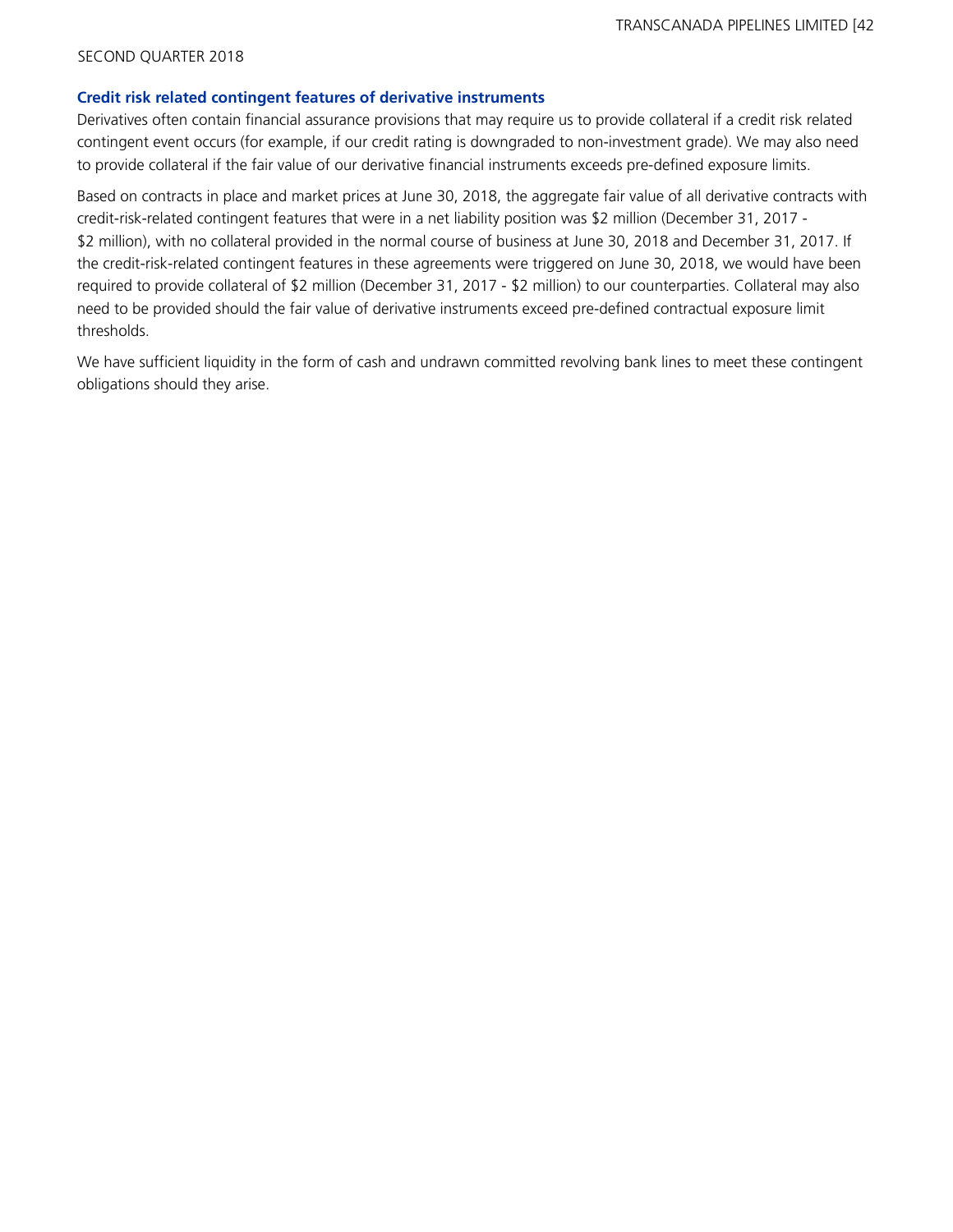## Other information

## CONTROLS AND PROCEDURES

Management, including our President and CEO and our CFO, evaluated the effectiveness of our disclosure controls and procedures as at June 30, 2018, as required by the Canadian securities regulatory authorities and by the SEC, and concluded that our disclosure controls and procedures are effective at a reasonable assurance level.

There were no changes in second quarter 2018 that had or are likely to have a material impact on our internal control over financial reporting.

## CRITICAL ACCOUNTING ESTIMATES AND ACCOUNTING POLICY CHANGES

When we prepare financial statements that conform with U.S. GAAP, we are required to make estimates and assumptions that affect the timing and amounts we record for our assets, liabilities, revenues and expenses because these items may be affected by future events. We base the estimates and assumptions on the most current information available, using our best judgement. We also regularly assess the assets and liabilities themselves. A summary of our critical accounting estimates is included in our 2017 Annual Report.

Our significant accounting policies have remained unchanged since December 31, 2017 other than described below. A summary of our significant accounting policies is included in our 2017 Annual Report.

#### **Changes in accounting policies for 2018**

#### **Revenue from contracts with customers**

In 2014, the FASB issued new guidance on revenue from contracts with customers. The new guidance requires that an entity recognize revenue from these contracts in accordance with a prescribed model. This model is used to depict the transfer of promised goods or services to customers in amounts that reflect the total consideration to which it expects to be entitled during the term of the contract in exchange for those promised goods or services. Goods or services that are promised to a customer are referred to as our "performance obligations." The total consideration to which we expect to be entitled can include fixed and variable amounts. We have variable revenue that is subject to factors outside of our influence, such as market prices, actions of third parties and weather conditions. We consider this variable revenue to be "constrained" as it cannot be reliably estimated, and therefore recognize variable revenue when the service is provided.

The new guidance also requires additional disclosures about the nature, amount, timing and uncertainty of revenue recognition and related cash flows.

In the application of the new guidance, significant estimates and judgments are used to determine the following:

- pattern of revenue recognition within a contract, based on whether the performance obligation is satisfied at a point in time versus over time
- term of the contract
- amount of variable consideration associated with a contract and timing of the associated revenue recognition.

The new guidance was effective January 1, 2018, was applied using the modified retrospective transition method, and did not result in any material differences in the amount and timing of revenue recognition.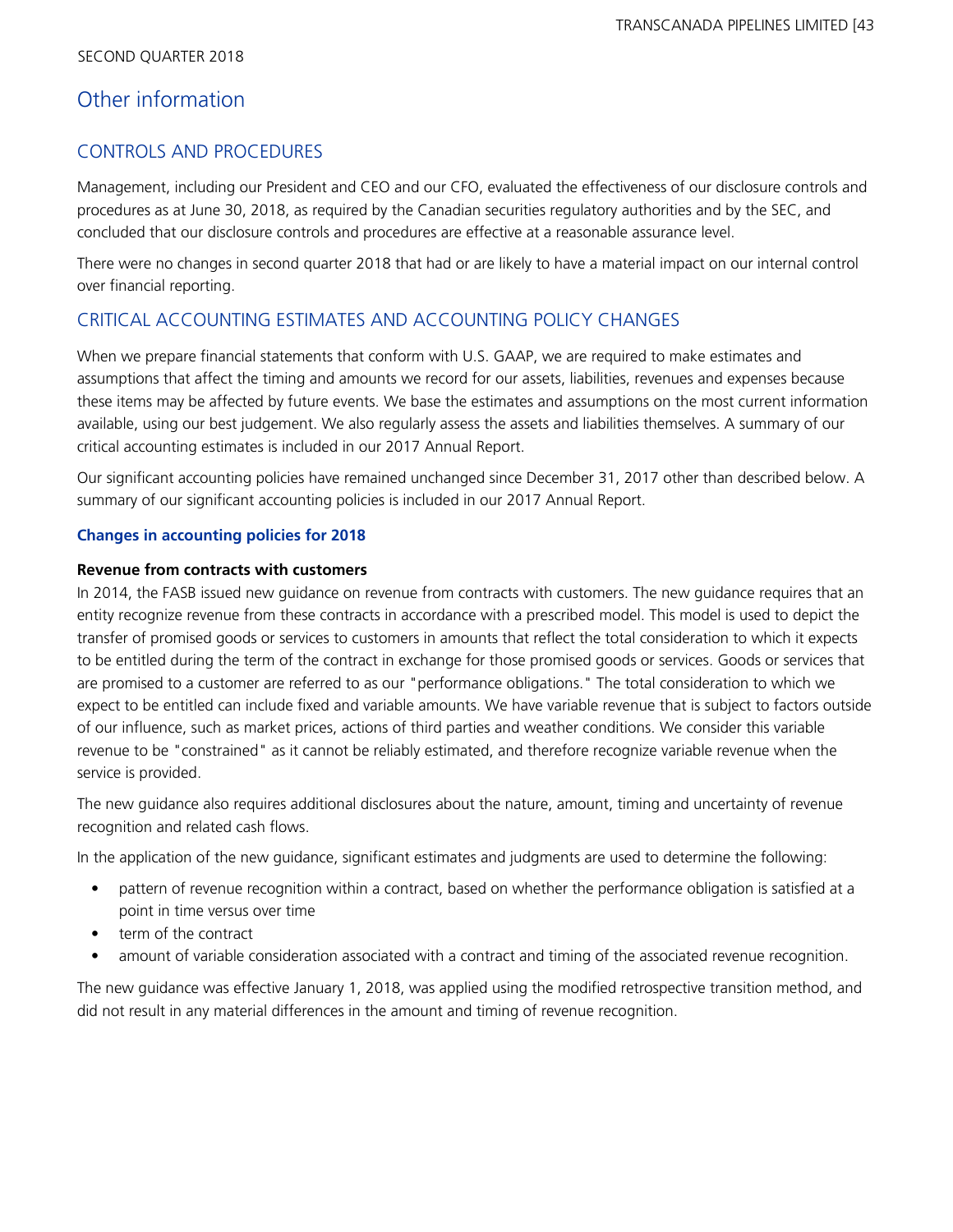#### **Financial instruments**

In January 2016, the FASB issued new guidance on the accounting for equity investments and financial liabilities. The new guidance changes the income statement effect of equity investments and the recognition of changes in the fair value of financial liabilities when the fair value option is elected. The new guidance also requires us to assess valuation allowances for deferred tax assets related to available for sale debt securities in combination with their other deferred tax assets. This new guidance was effective January 1, 2018 and did not have a material impact on our consolidated financial statements.

#### **Income taxes**

In October 2016, the FASB issued new guidance on the income tax effects of intra-entity transfers of assets other than inventory. The new guidance requires the recognition of deferred and current income taxes for an intra-entity asset transfer when the transfer occurs. The new guidance was effective January 1, 2018, was applied using a modified retrospective approach, and did not have a material impact on our consolidated financial statements.

#### **Restricted cash**

In November 2016, the FASB issued new guidance on restricted cash and cash equivalents on the statement of cash flows. The new guidance requires that the statement of cash flows explain the change during the period in the total cash and cash equivalents balance, and amounts generally described as restricted cash or restricted cash equivalents. Restricted cash and cash equivalents will be included with cash and cash equivalents when reconciling the beginning of period and end of period total amounts on the statement of cash flows. This new guidance was effective January 1, 2018, was applied retrospectively, and did not have an impact on our consolidated financial statements.

#### **Employee post-retirement benefits**

In March 2017, the FASB issued new guidance that requires entities to disaggregate the current service cost component from the other components of net benefit cost and present it with other current compensation costs for related employees in the income statement. The new guidance also requires that the other components of net benefit cost be presented elsewhere in the income statement and excluded from income from operations if such a subtotal is presented. In addition, the new guidance makes changes to the components of net benefit cost that are eligible for capitalization. Entities must use a retrospective transition method to adopt the requirement for separate presentation in the income statement of the components of net benefit cost, and a prospective transition method to adopt the change to capitalization of benefit costs. This new guidance was effective January 1, 2018 and did not have a material impact on our consolidated financial statements.

#### **Hedge accounting**

In August 2017, the FASB issued new guidance making more financial and non-financial hedging strategies eligible for hedge accounting. The new guidance also amends the presentation requirements relating to the change in fair value of a derivative and requires additional disclosures including cumulative basis adjustments for fair value hedges and the effect of hedging on individual line items in the consolidated statement of income. This new guidance is effective January 1, 2019 with early adoption permitted. This new guidance, which we elected to adopt effective January 1, 2018, was applied prospectively and did not have a material impact on our consolidated financial statements.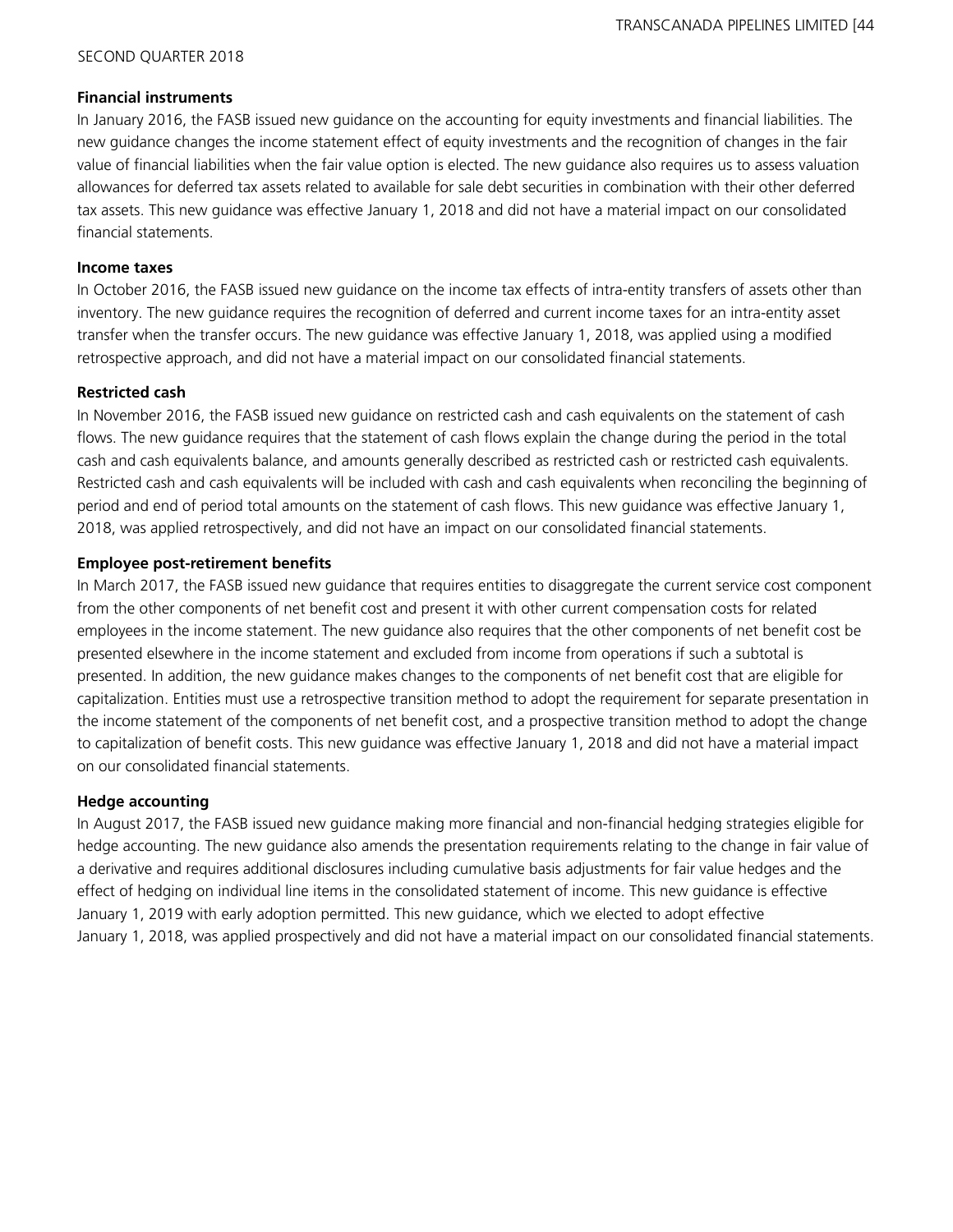#### **Future accounting changes**

#### **Leases**

In February 2016, the FASB issued new guidance on the accounting for leases. The new guidance amends the definition of a lease such that, in order for an arrangement to qualify as a lease, the lessor is required to have both (1) the right to obtain substantially all of the economic benefits from the use of the asset and (2) the right to direct the use of the asset. The new guidance also establishes a right-of-use (ROU) model that requires a lessee to recognize a ROU asset and corresponding lease liability on the balance sheet for all leases with a term longer than 12 months. Leases will be classified as finance or operating, with classification affecting the pattern of expense recognition in the consolidated statement of income. The new guidance does not make extensive changes to lessor accounting.

In January 2018, the FASB issued an optional practical expedient, to be applied upon transition, to omit the evaluation of land easements not previously accounted for as leases that existed or expired prior to the entity's adoption of the new lease guidance. An entity that elects this practical expedient is required to apply the practical expedient consistently to all of its existing or expired land easements not previously accounted for as leases. We continue to monitor and analyze additional guidance and clarifications provided by the FASB.

The new guidance is effective January 1, 2019, with early adoption permitted. A modified retrospective transition approach is required for leases existing at, or entered into after, the beginning of the earliest comparative period presented in the financial statements, with certain practical expedients available. We have developed a preliminary inventory of existing lease agreements and have substantially completed our analysis on these leases but continue to evaluate the financial impact on our consolidated financial statements. We have also selected a system solution and are in the testing stage of implementation. We continue to assess process changes necessary to compile the information to meet the recognition and disclosure requirements of the new guidance and to analyze new contracts that may contain leases.

#### **Measurement of credit losses on financial instruments**

In June 2016, the FASB issued new guidance that significantly changes how entities measure credit losses for most financial assets and certain other financial instruments that are not measured at fair value through net income. The new guidance amends the impairment model of financial instruments basing it on expected losses rather than incurred losses. These expected credit losses will be recognized as an allowance rather than as a direct write down of the amortized cost basis. The new guidance is effective January 1, 2020 and will be applied using a modified retrospective approach. We are currently evaluating the impact of the adoption of this guidance and have not yet determined the effect on our consolidated financial statements.

#### **Goodwill impairment**

In January 2017, the FASB issued new guidance on simplifying the test for goodwill impairment by eliminating Step 2 of the impairment test, which is the requirement to calculate the implied fair value of goodwill to measure the impairment charge. Instead, entities will record an impairment charge based on the excess of a reporting unit's carrying amount over its fair value. This new guidance is effective January 1, 2020 and will be applied prospectively, however, early adoption is permitted. We are currently evaluating the timing and impact of the adoption of this guidance.

#### **Amortization on purchased callable debt securities**

In March 2017, the FASB issued new guidance that shortens the amortization period for the premium on certain purchased callable debt securities by requiring entities to amortize the premium to the earliest call date. This new guidance is effective January 1, 2019 and will be applied using a modified retrospective approach. We are currently evaluating the impact of the adoption of this guidance and have not yet determined the effect on our consolidated financial statements.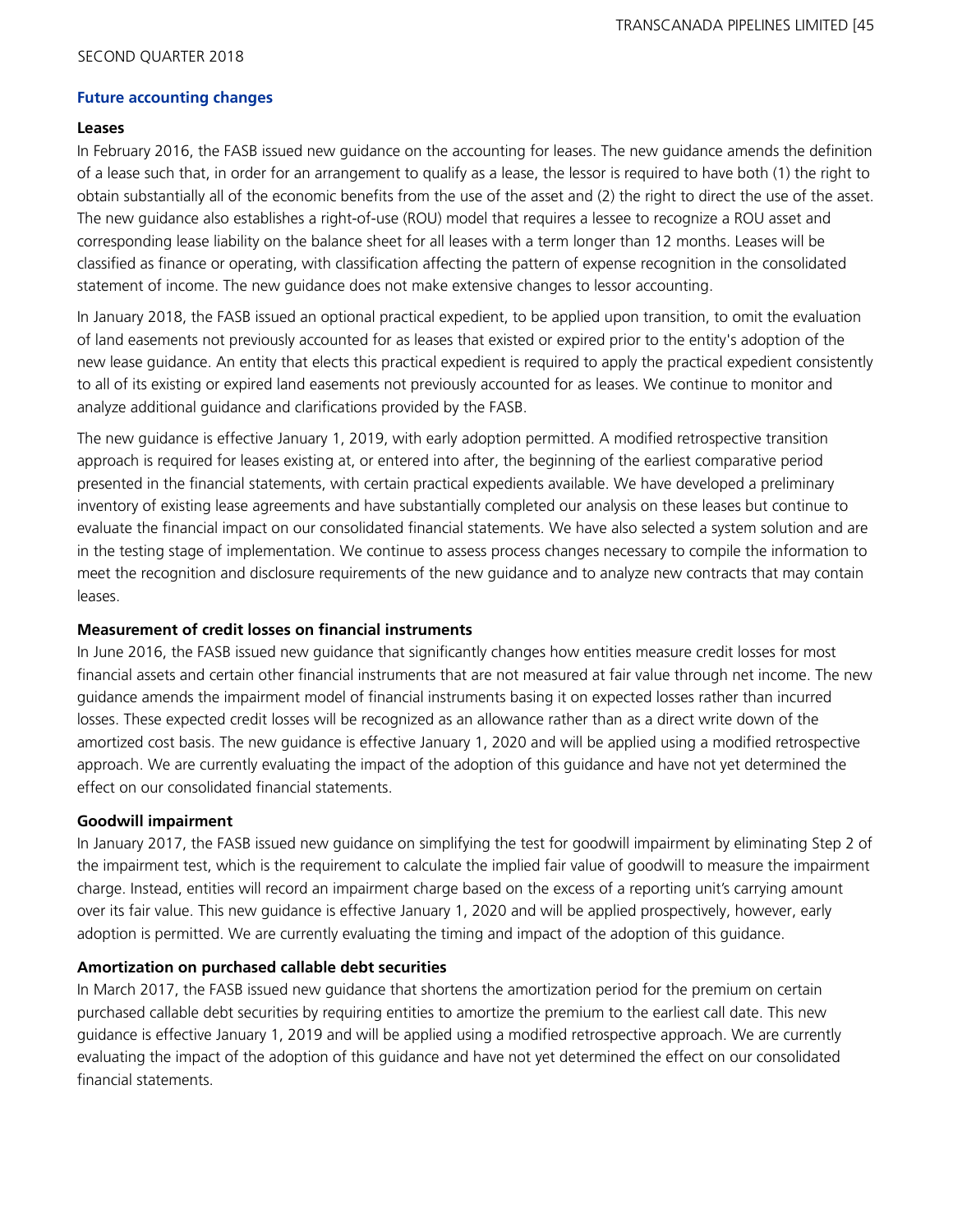#### **Income taxes**

In February 2018, the FASB issued new guidance that allows a reclassification from AOCI to retained earnings for stranded tax effects resulting from the U.S. Tax Reform. This new guidance is effective January 1, 2019, however, early adoption is permitted. This guidance can be applied either in the period of adoption or retrospectively to each period (or periods) in which the effect of the change is recognized. We are currently evaluating this guidance in conjunction with our analysis of the overall impact of U.S. Tax Reform.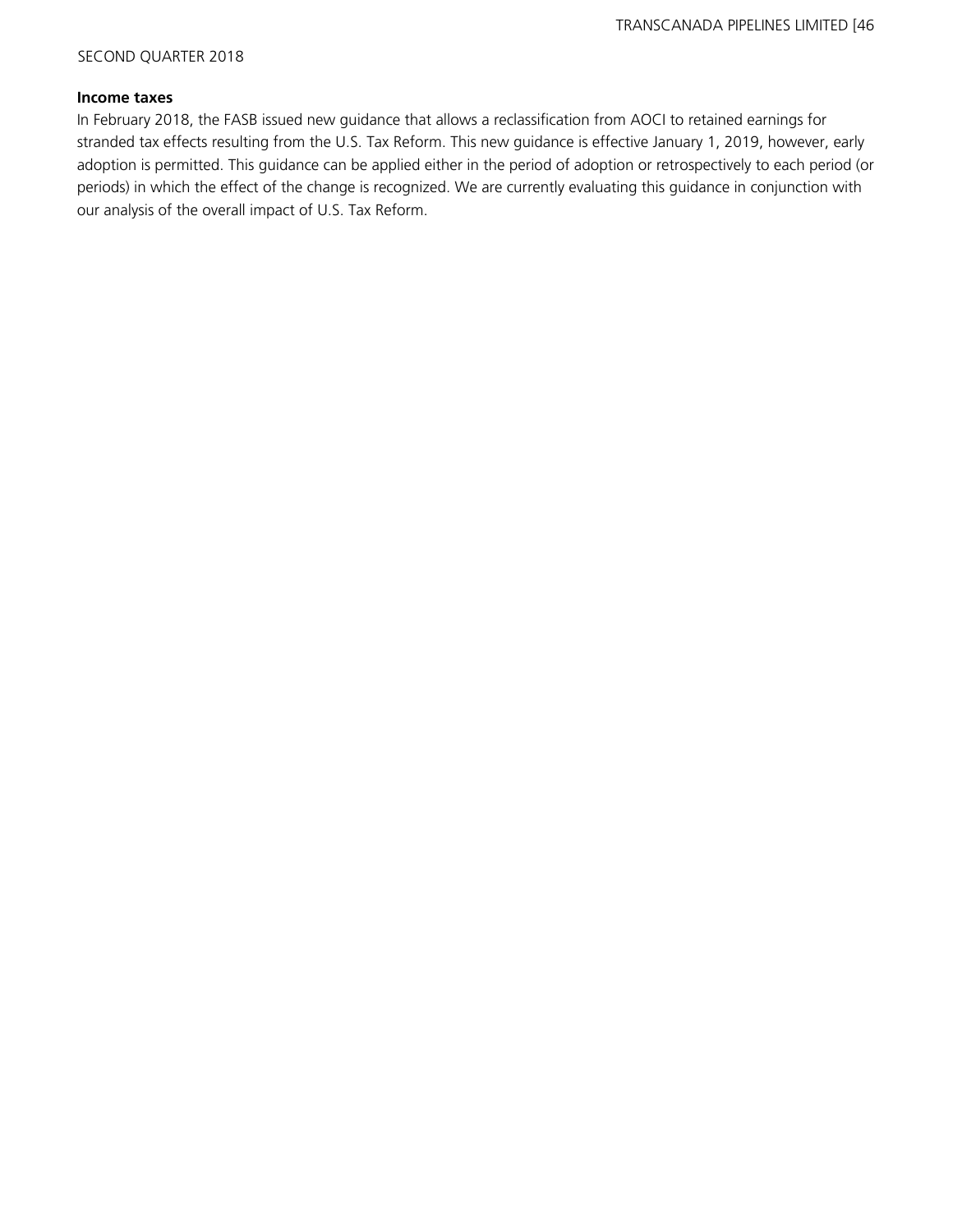# Reconciliation of non-GAAP measures

|                                                                | three months ended<br>June 30 |       | six months ended<br>June 30 |         |
|----------------------------------------------------------------|-------------------------------|-------|-----------------------------|---------|
| (unaudited - millions of \$)                                   | 2018                          | 2017  | 2018                        | 2017    |
| <b>Comparable EBITDA</b>                                       |                               |       |                             |         |
| Canadian Natural Gas Pipelines                                 | 545                           | 527   | 1,039                       | 1,031   |
| U.S. Natural Gas Pipelines                                     | 704                           | 551   | 1,508                       | 1,271   |
| Mexico Natural Gas Pipelines                                   | 142                           | 145   | 302                         | 285     |
| Liquids Pipelines                                              | 413                           | 332   | 844                         | 644     |
| Energy                                                         | 202                           | 287   | 378                         | 592     |
| Corporate                                                      | (15)                          | (12)  | (17)                        | (16)    |
| <b>Comparable EBITDA</b>                                       | 1,991                         | 1,830 | 4,054                       | 3,807   |
| Depreciation and amortization                                  | (570)                         | (516) | (1, 105)                    | (1,026) |
| <b>Comparable EBIT</b>                                         | 1,421                         | 1,314 | 2,949                       | 2,781   |
| Specific items:                                                |                               |       |                             |         |
| Foreign exchange gain/(loss) - inter-affiliate loan            | 87                            | (8)   | 8                           | (8)     |
| U.S. Northeast power marketing contracts                       | (15)                          |       | (7)                         |         |
| Net gain on sales of U.S. Northeast power generation<br>assets |                               | 492   |                             | 481     |
| Integration and acquisition related costs - Columbia           |                               | (20)  |                             | (59)    |
| Keystone XL asset costs                                        |                               | (5)   |                             | (13)    |
| Risk management activities <sup>1</sup>                        | 99                            | (91)  | (10)                        | (147)   |
| <b>Segmented earnings</b>                                      | 1,592                         | 1,682 | 2,940                       | 3,035   |

| <b>Risk management activities</b>                               | three months ended<br>June 30 |      | six months ended<br>June 30 |       |  |
|-----------------------------------------------------------------|-------------------------------|------|-----------------------------|-------|--|
| (unaudited - millions of \$)                                    | 2018                          | 2017 | 2018                        | 2017  |  |
| Canadian Power                                                  |                               |      |                             | 4     |  |
| U.S. Power                                                      | 39                            | (94) | (62)                        | (156) |  |
| Liquids marketing                                               | 62                            | 4    | 55                          | 4     |  |
| Natural Gas Storage                                             | (3)                           | (4)  | (6)                         |       |  |
| Total unrealized gains/(losses) from risk management activities | 99                            | (91) | (10)                        | (147) |  |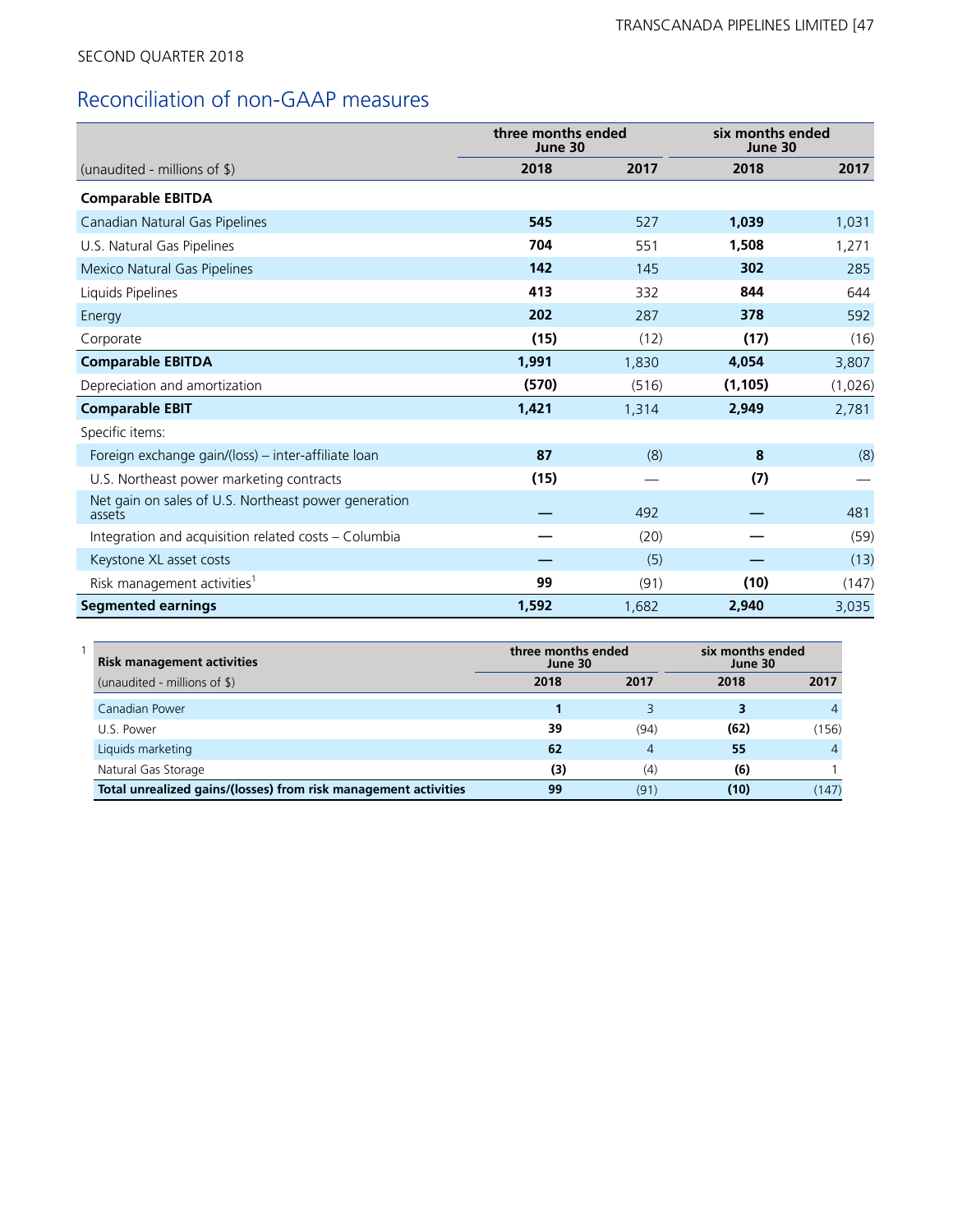# Quarterly results

### **SELECTED QUARTERLY CONSOLIDATED FINANCIAL DATA**

|                                                                                 | 2018   |              | 2017          |              |        | 2016         |               |              |
|---------------------------------------------------------------------------------|--------|--------------|---------------|--------------|--------|--------------|---------------|--------------|
| (unaudited - millions of $\$\$ )                                                | Second | <b>First</b> | <b>Fourth</b> | <b>Third</b> | Second | <b>First</b> | <b>Fourth</b> | <b>Third</b> |
| Revenues                                                                        | 3,195  | 3.424        | 3,617         | 3.195        | 3.230  | 3.407        | 3.635         | 3,642        |
| Net income/(loss) attributable<br>controlling interests and to common<br>shares | 806    | 759          | 889           | 636          | 909    | 672          | (334)         | (118)        |
| Comparable earnings                                                             | 789    | 889          | 747           | 638          | 687    | 727          | 650           | 639          |

### **FACTORS AFFECTING QUARTERLY FINANCIAL INFORMATION BY BUSINESS SEGMENT**

Quarter-over-quarter revenues and net income fluctuate for reasons that vary across our business segments.

In our Canadian Natural Gas Pipelines, U.S. Natural Gas Pipelines and Mexico Natural Gas Pipelines segments, except for seasonal fluctuations in short-term throughput volumes on U.S. pipelines, quarter-over-quarter revenues and net income generally remain relatively stable during any fiscal year. Over the long term, however, they fluctuate because of:

- regulators' decisions
- negotiated settlements with shippers
- acquisitions and divestitures
- developments outside of the normal course of operations
- newly constructed assets being placed in service.

In Liquids Pipelines, annual revenues and net income are based on contracted and uncommitted spot transportation and liquids marketing activities. Quarter-over-quarter revenues and net income are affected by:

- regulatory decisions
- developments outside of the normal course of operations
- newly constructed assets being placed in service
- demand for uncontracted transportation services
- liquids marketing activities
- certain fair value adjustments.

In Energy, quarter-over-quarter revenues and net income are affected by:

- weather
- customer demand
- market prices for natural gas and power
- capacity prices and payments
- planned and unplanned plant outages
- acquisitions and divestitures
- certain fair value adjustments
- developments outside of the normal course of operations
- newly constructed assets being placed in service.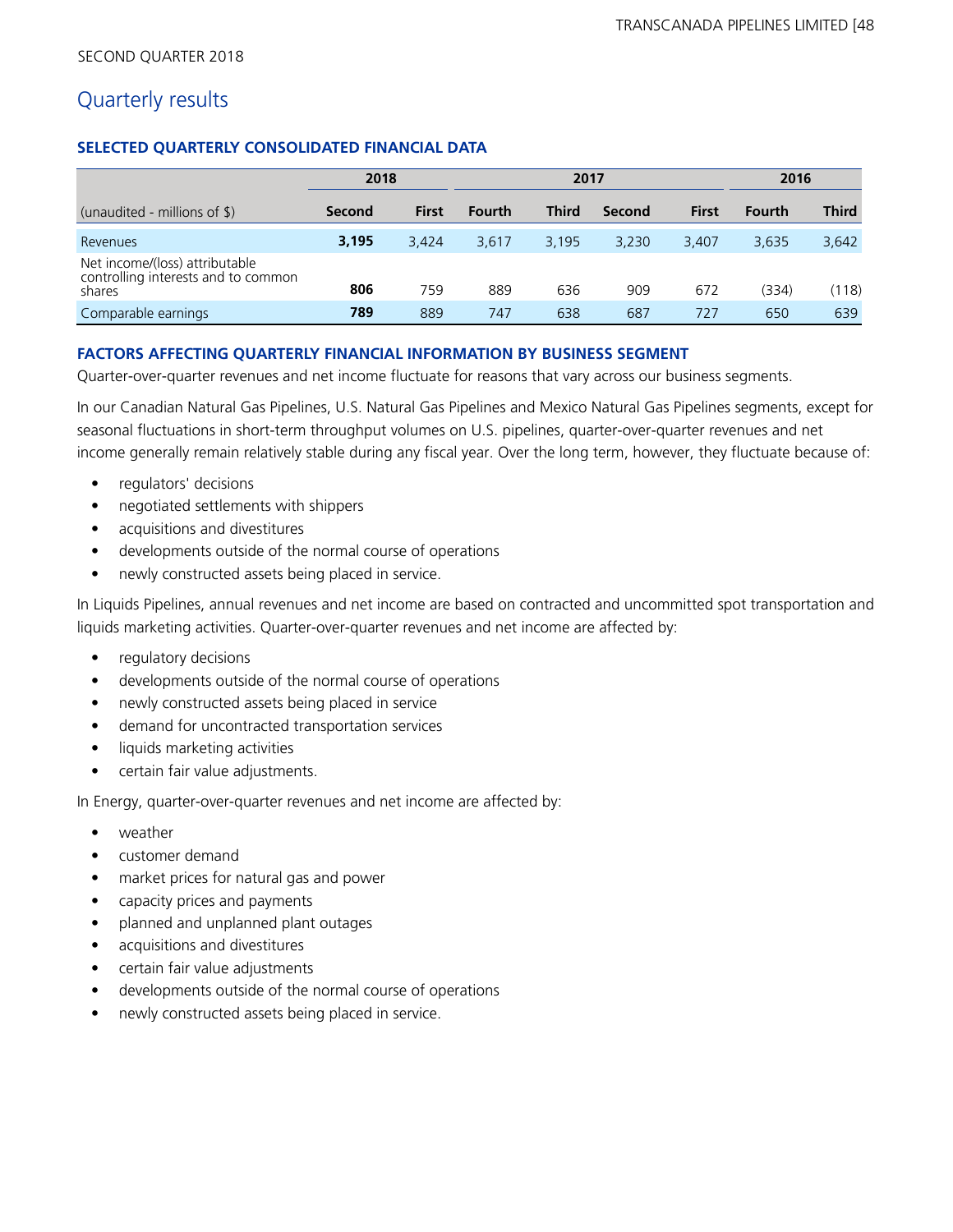#### **FACTORS AFFECTING FINANCIAL INFORMATION BY QUARTER**

We calculate comparable measures by adjusting certain GAAP and non-GAAP measures for specific items we believe are significant but not reflective of our underlying operations in the period.

Comparable earnings exclude the unrealized gains and losses from changes in the fair value of certain derivatives used to reduce our exposure to certain financial and commodity price risks. These derivatives generally provide effective economic hedges, but do not meet the criteria for hedge accounting. As a result, the changes in fair value are recorded in net income. As these amounts do not accurately reflect the gains and losses that will be realized at settlement, we do not consider them part of our underlying operations.

In second quarter 2018, comparable earnings also excluded:

• an after-tax loss of \$11 million related to our U.S. Northeast power marketing contracts. These were excluded from Energy's comparable earnings effective January 1, 2018 as the wind-down of these contracts is not considered part of our underlying operations.

In the first quarter 2018, comparable earnings also excluded:

• an after-tax gain of \$6 million related to our U.S. Northeast power marketing contracts, primarily due to income recognized on the sale of our retail contracts. These were excluded from Energy's comparable earnings effective January 1, 2018 as the wind-down of these contracts is not considered part of our underlying operations.

In fourth quarter 2017, comparable earnings also excluded:

- an \$804 million recovery of deferred income taxes as a result of U.S. Tax Reform
- a \$136 million after-tax gain related to the sale of our Ontario solar assets
- a \$64 million net after-tax gain related to the monetization of our U.S. Northeast power business, which included an incremental after-tax loss of \$7 million recorded on the sale of the thermal and wind package, \$23 million of after-tax third-party insurance proceeds related to a 2017 Ravenswood outage and income tax adjustments
- a \$954 million after-tax impairment charge for the Energy East pipeline and related projects as a result of our decision not to proceed with the project applications
- a \$9 million after-tax charge related to the maintenance and liquidation of Keystone XL assets which were expensed pending further advancement of the project.

In third quarter 2017, comparable earnings also excluded:

- an incremental net loss of \$12 million related to the monetization of our U.S. Northeast power business which included an incremental loss of \$7 million after tax on the sale of the thermal and wind package and \$14 million of after-tax disposition costs and income tax adjustments
- an after-tax charge of \$30 million for integration-related costs associated with the acquisition of Columbia
- an after-tax charge of \$8 million related to the maintenance of Keystone XL assets which were being expensed pending further advancement of the project.

In second quarter 2017, comparable earnings also excluded:

- a \$265 million net after-tax gain related to the monetization of our U.S. Northeast power business which included a \$441 million after-tax gain on the sale of TC Hydro and an additional loss of \$176 million after tax on the sale of the thermal and wind package
- an after-tax charge of \$15 million for integration-related costs associated with the acquisition of Columbia
- an after-tax charge of \$4 million related to the maintenance of Keystone XL assets which were being expensed pending further advancement of the project.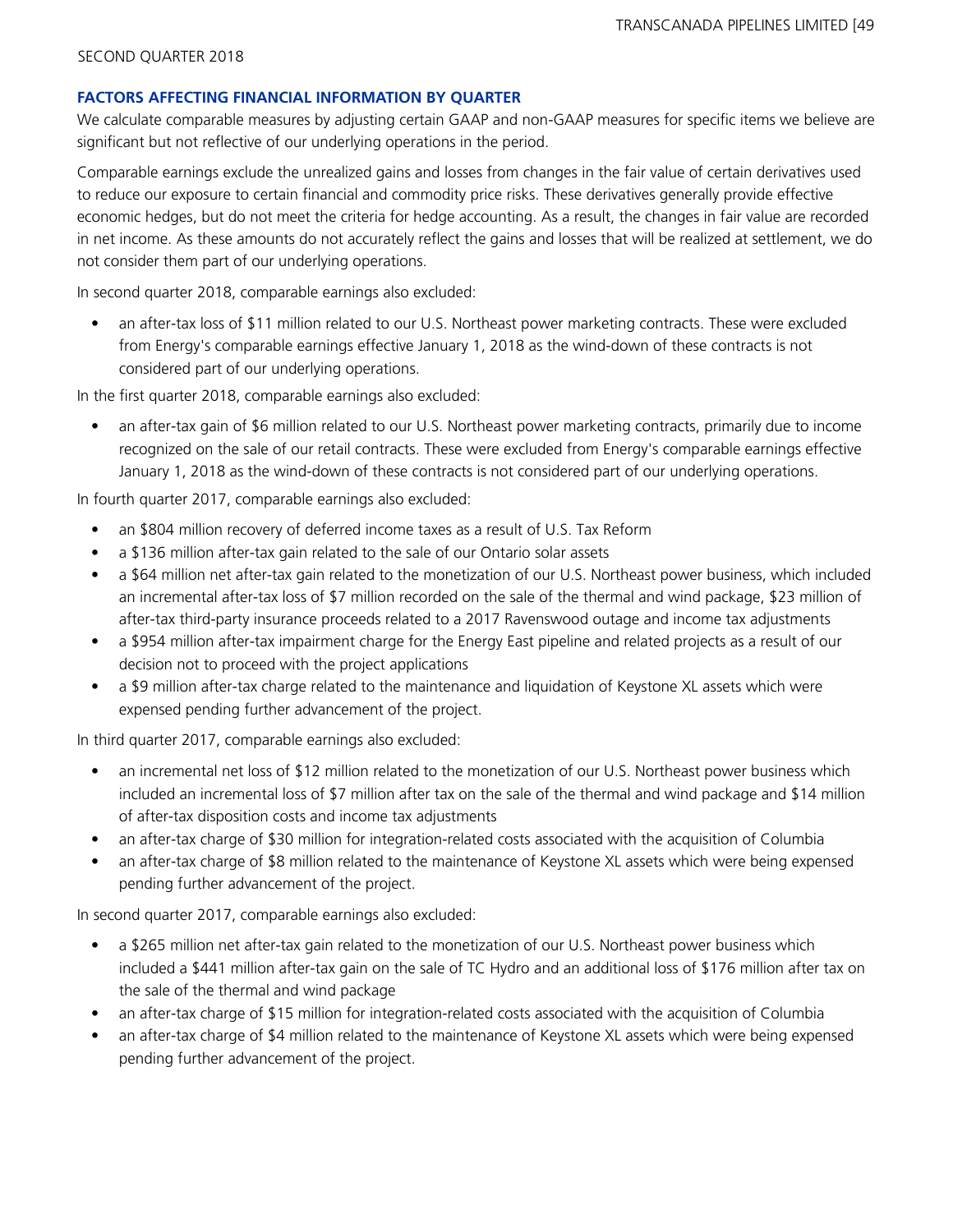In first quarter 2017, comparable earnings also excluded:

- a charge of \$24 million after tax for integration-related costs associated with the acquisition of Columbia
- a charge of \$10 million after tax for costs related to the monetization of our U.S. Northeast power generation business
- a charge of \$7 million after tax related to the maintenance of Keystone XL assets which were being expensed pending further advancement of the project
- a \$7 million income tax recovery related to the realized loss on a third-party sale of Keystone XL project assets. A provision for the expected pre-tax loss on these assets was included in our 2015 impairment charge but the related income tax recoveries could not be recorded until realized.

In fourth quarter 2016, comparable earnings also excluded:

- an \$870 million after-tax charge related to the loss on U.S. Northeast power assets held for sale which included an \$863 million after-tax loss on the thermal and wind package held for sale and \$7 million of after-tax costs related to the monetization
- an additional \$68 million after-tax loss on the transfer of environmental credits to the Balancing Pool upon final settlement of the Alberta PPA terminations
- an after-tax charge of \$67 million for costs associated with the acquisition of Columbia which included a \$44 million deferred tax adjustment upon acquisition and \$23 million of retention, severance and integration costs
- an after-tax charge of \$18 million related to Keystone XL costs for the maintenance and liquidation of project assets which were being expensed pending further advancement of the project
- an after-tax restructuring charge of \$6 million for additional expected future losses under lease commitments. These charges formed part of a restructuring initiative, which commenced in 2015, to maximize the effectiveness and efficiency of our existing operations and reduce overall costs.

In third quarter 2016, comparable earnings also excluded:

- a \$656 million after-tax impairment on the Ravenswood goodwill. As a result of information received during the process to monetize our U.S. Northeast power business in third quarter 2016, it was determined that the fair value of Ravenswood no longer exceeded its carrying value
- costs associated with the acquisition of Columbia including a charge of \$67 million after tax primarily relating to retention, severance and integration expenses
- \$28 million of income tax recoveries related to the realized loss on a third-party sale of Keystone XL plant and equipment. A provision for the expected loss on these assets was included in our fourth quarter 2015 impairment charge but the related tax recoveries could not be recorded until realized
- a charge of \$9 million after tax related to Keystone XL costs for the maintenance and liquidation of project assets which were being expensed pending further advancement of the project
- a \$3 million after-tax charge related to the monetization of our U.S. Northeast power business.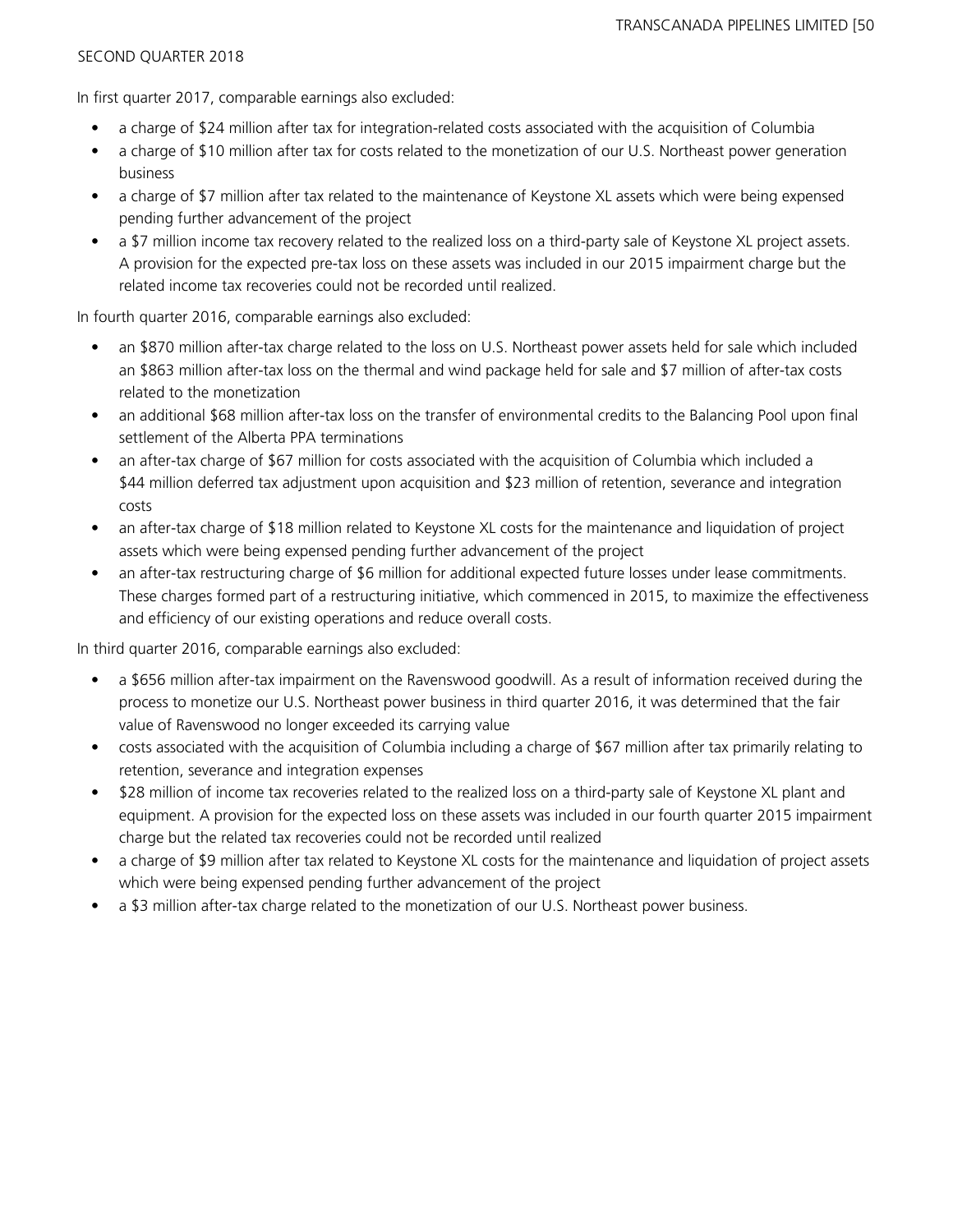# Condensed consolidated statement of income

|                                                                                 | three months ended<br>June 30 |       | six months ended<br>June 30 |       |
|---------------------------------------------------------------------------------|-------------------------------|-------|-----------------------------|-------|
| (unaudited - millions of Canadian \$)                                           | 2018                          | 2017  | 2018                        | 2017  |
| <b>Revenues</b>                                                                 |                               |       |                             |       |
| Canadian Natural Gas Pipelines                                                  | 954                           | 922   | 1,838                       | 1,804 |
| U.S. Natural Gas Pipelines                                                      | 930                           | 879   | 2,021                       | 1,873 |
| Mexico Natural Gas Pipelines                                                    | 153                           | 150   | 304                         | 293   |
| Liquids Pipelines                                                               | 644                           | 501   | 1,267                       | 973   |
| Energy                                                                          | 514                           | 778   | 1,189                       | 1,694 |
|                                                                                 | 3,195                         | 3,230 | 6,619                       | 6,637 |
| <b>Income from Equity Investments</b>                                           | 265                           | 197   | 345                         | 371   |
| <b>Operating and Other Expenses</b>                                             |                               |       |                             |       |
| Plant operating costs and other                                                 | 822                           | 1,027 | 1,696                       | 2,033 |
| Commodity purchases resold                                                      | 324                           | 547   | 921                         | 1,090 |
| Property taxes                                                                  | 152                           | 153   | 302                         | 315   |
| Depreciation and amortization                                                   | 570                           | 516   | 1,105                       | 1,033 |
|                                                                                 | 1,868                         | 2,243 | 4,024                       | 4,471 |
| <b>Gain on Sale of Assets</b>                                                   |                               | 498   |                             | 498   |
| <b>Financial Charges</b>                                                        |                               |       |                             |       |
| Interest expense                                                                | 584                           | 540   | 1,132                       | 1,056 |
| Allowance for funds used during construction                                    | (113)                         | (121) | (218)                       | (222) |
| Interest income and other                                                       | 93                            | (89)  | 30                          | (109) |
|                                                                                 | 564                           | 330   | 944                         | 725   |
| Income before Income Taxes                                                      | 1,028                         | 1,352 | 1,996                       | 2,310 |
| <b>Income Tax Expense</b>                                                       |                               |       |                             |       |
| Current                                                                         | 89                            | 55    | 139                         | 122   |
| Deferred                                                                        | 57                            | 333   | 122                         | 462   |
|                                                                                 | 146                           | 388   | 261                         | 584   |
| <b>Net Income</b>                                                               | 882                           | 964   | 1,735                       | 1,726 |
| Net income attributable to non-controlling interests                            | 76                            | 55    | 170                         | 145   |
| Net Income Attributable to Controlling Interests and to<br><b>Common Shares</b> | 806                           | 909   | 1,565                       | 1,581 |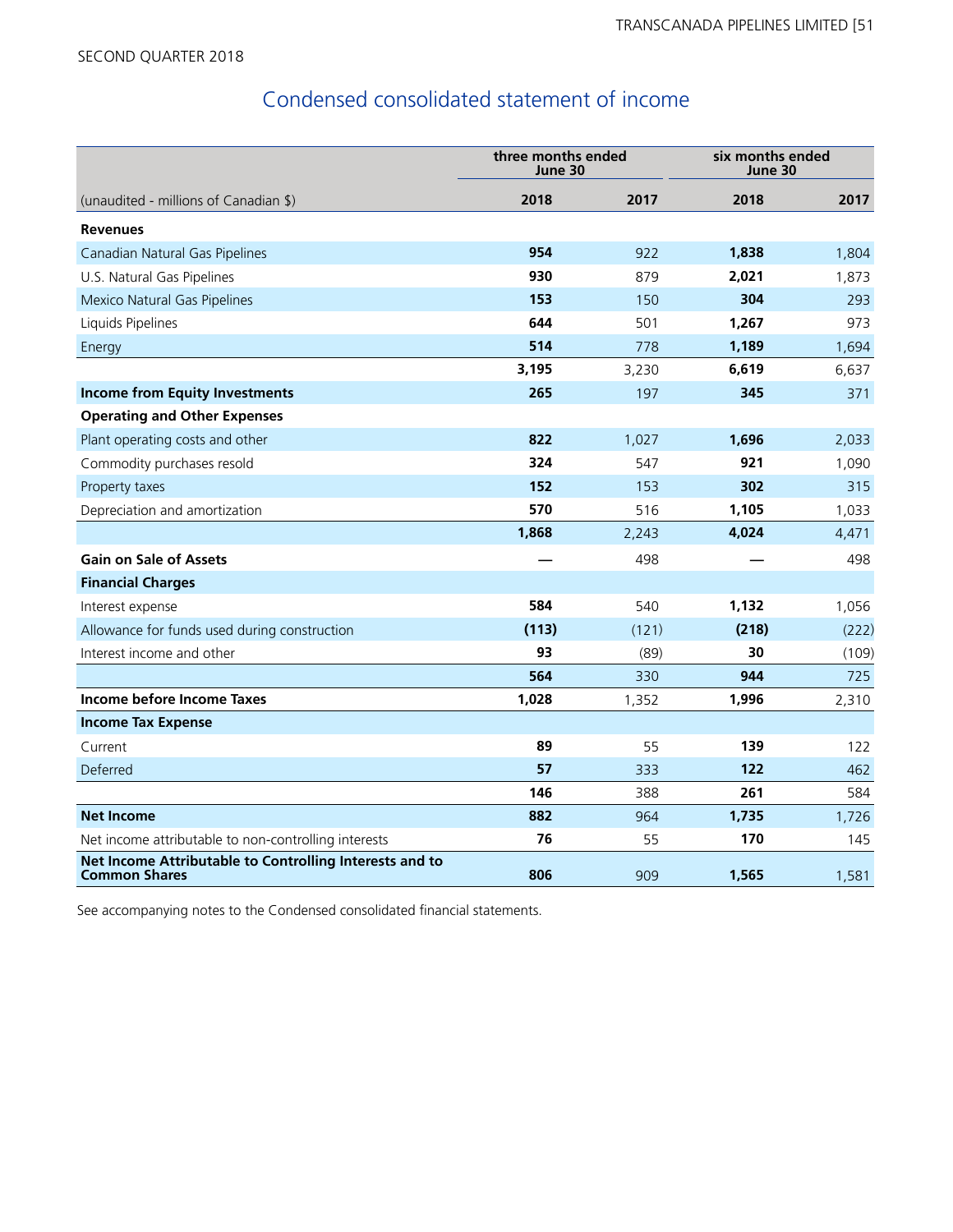# Condensed consolidated statement of comprehensive income

|                                                                                                               | three months ended<br>June 30 |       | six months ended<br>June 30 |       |
|---------------------------------------------------------------------------------------------------------------|-------------------------------|-------|-----------------------------|-------|
| (unaudited - millions of Canadian \$)                                                                         | 2018                          | 2017  | 2018                        | 2017  |
| <b>Net Income</b>                                                                                             | 882                           | 964   | 1,735                       | 1,726 |
| Other Comprehensive Income/(Loss), Net of Income Taxes                                                        |                               |       |                             |       |
| Foreign currency translation gains and losses on net investment in foreign<br>operations                      | 259                           | (269) | 691                         | (351) |
| Reclassification of foreign currency translation gains on net investment on<br>disposal of foreign operations |                               | (77)  |                             | (77)  |
| Change in fair value of net investment hedges                                                                 | (13)                          | (1)   | (15)                        | (2)   |
| Change in fair value of cash flow hedges                                                                      | (2)                           | (2)   | 5                           | 3     |
| Reclassification to net income of gains and losses on cash flow hedges                                        | 7                             | (1)   | 10                          | (1)   |
| Reclassification of actuarial gains and losses on pension and other post-<br>retirement benefit plans         | 2                             | 4     |                             |       |
| Other comprehensive income on equity investments                                                              | 6                             |       | 12                          | 3     |
| Other comprehensive income/(loss)                                                                             | 259                           | (346) | 703                         | (418) |
| <b>Comprehensive Income</b>                                                                                   | 1,141                         | 618   | 2,438                       | 1,308 |
| Comprehensive income attributable to non-controlling interests                                                | 116                           | 6     | 276                         | 56    |
| <b>Comprehensive Income Attributable to Controlling Interests and to</b><br><b>Common Shares</b>              | 1,025                         | 612   | 2,162                       | 1,252 |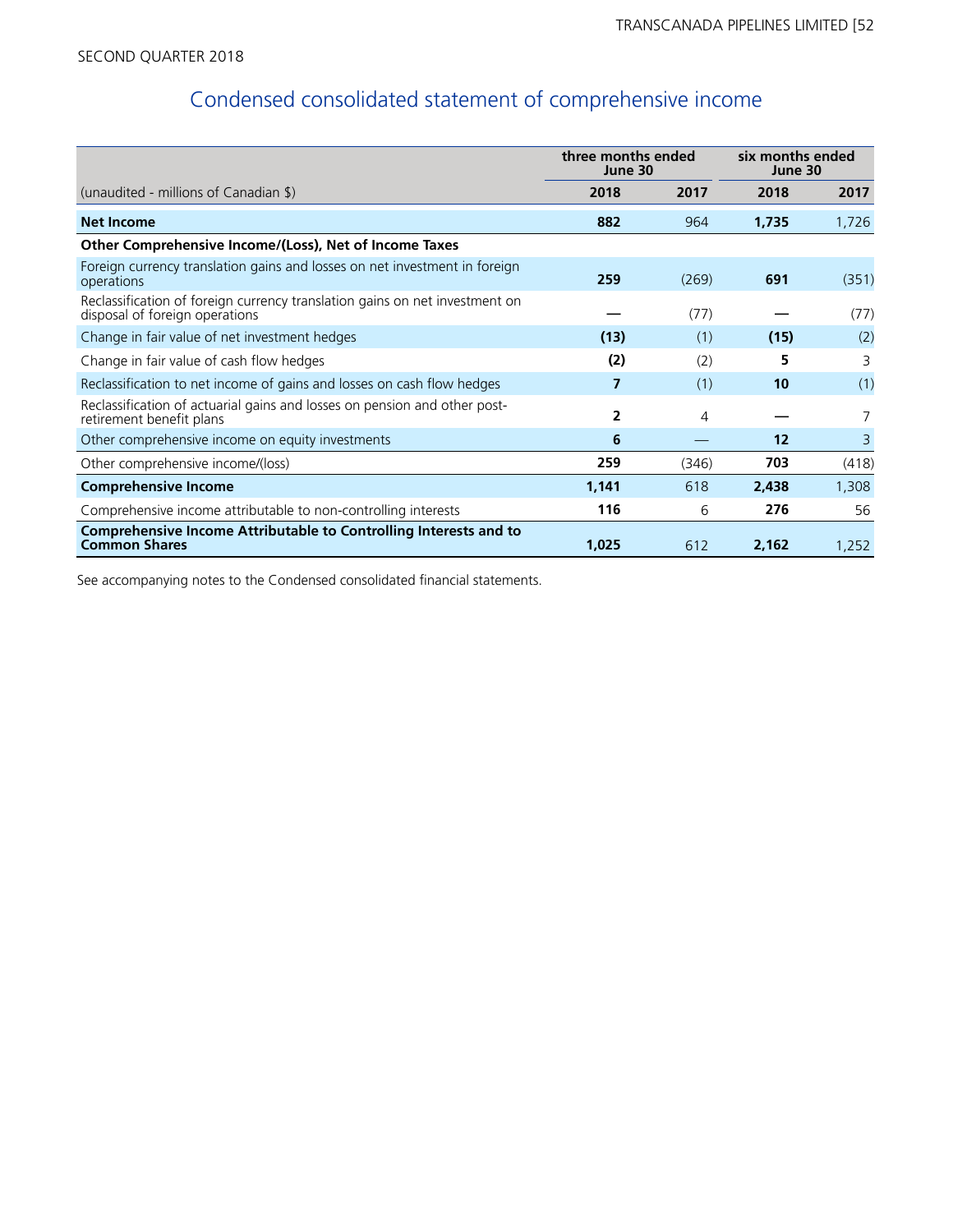# Condensed consolidated statement of cash flows

|                                                                                | three months ended June 30 |          | six months ended June 30 |          |  |
|--------------------------------------------------------------------------------|----------------------------|----------|--------------------------|----------|--|
| (unaudited - millions of Canadian \$)                                          | 2018                       | 2017     | 2018                     | 2017     |  |
| <b>Cash Generated from Operations</b>                                          |                            |          |                          |          |  |
| Net income                                                                     | 882                        | 964      | 1,735                    | 1,726    |  |
| Depreciation and amortization                                                  | 570                        | 516      | 1,105                    | 1,033    |  |
| Deferred income taxes                                                          | 57                         | 333      | 122                      | 462      |  |
| Income from equity investments                                                 | (265)                      | (197)    | (345)                    | (371)    |  |
| Distributions received from operating activities of equity<br>investments      | 231                        | 228      | 465                      | 447      |  |
| Employee post-retirement benefits funding, net of expense                      | (3)                        | 6        |                          | 9        |  |
| Gain on sale of assets                                                         |                            | (498)    |                          | (498)    |  |
| Equity allowance for funds used during construction                            | (79)                       | (78)     | (157)                    | (142)    |  |
| Unrealized (gains)/losses on financial instruments                             | (39)                       | 50       | 149                      | 91       |  |
| Other                                                                          | 63                         | (4)      | (59)                     | 4        |  |
| Decrease/(increase) in operating working capital                               | 362                        | 20       | 156                      | (140)    |  |
| Net cash provided by operations                                                | 1,779                      | 1,340    | 3,171                    | 2,621    |  |
| <b>Investing Activities</b>                                                    |                            |          |                          |          |  |
| Capital expenditures                                                           | (2, 337)                   | (1, 792) | (4,039)                  | (3, 352) |  |
| Capital projects in development                                                | (76)                       | (56)     | (112)                    | (98)     |  |
| Contributions to equity investments                                            | (184)                      | (473)    | (542)                    | (665)    |  |
| Proceeds from sales of assets, net of transaction costs                        |                            | 4,147    |                          | 4,147    |  |
| Other distributions from equity investments                                    |                            | 1        | 121                      | 364      |  |
| Deferred amounts and other                                                     | (15)                       | (169)    | 95                       | (253)    |  |
| Net cash (used in)/provided by investing activities                            | (2,612)                    | 1,658    | (4, 477)                 | 143      |  |
| <b>Financing Activities</b>                                                    |                            |          |                          |          |  |
| Notes payable (repaid)/issued, net                                             | (1, 327)                   | 111      | 485                      | 781      |  |
| Long-term debt issued, net of issue costs                                      | 3,240                      | 817      | 3,333                    | 817      |  |
| Long-term debt repaid                                                          | (808)                      | (4, 418) | (2,034)                  | (5,469)  |  |
| Junior subordinated notes issued, net of issue costs                           |                            | 1,489    |                          | 3,471    |  |
| Advances from affiliate                                                        | 451                        |          | 666                      |          |  |
| Dividends on common shares                                                     | (615)                      | (541)    | (1, 166)                 | (1,029)  |  |
| Distributions paid to non-controlling interests                                | (48)                       | (69)     | (117)                    | (149)    |  |
| Common shares issued                                                           | 234                        | 214      | 426                      | 401      |  |
| Partnership units of TC PipeLines, LP issued, net of issue<br>costs            |                            | 27       | 49                       | 119      |  |
| Common units of Columbia Pipeline Partners LP acquired                         |                            |          |                          | (1, 205) |  |
| Net cash provided by/(used in) financing activities                            | 1,127                      | (2,370)  | 1,642                    | (2, 263) |  |
| <b>Effect of Foreign Exchange Rate Changes on Cash</b><br>and Cash Equivalents | 28                         | (24)     | 57                       | (19)     |  |
| <b>Increase in Cash and Cash Equivalents</b>                                   | 322                        | 604      | 393                      | 482      |  |
| <b>Cash and Cash Equivalents</b>                                               |                            |          |                          |          |  |
| Beginning of period                                                            | 1,115                      | 845      | 1,044                    | 967      |  |
| <b>Cash and Cash Equivalents</b>                                               |                            |          |                          |          |  |
| End of period                                                                  | 1,437                      | 1,449    | 1,437                    | 1,449    |  |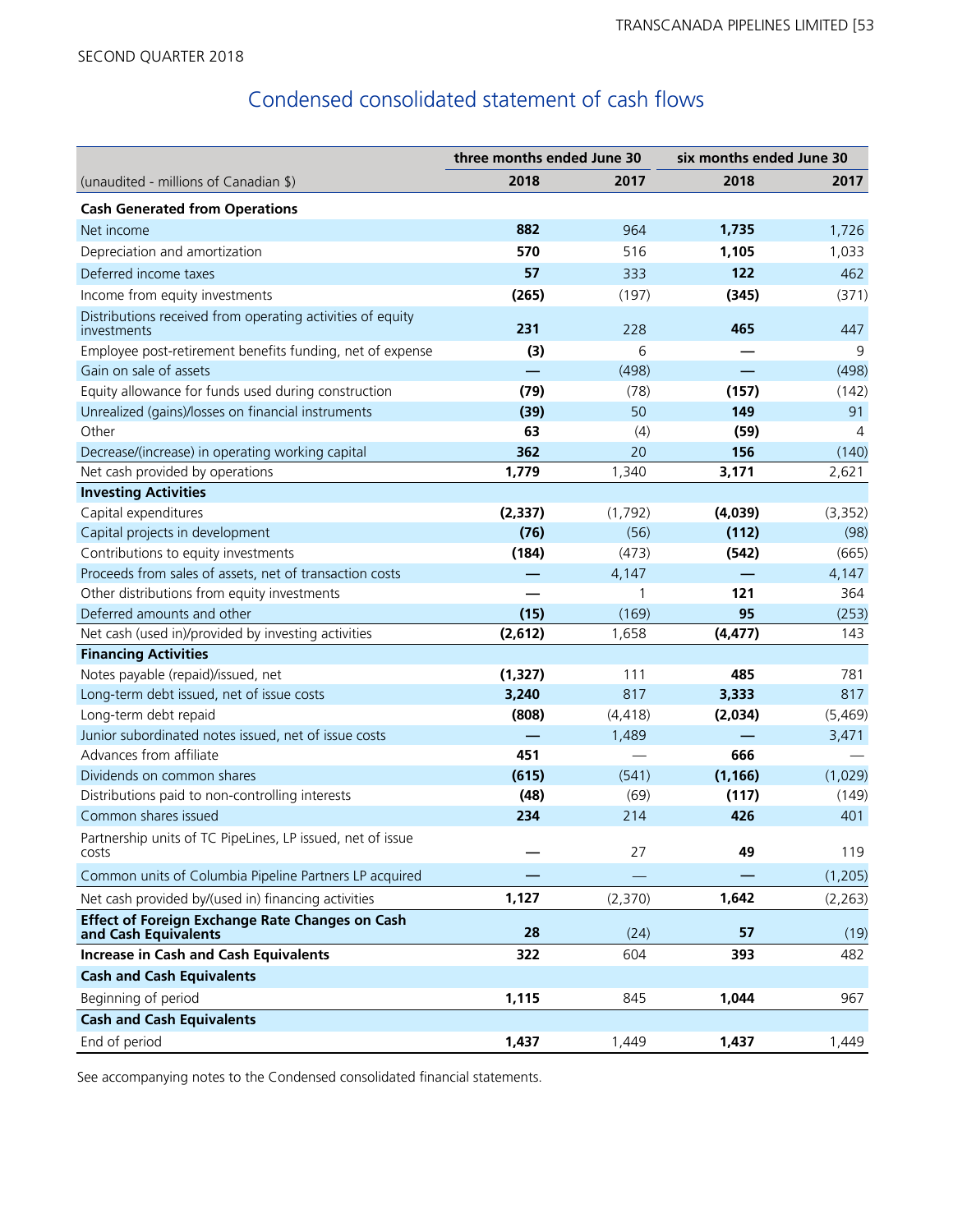# Condensed consolidated balance sheet

|                                                      |                                                 | <b>June 30,</b> | December 31, |
|------------------------------------------------------|-------------------------------------------------|-----------------|--------------|
| (unaudited - millions of Canadian \$)                |                                                 | 2018            | 2017         |
| <b>ASSETS</b>                                        |                                                 |                 |              |
| <b>Current Assets</b>                                |                                                 |                 |              |
| Cash and cash equivalents                            |                                                 | 1,437           | 1,044        |
| Accounts receivable                                  |                                                 | 2,113           | 2,537        |
| Inventories                                          |                                                 | 403             | 378          |
| Assets held for sale                                 |                                                 | 458             |              |
| Other                                                |                                                 | 888             | 691          |
|                                                      |                                                 | 5,299           | 4,650        |
| Plant, Property and Equipment \$23,734, respectively | net of accumulated depreciation of \$24,822 and | 61,446          | 57,277       |
| <b>Equity Investments</b>                            |                                                 | 6,628           | 6,366        |
| <b>Regulatory Assets</b>                             |                                                 | 1,361           | 1,376        |
| Goodwill                                             |                                                 | 13,734          | 13,084       |
| <b>Loan Receivable from Affiliate</b>                |                                                 | 1,173           | 919          |
| <b>Intangible and Other Assets</b>                   |                                                 | 1,699           | 1,423        |
| <b>Restricted Investments</b>                        |                                                 | 1,062           | 915          |
|                                                      |                                                 | 92,402          | 86,010       |
| <b>LIABILITIES</b>                                   |                                                 |                 |              |
| <b>Current Liabilities</b>                           |                                                 |                 |              |
| Notes payable                                        |                                                 | 2,359           | 1,763        |
| Accounts payable and other                           |                                                 | 3,984           | 4,071        |
| Dividends payable                                    |                                                 | 624             | 552          |
| Due to affiliate                                     |                                                 | 3,217           | 2,551        |
| Accrued interest                                     |                                                 | 642             | 605          |
| Current portion of long-term debt                    |                                                 | 2,812           | 2,866        |
|                                                      |                                                 | 13,638          | 12,408       |
| <b>Regulatory Liabilities</b>                        |                                                 | 4,603           | 4,321        |
| <b>Other Long-Term Liabilities</b>                   |                                                 | 666             | 727          |
| <b>Deferred Income Tax Liabilities</b>               |                                                 | 5,700           | 5,403        |
| <b>Long-Term Debt</b>                                |                                                 | 34,583          | 31,875       |
| <b>Junior Subordinated Notes</b>                     |                                                 | 7,284           | 7,007        |
|                                                      |                                                 | 66,474          | 61,741       |
| <b>EQUITY</b>                                        |                                                 |                 |              |
| Common shares, no par value                          |                                                 | 22,187          | 21,761       |
| Issued and outstanding:                              | June 30, 2018 - 879 million shares              |                 |              |
|                                                      | December 31, 2017 - 872 million shares          |                 |              |
| Additional paid-in capital                           |                                                 | 13              |              |
| Retained earnings                                    |                                                 | 2,809           | 2,387        |
| Accumulated other comprehensive loss                 |                                                 | (1, 134)        | (1,731)      |
| <b>Controlling Interests</b>                         |                                                 | 23,875          | 22,417       |
| Non-controlling interests                            |                                                 | 2,053           | 1,852        |
|                                                      |                                                 | 25,928          | 24,269       |
|                                                      |                                                 | 92,402          | 86,010       |

**Contingencies and Guarantees** (Note 13) **Variable Interest Entities** (Note 15) **Subsequent Events** (Note 16)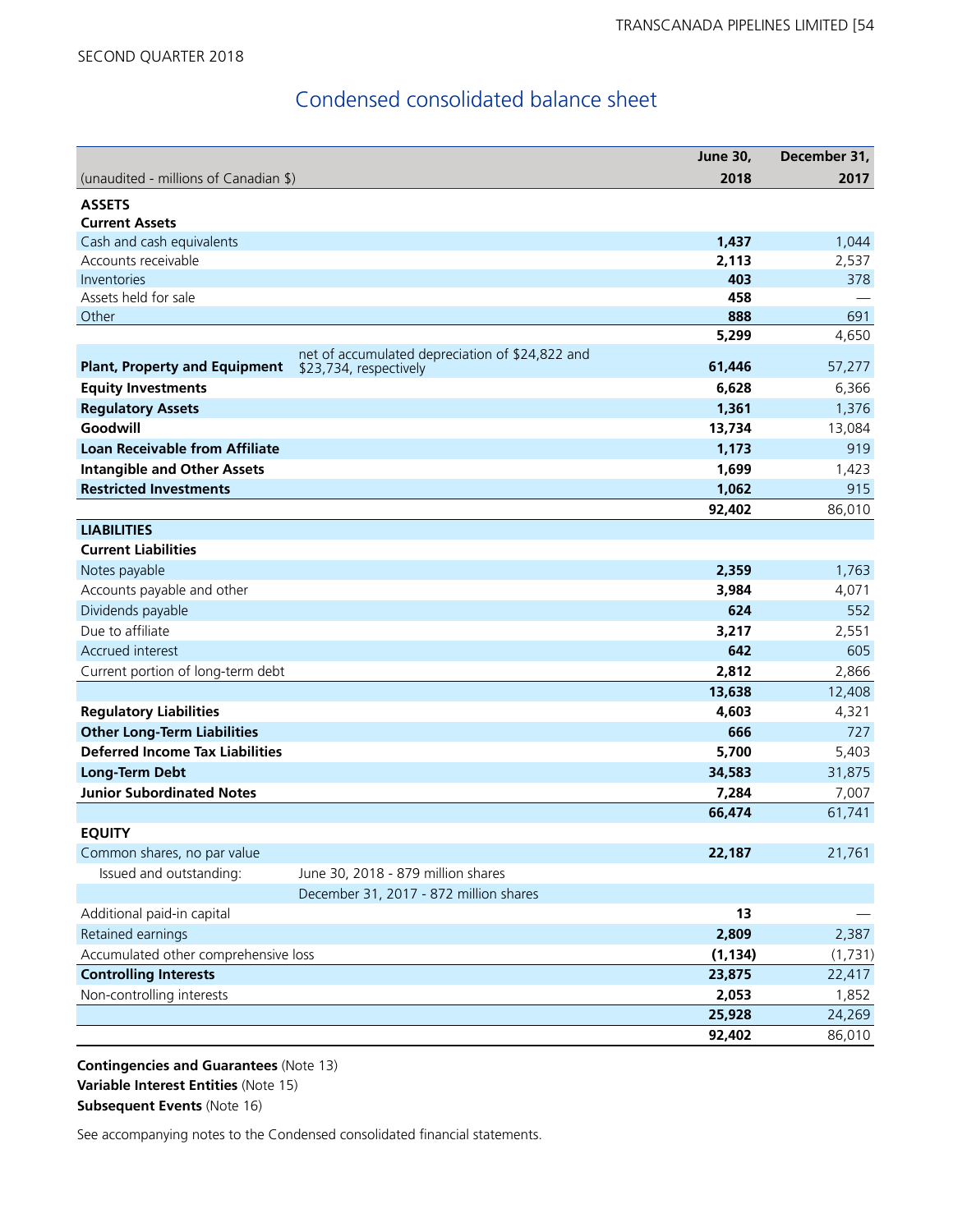# Condensed consolidated statement of equity

|                                                                                  | six months ended June 30 |          |
|----------------------------------------------------------------------------------|--------------------------|----------|
| (unaudited - millions of Canadian \$)                                            | 2018                     | 2017     |
| <b>Common Shares</b>                                                             |                          |          |
| Balance at beginning of period                                                   | 21,761                   | 20,981   |
| Proceeds from shares issued                                                      | 426                      | 401      |
| Balance at end of period                                                         | 22,187                   | 21,382   |
| <b>Additional Paid-In Capital</b>                                                |                          |          |
| Balance at beginning of period                                                   |                          | 211      |
| Issuance of stock options                                                        | 6                        | 5        |
| Dilution from TC PipeLines, LP units issued                                      | $\overline{\mathbf{z}}$  | 13       |
| Asset drop downs to TC PipeLines, LP                                             |                          | (202)    |
| Columbia Pipeline Partners LP acquisition                                        |                          | (171)    |
| Reclassification of additional paid-in capital deficit to retained earnings      |                          | 144      |
| Balance at end of period                                                         | 13                       |          |
| <b>Retained Earnings</b>                                                         |                          |          |
| Balance at beginning of period                                                   | 2,387                    | 1,577    |
| Net income attributable to controlling interests                                 | 1,565                    | 1,581    |
| Common share dividends                                                           | (1, 238)                 | (1,087)  |
| Adjustment related to income tax effects of asset drop downs to TC PipeLines, LP | 95                       |          |
| Adjustment related to employee share-based payments                              |                          | 12       |
| Reclassification of additional paid-in capital deficit to retained earnings      |                          | (144)    |
| Balance at end of period                                                         | 2,809                    | 1,939    |
| <b>Accumulated Other Comprehensive Loss</b>                                      |                          |          |
| Balance at beginning of period                                                   | (1,731)                  | (960)    |
| Other comprehensive income/(loss) attributable to controlling interests          | 597                      | (329)    |
| Balance at end of period                                                         | (1, 134)                 | (1, 289) |
| <b>Equity Attributable to Controlling Interests</b>                              | 23,875                   | 22,032   |
| <b>Equity Attributable to Non-Controlling Interests</b>                          |                          |          |
| Balance at beginning of period                                                   | 1,852                    | 1,726    |
| Net income attributable to non-controlling interests                             | 170                      | 145      |
| Other comprehensive income/(loss) attributable to non-controlling interests      | 106                      | (89)     |
| Issuance of TC PipeLines, LP units                                               |                          |          |
| Proceeds, net of issue costs                                                     | 49                       | 119      |
| Decrease in TCPL's ownership of TC PipeLines, LP                                 | (9)                      | (21)     |
| Distributions declared to non-controlling interests                              | (115)                    | (147)    |
| Reclassification from common units of TC PipeLines, LP subject to rescission     |                          | 106      |
| Impact of Columbia Pipeline Partners LP acquisition                              |                          | 33       |
| Balance at end of period                                                         | 2,053                    | 1,872    |
| <b>Total Equity</b>                                                              | 25,928                   | 23,904   |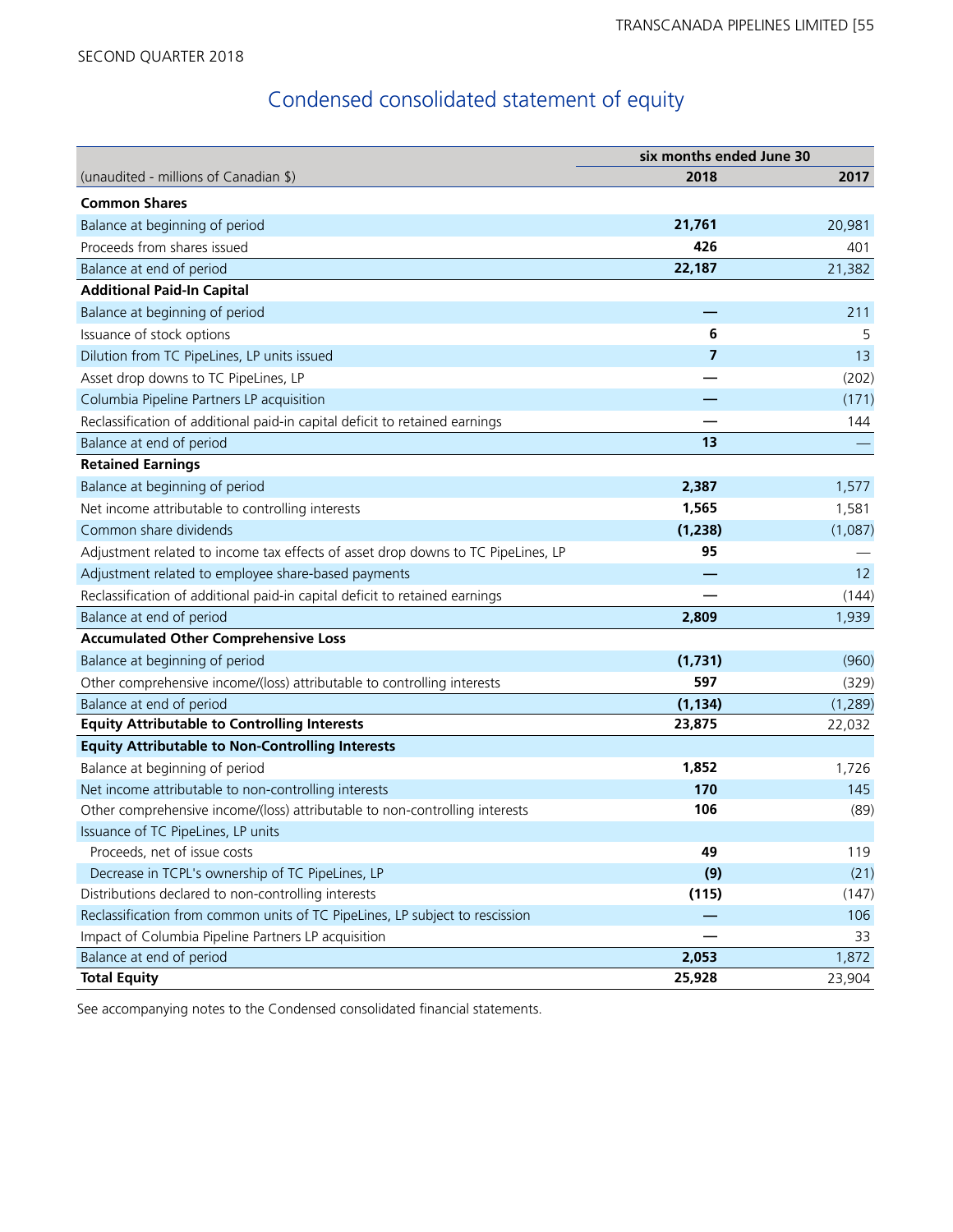# Notes to Condensed consolidated financial statements (unaudited)

## 1. Basis of presentation

These Condensed consolidated financial statements of TransCanada PipeLines Limited (TCPL or the Company) have been prepared by management in accordance with U.S. GAAP. The accounting policies applied are consistent with those outlined in TCPL's annual audited consolidated financial statements for the year ended December 31, 2017, except as described in Note 2, Accounting changes. Capitalized and abbreviated terms that are used but not otherwise defined herein are identified in TCPL's 2017 Annual Report.

These Condensed consolidated financial statements reflect adjustments, all of which are normal recurring adjustments that are, in the opinion of management, necessary to reflect fairly the financial position and results of operations for the respective periods. These Condensed consolidated financial statements do not include all disclosures required in the annual financial statements and should be read in conjunction with the 2017 audited consolidated financial statements included in TCPL's 2017 Annual Report. Certain comparative figures have been reclassified to conform with the current period's presentation.

Earnings for interim periods may not be indicative of results for the fiscal year in the Company's natural gas pipelines segments due to the timing of regulatory decisions and seasonal fluctuations in short-term throughput volumes on U.S. pipelines. Earnings for interim periods may also not be indicative of results for the fiscal year in the Company's Energy segment due to the impact of seasonal weather conditions on customer demand and market pricing in certain of the Company's investments in electrical power generation plants and non-regulated gas storage facilities.

### **USE OF ESTIMATES AND JUDGEMENTS**

In preparing these financial statements, TCPL is required to make estimates and assumptions that affect both the amount and timing of recording assets, liabilities, revenues and expenses since the determination of these items may be dependent on future events. The Company uses the most current information available and exercises careful judgement in making these estimates and assumptions. In the opinion of management, these Condensed consolidated financial statements have been properly prepared within reasonable limits of materiality and within the framework of the Company's significant accounting policies included in the annual audited consolidated financial statements for the year ended December 31, 2017, except as described in Note 2, Accounting changes.

# 2. Accounting changes

### **CHANGES IN ACCOUNTING POLICIES FOR 2018**

### **Revenue from contracts with customers**

In 2014, the FASB issued new guidance on revenue from contracts with customers. The new guidance requires that an entity recognize revenue from these contracts in accordance with a prescribed model. This model is used to depict the transfer of promised goods or services to customers in amounts that reflect the total consideration to which it expects to be entitled during the term of the contract in exchange for those promised goods or services. Goods or services that are promised to a customer are referred to as the Company's "performance obligations." The total consideration to which the Company expects to be entitled can include fixed and variable amounts. The Company has variable revenue that is subject to factors outside the Company's influence, such as market prices, actions of third parties and weather conditions. The Company considers this variable revenue to be "constrained" as it cannot be reliably estimated, and therefore recognizes variable revenue when the service is provided.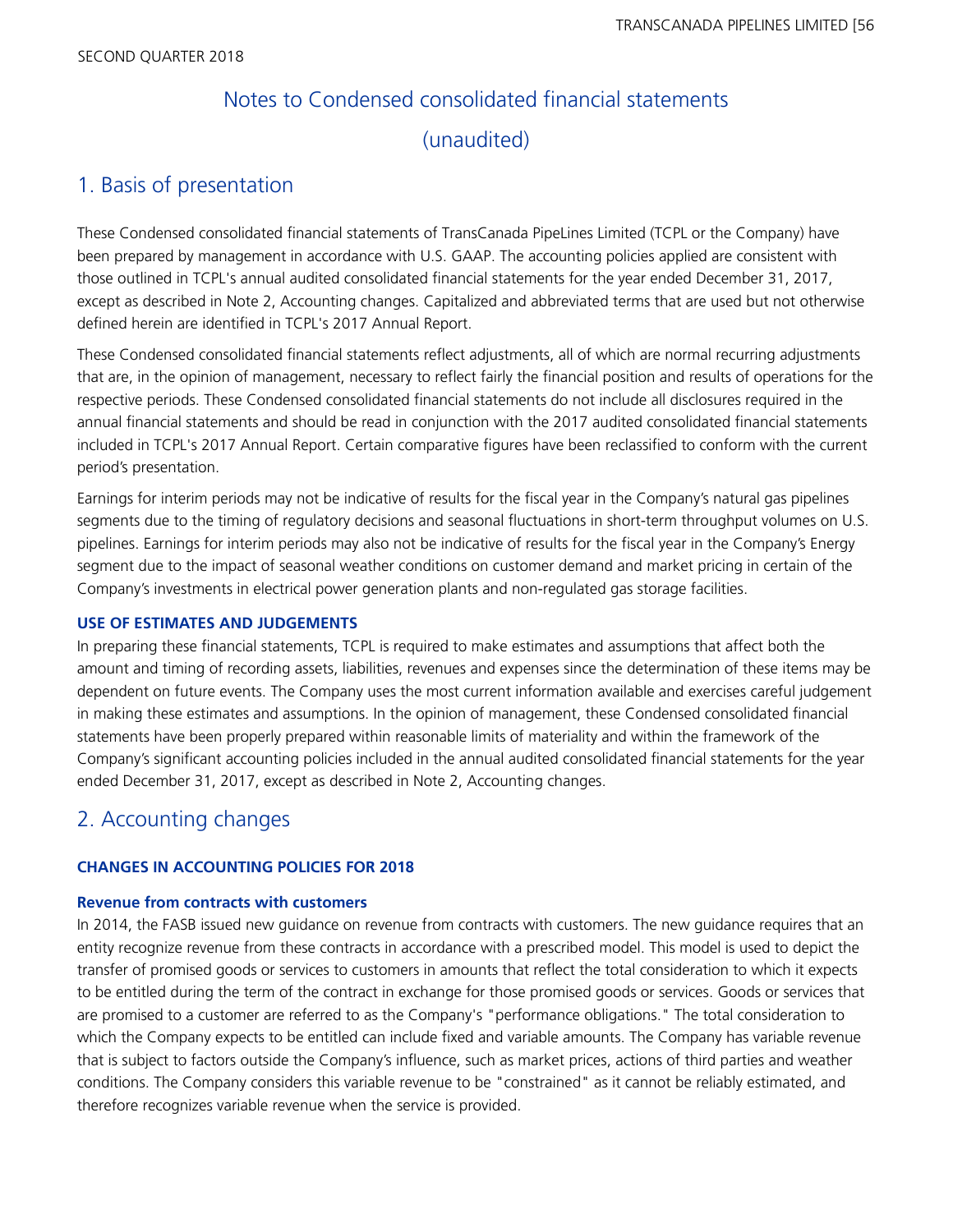The new guidance also requires additional disclosures about the nature, amount, timing and uncertainty of revenue recognition and related cash flows.

In the application of the new guidance, significant estimates and judgments are used to determine the following:

- pattern of revenue recognition within a contract, based on whether the performance obligation is satisfied at a point in time versus over time
- term of the contract
- amount of variable consideration associated with a contract and timing of the associated revenue recognition.

The new guidance was effective January 1, 2018, was applied using the modified retrospective transition method, and did not result in any material differences in the amount and timing of revenue recognition. Refer to Note 4, Revenues, for further information related to the impact of adopting the new guidance and the Company's updated accounting policies related to revenue recognition from contracts with customers.

#### **Financial instruments**

In January 2016, the FASB issued new guidance on the accounting for equity investments and financial liabilities. The new guidance changes the income statement effect of equity investments and the recognition of changes in the fair value of financial liabilities when the fair value option is elected. The new guidance also requires the Company to assess valuation allowances for deferred tax assets related to available for sale debt securities in combination with their other deferred tax assets. This new guidance was effective January 1, 2018 and did not have a material impact on the Company's consolidated financial statements.

#### **Income taxes**

In October 2016, the FASB issued new guidance on the income tax effects of intra-entity transfers of assets other than inventory. The new guidance requires the recognition of deferred and current income taxes for an intra-entity asset transfer when the transfer occurs. The new guidance was effective January 1, 2018, was applied using a modified retrospective approach, and did not have a material impact on the Company's consolidated financial statements.

#### **Restricted cash**

In November 2016, the FASB issued new guidance on restricted cash and cash equivalents on the statement of cash flows. The new guidance requires that the statement of cash flows explain the change during the period in the total cash and cash equivalents balance, and amounts generally described as restricted cash or restricted cash equivalents. Restricted cash and cash equivalents will be included with cash and cash equivalents when reconciling the beginning of period and end of period total amounts on the statement of cash flows. This new guidance was effective January 1, 2018, was applied retrospectively, and did not have an impact on the Company's consolidated financial statements.

#### **Employee post-retirement benefits**

In March 2017, the FASB issued new guidance that requires entities to disaggregate the current service cost component from the other components of net benefit cost and present it with other current compensation costs for related employees in the income statement. The new guidance also requires that the other components of net benefit cost be presented elsewhere in the income statement and excluded from income from operations if such a subtotal is presented. In addition, the new guidance makes changes to the components of net benefit cost that are eligible for capitalization. Entities must use a retrospective transition method to adopt the requirement for separate presentation in the income statement of the components of net benefit cost, and a prospective transition method to adopt the change to capitalization of benefit costs. This new guidance was effective January 1, 2018 and did not have a material impact on the Company's consolidated financial statements.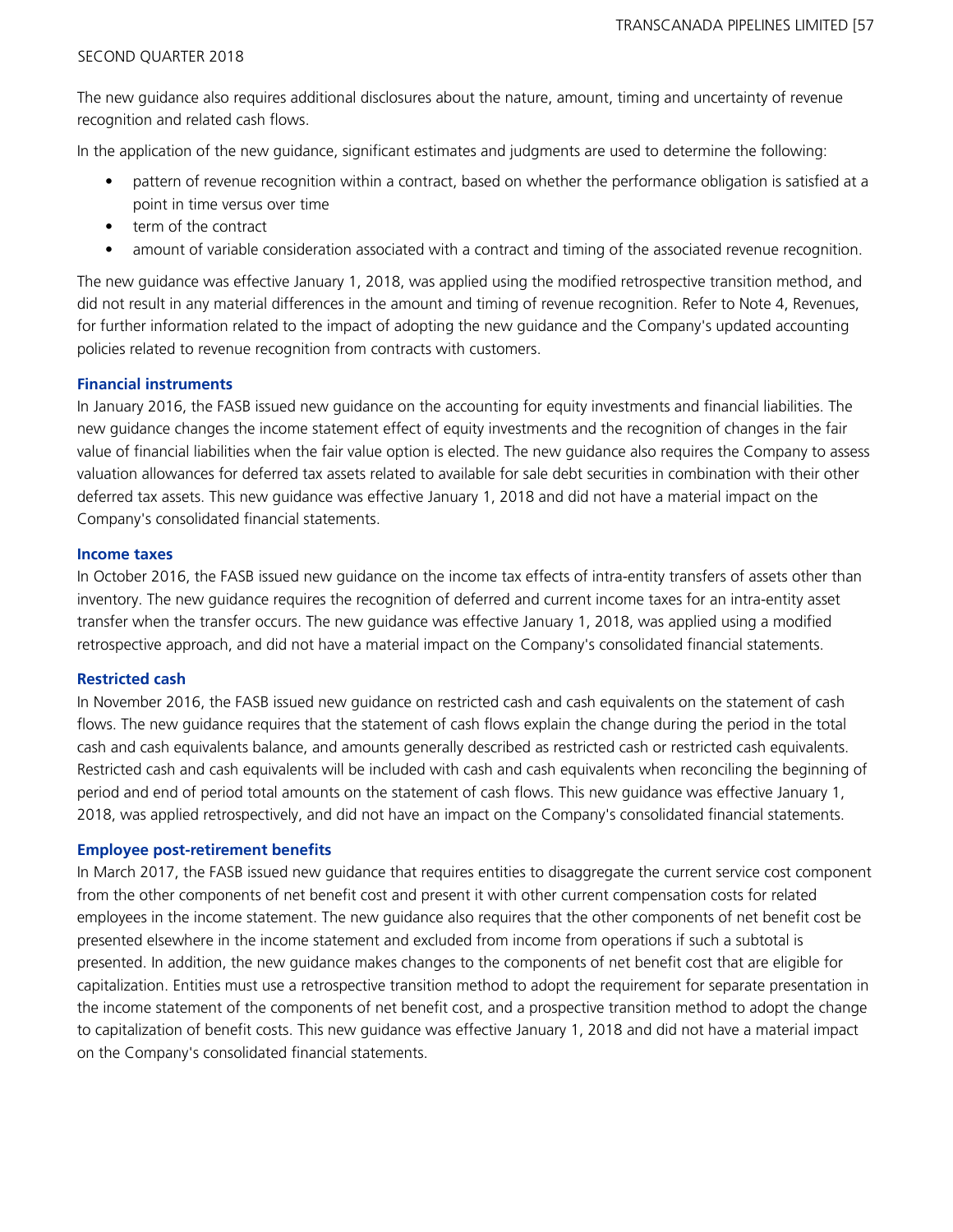#### **Hedge accounting**

In August 2017, the FASB issued new guidance making more financial and non-financial hedging strategies eligible for hedge accounting. The new guidance also amends the presentation requirements relating to the change in fair value of a derivative and requires additional disclosures including cumulative basis adjustments for fair value hedges and the effect of hedging on individual line items in the consolidated statement of income. This new guidance is effective January 1, 2019 with early adoption permitted. This new guidance, which the Company elected to adopt effective January 1, 2018, was applied prospectively and did not have a material impact on the Company's consolidated financial statements.

#### **FUTURE ACCOUNTING CHANGES**

#### **Leases**

In February 2016, the FASB issued new guidance on the accounting for leases. The new guidance amends the definition of a lease such that, in order for an arrangement to qualify as a lease, the lessor is required to have both (1) the right to obtain substantially all of the economic benefits from the use of the asset and (2) the right to direct the use of the asset. The new guidance also establishes a right-of-use (ROU) model that requires a lessee to recognize a ROU asset and corresponding lease liability on the balance sheet for all leases with a term longer than 12 months. Leases will be classified as finance or operating, with classification affecting the pattern of expense recognition in the consolidated statement of income. The new guidance does not make extensive changes to lessor accounting.

In January 2018, the FASB issued an optional practical expedient, to be applied upon transition, to omit the evaluation of land easements not previously accounted for as leases that existed or expired prior to the entity's adoption of the new lease guidance. An entity that elects this practical expedient is required to apply the practical expedient consistently to all of its existing or expired land easements not previously accounted for as leases. The Company continues to monitor and analyze additional guidance and clarifications provided by the FASB.

The new guidance is effective January 1, 2019, with early adoption permitted. A modified retrospective transition approach is required for leases existing at, or entered into after, the beginning of the earliest comparative period presented in the financial statements, with certain practical expedients available. The Company has developed a preliminary inventory of existing lease agreements and has substantially completed its analysis on these leases but continues to evaluate the financial impact on its consolidated financial statements. The Company has also selected a system solution and is in the testing stage of implementation. The Company continues to assess process changes necessary to compile the information to meet the recognition and disclosure requirements of the new guidance and to analyze new contracts that may contain leases.

#### **Measurement of credit losses on financial instruments**

In June 2016, the FASB issued new guidance that significantly changes how entities measure credit losses for most financial assets and certain other financial instruments that are not measured at fair value through net income. The new guidance amends the impairment model of financial instruments basing it on expected losses rather than incurred losses. These expected credit losses will be recognized as an allowance rather than as a direct write down of the amortized cost basis. The new guidance is effective January 1, 2020 and will be applied using a modified retrospective approach. The Company is currently evaluating the impact of the adoption of this guidance and has not yet determined the effect on its consolidated financial statements.

#### **Goodwill impairment**

In January 2017, the FASB issued new guidance on simplifying the test for goodwill impairment by eliminating Step 2 of the impairment test, which is the requirement to calculate the implied fair value of goodwill to measure the impairment charge. Instead, entities will record an impairment charge based on the excess of a reporting unit's carrying amount over its fair value. This new guidance is effective January 1, 2020 and will be applied prospectively, however, early adoption is permitted. The Company is currently evaluating the timing and impact of the adoption of this guidance.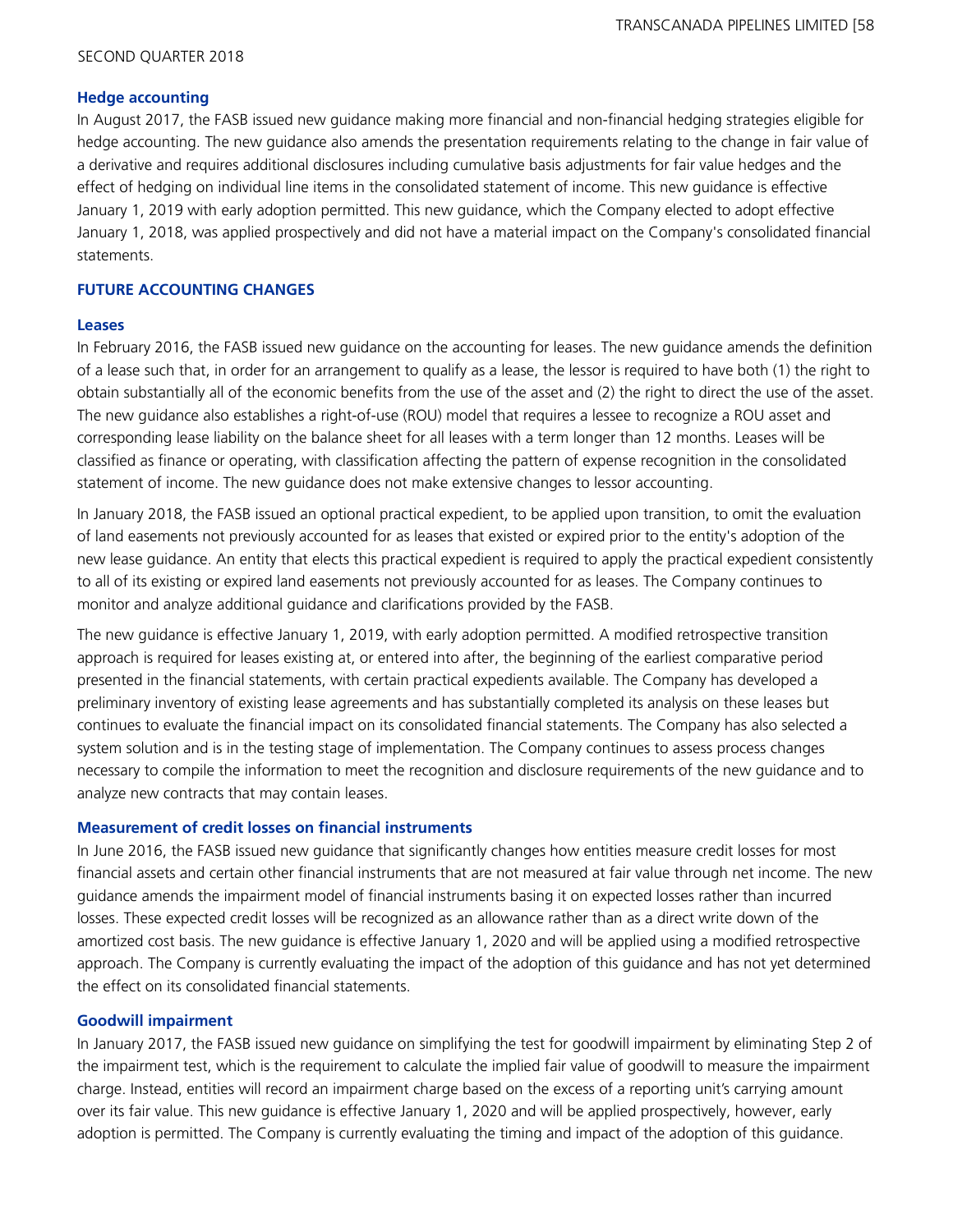#### **Amortization on purchased callable debt securities**

In March 2017, the FASB issued new guidance that shortens the amortization period for the premium on certain purchased callable debt securities by requiring entities to amortize the premium to the earliest call date. This new guidance is effective January 1, 2019 and will be applied using a modified retrospective approach. The Company is currently evaluating the impact of the adoption of this guidance and has not yet determined the effect on its consolidated financial statements.

#### **Income taxes**

In February 2018, the FASB issued new guidance that allows a reclassification from AOCI to retained earnings for stranded tax effects resulting from the U.S. Tax Reform. This new guidance is effective January 1, 2019, however, early adoption is permitted. This guidance can be applied either in the period of adoption or retrospectively to each period (or periods) in which the effect of the change is recognized. The Company is currently evaluating this guidance in conjunction with its analysis of the overall impact of U.S. Tax Reform.

# 3. Segmented information

| three months ended June 30, 2018<br>(unaudited - millions of Canadian \$) | <b>Canadian</b><br><b>Natural</b><br>Gas<br><b>Pipelines</b> | <b>U.S.</b><br><b>Natural</b><br>Gas<br><b>Pipelines</b> | <b>Mexico</b><br><b>Natural</b><br>Gas<br><b>Pipelines</b> | Liquids<br><b>Pipelines</b> | <b>Energy</b> | Corporate | <b>Total</b> |
|---------------------------------------------------------------------------|--------------------------------------------------------------|----------------------------------------------------------|------------------------------------------------------------|-----------------------------|---------------|-----------|--------------|
|                                                                           |                                                              |                                                          |                                                            |                             |               |           |              |
| Revenues                                                                  | 954                                                          | 930                                                      | 153                                                        | 644                         | 514           |           | 3,195        |
| Intersegment revenues                                                     |                                                              | 56                                                       |                                                            |                             | 5             | $(61)^2$  |              |
|                                                                           | 954                                                          | 986                                                      | 153                                                        | 644                         | 519           | (61)      | 3,195        |
| Income from equity investments                                            | 3                                                            | 59                                                       | 1                                                          | 13                          | 102           | 87 $3$    | 265          |
| Plant operating costs and other                                           | (341)                                                        | (288)                                                    | (12)                                                       | (155)                       | (72)          | $46^{2}$  | (822)        |
| Commodity purchases resold                                                |                                                              |                                                          |                                                            |                             | (324)         |           | (324)        |
| Property taxes                                                            | (71)                                                         | (53)                                                     |                                                            | (27)                        | (1)           |           | (152)        |
| Depreciation and amortization                                             | (265)                                                        | (163)                                                    | (24)                                                       | (85)                        | (33)          |           | (570)        |
| <b>Segmented Earnings</b>                                                 | 280                                                          | 541                                                      | 118                                                        | 390                         | 191           | 72        | 1,592        |
| Interest expense                                                          |                                                              |                                                          |                                                            |                             |               |           | (584)        |
| Allowance for funds used during construction                              |                                                              |                                                          |                                                            |                             |               |           | 113          |
| Interest income and other                                                 |                                                              |                                                          |                                                            |                             |               |           | (93)         |
| Income before income taxes                                                |                                                              |                                                          |                                                            |                             |               |           | 1,028        |
| Income tax expense                                                        |                                                              |                                                          |                                                            |                             |               |           | (146)        |
| <b>Net Income</b>                                                         |                                                              |                                                          |                                                            |                             |               |           | 882          |
| Net income attributable to non-controlling interests                      |                                                              |                                                          |                                                            |                             |               |           | (76)         |
| Net Income Attributable to Controlling Interests and to Common Shares     |                                                              |                                                          |                                                            |                             |               |           | 806          |

1 Includes intersegment eliminations.

2 The Company records intersegment sales at contracted rates. For segmented reporting, these transactions are included as Intersegment revenues in the segment providing the service and Plant operating costs and other in the segment receiving the service. These transactions are eliminated on consolidation. Intersegment profit is recognized when the product or service has been provided to third parties or otherwise realized.

3 Income from equity investments includes foreign exchange gains on the Company's inter-affiliate loan with Sur de Texas. The peso-denominated loan to the Sur de Texas joint venture represents the Company's proportionate share of debt financing for this joint venture.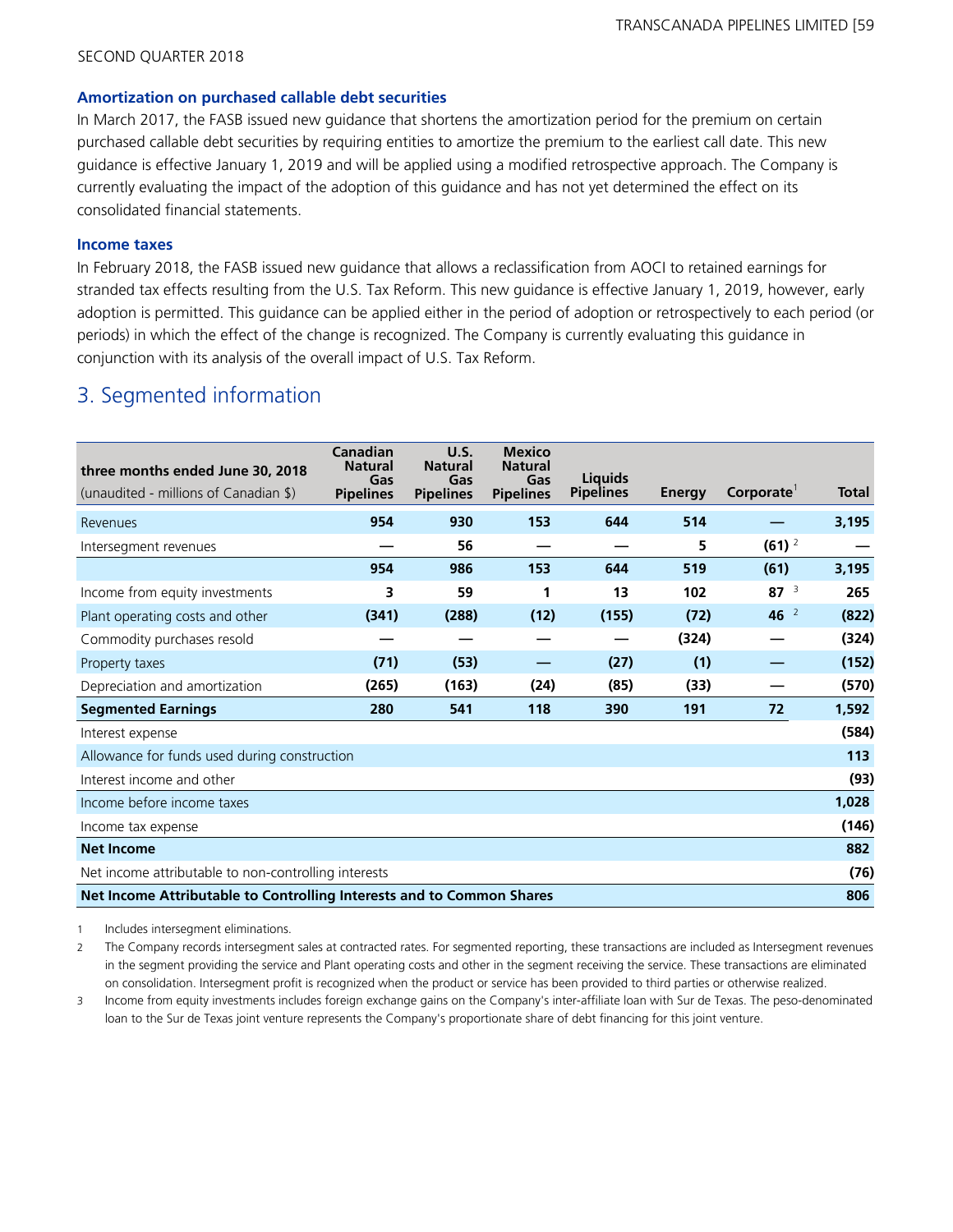| three months ended June 30, 2017                                      | Canadian<br><b>Natural</b><br>Gas | U.S.<br><b>Natural</b><br>Gas | <b>Mexico</b><br><b>Natural</b><br>Gas | <b>Liquids</b>   |        |                        |              |
|-----------------------------------------------------------------------|-----------------------------------|-------------------------------|----------------------------------------|------------------|--------|------------------------|--------------|
| (unaudited - millions of Canadian \$)                                 | <b>Pipelines</b>                  | <b>Pipelines</b>              | <b>Pipelines</b>                       | <b>Pipelines</b> | Energy | Corporate <sup>1</sup> | <b>Total</b> |
| Revenues                                                              | 922                               | 879                           | 150                                    | 501              | 778    |                        | 3,230        |
| Intersegment revenues                                                 |                                   | 10                            |                                        |                  |        | $(10)^2$               |              |
|                                                                       | 922                               | 889                           | 150                                    | 501              | 778    | (10)                   | 3,230        |
| Income/(loss) from equity investments                                 | 2                                 | 57                            | 5                                      | (1)              | 142    | $(8)^3$                | 197          |
| Plant operating costs and other                                       | (328)                             | (347)                         | (10)                                   | (147)            | (173)  | $(22)^2$               | (1,027)      |
| Commodity purchases resold                                            |                                   |                               |                                        |                  | (547)  | —                      | (547)        |
| Property taxes                                                        | (69)                              | (48)                          |                                        | (22)             | (14)   |                        | (153)        |
| Depreciation and amortization                                         | (222)                             | (150)                         | (25)                                   | (80)             | (39)   |                        | (516)        |
| Gain on sale of assets                                                |                                   |                               |                                        |                  | 498    |                        | 498          |
| <b>Segmented Earnings/(Loss)</b>                                      | 305                               | 401                           | 120                                    | 251              | 645    | (40)                   | 1,682        |
| Interest expense                                                      |                                   |                               |                                        |                  |        |                        | (540)        |
| Allowance for funds used during construction                          |                                   |                               |                                        |                  |        |                        | 121          |
| Interest income and other                                             |                                   |                               |                                        |                  |        |                        | 89           |
| Income before income taxes                                            |                                   |                               |                                        |                  |        |                        | 1,352        |
| Income tax expense                                                    |                                   |                               |                                        |                  |        |                        | (388)        |
| <b>Net Income</b>                                                     |                                   |                               |                                        |                  |        |                        | 964          |
| Net income attributable to non-controlling interests                  |                                   |                               |                                        |                  |        |                        | (55)         |
| Net Income Attributable to Controlling Interests and to Common Shares |                                   |                               |                                        |                  |        |                        | 909          |

1 Includes intersegment eliminations.

2 The Company records intersegment sales at contracted rates. For segmented reporting, these transactions are included as Intersegment revenues in the segment providing the service and Plant operating costs and other in the segment receiving the service. These transactions are eliminated on consolidation. Intersegment profit is recognized when the product or service has been provided to third parties or otherwise realized.

3 Income/(loss) from equity investments includes foreign exchange losses on the Company's inter-affiliate loan with Sur de Texas. The pesodenominated loan to the Sur de Texas joint venture represents the Company's proportionate share of debt financing for this joint venture.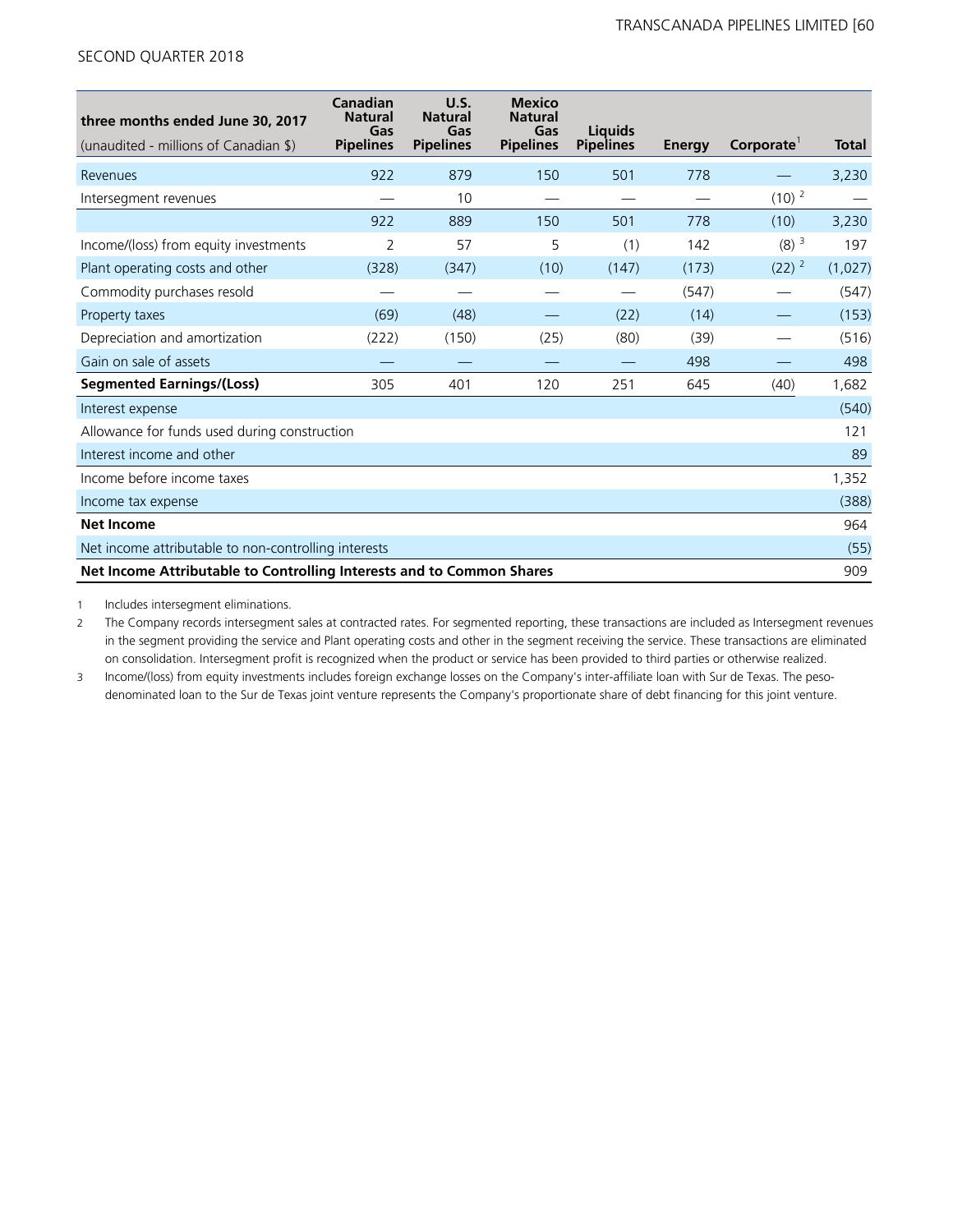| six months ended June 30, 2018<br>(unaudited - millions of Canadian \$) | Canadian<br><b>Natural</b><br>Gas<br><b>Pipelines</b> | U.S.<br><b>Natural</b><br>Gas<br><b>Pipelines</b> | <b>Mexico</b><br><b>Natural</b><br>Gas<br><b>Pipelines</b> | <b>Liquids</b><br><b>Pipelines</b> | Energy | Corporate <sup>1</sup> | <b>Total</b> |
|-------------------------------------------------------------------------|-------------------------------------------------------|---------------------------------------------------|------------------------------------------------------------|------------------------------------|--------|------------------------|--------------|
| Revenues                                                                | 1,838                                                 | 2,021                                             | 304                                                        | 1,267                              | 1,189  |                        | 6,619        |
| Intersegment revenues                                                   |                                                       | 81                                                |                                                            |                                    | 47     | $(128)^2$              |              |
|                                                                         | 1,838                                                 | 2,102                                             | 304                                                        | 1,267                              | 1,236  | (128)                  | 6,619        |
| Income from equity investments                                          | 6                                                     | 126                                               | 12                                                         | 28                                 | 165    | $8^{3}$                | 345          |
| Plant operating costs and other                                         | (664)                                                 | (612)                                             | (14)                                                       | (346)                              | (171)  | 111 $^2$               | (1,696)      |
| Commodity purchases resold                                              |                                                       |                                                   |                                                            |                                    | (921)  |                        | (921)        |
| Property taxes                                                          | (141)                                                 | (108)                                             |                                                            | (50)                               | (3)    |                        | (302)        |
| Depreciation and amortization                                           | (506)                                                 | (319)                                             | (47)                                                       | (168)                              | (65)   |                        | (1, 105)     |
| <b>Segmented Earnings/(Loss)</b>                                        | 533                                                   | 1,189                                             | 255                                                        | 731                                | 241    | (9)                    | 2,940        |
| Interest expense                                                        |                                                       |                                                   |                                                            |                                    |        |                        | (1, 132)     |
| Allowance for funds used during construction                            |                                                       |                                                   |                                                            |                                    |        |                        | 218          |
| Interest income and other                                               |                                                       |                                                   |                                                            |                                    |        |                        | (30)         |
| Income before income taxes                                              |                                                       |                                                   |                                                            |                                    |        |                        | 1,996        |
| Income tax expense                                                      |                                                       |                                                   |                                                            |                                    |        |                        | (261)        |
| <b>Net Income</b>                                                       |                                                       |                                                   |                                                            |                                    |        |                        | 1,735        |
| Net income attributable to non-controlling interests                    |                                                       |                                                   |                                                            |                                    |        |                        | (170)        |
| Net Income Attributable to Controlling Interests and to Common Shares   |                                                       |                                                   |                                                            |                                    |        |                        | 1,565        |

1 Includes intersegment eliminations.

2 The Company records intersegment sales at contracted rates. For segmented reporting, these transactions are included as Intersegment revenues in the segment providing the service and Plant operating costs and other in the segment receiving the service. These transactions are eliminated on consolidation. Intersegment profit is recognized when the product or service has been provided to third parties or otherwise realized.

3 Income from equity investments includes foreign exchange gains on the Company's inter-affiliate loan with Sur de Texas. The peso-denominated loan to the Sur de Texas joint venture represents the Company's proportionate share of debt financing for this joint venture.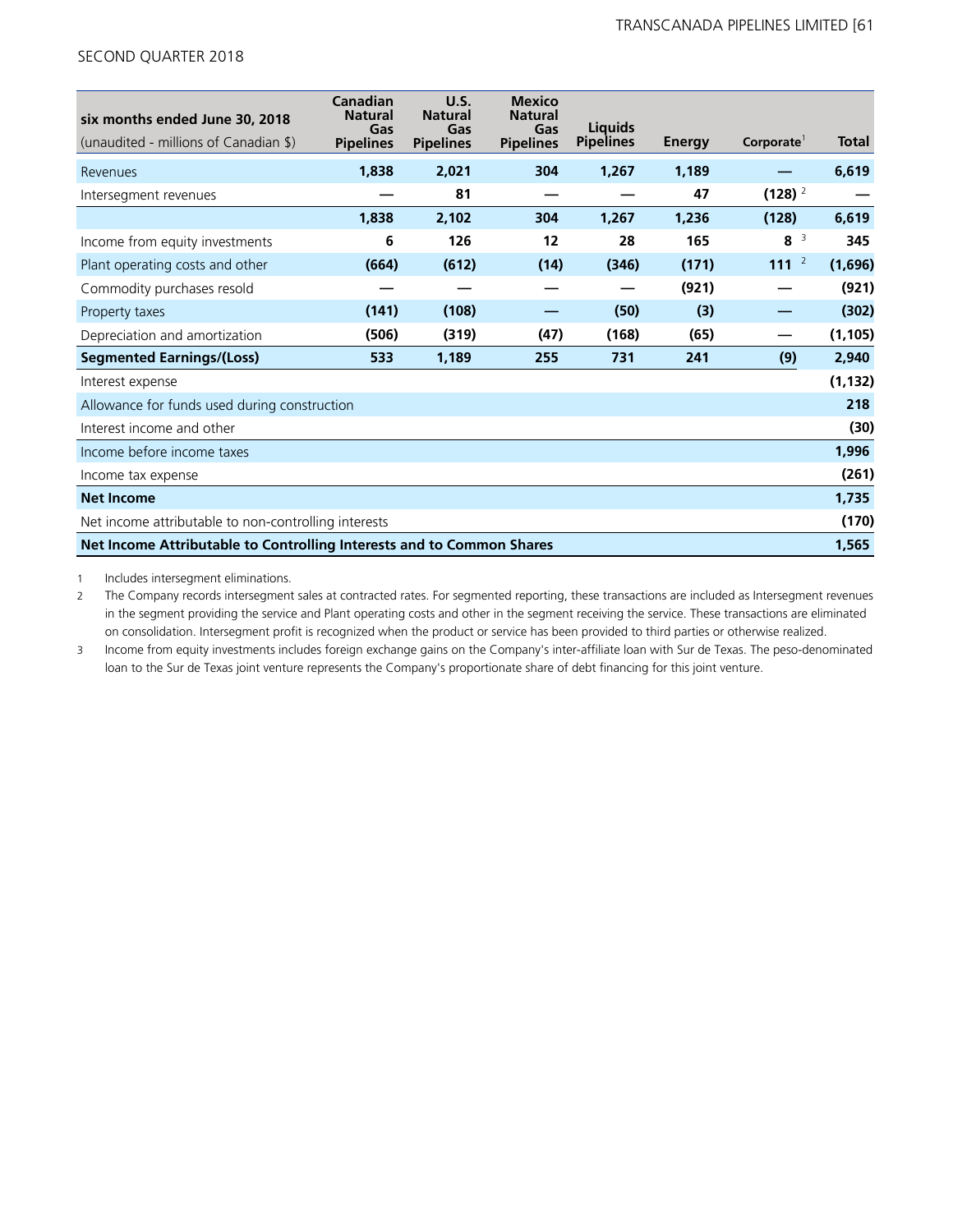| six months ended June 30, 2017                                        | Canadian<br><b>Natural</b><br>Gas | U.S.<br><b>Natural</b><br>Gas | <b>Mexico</b><br><b>Natural</b><br>Gas | <b>Liquids</b>    |         |                        |              |
|-----------------------------------------------------------------------|-----------------------------------|-------------------------------|----------------------------------------|-------------------|---------|------------------------|--------------|
| (unaudited - millions of Canadian \$)                                 | <b>Pipelines</b>                  | <b>Pipelines</b>              | <b>Pipelines</b>                       | <b>Pipelines</b>  | Energy  | Corporate <sup>1</sup> | <b>Total</b> |
| Revenues                                                              | 1,804                             | 1,873                         | 293                                    | 973               | 1,694   |                        | 6,637        |
| Intersegment revenues                                                 |                                   | 21                            |                                        |                   |         | $(21)$ <sup>2</sup>    |              |
|                                                                       | 1,804                             | 1,894                         | 293                                    | 973               | 1,694   | (21)                   | 6,637        |
| Income/(loss) from equity investments                                 | 5                                 | 122                           | 11                                     | (1)               | 242     | $(8)^3$                | 371          |
| Plant operating costs and other                                       | (640)                             | (653)                         | (19)                                   | (292)             | (385)   | $(44)^2$               | (2,033)      |
| Commodity purchases resold                                            |                                   |                               |                                        | $\hspace{0.05cm}$ | (1,090) |                        | (1,090)      |
| Property taxes                                                        | (138)                             | (95)                          |                                        | (45)              | (37)    |                        | (315)        |
| Depreciation and amortization                                         | (444)                             | (306)                         | (47)                                   | (157)             | (79)    |                        | (1,033)      |
| Gain on sale of assets                                                |                                   |                               |                                        |                   | 498     |                        | 498          |
| <b>Segmented Earnings/(Loss)</b>                                      | 587                               | 962                           | 238                                    | 478               | 843     | (73)                   | 3,035        |
| Interest expense                                                      |                                   |                               |                                        |                   |         |                        | (1,056)      |
| Allowance for funds used during construction                          |                                   |                               |                                        |                   |         |                        | 222          |
| Interest income and other                                             |                                   |                               |                                        |                   |         |                        | 109          |
| Income before income taxes                                            |                                   |                               |                                        |                   |         |                        | 2,310        |
| Income tax expense                                                    |                                   |                               |                                        |                   |         |                        | (584)        |
| <b>Net Income</b>                                                     |                                   |                               |                                        |                   |         |                        | 1,726        |
| Net income attributable to non-controlling interests                  |                                   |                               |                                        |                   |         |                        | (145)        |
| Net Income Attributable to Controlling Interests and to Common Shares |                                   |                               |                                        |                   |         |                        | 1,581        |

1 Includes intersegment eliminations.

2 The Company records intersegment sales at contracted rates. For segmented reporting, these transactions are included as Intersegment revenues in the segment providing the service and Plant operating costs and other in the segment receiving the service. These transactions are eliminated on consolidation. Intersegment profit is recognized when the product or service has been provided to third parties or otherwise realized.

3 Income/(loss) from equity investments includes foreign exchange losses on the Company's inter-affiliate loan with Sur de Texas. The pesodenominated loan to the Sur de Texas joint venture represents the Company's proportionate share of debt financing for this joint venture.

### **TOTAL ASSETS**

| (unaudited - millions of Canadian \$) | June 30, 2018 | <b>December 31, 2017</b> |
|---------------------------------------|---------------|--------------------------|
| Canadian Natural Gas Pipelines        | 17,447        | 16,904                   |
| U.S. Natural Gas Pipelines            | 39,786        | 35,898                   |
| Mexico Natural Gas Pipelines          | 6,268         | 5,716                    |
| Liquids Pipelines                     | 16,291        | 15,438                   |
| Energy                                | 8,368         | 8,503                    |
| Corporate                             | 4,242         | 3,551                    |
|                                       | 92,402        | 86,010                   |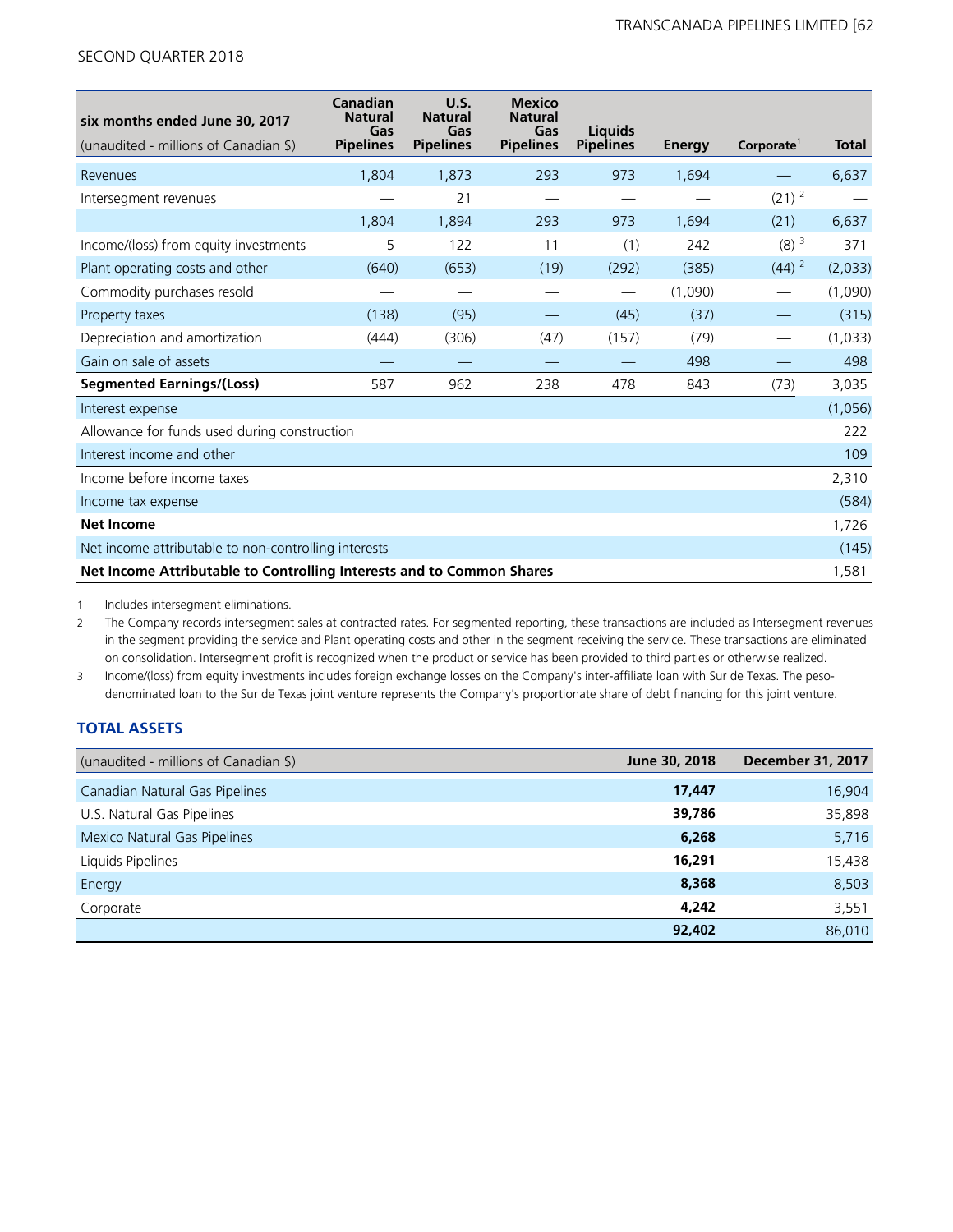## 4. Revenues

In 2014, the FASB issued new guidance on revenue from contracts with customers. The Company adopted the new guidance on January 1, 2018 using the modified retrospective transition method for all contracts that were in effect on the date of adoption. Results reported for 2018 reflect the application of the new guidance, while the 2017 comparative results were prepared and reported under previous revenue recognition guidance which is referred to herein as "legacy U.S. GAAP."

### **DISAGGREGATION OF REVENUES**

The following tables summarizes total Revenues for the three and six months ended June 30, 2018:

| three months ended June 30, 2018<br>(unaudited - millions of Canadian \$) | Canadian<br><b>Natural</b><br>Gas<br><b>Pipelines</b> | U.S.<br><b>Natural</b><br>Gas<br><b>Pipelines</b> | <b>Mexico</b><br><b>Natural</b><br>Gas<br><b>Pipelines</b> | <b>Liquids</b><br><b>Pipelines</b> | Energy | <b>Total</b> |
|---------------------------------------------------------------------------|-------------------------------------------------------|---------------------------------------------------|------------------------------------------------------------|------------------------------------|--------|--------------|
| Revenues from contracts with customers                                    |                                                       |                                                   |                                                            |                                    |        |              |
| Capacity arrangements and transportation                                  | 954                                                   | 785                                               | 152                                                        | 513                                |        | 2,404        |
| Power generation                                                          |                                                       |                                                   |                                                            |                                    | 415    | 415          |
| Natural gas storage and other                                             |                                                       | 118                                               |                                                            |                                    | 31     | 150          |
|                                                                           | 954                                                   | 903                                               | 153                                                        | 513                                | 446    | 2,969        |
| Other revenues <sup>1,2</sup>                                             |                                                       | 27                                                |                                                            | 131                                | 68     | 226          |
|                                                                           | 954                                                   | 930                                               | 153                                                        | 644                                | 514    | 3,195        |

1 Other revenues include income from the Company's financial instruments and lease arrangements within each operating segment. Income from lease arrangements includes certain long term PPAs, as well as certain liquids pipelines capacity and transportation arrangements. These arrangements are not in the scope of the new guidance, therefore, revenues related to these contracts are excluded from revenues from contracts with customers. Refer to Note 12, Risk management and financial instruments, for further information on income from financial instruments.

2 Other revenues from U.S. Natural Gas Pipelines include the amortization of the net regulatory liabilities resulting from U.S. Tax Reform. Refer to Note 7, Income taxes, for further information.

| six months ended June 30, 2018<br>(unaudited - millions of Canadian \$) | Canadian<br><b>Natural</b><br>Gas<br><b>Pipelines</b> | U.S.<br><b>Natural</b><br>Gas<br><b>Pipelines</b> | <b>Mexico</b><br><b>Natural</b><br>Gas<br><b>Pipelines</b> | <b>Liquids</b><br><b>Pipelines</b> | Energy | <b>Total</b> |
|-------------------------------------------------------------------------|-------------------------------------------------------|---------------------------------------------------|------------------------------------------------------------|------------------------------------|--------|--------------|
| Revenues from contracts with customers                                  |                                                       |                                                   |                                                            |                                    |        |              |
| Capacity arrangements and transportation                                | 1,838                                                 | 1,669                                             | 302                                                        | 1,047                              |        | 4,856        |
| Power generation                                                        |                                                       |                                                   |                                                            |                                    | 1,005  | 1,005        |
| Natural gas storage and other                                           |                                                       | 310                                               | $\mathbf{2}$                                               |                                    | 61     | 374          |
|                                                                         | 1,838                                                 | 1,979                                             | 304                                                        | 1,048                              | 1,066  | 6,235        |
| Other revenues <sup>1,2</sup>                                           |                                                       | 42                                                |                                                            | 219                                | 123    | 384          |
|                                                                         | 1,838                                                 | 2.021                                             | 304                                                        | 1.267                              | 1.189  | 6,619        |

1 Other revenues include income from the Company's financial instruments and lease arrangements within each operating segment. Income from lease arrangements includes certain long term PPAs, as well as certain liquids pipelines capacity and transportation arrangements. These arrangements are not in the scope of the new guidance, therefore, revenues related to these contracts are excluded from revenues from contracts with customers. Refer to Note 12, Risk management and financial instruments, for further information on income from financial instruments.

2 Other revenues from U.S. Natural Gas Pipelines include the amortization of the net regulatory liabilities resulting from U.S. Tax Reform. Refer to Note 7, Income taxes, for further information.

Revenues from contracts with customers are recognized net of any taxes collected from customers which are subsequently remitted to governmental authorities. The Company's contracts with customers include natural gas and liquids pipelines capacity arrangements and transportation contracts, power generation contracts, natural gas storage and other contracts.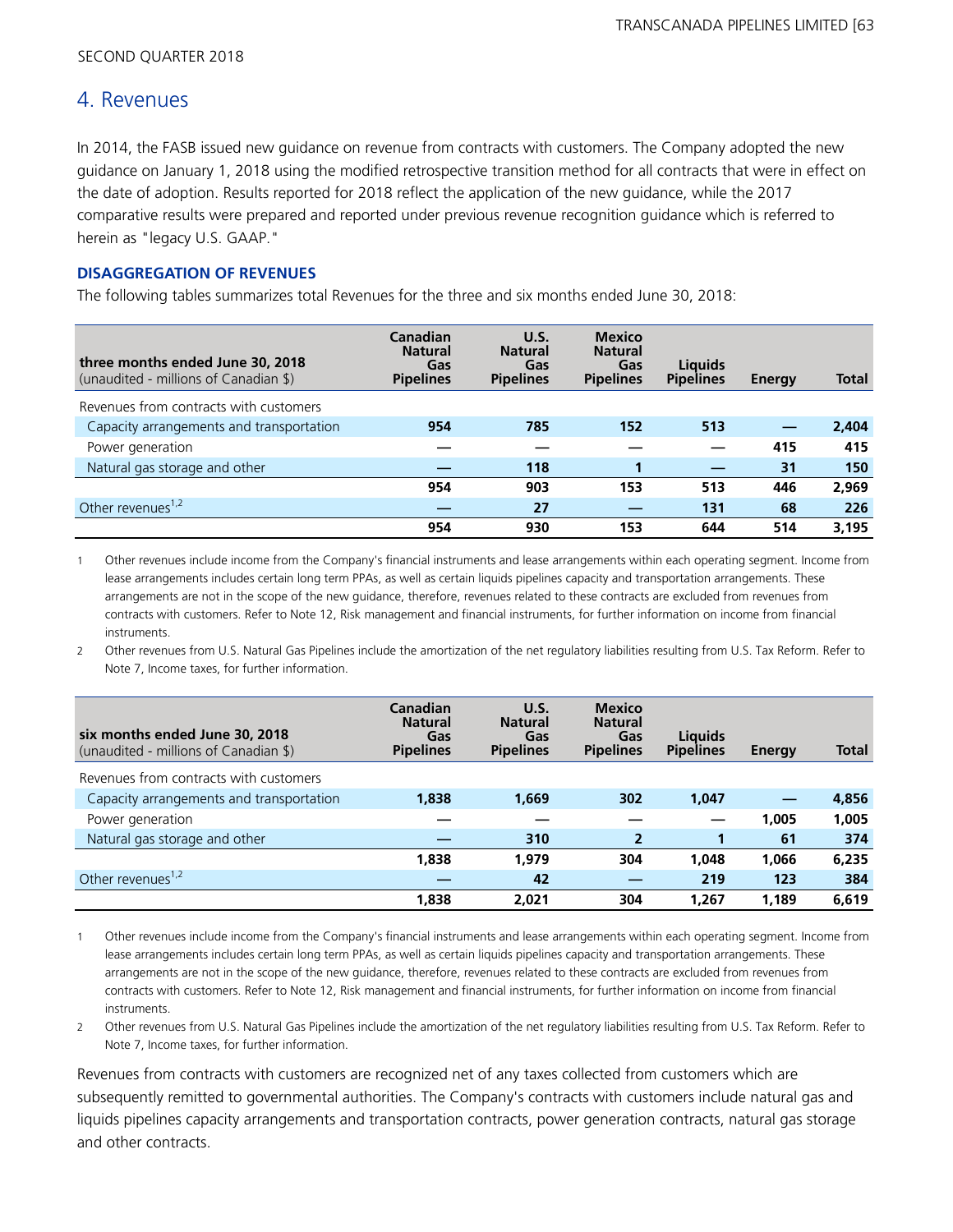#### **Canadian Natural Gas Pipelines**

#### *Capacity Arrangements and Transportation*

Revenues from the Company's Canadian natural gas pipelines are generated from contractual arrangements for committed capacity and from the transportation of natural gas. Revenues earned from firm contracted capacity arrangements are recognized ratably over the term of the contract regardless of the amount of natural gas that is transported. Transportation revenues for interruptible or volumetric-based services are recognized when the service is performed.

Revenues from the Company's Canadian natural gas pipelines are subject to regulatory decisions by the NEB. The tolls charged on these pipelines are based on revenue requirements designed to recover the costs of providing natural gas capacity for transportation services, which includes a return of and return on capital, as approved by the NEB. The Company's Canadian natural gas pipelines are generally not subject to risks related to variances in revenues and most costs. These variances are generally subject to deferral treatment and are recovered or refunded in future tolls. Revenues recognized prior to an NEB decision on rates for that period reflect the NEB's last approved rate of return on common equity (ROE) assumptions. Adjustments to revenues are recorded when the NEB decision is received. Canadian natural gas pipelines' revenues are invoiced and received on a monthly basis. The Company does not take ownership of the natural gas that it transports for customers.

#### **U.S. Natural Gas Pipelines**

#### *Capacity Arrangements and Transportation*

Revenues from the Company's U.S. natural gas pipelines are generated from contractual arrangements for committed capacity and from the transportation of natural gas. Revenues earned from firm contracted capacity arrangements are generally recognized ratably over the term of the contract regardless of the amount of natural gas that is transported. Transportation revenues for interruptible or volumetric-based services are recognized when the service is performed. The Company has elected to utilize the practical expedient to recognize revenues from its U.S. natural gas pipelines as invoiced.

The Company's U.S. natural gas pipelines are subject to FERC regulations and, as a result, a portion of revenues collected may be subject to refund if invoiced during an interim period when a rate proceeding is ongoing. Allowances for these potential refunds are recognized using management's best estimate based on the facts and circumstances of the proceeding. Any allowances that are recognized during the proceeding process are refunded or retained at the time a regulatory decision becomes final. U.S. natural gas pipelines' revenues are invoiced and received on a monthly basis. The Company does not take ownership of the natural gas that it transports for customers.

#### *Natural Gas Storage and Other*

Revenues from the Company's regulated U.S. natural gas storage services are generated mainly from firm committed capacity storage contracts. The performance obligation in these contracts is the reservation of a specified amount of capacity for storage including specifications with regards to the amount of natural gas that can be injected or withdrawn on a daily basis. Revenues are recognized ratably over the contract period for firm committed capacity regardless of the amount of natural gas that is stored, and when gas is injected or withdrawn for interruptible or volumetric-based services. Natural gas storage services revenues are invoiced and received on a monthly basis. The Company does not take ownership of the natural gas that it stores for customers.

Revenues from the Company's midstream natural gas services, including gathering, treating, conditioning, processing, compression and liquids handling services, are generated from contractual arrangements and are recognized ratably over the term of the contract. The Company also owns mineral rights associated with certain natural gas storage facilities. These mineral rights can be leased or contributed to producers of natural gas in return for a royalty interest which is recognized when natural gas is produced. Midstream natural gas service revenues are invoiced and received on a monthly basis. The Company does not take ownership of the natural gas for which it provides midstream services.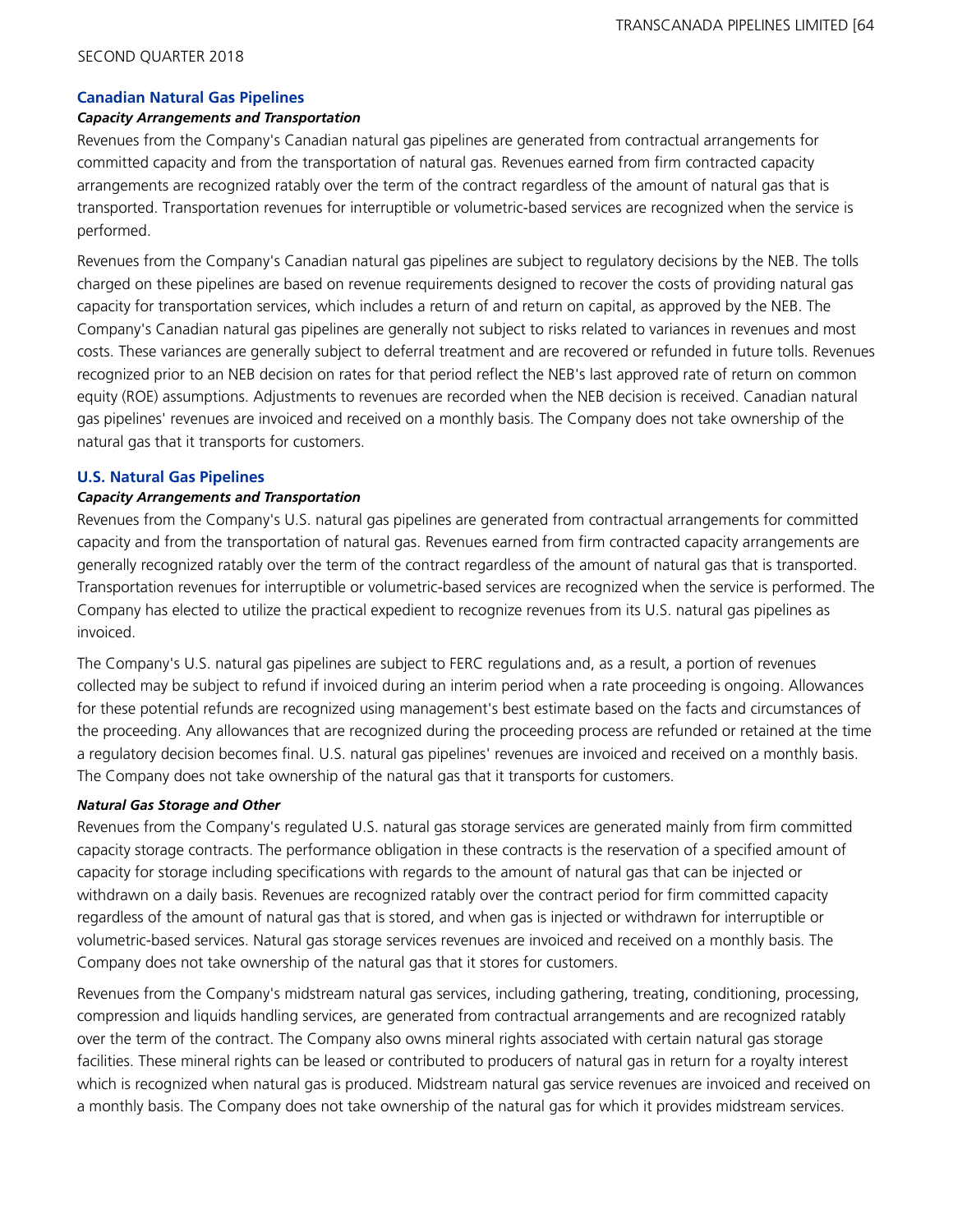#### **Mexico Natural Gas Pipelines**

#### *Capacity Arrangements and Transportation*

Revenues from the Company's Mexico natural gas pipelines are primarily collected based on CRE-approved negotiated firm capacity contracts and are generally recognized ratably over the term of the contract. For certain firm capacity arrangements, the Company has elected to utilize the practical expedient to recognize revenues as invoiced. Transportation revenues related to interruptible or volumetric-based services are recognized when the service is performed. Other volumes shipped on these pipelines are subject to CRE-approved tariffs and revenues are recognized when the Company has performed the transportation services. Mexico natural gas pipelines' revenues are invoiced and received on a monthly basis. The Company does not take ownership of the natural gas that it transports for customers.

#### **Liquids Pipelines**

#### *Capacity Arrangements and Transportation*

Revenues from the Company's liquids pipelines are generated mainly from providing customers with firm capacity arrangements to transport crude oil. The performance obligation in these contracts is the reservation of a specified amount of capacity together with the transportation of crude oil on a monthly basis. Revenues earned from these arrangements are recognized ratably over the term of the contract regardless of the amount of crude oil that is transported. Revenues for interruptible or volumetric-based services are recognized when the service is performed. Liquids pipelines' revenues are invoiced and received on a monthly basis. The Company does not take ownership of the crude oil that it transports for customers.

#### **Energy**

#### *Power Generation*

Revenues from the Company's Energy business are primarily derived from long-term contractual commitments to provide power capacity to meet the demands of the market, and from the sale of electricity to both centralized markets and to customers. Power generation revenues also include revenues from the sale of steam to customers. Revenues and capacity payments are recognized as the services are provided and as electricity and steam is delivered. Power generation revenues are invoiced and received on a monthly basis.

#### *Natural Gas Storage and Other*

Non-regulated natural gas storage contracts include park, loan and term storage arrangements. Park and loan contracts allow for fixed injection or withdrawal volumes on specified dates for a specified price. Term storage contracts allow for a maximum amount of gas to be stored over a set period of time. Revenues from park and loan contracts are recognized and invoiced as the injection and withdrawal services are provided and revenues from term storage contracts are recognized ratably over the term of the contract. Term storage revenues are invoiced and received on a monthly basis. Revenues earned from the sale of proprietary natural gas are recognized in the month of delivery. Revenues from ancillary services are recognized as the service is provided. The Company does not take ownership of the natural gas that it stores for customers.

#### **FINANCIAL STATEMENT IMPACT OF ADOPTING REVENUE FROM CONTRACTS WITH CUSTOMERS**

The Company adopted the new guidance using the modified retrospective transition method. As a practical expedient under this transition method, the Company is not required to analyze completed contracts at the date of adoption. As a result, the Company made the following adjustments on January 1, 2018.

#### *Capacity Arrangements and Transportation*

For certain natural gas pipelines capacity contracts, amounts are invoiced to the customer in accordance with the terms of the contract, however, the related revenues are recognized when the Company satisfies its performance obligation to provide committed capacity ratably over the term of the contract. This difference in timing between revenue recognition and amounts invoiced creates a contract asset or contract liability under the new revenue recognition guidance. Under legacy U.S. GAAP, this difference was recorded as Accounts receivable. Under the new guidance, contract assets are included in Other current assets and contract liabilities are included in Accounts payable and other.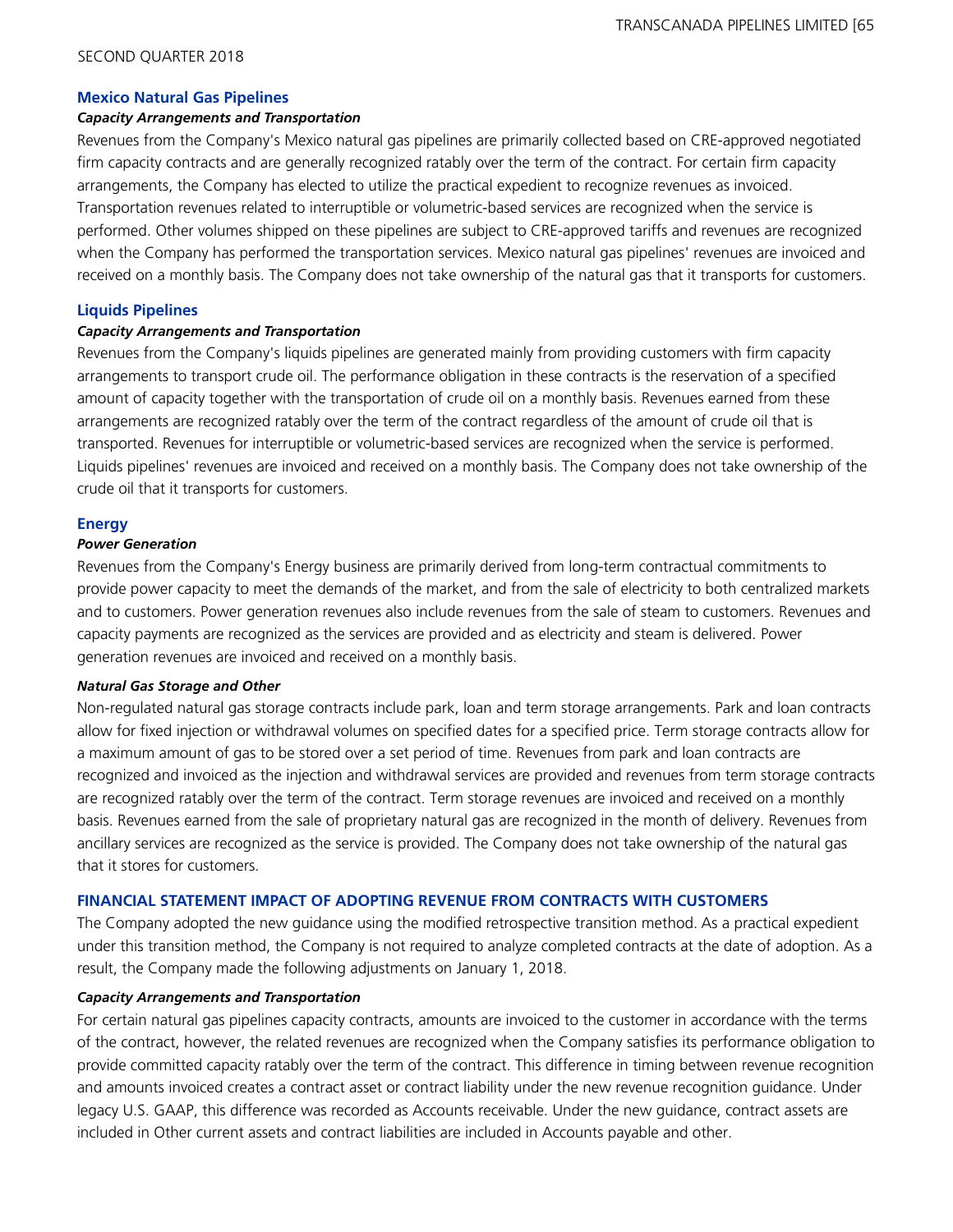#### **Impact of New Revenue Recognition Guidance on Date of Adoption**

The following table illustrates the impact of the adoption of the new revenue recognition guidance on the Company's previously reported consolidated balance sheet line items:

|                                         | As reported              |            |                        |
|-----------------------------------------|--------------------------|------------|------------------------|
| (unaudited - millions of Canadian \$)   | <b>December 31, 2017</b> | Adjustment | <b>January 1, 2018</b> |
| <b>Current Assets</b>                   |                          |            |                        |
| Accounts receivable                     | 2,537                    | (62)       | 2,475                  |
| Other <sup>1</sup>                      | 691                      | 79         | 770                    |
| <b>Current Liabilities</b>              |                          |            |                        |
| Accounts payable and other <sup>2</sup> | 4.071                    |            | 4.088                  |

1 Adjustment relates to contract assets previously included in Accounts receivable.

2 Adjustment relates to contract liabilities previously included in Accounts receivable.

#### **Pro-forma Financial Statements under Legacy U.S. GAAP**

As required by the new revenue recognition guidance, the following tables illustrate the pro-forma impact on the affected line items on the Condensed consolidated balance sheet, as at June 30, 2018, had legacy U.S. GAAP been applied:

|                                       | June 30, 2018 |                                               |
|---------------------------------------|---------------|-----------------------------------------------|
| (unaudited - millions of Canadian \$) | As reported   | Pro-forma<br>using legacy<br><b>U.S. GAAP</b> |
| <b>Current Assets</b>                 |               |                                               |
| Accounts receivable                   | 2,113         | 2,355                                         |
| Other                                 | 888           | 646                                           |

#### **CONTRACT BALANCES**

| (unaudited - millions of Canadian \$)       | June 30, 2018 | <b>January 1, 2018</b> |
|---------------------------------------------|---------------|------------------------|
| Receivables from contracts with customers   | 1,225         | 1.736                  |
| Contract assets <sup>1</sup>                | 242           | 79                     |
| Contract liabilities <sup>2</sup>           | 24            | 17                     |
| Long-term contract liabilities <sup>3</sup> | 17            |                        |

1 Recorded as part of Other current assets on the Condensed consolidated balance sheet.

2 Comprised of deferred revenue recorded in Accounts payable and other on the Condensed consolidated balance sheet. During the six months ended June 30, 2018, \$17 million of revenue was recognized that was included in the contract liability at the beginning of the period.

3 Comprised of deferred revenue recorded in Other long-term liabilities on the Condensed consolidated balance sheet.

Contract assets primarily relate to the Company's right to revenues for services completed but not invoiced at the reporting date on long-term committed capacity natural gas pipelines contracts. The change in contract assets is primarily related to the transfer to Accounts receivable when these rights become unconditional and the customer is invoiced as well as the recognition of additional revenues that remains to be invoiced.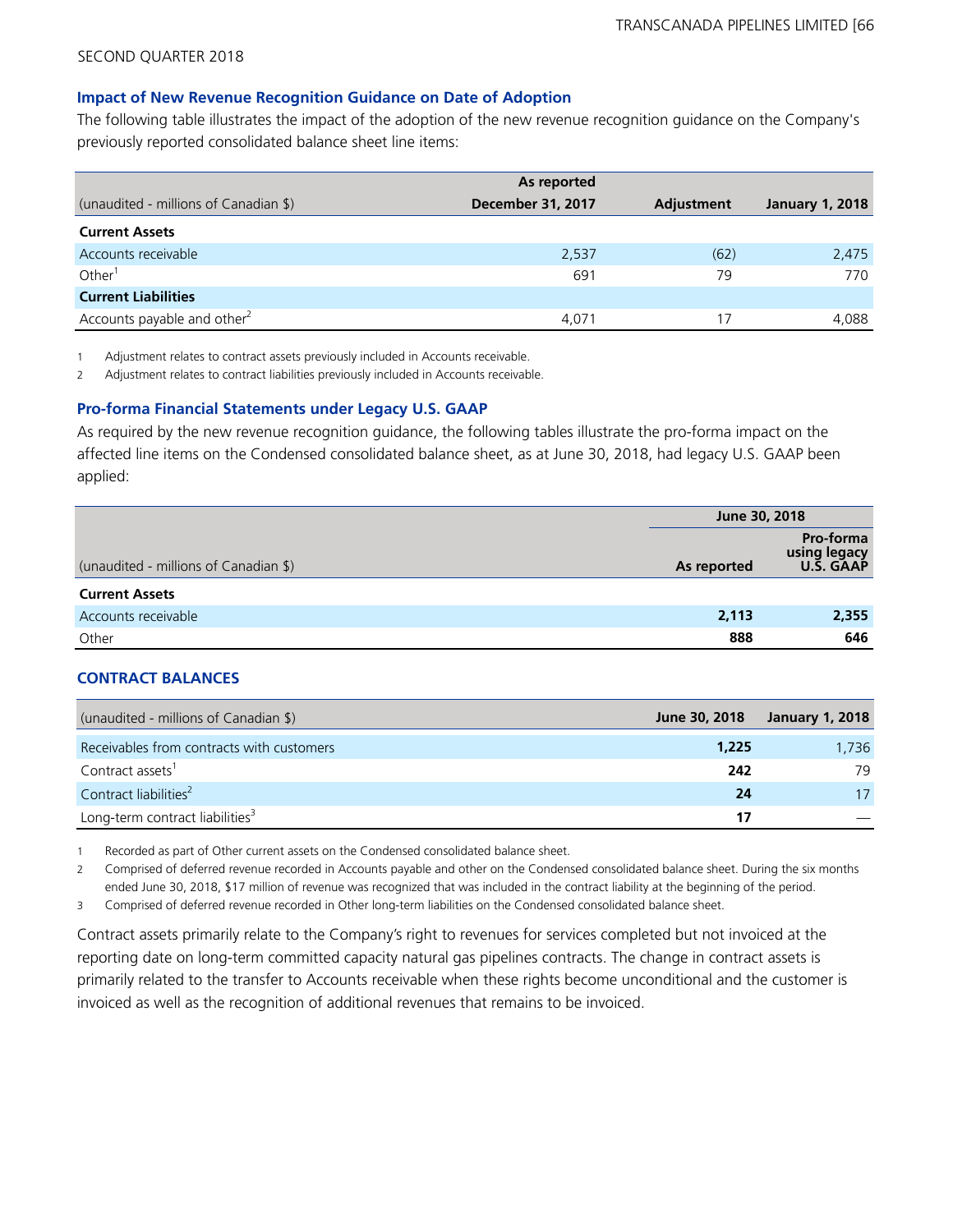#### **FUTURE REVENUES FROM REMAINING PERFORMANCE OBLIGATIONS**

As required by the new revenue recognition guidance, the following provides disclosure on future revenues allocated to remaining performance obligations representing contracted revenues that have not yet been recognized. Certain contracts that qualify for the use of one of the following practical expedients are excluded from the future revenues disclosures:

- 1) The original expected duration of the contract is one year or less.
- 2) The Company recognizes revenue from the contract that is equal to the amount invoiced, where the amount invoiced represents the value to the customer of the service performed to date. This is referred to as the "right to invoice" practical expedient.
- 3) The variable revenue generated from the contract is allocated entirely to a wholly unsatisfied performance obligation or to a wholly unsatisfied promise to transfer a distinct good or service that forms part of a single performance obligation in a series. A single performance obligation in a series occurs when the promises under a contract are a series of distinct services that are substantially the same and have the same pattern of transfer to the customer over time.

The following provides a discussion of the transaction price allocated to future performance obligations as well as practical expedients used by the Company.

#### **Capacity Arrangements and Transportation**

As at June 30, 2018, future revenues from long-term capacity arrangements and transportation contracts extending through 2043 are approximately \$29.4 billion, of which approximately \$2.8 billion is expected to be recognized during the remainder of 2018.

Future revenues from long-term capacity arrangements and transportation contracts do not include constrained variable revenues or arrangements to which the right to invoice practical expedient has been applied. As a result, these amounts are not representative of potential total future revenues expected from these contracts.

Future revenues from the Company's Canadian natural gas pipelines' regulated firm capacity contracts include fixed revenues for the time periods that tolls under current rate settlements are in effect, which is approximately one to three years. Many of these contracts are long-term in nature and revenues from the remaining performance obligations that extend beyond the current rate settlement term are considered to be fully constrained since future tolls remain unknown. Revenues from these contracts will be recognized once the performance obligation to provide capacity has been satisfied and the regulator has approved the applicable tolls. In addition, the Company considers interruptible transportation service revenues to be variable revenues since volumes cannot be estimated. These variable revenues are recognized on a monthly basis when the Company satisfies the performance obligation and have been excluded from the future revenues disclosure as the Company applies the practical expedient related to variable revenues to these contracts. The future variable revenues earned under these contracts are allocated entirely to unsatisfied performance obligations at June 30, 2018.

The Company also applies the right to invoice practical expedient to all of its U.S. and certain of its Mexico regulated natural gas pipeline capacity arrangements and flow-through revenues. Revenues from regulated capacity arrangements are recognized based on current rates and flow-through revenues are earned from the recovery of operating expenses. These revenues are recognized on a monthly basis as the Company performs the services and are excluded from future revenues disclosures.

Revenues from liquids pipelines capacity arrangements have a variable component based on volumes transported. As a result, these variable revenues are excluded from the future revenues disclosures as the Company applies the practical expedient related to variable revenues to these contracts. The future variable revenues earned under these contracts is allocated entirely to unsatisfied performance obligations at June 30, 2018.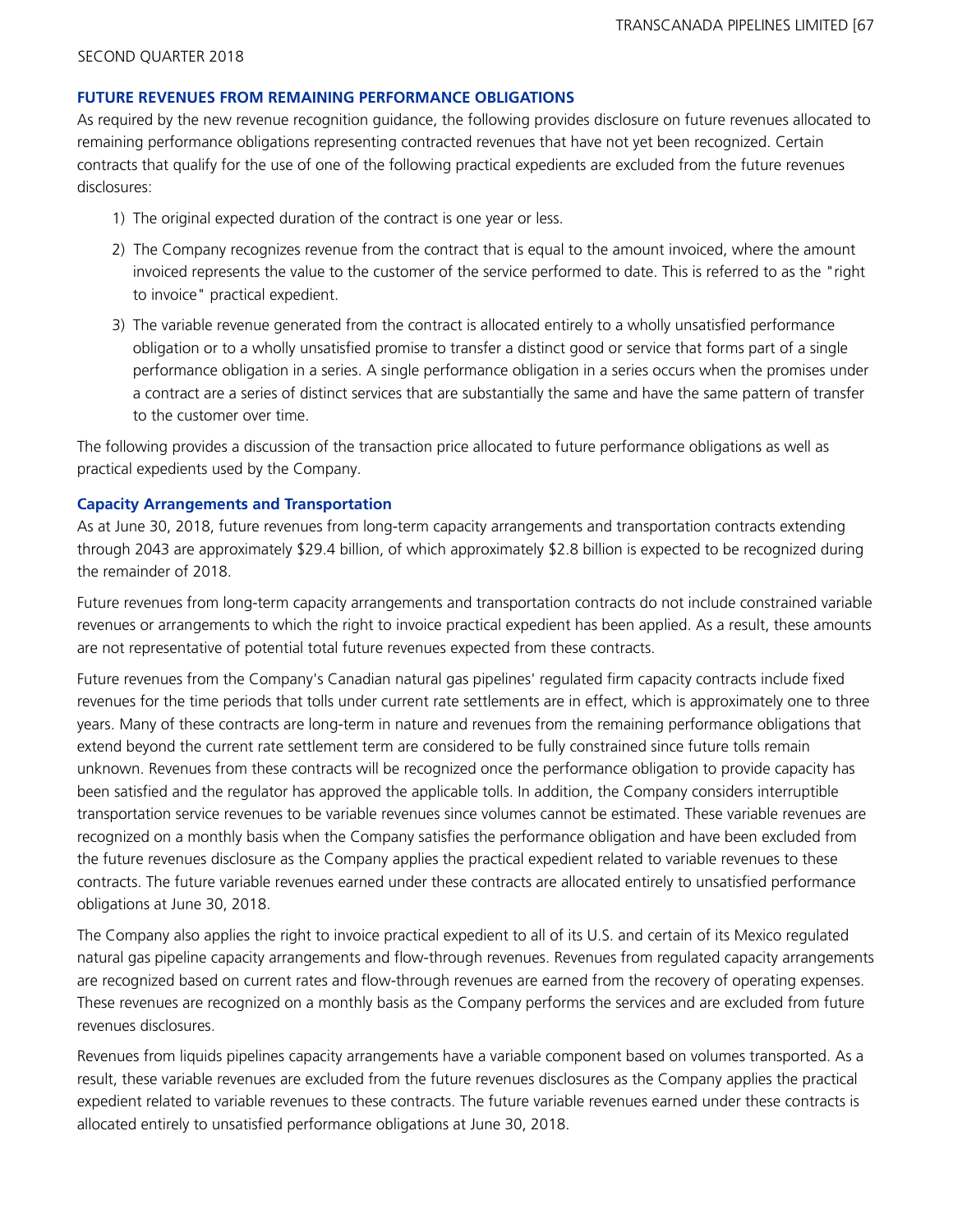#### **Power Generation**

The Company has long-term power generation contracts extending through 2032. Revenues from power generation have a variable component related to market prices that are subject to factors outside the Company's influence. These revenues are considered to be fully constrained and are recognized on a monthly basis when the Company satisfies the performance obligation. The Company applies the practical expedient related to variable revenues to these contracts. As a result, future revenues from these contracts are excluded from the disclosures.

#### **Natural Gas Storage and Other**

As at June 30, 2018, future revenues from long-term natural gas storage and other contracts extending through 2033 are approximately \$1.3 billion, of which approximately \$260 million is expected to be recognized during the remainder of 2018. The Company applies the practical expedients related to contracts that are for a duration of one year or less and where it recognizes variable consideration, and therefore excludes the related revenues from the future revenues disclosure. As a result, this amount is lower than the potential total future revenues from these contracts.

## 5. Assets held for sale

#### **Cartier Wind**

On August 1, 2018, we entered into an agreement to sell our interests in the Cartier Wind power facilities in Québec to Innergex Renewable Energy Inc. for gross proceeds of \$630 million before closing adjustments. The sale is expected to be completed in fourth quarter 2018, subject to certain regulatory and other approvals, and result in an estimated gain of \$175 million (\$130 million after tax) which will be recorded upon closing of the transaction.

At June 30, 2018, the related assets and liabilities in the Energy segment were classified as held for sale as follows:

| (unaudited - millions of Canadian \$)                          |     |
|----------------------------------------------------------------|-----|
| Assets held for sale                                           |     |
| Plant, property and equipment                                  | 458 |
| Total assets held for sale                                     | 458 |
| Liabilities related to assets held for sale                    |     |
| Other long-term liabilities                                    | 14  |
| Total liabilities related to assets held for sale <sup>1</sup> | 14  |

1 Included in Accounts payable and other on the Condensed consolidated balance sheet.

# 6. Plant, Property and Equipment, Equity Investments and Goodwill

The Company reviews plant, property and equipment and equity investments for impairment whenever events or changes in circumstances indicate the carrying value of the asset may not be recoverable.

Goodwill is tested for impairment on an annual basis or more frequently if events or changes in circumstance indicate that it might be impaired. The Company can initially make this assessment based on qualitative factors. If the Company concludes that it is not more likely than not that the fair value of the reporting unit is less than its carrying value, then an impairment test is not performed.

In March 2018, FERC proposed changes related to U.S. Tax Reform and income taxes for rate-making purposes in a master limited partnership (MLP) that may have an impact on the future earnings and cash flows of FERC-regulated pipelines. On July 18, 2018, FERC issued final rulings with respect to these changes. Until these pronouncements are implemented through individual rate proceedings or settlements, and the Company and TC PipeLines, LP have fully evaluated their respective alternatives to minimize any negative impact of the proposed FERC changes, the Company believes that it is not more likely than not that the fair value of any of its reporting units is less than its respective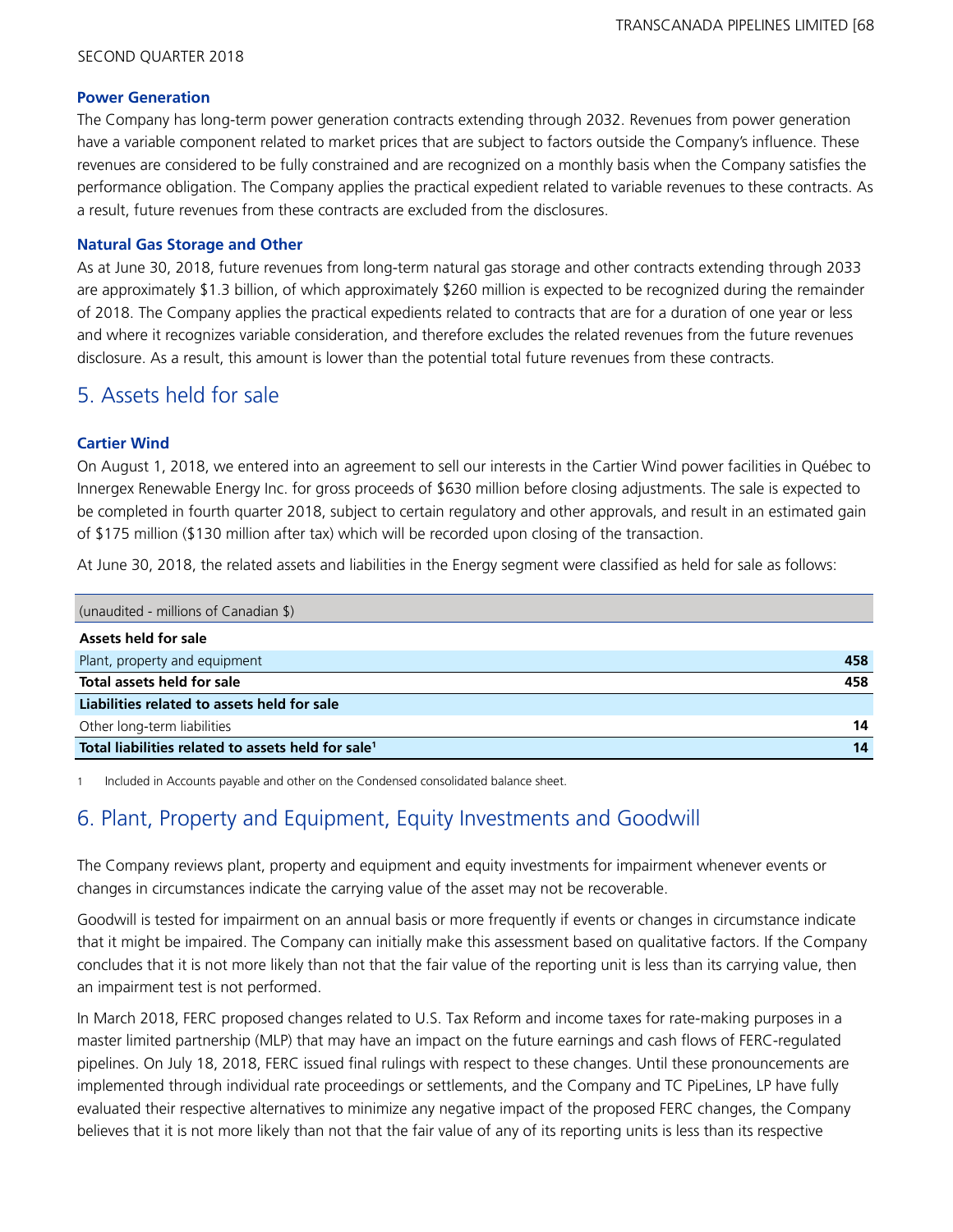carrying value. Therefore, a goodwill impairment test has not been performed during the six months ended June 30, 2018. The Company also determined there is no indication that the carrying values of plant, property and equipment and equity investments potentially impacted by FERC's changes are not recoverable. The Company will continue to monitor developments and assess its goodwill for impairment as well as review its plant, property and equipment and equity investments for recoverability as new information becomes available.

At December 31, 2017, the estimated fair value of Great Lakes exceeded its carrying value by less than 10 per cent. There is a risk that the FERC developments, once finalized, could result in a goodwill impairment charge. The goodwill balance related to Great Lakes is US\$573 million at June 30, 2018 (December 31, 2017 – US\$573 million). There is also a risk that the goodwill balance related to Tuscarora of US\$82 million at June 30, 2018 (December 31, 2017 – US\$82 million) could be negatively impacted by the FERC developments.

## 7. Income taxes

#### **U.S. Tax Reform**

Pursuant to the enactment of U.S. Tax Reform, the Company recorded net regulatory liabilities and a corresponding reduction in net deferred income tax liabilities in the amount of \$1,686 million at December 31, 2017 related to the Company's U.S. natural gas pipelines subject to rate-regulated accounting. Amounts recorded to adjust income taxes remain provisional as the Company's interpretation, assessment and presentation of the impact of U.S. Tax Reform may be further clarified with additional guidance from regulatory, tax and accounting authorities. Should additional guidance be provided by these authorities or other sources during the one-year measurement period permitted by the SEC, the Company will review the provisional amounts and adjust as appropriate. Other than the amortizations discussed below and the foreign exchange impacts, no adjustments were made to these amounts during the six months ended June 30, 2018. There may be prospective adjustments to the Company's net regulatory liabilities once the final impact of these changes is determined.

Commencing January 1, 2018, the Company has amortized the net regulatory liabilities using the Reverse South Georgia methodology. Under this methodology, rate-regulated entities determine amortization based on their composite depreciation rate and immediately begin recording amortization. Amortization of the net regulatory liabilities in the amount of \$15 million and \$24 million was recorded for the three and six months ended June 30, 2018 respectively and included in Revenues in the Condensed consolidated statement of income.

#### **Effective Tax Rates**

The effective income tax rates for the six-month periods ended June 30, 2018 and 2017 were 13 per cent and 25 per cent, respectively. The lower effective tax rate in 2018 was primarily the result of the rate change resulting from U.S. Tax Reform and lower flow-through income taxes in Canadian rate-regulated pipelines.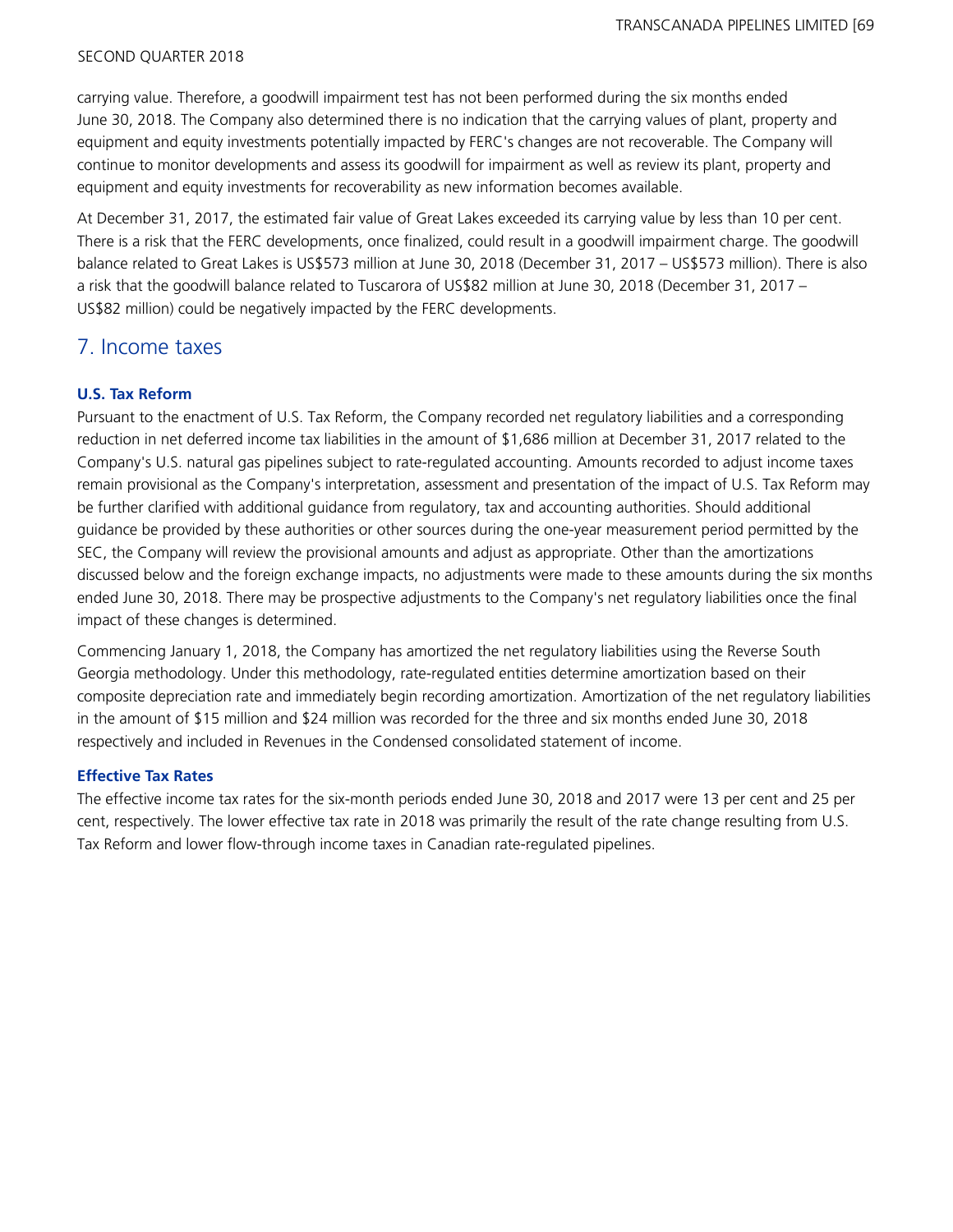## 8. Long-term debt

### **LONG-TERM DEBT ISSUED**

The Company issued long-term debt in the six months ended June 30, 2018 as follows:

| (unaudited - millions of Canadian \$,<br>unless noted otherwise) |            |                               |                      |               |               |
|------------------------------------------------------------------|------------|-------------------------------|----------------------|---------------|---------------|
| Company                                                          | Issue date | Type                          | <b>Maturity Date</b> | Amount        | Interest rate |
| <b>TRANSCANADA PIPELINES LIMITED</b>                             |            |                               |                      |               |               |
|                                                                  | May 2018   | <b>Senior Unsecured Notes</b> | May 2028             | US 1,000      | 4.25%         |
|                                                                  | May 2018   | Senior Unsecured Notes        | May 2038             | <b>US 500</b> | 4.75%         |
|                                                                  | May 2018   | <b>Senior Unsecured Notes</b> | May 2048             | US 1,000      | 4.875%        |

#### **LONG-TERM DEBT RETIRED**

The Company retired long-term debt in the six months ended June 30, 2018 as follows:

| (unaudited - millions of Canadian \$.<br>unless noted otherwise) |                        |                               |                 |               |
|------------------------------------------------------------------|------------------------|-------------------------------|-----------------|---------------|
| <b>Company</b>                                                   | <b>Retirement date</b> | <b>Type</b>                   | Amount          | Interest rate |
| <b>COLUMBIA PIPELINE GROUP, INC.</b>                             |                        |                               |                 |               |
|                                                                  | June 2018              | <b>Senior Unsecured Notes</b> | <b>US 500</b>   | 2.45%         |
| PORTLAND NATURAL GAS TRANSMISSION SYSTEM                         |                        |                               |                 |               |
|                                                                  | May 2018               | Senior Secured Notes          | <b>US 18</b>    | 5.9%          |
| <b>TRANSCANADA PIPELINES LIMITED</b>                             |                        |                               |                 |               |
|                                                                  | March 2018             | <b>Debentures</b>             | 150             | 9.45%         |
|                                                                  | January 2018           | Senior Unsecured Notes        | <b>US 500</b>   | 1.875%        |
|                                                                  | January 2018           | Senior Unsecured Notes        | <b>US 250</b>   | Floating      |
| <b>GREAT LAKES GAS TRANSMISSION LIMITED PARTNERSHIP</b>          |                        |                               |                 |               |
|                                                                  | March 2018             | <b>Senior Unsecured Notes</b> | US <sub>9</sub> | 6.73%         |

#### **CAPITALIZED INTEREST**

In the three and six months ended June 30, 2018, TCPL capitalized interest related to capital projects of \$30 million and \$56 million, respectively (2017 – \$56 million and \$101 million, respectively).

## 9. Common shares

On January 31, 2018, the Company issued 3.4 million common shares to TransCanada for proceeds of \$192 million. On April 30, 2018, the Company issued 4.3 million common shares to TransCanada for proceeds of \$234 million, resulting in 879 million shares outstanding at June 30, 2018 (December 31, 2017 - 872 million).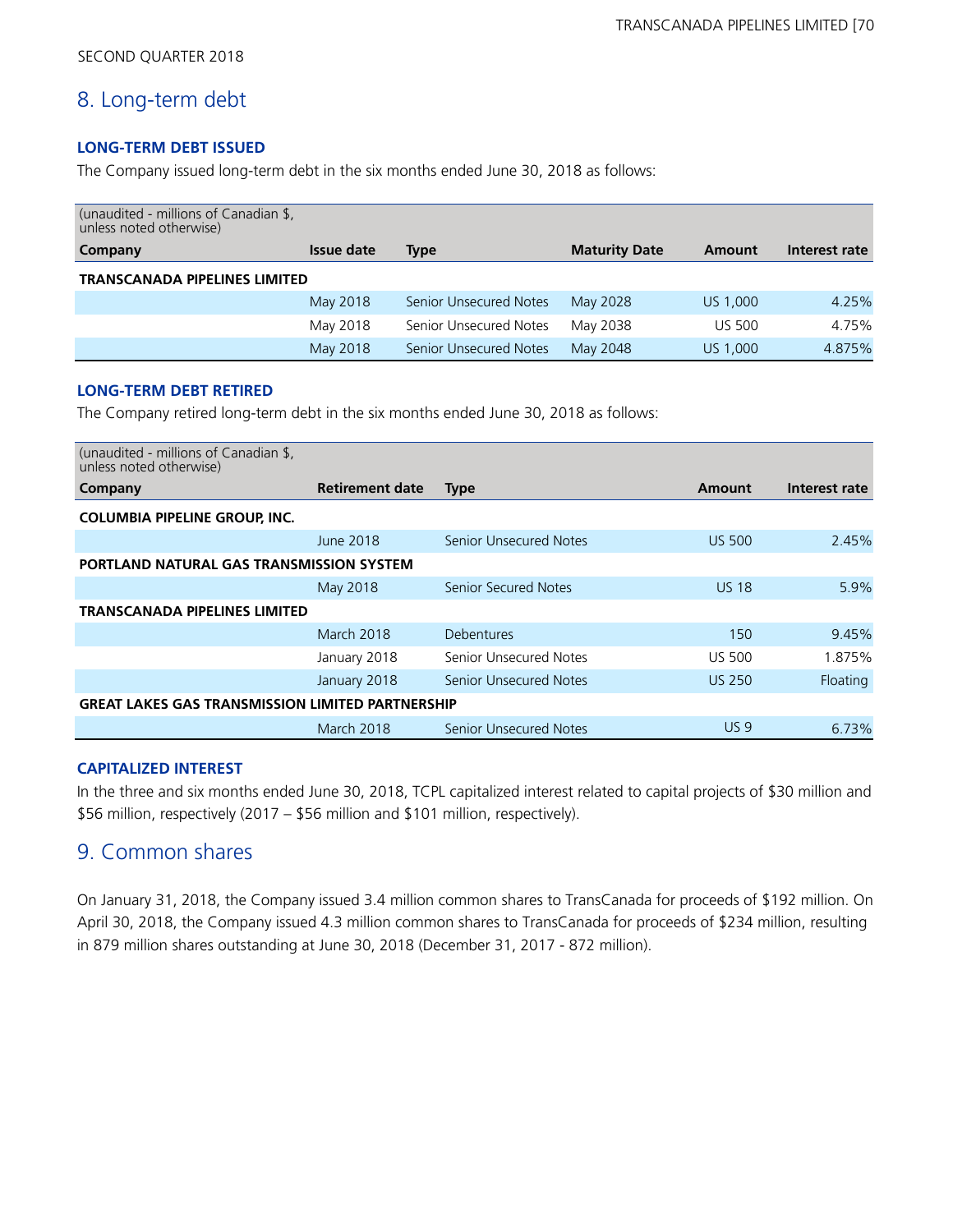# 10. Other comprehensive income/(loss) and accumulated other comprehensive loss

Components of other comprehensive income/(loss), including the portion attributable to non-controlling interests and related tax effects, are as follows:

| three months ended June 30, 2018                                                                     |                             |                                             |                      |
|------------------------------------------------------------------------------------------------------|-----------------------------|---------------------------------------------|----------------------|
| (unaudited - millions of Canadian \$)                                                                | <b>Before Tax</b><br>Amount | <b>Income Tax</b><br>Recovery/<br>(Expense) | Net of Tax<br>Amount |
| Foreign currency translation gains on net investment in foreign operations                           | 254                         |                                             | 259                  |
| Change in fair value of net investment hedges                                                        | (17)                        | 4                                           | (13)                 |
| Change in fair value of cash flow hedges                                                             | (3)                         |                                             | (2)                  |
| Reclassification to net income of gains and losses on cash flow hedges                               | 9                           | (2)                                         |                      |
| Reclassification of actuarial gains and losses on pension and other<br>post-retirement benefit plans | 4                           | (2)                                         |                      |
| Other comprehensive income on equity investments                                                     | 6                           |                                             | 6                    |
| Other comprehensive income                                                                           | 253                         | 6                                           | 259                  |

| three months ended June 30, 2017                                                                              |                             |                                             |                      |
|---------------------------------------------------------------------------------------------------------------|-----------------------------|---------------------------------------------|----------------------|
| (unaudited - millions of Canadian \$)                                                                         | <b>Before Tax</b><br>Amount | <b>Income Tax</b><br>Recovery/<br>(Expense) | Net of Tax<br>Amount |
| Foreign currency translation losses on net investment in foreign operations                                   | (265)                       | (4)                                         | (269)                |
| Reclassification of foreign currency translation gains on net investment on<br>disposal of foreign operations | (77)                        |                                             | (77)                 |
| Change in fair value of net investment hedges                                                                 | (1)                         |                                             | (1)                  |
| Change in fair value of cash flow hedges                                                                      | (2)                         |                                             | (2)                  |
| Reclassification to net income of gains and losses on cash flow hedges                                        | (2)                         |                                             | (1)                  |
| Reclassification of actuarial gains and losses on pension and other post-<br>retirement benefit plans         | 5                           | (1)                                         | 4                    |
| <b>Other comprehensive loss</b>                                                                               | (342)                       | (4)                                         | (346)                |

| six months ended June 30, 2018                                                                       |                             |                                             |                      |
|------------------------------------------------------------------------------------------------------|-----------------------------|---------------------------------------------|----------------------|
| (unaudited - millions of Canadian \$)                                                                | <b>Before Tax</b><br>Amount | <b>Income Tax</b><br>Recovery/<br>(Expense) | Net of Tax<br>Amount |
| Foreign currency translation gains on net investment in foreign operations                           | 670                         | 21                                          | 691                  |
| Change in fair value of net investment hedges                                                        | (20)                        | 5                                           | (15)                 |
| Change in fair value of cash flow hedges                                                             | з                           | 2                                           | 5.                   |
| Reclassification to net income of gains and losses on cash flow hedges                               | 13                          | (3)                                         | 10                   |
| Reclassification of actuarial gains and losses on pension and other<br>post-retirement benefit plans | 8                           | (8)                                         |                      |
| Other comprehensive income on equity investments                                                     | 13                          | (1)                                         | 12                   |
| Other comprehensive income                                                                           | 687                         | 16                                          | 703                  |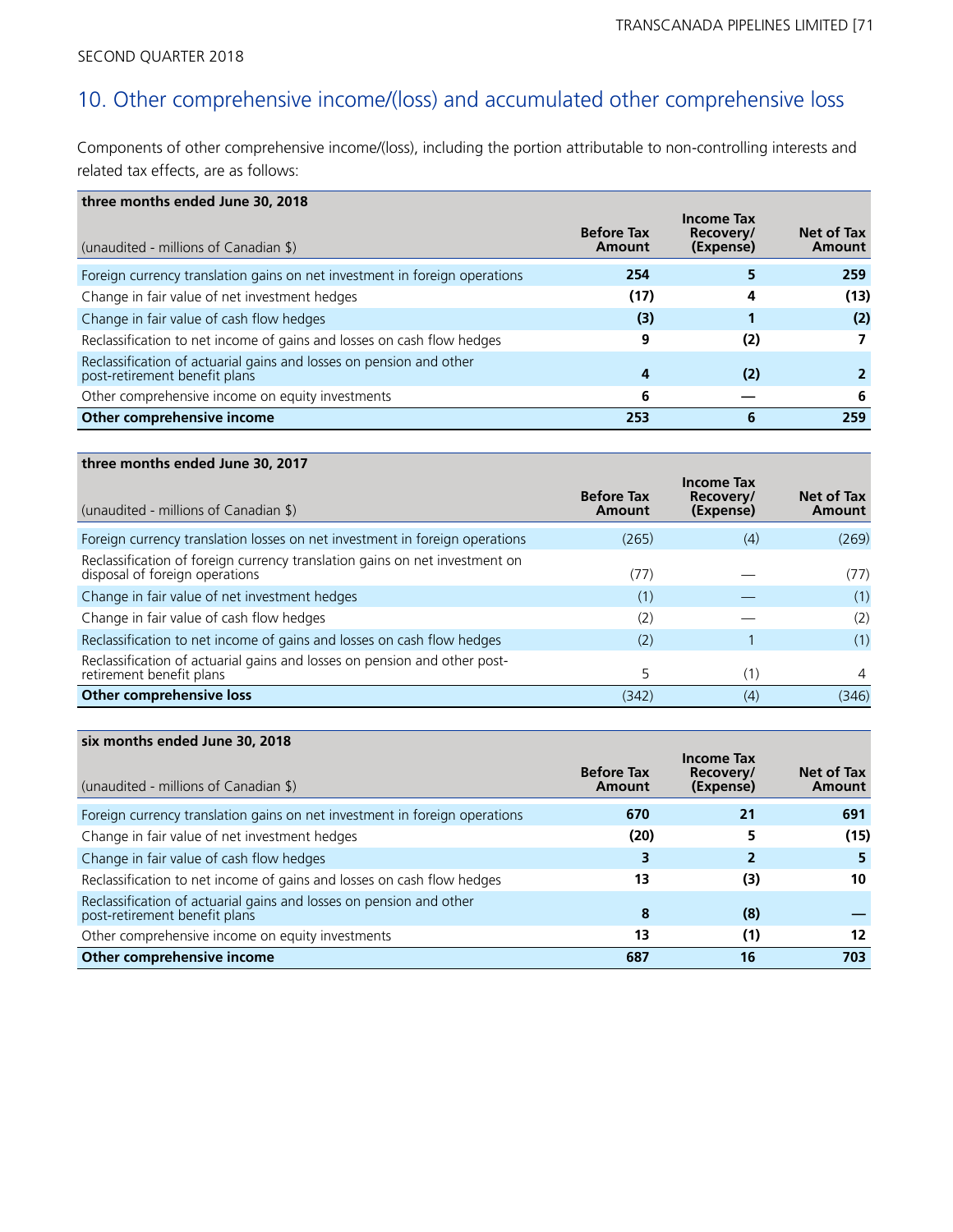| six months ended June 30, 2017 |  |  |  |  |
|--------------------------------|--|--|--|--|
|--------------------------------|--|--|--|--|

| (unaudited - millions of Canadian \$)                                                                         | <b>Before Tax</b><br>Amount | Income Tax<br>Recovery/<br>(Expense) | Net of Tax<br>Amount |
|---------------------------------------------------------------------------------------------------------------|-----------------------------|--------------------------------------|----------------------|
| Foreign currency translation losses on net investment in foreign operations                                   | (353)                       |                                      | (351)                |
| Reclassification of foreign currency translation gains on net investment on<br>disposal of foreign operations | (77)                        |                                      | (77)                 |
| Change in fair value of net investment hedges                                                                 | (3)                         |                                      | (2)                  |
| Change in fair value of cash flow hedges                                                                      | 4                           | (1)                                  | 3                    |
| Reclassification to net income of gains and losses on cash flow hedges                                        | (2)                         |                                      | (1)                  |
| Reclassification of actuarial gains and losses on pension and other<br>post-retirement benefit plans          | 10                          | (3)                                  |                      |
| Other comprehensive income on equity investments                                                              | 4                           | (1)                                  |                      |
| Other comprehensive loss                                                                                      | (417)                       |                                      | (418)                |

The changes in AOCI by component are as follows:

| three months ended June 30, 2018                                               |                                                      |                                   |                                                              |                              |                    |
|--------------------------------------------------------------------------------|------------------------------------------------------|-----------------------------------|--------------------------------------------------------------|------------------------------|--------------------|
| (unaudited - millions of Canadian \$)                                          | Currency<br><b>Translation</b><br><b>Adjustments</b> | <b>Cash Flow</b><br><b>Hedges</b> | <b>Pension and</b><br><b>OPEB Plan</b><br><b>Adjustments</b> | Equity<br><b>Investments</b> | Total <sup>1</sup> |
| AOCI balance at April 1, 2018                                                  | (670)                                                | (29)                              | (205)                                                        | (449)                        | (1, 353)           |
| Other comprehensive income/(loss) before<br>reclassifications <sup>2</sup>     | 208                                                  | (2)                               |                                                              |                              | 206                |
| Amounts reclassified from accumulated other<br>comprehensive loss <sup>3</sup> |                                                      | 5                                 |                                                              | 6                            | 13                 |
| Net current period other comprehensive<br>income                               | 208                                                  | 3                                 |                                                              | 6                            | 219                |
| AOCI balance at June 30, 2018                                                  | (462)                                                | (26)                              | (203)                                                        | (443)                        | (1, 134)           |

1 All amounts are net of tax. Amounts in parentheses indicate losses recorded to OCI.

2 Other comprehensive income/(loss) before reclassifications on currency translation adjustments and cash flow hedges is net of non-controlling interest gains of \$38 million and nil, respectively.

3 Amounts reclassified from AOCI on cash flow hedges and equity investments is net of non-controlling interest gains of \$2 million and nil, respectively.

| six months ended June 30, 2018<br>(unaudited - millions of Canadian \$)      | Currency<br><b>Translation</b><br><b>Adjustments</b> | <b>Cash Flow</b><br><b>Hedges</b> | <b>Pension and</b><br><b>OPEB Plan</b><br><b>Adjustments</b> | Equity<br><b>Investments</b> | <b>Total</b> |
|------------------------------------------------------------------------------|------------------------------------------------------|-----------------------------------|--------------------------------------------------------------|------------------------------|--------------|
| AOCI balance at January 1, 2018                                              | (1,043)                                              | (31)                              | (203)                                                        | (454)                        | (1,731)      |
| Other comprehensive income/(loss) before<br>reclassifications <sup>2,3</sup> | 581                                                  | (2)                               |                                                              |                              | 579          |
| Amounts reclassified from accumulated other<br>comprehensive loss            |                                                      |                                   |                                                              | 11                           | 18           |
| Net current period other comprehensive<br>income                             | 581                                                  | 5                                 |                                                              | 11                           | 597          |
| AOCI balance at June 30, 2018                                                | (462)                                                | (26)                              | (203)                                                        | (443)                        | (1, 134)     |

1 All amounts are net of tax. Amounts in parentheses indicate losses recorded to OCI.

2 Other comprehensive income/(loss) before reclassifications on currency translation adjustments and cash flow hedges is net of non-controlling interest gains of \$95 million and \$7 million, respectively.

3 Losses related to cash flow hedges reported in AOCI and expected to be reclassified to net income in the next 12 months are estimated to be \$21 million (\$15 million, net of tax) at June 30, 2018. These estimates assume constant commodity prices, interest rates and foreign exchange rates over time, however, the amounts reclassified will vary based on the actual value of these factors at the date of settlement.

4 Amounts reclassified from AOCI on cash flow hedges and equity investments are net of non-controlling interest gains of \$3 million and \$1 million, respectively.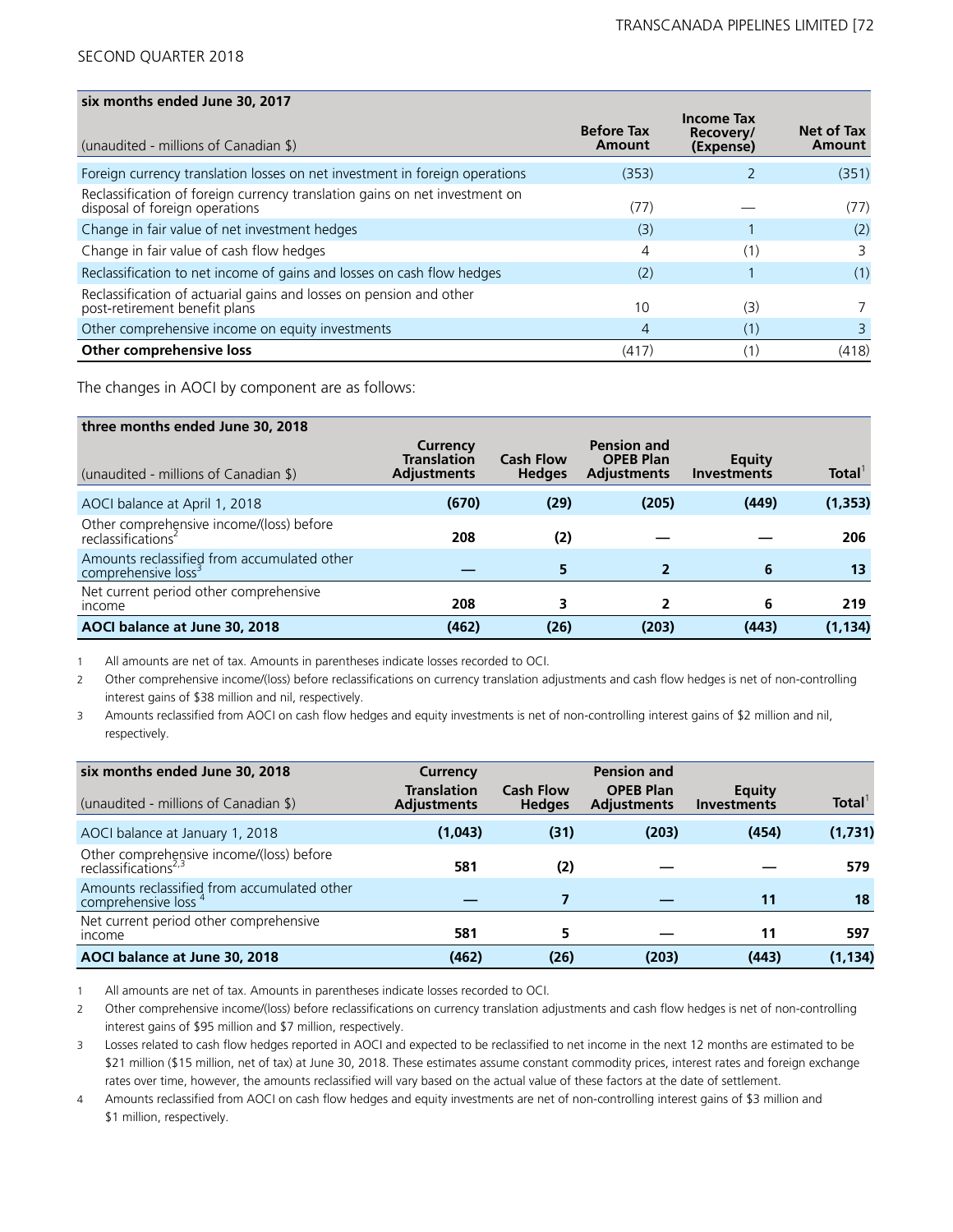Details about reclassifications out of AOCI into the Condensed consolidated statement of income are as follows:

|                                                                                       |                               | <b>AOCI</b>  | <b>Amounts Reclassified From</b> |               |                                                                            |
|---------------------------------------------------------------------------------------|-------------------------------|--------------|----------------------------------|---------------|----------------------------------------------------------------------------|
|                                                                                       | three months ended<br>June 30 |              | six months ended<br>June 30      |               | <b>Affected line item</b><br>in the Condensed<br>consolidated statement of |
| (unaudited - millions of Canadian \$)                                                 | 2018                          | 2017         | 2018                             | 2017          | income                                                                     |
| Cash flow hedges                                                                      |                               |              |                                  |               |                                                                            |
| Commodities                                                                           | (2)                           | 7            | (1)                              | 11            | Revenues (Energy)                                                          |
| Interest                                                                              | (5)                           | (5)          | (9)                              | (9)           | Interest expense                                                           |
|                                                                                       | (7)                           | 2            | (10)                             | $\mathcal{L}$ | Total before tax                                                           |
|                                                                                       | 2                             | (1)          | 3                                | (1)           | Income tax expense                                                         |
|                                                                                       | (5)                           | $\mathbf{1}$ | (7)                              |               | Net of tax $1,3$                                                           |
| Pension and other post-retirement benefit<br>plan adjustments                         |                               |              |                                  |               |                                                                            |
| Amortization of actuarial gains and losses                                            | (4)                           | (4)          | (8)                              | (8)           | Plant operating costs and other <sup>2</sup>                               |
|                                                                                       | 2                             | 1            | 8                                | 3             | Income tax expense                                                         |
|                                                                                       | (2)                           | (3)          |                                  | (5)           | Net of tax <sup>1</sup>                                                    |
| Equity investments                                                                    |                               |              |                                  |               |                                                                            |
| Equity income                                                                         | (6)                           |              | (13)                             | (4)           | Income from equity investments                                             |
|                                                                                       |                               |              | 2                                |               | Income tax expense                                                         |
|                                                                                       | (6)                           |              | (11)                             | (3)           | Net of tax $1,3$                                                           |
| Currency translation adjustments                                                      |                               |              |                                  |               |                                                                            |
| Realization of foreign currency translation<br>gain on disposal of foreign operations |                               | 77           |                                  | 77            | Gain on sale of assets                                                     |
|                                                                                       |                               |              |                                  |               | Income tax expense                                                         |
|                                                                                       |                               | 77           |                                  | 77            | Net of tax $1$                                                             |

1 All amounts in parentheses indicate expenses to the Condensed consolidated statement of income.

2 These accumulated other comprehensive loss components are included in the computation of net benefit cost. Refer to Note 11, Employee post-retirement benefits, for further information.

3 Amounts reclassified from AOCI on cash flow hedges and equity investments is net of non-controlling interest gains of \$2 million and nil, respectively for the three months ended June 30, 2018 (2017 - nil and nil) and \$3 million and \$1 million, respectively for the six months ended June 30, 2018 (2017 - nil and nil).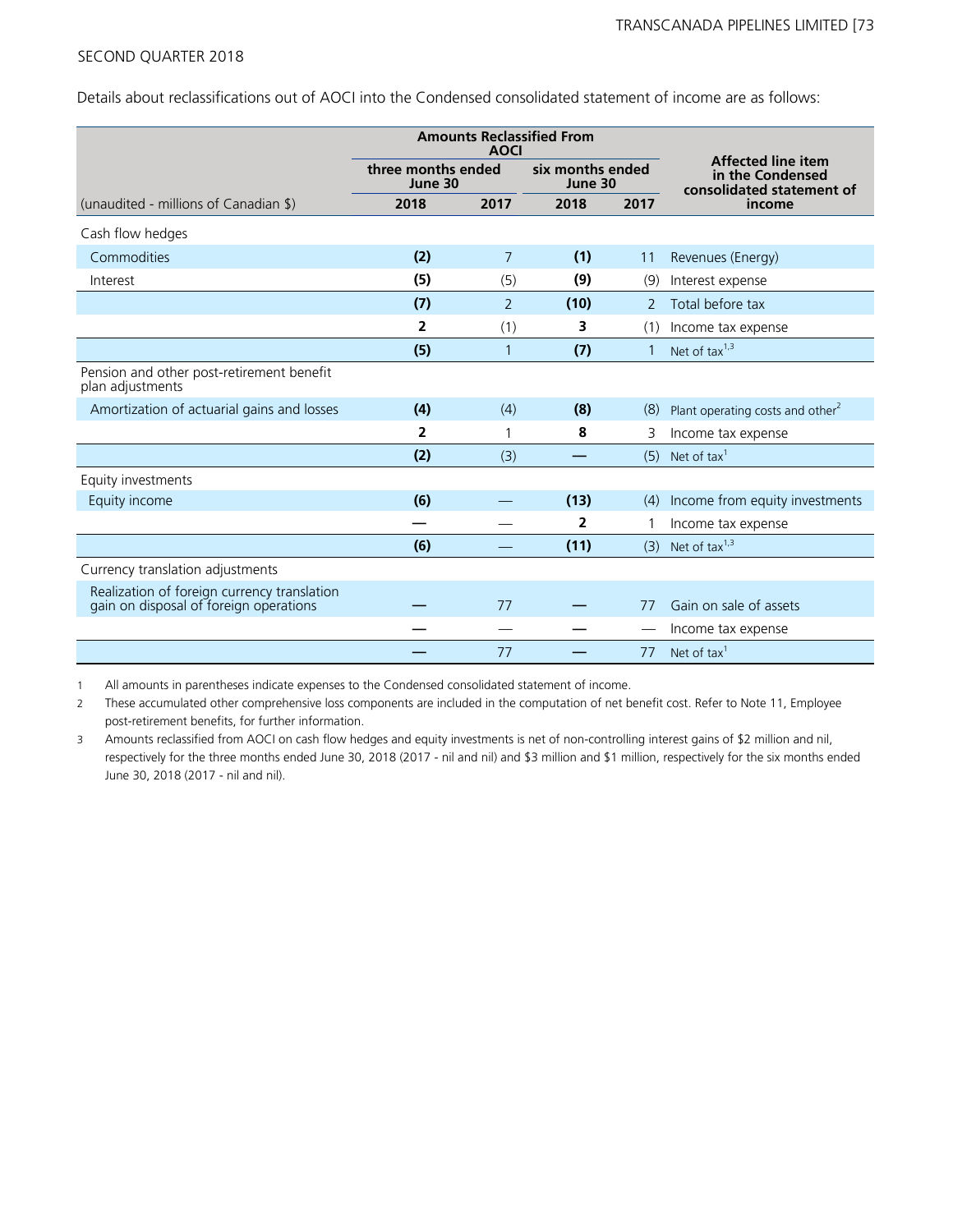# 11. Employee post-retirement benefits

The net benefit cost recognized for the Company's benefit pension plans and other post-retirement benefit plans is as follows:

|                                                   | three months ended June 30                                                    |                |                                 |      | six months ended June 30                   |      |                |             |
|---------------------------------------------------|-------------------------------------------------------------------------------|----------------|---------------------------------|------|--------------------------------------------|------|----------------|-------------|
|                                                   | Other post-<br><b>Pension benefit</b><br>retirement<br>benefit plans<br>plans |                | <b>Pension benefit</b><br>plans |      | Other post-<br>retirement<br>benefit plans |      |                |             |
| (unaudited - millions of Canadian \$)             | 2018                                                                          | 2017           | 2018                            | 2017 | 2018                                       | 2017 | 2018           | 2017        |
| Service cost <sup>1</sup>                         | 31                                                                            | 27             | 1                               | 1    | 61                                         | 56   | $\overline{2}$ | 2           |
| Other components of net benefit cost <sup>1</sup> |                                                                               |                |                                 |      |                                            |      |                |             |
| Interest cost                                     | 34                                                                            | 28             | 4                               | 3    | 67                                         | 62   | 7              | $7^{\circ}$ |
| Expected return on plan assets                    | (55)                                                                          | (39)           | (4)                             | (6)  | (110)                                      | (89) | (8)            | (11)        |
| Amortization of actuarial loss                    | 3                                                                             | $\overline{4}$ |                                 |      | 7                                          | 8    |                |             |
| Amortization of regulatory asset                  | 4                                                                             |                |                                 |      | 9                                          | 7    |                |             |
|                                                   | (14)                                                                          | (6)            |                                 | (2)  | (27)                                       | (12) |                | (3)         |
| <b>Net Benefit Cost</b>                           | 17                                                                            | 21             | 2                               | (1)  | 34                                         | 44   | 2              | (1)         |

Service cost and other components of net benefit cost are included in Plant operating costs and other in the Condensed consolidated statement of income.

# 12. Risk management and financial instruments

## **RISK MANAGEMENT OVERVIEW**

TCPL has exposure to market risk and counterparty credit risk, and has strategies, policies and limits in place to manage the impact of these risks on earnings and cash flow.

## **COUNTERPARTY CREDIT RISK**

TCPL's maximum counterparty credit exposure with respect to financial instruments at June 30, 2018, without taking into account security held, consisted of cash and cash equivalents, accounts receivable, available for sale assets, derivative assets and loans receivable. The Company regularly reviews its accounts receivable and records an allowance for doubtful accounts as necessary using the specific identification method. At June 30, 2018, there were no significant amounts past due or impaired, no significant credit risk concentration and no significant credit losses during the period.

## **LOAN RECEIVABLE FROM AFFILIATE**

The Company holds a 60 per cent equity interest in a joint venture with IEnova to build, own and operate the Sur de Texas pipeline. The Company accounts for the joint venture as an equity investment. In 2017, the Company entered into a MXN\$21.3 billion unsecured revolving credit facility with the joint venture, which bears interest at a floating rate and matures in March 2022. Draws on the credit facility result in a loan receivable from the joint venture representing the Company's proportionate share of the debt financing requirements advanced to the joint venture. At June 30, 2018, the balance of the Company's loan receivable from the joint venture totaled MXN\$17.5 billion or \$1.2 billion (December 31, 2017 – MXN\$14.4 billion or \$919 million) and Interest income and other included \$29 million and \$56 million of interest income on this loan receivable for the three and six months ended June 30, 2018 (2017 – \$3 million and \$3 million). Amounts recognized in Interest income and other are offset by a corresponding proportionate share of interest expense recorded in Income from equity investments.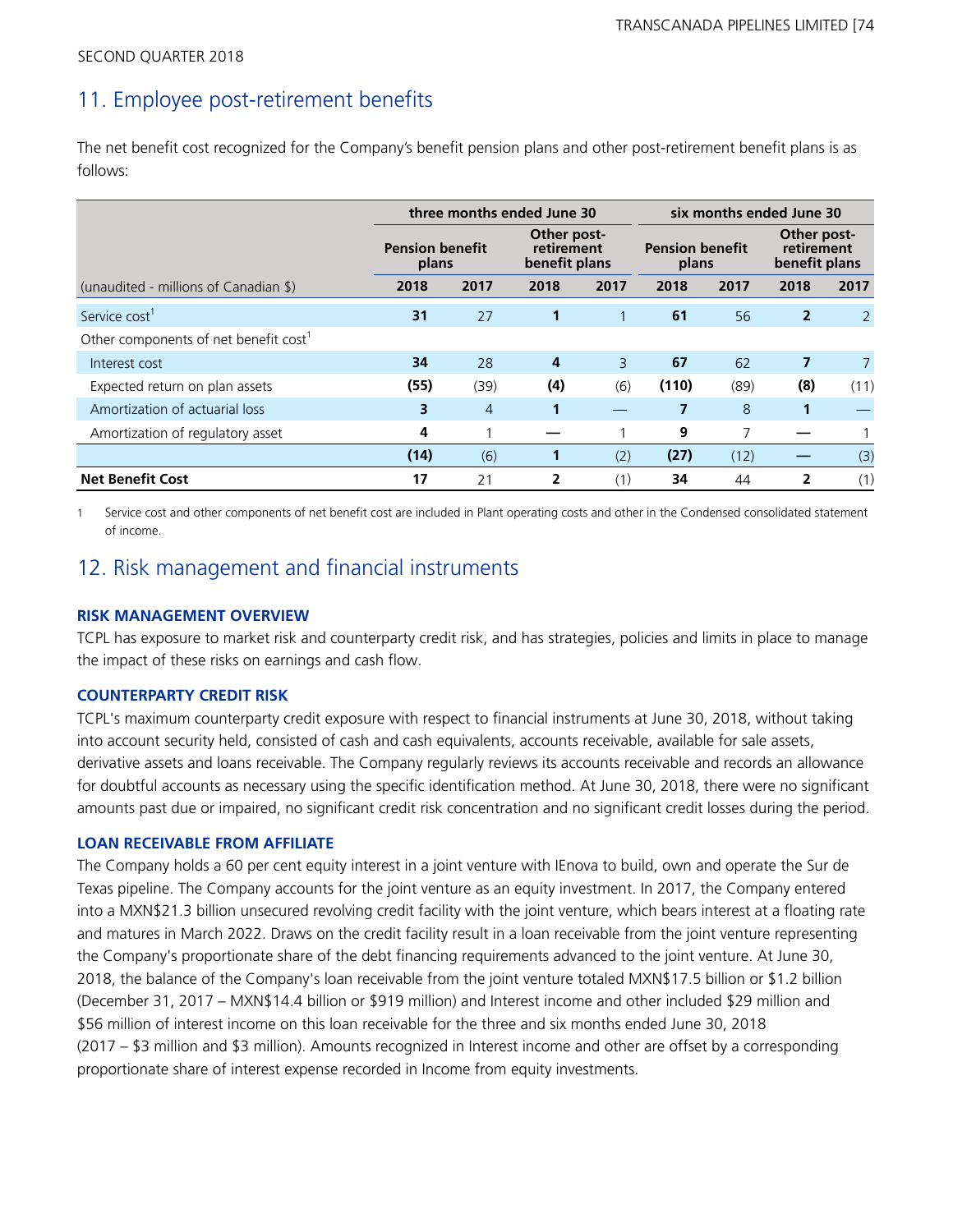## **NET INVESTMENT IN FOREIGN OPERATIONS**

The Company hedges its net investment in foreign operations (on an after-tax basis) with U.S. dollar-denominated debt, cross-currency interest rate swaps and foreign exchange forward contracts and options.

The fair values and notional amounts for the derivatives designated as a net investment hedge were as follows:

|                                                                                     | June 30, 2018    |                           | December 31, 2017 |                           |
|-------------------------------------------------------------------------------------|------------------|---------------------------|-------------------|---------------------------|
| (unaudited - millions of Canadian \$, unless noted otherwise)                       | Fair value $1,2$ | <b>Notional</b><br>amount | Fair value $1,2$  | <b>Notional</b><br>amount |
| U.S. dollar cross-currency interest rate swaps (maturing 2018 to 2019) <sup>3</sup> | (80)             | <b>US 500</b>             | (199)             | US 1,200                  |
| U.S. dollar foreign exchange options (maturing 2018 to 2019)                        | (16)             | <b>US 2,000</b>           |                   | US 500                    |
|                                                                                     | (96)             | <b>US 2.500</b>           | (194)             | US 1,700                  |

1 Fair value equals carrying value.

2 No amounts have been excluded from the assessment of hedge effectiveness.

3 In the three and six months ended June 30, 2018, Net income includes net realized gains of nil and \$1 million, respectively (2017 – \$1 million and \$2 million, respectively) related to the interest component of cross-currency swap settlements which are reported within Interest expense.

The notional amounts and fair value of U.S. dollar-denominated debt designated as a net investment hedge were as follows:

| (unaudited - millions of Canadian \$, unless noted otherwise) | June 30, 2018      | December 31, 2017  |
|---------------------------------------------------------------|--------------------|--------------------|
| Notional amount                                               | 29,000 (US 22,000) | 25,400 (US 20,200) |
| Fair value                                                    | 30,800 (US 23,400) | 28,900 (US 23,100) |

## **FINANCIAL INSTRUMENTS**

#### **Non-derivative financial instruments**

#### **Fair value of non-derivative financial instruments**

Available for sale assets are recorded at fair value which is calculated using quoted market prices where available. Certain non-derivative financial instruments included in Cash and cash equivalents, Accounts receivable, Intangible and other assets, Notes payable, Accounts payable and other, Due to affiliate, Accrued interest and Other long-term liabilities have carrying amounts that approximate their fair value due to the nature of the item or the short time to maturity. Each of these instruments are classified in Level II of the fair value hierarchy.

Credit risk has been taken into consideration when calculating the fair value of non-derivative instruments.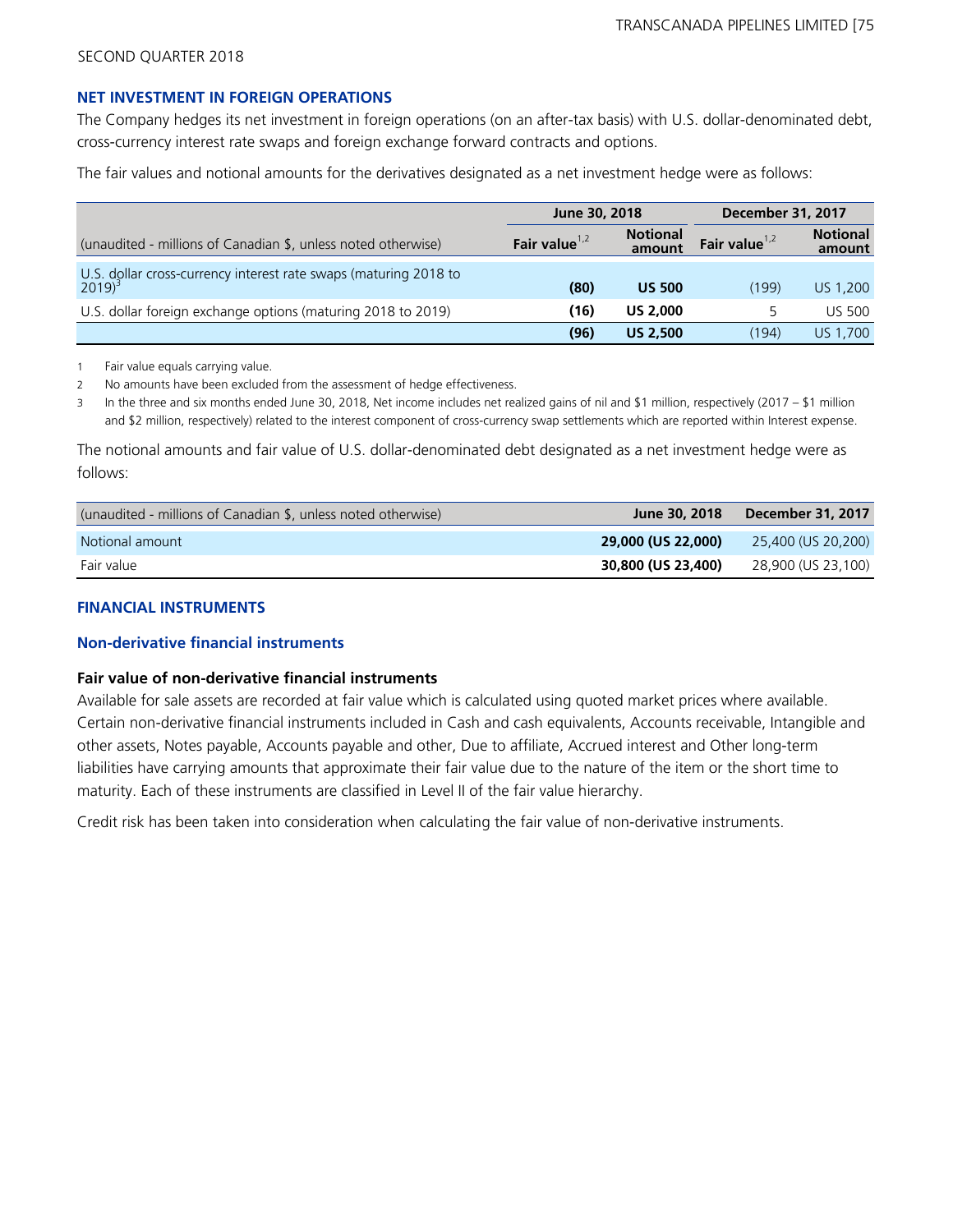#### **Balance sheet presentation of non-derivative financial instruments**

The following table details the fair value of the Company's non-derivative financial instruments, excluding those where carrying amounts approximate fair value, which are classified in Level II of the fair value hierarchy:

|                                                         | June 30, 2018      |               | <b>December 31, 2017</b> |               |  |
|---------------------------------------------------------|--------------------|---------------|--------------------------|---------------|--|
| (unaudited - millions of Canadian \$)                   | Carrying<br>amount | Fair<br>value | Carrying<br>amount       | Fair<br>value |  |
| Long-term debt including current portion <sup>1,2</sup> | (37, 395)          | (40, 762)     | (34, 741)                | (40, 180)     |  |
| Junior subordinated notes                               | (7, 284)           | (7, 101)      | (7,007)                  | (7,233)       |  |
|                                                         | (44, 679)          | (47, 863)     | (41, 748)                | (47, 413)     |  |

1 Long-term debt is recorded at amortized cost except for US\$1.3 billion (December 31, 2017 – US\$1.1 billion) that is attributed to hedged risk and recorded at fair value.

2 Net income for the three and six months ended June 30, 2018 includes unrealized losses of \$1 million and unrealized gains of \$4 million, respectively, (2017 – losses of \$1 million and gains of \$1 million, respectively) for fair value adjustments attributable to the hedged interest rate risk associated with interest rate swap fair value hedging relationships on US\$1.3 billion of long-term debt at June 30, 2018 (December 31, 2017 – US\$1.1 billion). There were no other unrealized gains or losses from fair value adjustments to the non-derivative financial instruments.

#### **Available for sale assets summary**

The following tables summarize additional information about the Company's restricted investments that are classified as available for sale assets:

|                                                     |                                       | June 30, 2018                          | <b>December 31, 2017</b>              |                                               |  |
|-----------------------------------------------------|---------------------------------------|----------------------------------------|---------------------------------------|-----------------------------------------------|--|
| (unaudited - millions of Canadian \$)               | <b>LMCI</b> restricted<br>investments | <b>Other restricted</b><br>investments | <b>LMCI</b> restricted<br>investments | <b>Other restricted</b><br><i>investments</i> |  |
| Fair values of fixed income securities <sup>2</sup> |                                       |                                        |                                       |                                               |  |
| Maturing within 1 year                              |                                       | 24                                     |                                       | 23                                            |  |
| Maturing within 1-5 years                           |                                       | 105                                    |                                       | 107                                           |  |
| Maturing within 5-10 years                          | 85                                    |                                        | 14                                    |                                               |  |
| Maturing after 10 years                             | 857                                   |                                        | 790                                   |                                               |  |
|                                                     | 942                                   | 129                                    | 804                                   | 130                                           |  |

1 Other restricted investments have been set aside to fund insurance claim losses to be paid by the Company's wholly-owned captive insurance subsidiary.

2 Available for sale assets are recorded at fair value and included in Other current assets and Restricted investments on the Condensed consolidated balance sheet.

|                                       | June 30, 2018                         |                                                     | June 30, 2017                                      |                                                     |  |
|---------------------------------------|---------------------------------------|-----------------------------------------------------|----------------------------------------------------|-----------------------------------------------------|--|
| (unaudited - millions of Canadian \$) | <b>LMCI</b> restricted<br>investments | <b>Other restricted</b><br>investments <sup>2</sup> | <b>LMCI</b> restricted<br>investments <sup>1</sup> | <b>Other restricted</b><br>investments <sup>2</sup> |  |
| Net unrealized gains in the period    |                                       |                                                     |                                                    |                                                     |  |
| three months ended                    |                                       |                                                     | 1 <sub>3</sub>                                     |                                                     |  |
| six months ended                      | 5                                     |                                                     | 15                                                 |                                                     |  |
| Net realized losses in the period     |                                       |                                                     |                                                    |                                                     |  |
| three months ended                    | (3)                                   |                                                     |                                                    |                                                     |  |
| six months ended                      | (3)                                   |                                                     |                                                    |                                                     |  |

1 Gains and losses arising from changes in the fair value of LMCI restricted investments impact the subsequent amounts to be collected through tolls to cover future pipeline abandonment costs. As a result, the Company records these gains and losses as regulatory assets or liabilities.

2 Gains and losses on other restricted investments are included in Interest income and other.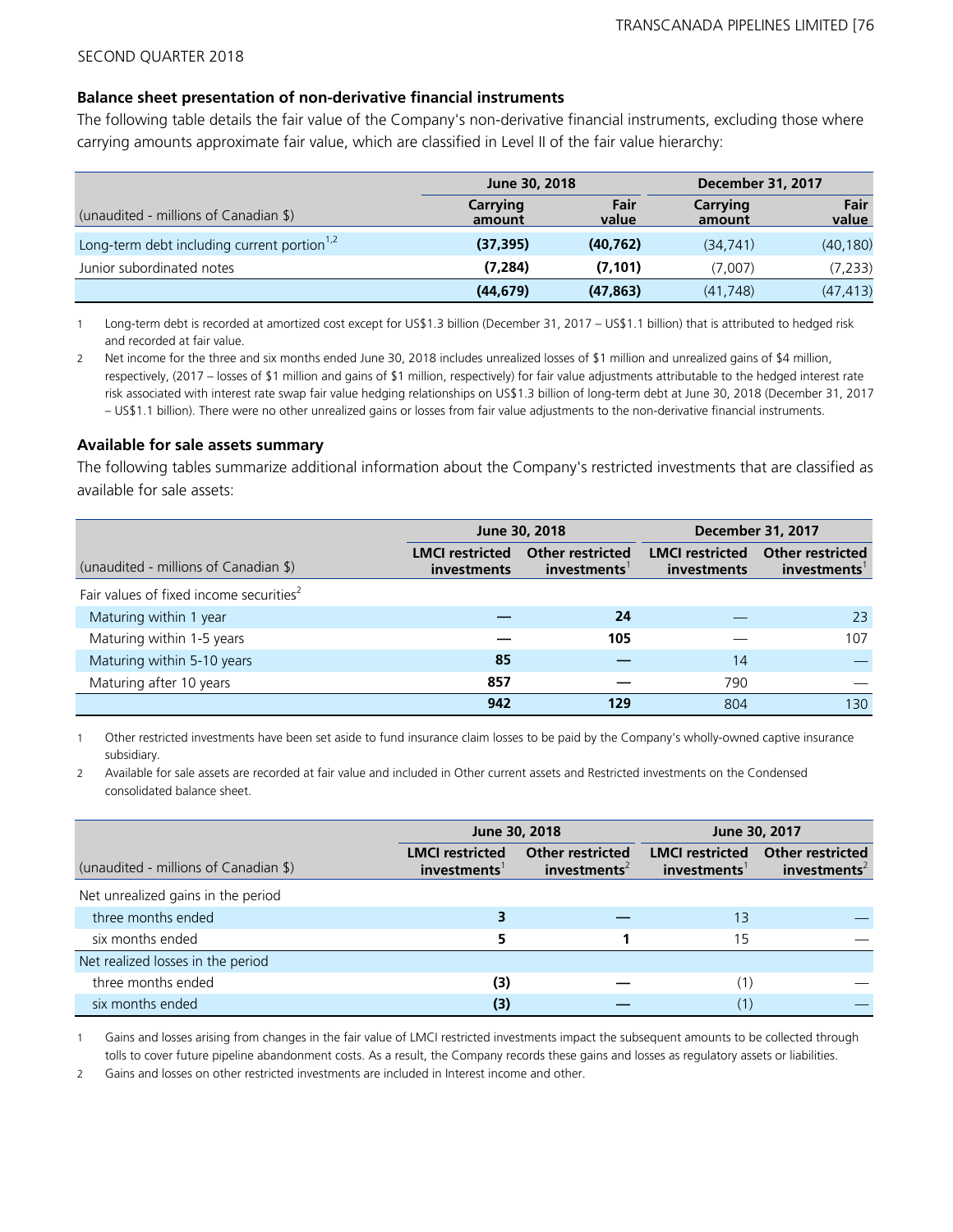## **Derivative instruments**

#### **Fair value of derivative instruments**

The fair value of foreign exchange and interest rate derivatives has been calculated using the income approach which uses period-end market rates and applies a discounted cash flow valuation model. The fair value of commodity derivatives has been calculated using quoted market prices where available. In the absence of quoted market prices, third-party broker quotes or other valuation techniques have been used. The fair value of options has been calculated using the Black-Scholes pricing model. Credit risk has been taken into consideration when calculating the fair value of derivative instruments.

In some cases, even though the derivatives are considered to be effective economic hedges, they do not meet the specific criteria for hedge accounting treatment or are not designated as a hedge and are accounted for at fair value with changes in fair value recorded in net income in the period of change. This may expose the Company to increased variability in reported earnings because the fair value of the derivative instruments can fluctuate significantly from period to period.

## **Balance sheet presentation of derivative instruments**

The balance sheet classification of the fair value of derivative instruments is as follows:

| at June 30, 2018<br>(unaudited - millions of Canadian \$) | <b>Cash Flow</b><br><b>Hedges</b> | <b>Fair Value</b><br><b>Hedges</b> | <b>Net</b><br>Investment<br><b>Hedges</b> | <b>Held for</b><br><b>Trading</b> | <b>Total Fair</b><br>Value of<br><b>Derivative</b><br>Instruments' |
|-----------------------------------------------------------|-----------------------------------|------------------------------------|-------------------------------------------|-----------------------------------|--------------------------------------------------------------------|
| Other current assets                                      |                                   |                                    |                                           |                                   |                                                                    |
| Commodities <sup>2</sup>                                  |                                   |                                    |                                           | 221                               | 221                                                                |
| Foreign exchange                                          |                                   |                                    | 10                                        | 11                                | 21                                                                 |
| Interest rate                                             | 4                                 |                                    |                                           |                                   | $\overline{4}$                                                     |
|                                                           | 4                                 |                                    | 10                                        | 232                               | 246                                                                |
| Intangible and other assets                               |                                   |                                    |                                           |                                   |                                                                    |
| Commodities <sup>2</sup>                                  |                                   |                                    |                                           | 46                                | 46                                                                 |
| Foreign exchange                                          |                                   |                                    | $\overline{2}$                            |                                   | $\overline{2}$                                                     |
| Interest rate                                             | 15                                |                                    |                                           |                                   | 15                                                                 |
|                                                           | 15                                |                                    | $\overline{2}$                            | 46                                | 63                                                                 |
| <b>Total Derivative Assets</b>                            | 19                                |                                    | 12                                        | 278                               | 309                                                                |
| Accounts payable and other                                |                                   |                                    |                                           |                                   |                                                                    |
| Commodities $2$                                           | (8)                               |                                    |                                           | (158)                             | (166)                                                              |
| Foreign exchange                                          |                                   |                                    | (93)                                      | (90)                              | (183)                                                              |
| Interest rate                                             |                                   | (6)                                |                                           |                                   | (6)                                                                |
|                                                           | (8)                               | (6)                                | (93)                                      | (248)                             | (355)                                                              |
| Other long-term liabilities                               |                                   |                                    |                                           |                                   |                                                                    |
| Commodities <sup>2</sup>                                  | (2)                               |                                    |                                           | (32)                              | (34)                                                               |
| Foreign exchange                                          |                                   |                                    | (15)                                      |                                   | (15)                                                               |
| Interest rate                                             |                                   | (3)                                |                                           |                                   | (3)                                                                |
|                                                           | (2)                               | (3)                                | (15)                                      | (32)                              | (52)                                                               |
| <b>Total Derivative Liabilities</b>                       | (10)                              | (9)                                | (108)                                     | (280)                             | (407)                                                              |
| <b>Total Derivatives</b>                                  | 9                                 | (9)                                | (96)                                      | (2)                               | (98)                                                               |

1 Fair value equals carrying value.

2 Includes purchases and sales of power, natural gas and liquids.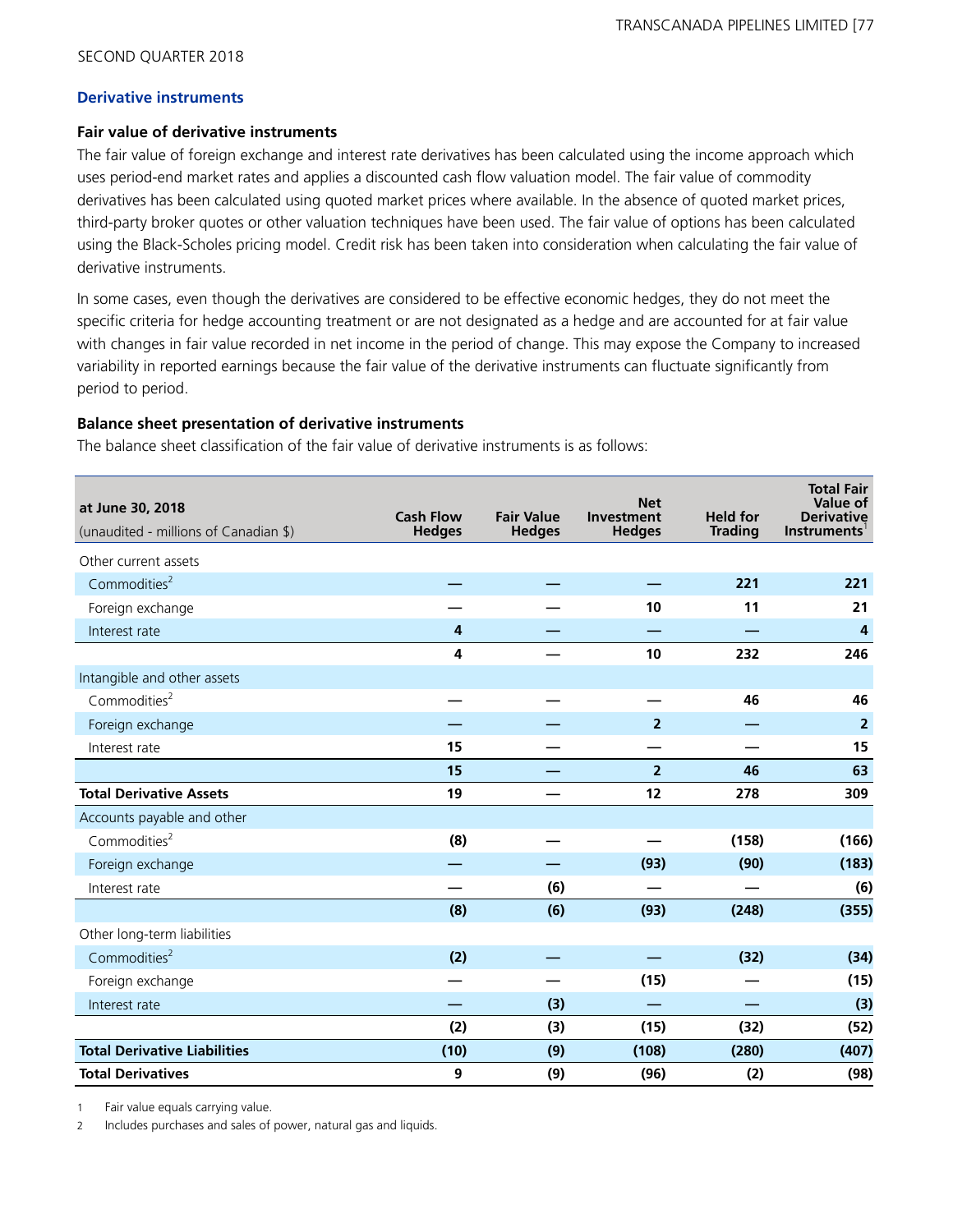| at December 31, 2017<br>(unaudited - millions of Canadian \$) | <b>Cash Flow</b><br><b>Hedges</b> | <b>Fair Value</b><br><b>Hedges</b> | <b>Net</b><br>Investment<br><b>Hedges</b> | <b>Held for</b><br><b>Trading</b> | <b>Total Fair</b><br>Value of<br><b>Derivative</b><br><b>Instruments</b> |
|---------------------------------------------------------------|-----------------------------------|------------------------------------|-------------------------------------------|-----------------------------------|--------------------------------------------------------------------------|
| Other current assets                                          |                                   |                                    |                                           |                                   |                                                                          |
| Commodities <sup>2</sup>                                      | $\mathbf{1}$                      |                                    |                                           | 249                               | 250                                                                      |
| Foreign exchange                                              |                                   |                                    | 8                                         | 70                                | 78                                                                       |
| Interest rate                                                 | 3                                 |                                    |                                           | $\mathbf{1}$                      | $\overline{4}$                                                           |
|                                                               | 4                                 |                                    | 8                                         | 320                               | 332                                                                      |
| Intangible and other assets                                   |                                   |                                    |                                           |                                   |                                                                          |
| Commodities <sup>2</sup>                                      |                                   |                                    |                                           | 69                                | 69                                                                       |
| Interest rate                                                 | $\overline{4}$                    |                                    |                                           |                                   | $\overline{4}$                                                           |
|                                                               | 4                                 |                                    |                                           | 69                                | 73                                                                       |
| <b>Total Derivative Assets</b>                                | 8                                 |                                    | 8                                         | 389                               | 405                                                                      |
| Accounts payable and other                                    |                                   |                                    |                                           |                                   |                                                                          |
| Commodities <sup>2</sup>                                      | (6)                               |                                    |                                           | (208)                             | (214)                                                                    |
| Foreign exchange                                              |                                   |                                    | (159)                                     | (10)                              | (169)                                                                    |
| Interest rate                                                 |                                   | (4)                                |                                           |                                   | (4)                                                                      |
|                                                               | (6)                               | (4)                                | (159)                                     | (218)                             | (387)                                                                    |
| Other long-term liabilities                                   |                                   |                                    |                                           |                                   |                                                                          |
| Commodities <sup>2</sup>                                      | (2)                               |                                    |                                           | (26)                              | (28)                                                                     |
| Foreign exchange                                              |                                   |                                    | (43)                                      |                                   | (43)                                                                     |
| Interest rate                                                 |                                   | (1)                                |                                           |                                   | (1)                                                                      |
|                                                               | (2)                               | (1)                                | (43)                                      | (26)                              | (72)                                                                     |
| <b>Total Derivative Liabilities</b>                           | (8)                               | (5)                                | (202)                                     | (244)                             | (459)                                                                    |
| <b>Total Derivatives</b>                                      |                                   | (5)                                | (194)                                     | 145                               | (54)                                                                     |

1 Fair value equals carrying value.

2 Includes purchases and sales of power, natural gas and liquids.

The majority of derivative instruments held for trading have been entered into for risk management purposes and all are subject to the Company's risk management strategies, policies and limits. These include derivatives that have not been designated as hedges or do not qualify for hedge accounting treatment but have been entered into as economic hedges to manage the Company's exposures to market risk.

#### **Derivatives in fair value hedging relationships**

The following table details amounts recorded on the Condensed consolidated balance sheet in relation to cumulative adjustments for fair value hedges included in the carrying amount of the hedged liabilities:

|                                       | Carrying amount |                          | Fair value hedging adjustments <sup>1</sup> |                                 |
|---------------------------------------|-----------------|--------------------------|---------------------------------------------|---------------------------------|
| (unaudited - millions of Canadian \$) | June 30, 2018   | <b>December 31, 2017</b> |                                             | June 30, 2018 December 31, 2017 |
| Current portion of long-term debt     | (1, 114)        | (688)                    |                                             |                                 |
| Long-term debt                        | (520)           | (685)                    |                                             | $\overline{A}$                  |
|                                       | (1,634)         | (1, 373)                 |                                             |                                 |

1 At June 30, 2018 and December 31, 2017, adjustments for discontinued hedging relationships included in the balance were nil.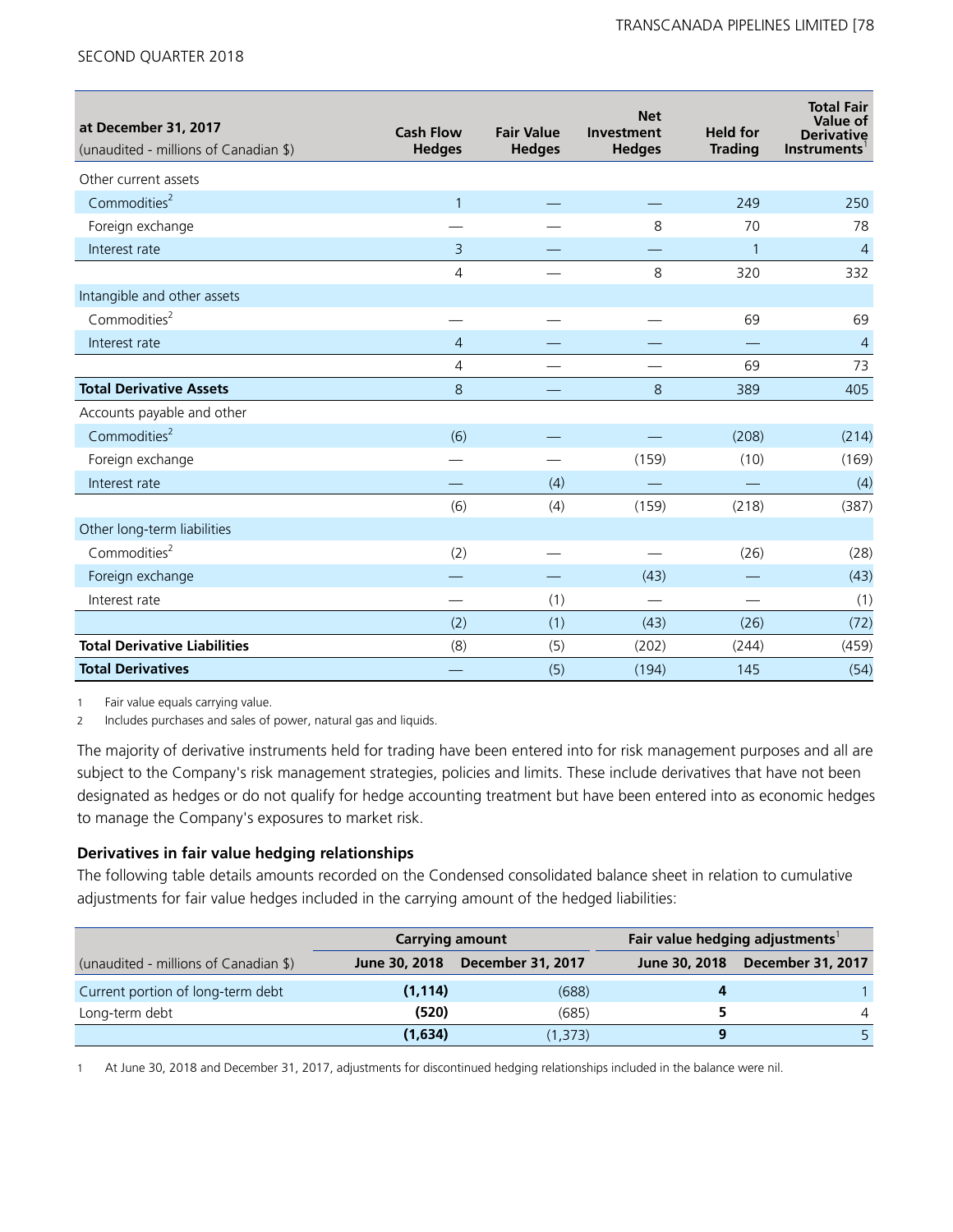#### **Notional and Maturity Summary**

The maturity and notional principal or quantity outstanding related to the Company's derivative instruments excluding hedges of the net investment in foreign operations is as follows:

| at June 30, 2018         |              | <b>Natural</b> |                | Foreign   |                 |
|--------------------------|--------------|----------------|----------------|-----------|-----------------|
| (unaudited)              | <b>Power</b> | Gas            | <b>Liquids</b> | Exchange  | <b>Interest</b> |
| Purchases'               | 38,381       | 87             | 40             |           |                 |
| Sales <sup>1</sup>       | 27,191       | 92             | 52             |           |                 |
| Millions of U.S. dollars |              |                |                | 3,504     | 2,450           |
| Maturity dates           | 2018-2022    | 2018-2021      | 2018-2019      | 2018-2019 | 2018-2028       |

1 Volumes for power, natural gas and liquids derivatives are in GWh, Bcf and MMBbls, respectively.

| at December 31, 2017      |              | <b>Natural</b> |         | Foreign         |                 |
|---------------------------|--------------|----------------|---------|-----------------|-----------------|
| (unaudited)               | <b>Power</b> | Gas            | Liquids | <b>Exchange</b> | <b>Interest</b> |
| Purchases'                | 66,132       | 133            | 6       |                 |                 |
| Sales <sup>®</sup>        | 42.836       | 135            |         |                 |                 |
| Millions of U.S. dollars  |              |                |         | 2,931           | 2,300           |
| Millions of Mexican pesos |              |                |         | 100             |                 |
| Maturity dates            | 2018-2022    | 2018-2021      | 2018    | 2018            | 2018-2022       |

1 Volumes for power, natural gas and liquids derivatives are in GWh, Bcf and MMBbls, respectively.

#### **Unrealized and realized gains/(losses) on derivative instruments**

The following summary does not include hedges of the net investment in foreign operations.

|                                                        | three months ended June 30 |                | six months ended June 30 |       |
|--------------------------------------------------------|----------------------------|----------------|--------------------------|-------|
| (unaudited - millions of Canadian \$)                  | 2018                       | 2017           | 2018                     | 2017  |
| Derivative Instruments Held for Trading <sup>1</sup>   |                            |                |                          |       |
| Amount of unrealized gains/(losses) in the period      |                            |                |                          |       |
| Commodities <sup>2</sup>                               | 99                         | (91)           | (10)                     | (147) |
| Foreign exchange                                       | (60)                       | 41             | (139)                    | 56    |
| Amount of realized gains/(losses) in the period        |                            |                |                          |       |
| Commodities                                            | 19                         | (37)           | 129                      | (85)  |
| Foreign exchange                                       | $\overline{4}$             | (5)            | 19                       | (9)   |
| <b>Derivative Instruments in Hedging Relationships</b> |                            |                |                          |       |
| Amount of realized (losses)/gains in the period        |                            |                |                          |       |
| Commodities                                            | (4)                        | $\overline{7}$ | (1)                      | 13    |
| Foreign exchange                                       |                            |                |                          | 5     |
| Interest rate                                          |                            |                |                          |       |

1 Realized and unrealized gains and losses on held for trading derivative instruments used to purchase and sell commodities are included on a net basis in Revenues. Realized and unrealized gains and losses on interest rate and foreign exchange held for trading derivative instruments are included on a net basis in Interest expense and Interest income and other, respectively.

2 In the three and six months ended June 30, 2018 and 2017, there were no gains or losses included in Net Income relating to discontinued cash flow hedges where it was probable that the anticipated transaction would not occur.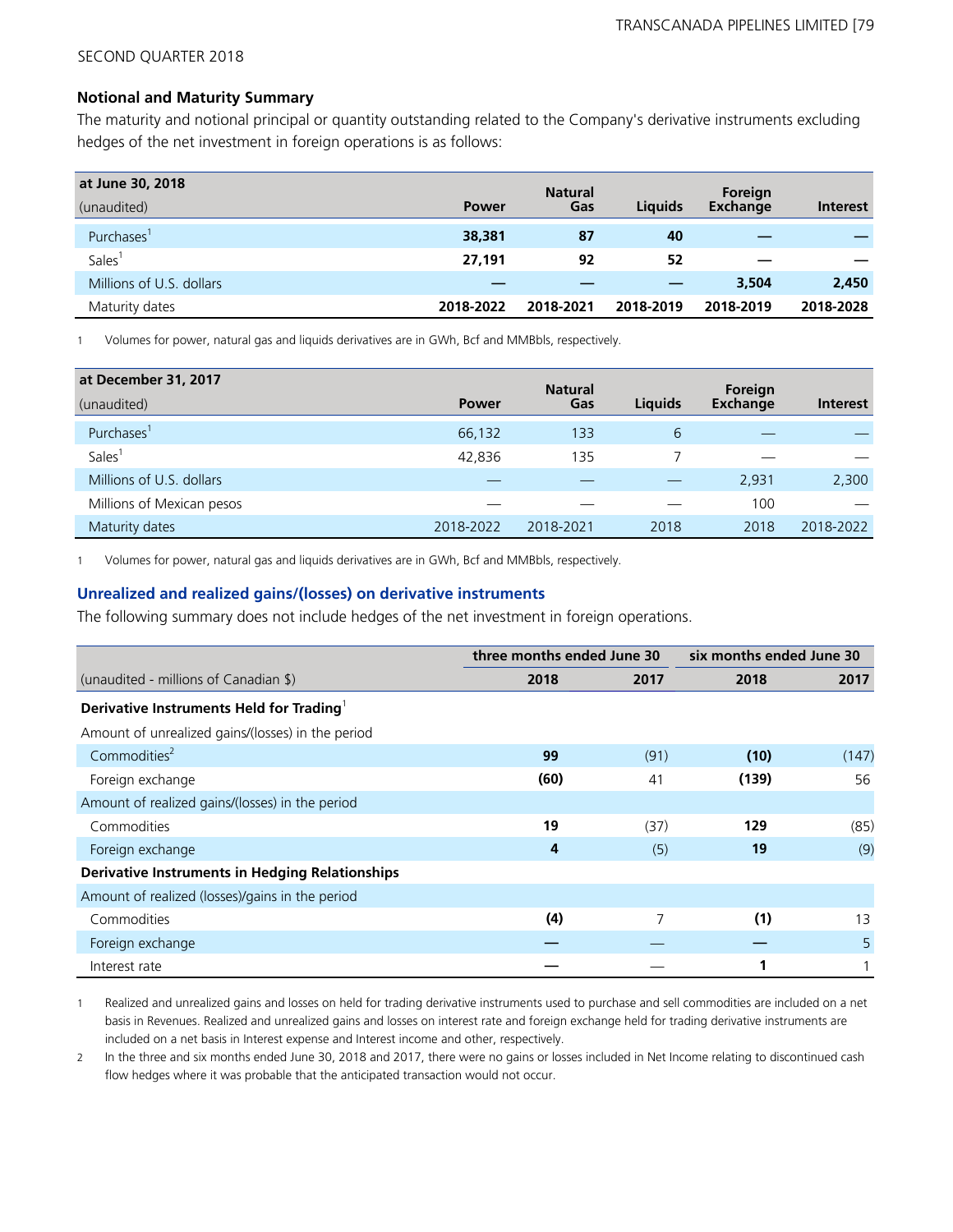#### **Derivatives in cash flow hedging relationships**

The components of OCI related to the change in fair value of derivatives in cash flow hedging relationships including the portion attributable to non-controlling interests are as follows:

|                                                                                                      | three months ended June 30 |      | six months ended June 30 |      |
|------------------------------------------------------------------------------------------------------|----------------------------|------|--------------------------|------|
| (unaudited - millions of Canadian \$)                                                                | 2018                       | 2017 | 2018                     | 2017 |
| Change in fair value of derivative instruments recognized in<br>OCI (effective portion) <sup>1</sup> |                            |      |                          |      |
| Commodities                                                                                          | (3)                        | (2)  | (6)                      |      |
| Interest rate                                                                                        |                            |      | q                        |      |
|                                                                                                      |                            |      |                          |      |

1 Amounts presented are pre-tax. No amounts have been excluded from the assessment of hedge effectiveness. Amounts in parentheses indicate losses recorded to OCI and AOCI.

## **Effect of fair value and cash flow hedging relationships**

The following tables detail amounts presented on the Condensed consolidated statement of income in which the effects of fair value or cash flow hedging relationships are recorded.

|                                                                                                                                                                   |                          |      | three months ended June 30 |       |
|-------------------------------------------------------------------------------------------------------------------------------------------------------------------|--------------------------|------|----------------------------|-------|
|                                                                                                                                                                   | <b>Revenues (Energy)</b> |      | <b>Interest Expense</b>    |       |
| (unaudited - millions of Canadian \$)                                                                                                                             | 2018                     | 2017 | 2018                       | 2017  |
| Total Amount Presented in the Condensed Consolidated Statement<br>of Income                                                                                       | 514                      | 778  | (584)                      | (540) |
| <b>Fair Value Hedges</b>                                                                                                                                          |                          |      |                            |       |
| Interest rate contracts                                                                                                                                           |                          |      |                            |       |
| Hedged items                                                                                                                                                      |                          |      | (22)                       | (19)  |
| Derivatives designated as hedging instruments                                                                                                                     |                          |      | (2)                        |       |
| <b>Cash Flow Hedges</b>                                                                                                                                           |                          |      |                            |       |
| Reclassification of gains/(losses) on derivative instruments from AOCI to<br>net income                                                                           |                          |      |                            |       |
| Interest rate contracts <sup>1</sup>                                                                                                                              |                          |      | 3                          |       |
| Commodity contracts <sup>2</sup>                                                                                                                                  | 2                        | (7)  |                            |       |
| Reclassification of gains on derivative instruments from AOCI to net income<br>as a result of forecasted transactions that are no longer probable of<br>occurring |                          |      |                            |       |
| Interest rate contracts <sup>1</sup>                                                                                                                              |                          |      | 4                          | 4     |

1 Refer to Note 10, Other comprehensive income/(loss) and accumulated other comprehensive loss, for the components of OCI related to derivatives in cash flow hedging relationships including the portion attributable to non-controlling interests.

2 There are no amounts recognized in earnings that were excluded from effectiveness testing.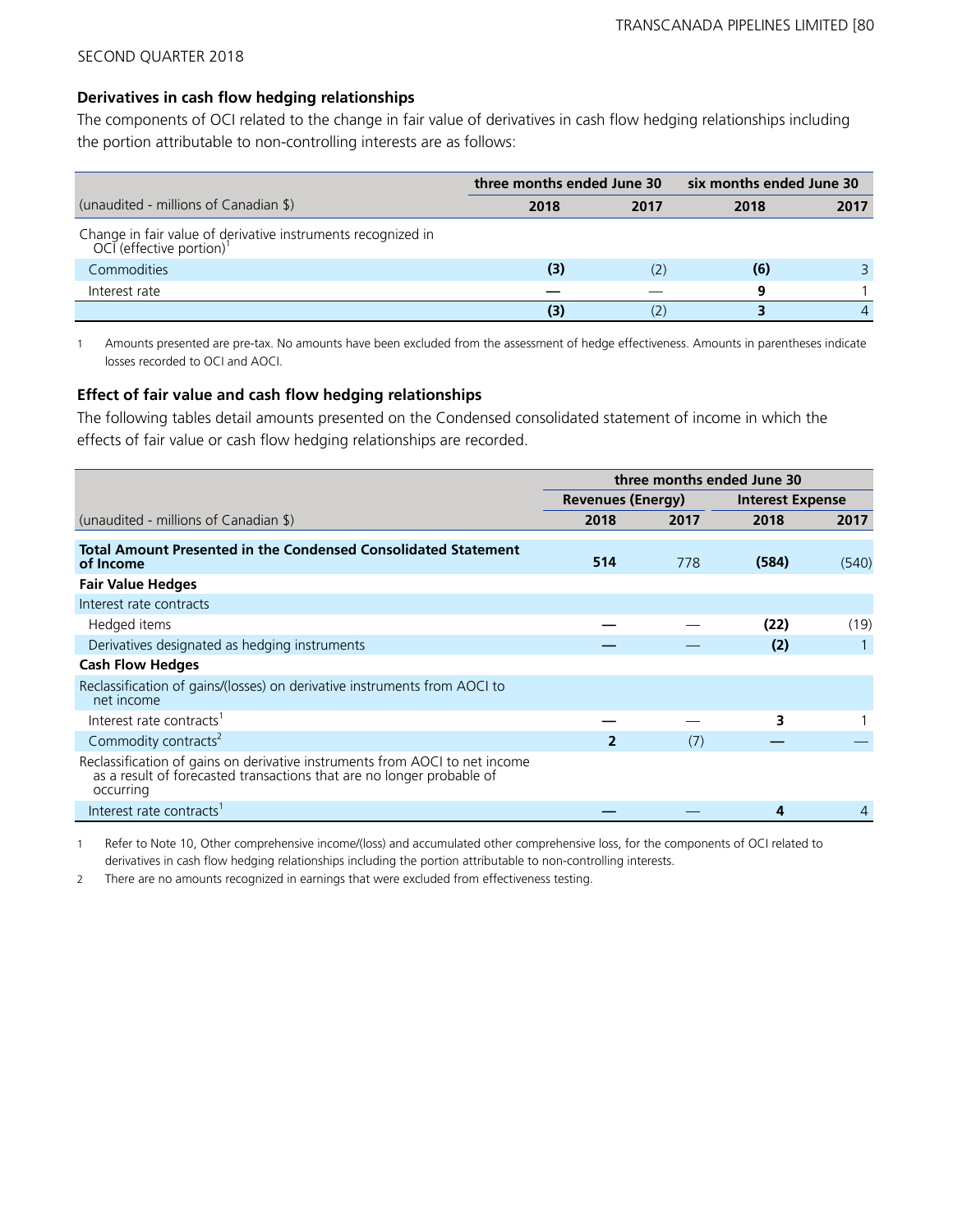|                                                                                                                                                                   | six months ended June 30 |       |                         |         |
|-------------------------------------------------------------------------------------------------------------------------------------------------------------------|--------------------------|-------|-------------------------|---------|
|                                                                                                                                                                   | <b>Revenues (Energy)</b> |       | <b>Interest Expense</b> |         |
| (unaudited - millions of Canadian $\frac{1}{2}$ )                                                                                                                 | 2018                     | 2017  | 2018                    | 2017    |
| <b>Total Amount Presented in the Condensed Consolidated Statement</b><br>of Income                                                                                | 1,189                    | 1,694 | (1, 132)                | (1,056) |
| <b>Fair Value Hedges</b>                                                                                                                                          |                          |       |                         |         |
| Interest rate contracts                                                                                                                                           |                          |       |                         |         |
| Hedged items                                                                                                                                                      |                          |       | (42)                    | (38)    |
| Derivatives designated as hedging instruments                                                                                                                     |                          |       | (2)                     | 2       |
| <b>Cash Flow Hedges</b>                                                                                                                                           |                          |       |                         |         |
| Reclassification of gains/(losses) on derivative instruments from AOCI to<br>net income                                                                           |                          |       |                         |         |
| Interest rate contracts <sup>1</sup>                                                                                                                              |                          |       | 4                       |         |
| Commodity contracts <sup>2</sup>                                                                                                                                  | 1                        | (11)  |                         |         |
| Reclassification of gains on derivative instruments from AOCI to net income<br>as a result of forecasted transactions that are no longer probable of<br>occurring |                          |       |                         |         |
| Interest rate contracts <sup>1</sup>                                                                                                                              |                          |       | 8                       | 8       |

1 Refer to Note 10, Other comprehensive income/(loss) and accumulated other comprehensive loss, for the components of OCI related to derivatives in cash flow hedging relationships including the portion attributable to non-controlling interests.

2 There are no amounts recognized in earnings that were excluded from effectiveness testing.

## **Offsetting of derivative instruments**

The Company enters into derivative contracts with the right to offset in the normal course of business as well as in the event of default. TCPL has no master netting agreements, however, similar contracts are entered into containing rights to offset. The Company has elected to present the fair value of derivative instruments with the right to offset on a gross basis in the balance sheet. The following table shows the impact on the presentation of the fair value of derivative instrument assets and liabilities on the Condensed consolidated balance sheet had the Company elected to present these contracts on a net basis:

| at June 30, 2018                      |                                     | <b>Amounts available</b> |                    |
|---------------------------------------|-------------------------------------|--------------------------|--------------------|
| (unaudited - millions of Canadian \$) | <b>Gross derivative instruments</b> | for offset               | <b>Net amounts</b> |
| Derivative instrument assets          |                                     |                          |                    |
| Commodities                           | 267                                 | (139)                    | 128                |
| Foreign exchange                      | 23                                  | (23)                     |                    |
| Interest rate                         | 19                                  | (1)                      | 18                 |
|                                       | 309                                 | (163)                    | 146                |
| Derivative instrument liabilities     |                                     |                          |                    |
| Commodities                           | (200)                               | 139                      | (61)               |
| Foreign exchange                      | (198)                               | 23                       | (175)              |
| Interest rate                         | (9)                                 |                          | (8)                |
|                                       | (407)                               | 163                      | (244)              |

1 Amounts available for offset do not include cash collateral pledged or received.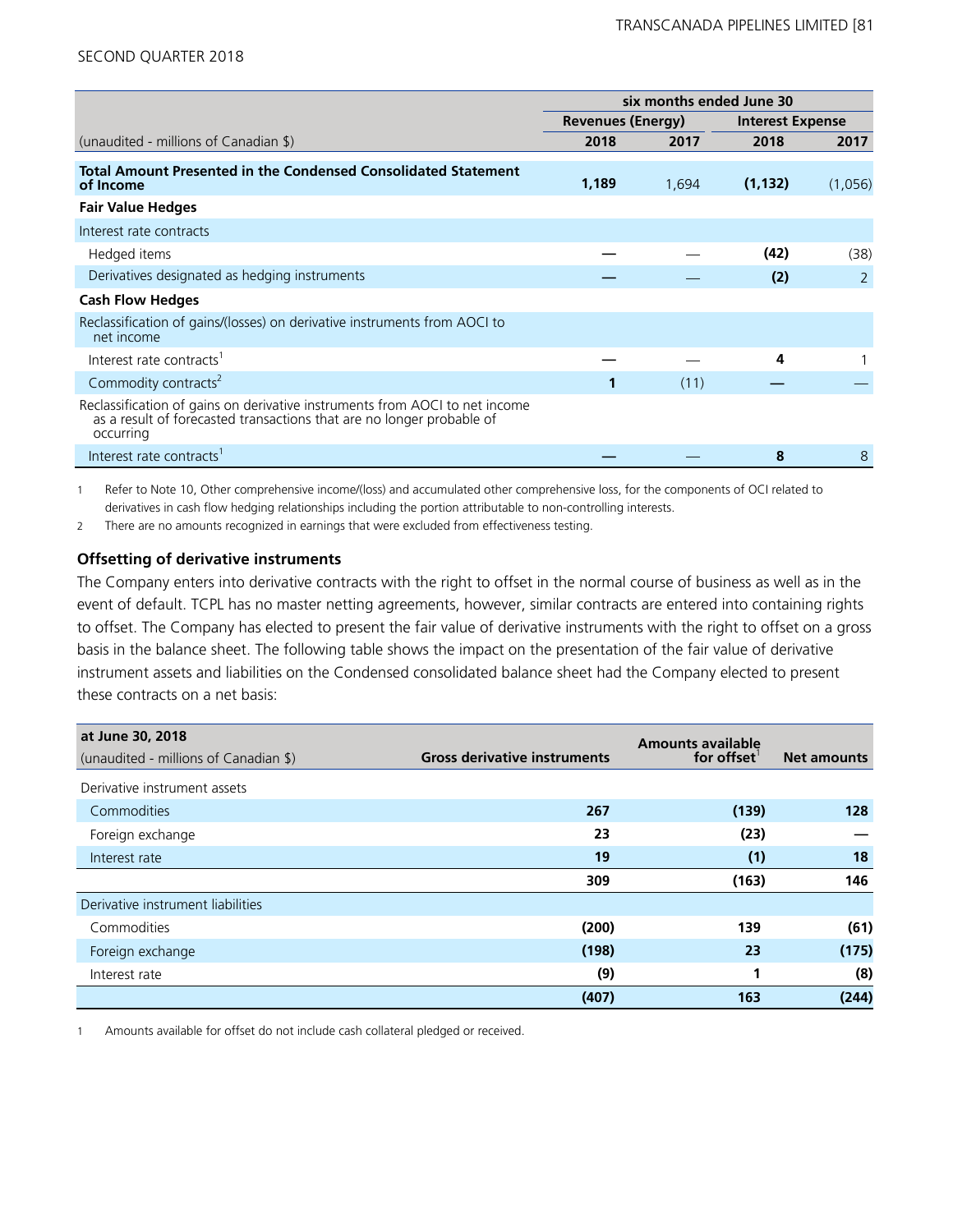| at December 31, 2017                  |                                     | <b>Amounts available</b> |                    |
|---------------------------------------|-------------------------------------|--------------------------|--------------------|
| (unaudited - millions of Canadian \$) | <b>Gross derivative instruments</b> | for offset               | <b>Net amounts</b> |
| Derivative instrument assets          |                                     |                          |                    |
| Commodities                           | 319                                 | (198)                    | 121                |
| Foreign exchange                      | 78                                  | (56)                     | 22                 |
| Interest rate                         | 8                                   | (1)                      | $\overline{7}$     |
|                                       | 405                                 | (255)                    | 150                |
| Derivative instrument liabilities     |                                     |                          |                    |
| Commodities                           | (242)                               | 198                      | (44)               |
| Foreign exchange                      | (212)                               | 56                       | (156)              |
| Interest rate                         | (5)                                 |                          | (4)                |
|                                       | (459)                               | 255                      | (204)              |

1 Amounts available for offset do not include cash collateral pledged or received.

With respect to the derivative instruments presented above, the Company provided cash collateral of \$125 million and letters of credit of \$12 million as at June 30, 2018 (December 31, 2017 – \$165 million and \$30 million) to its counterparties. At June 30, 2018, the Company held nil in cash collateral and \$1 million in letters of credit (December 31, 2017 – nil and \$3 million) from counterparties on asset exposures.

## **Credit risk related contingent features of derivative instruments**

Derivative contracts entered into to manage market risk often contain financial assurance provisions that allow parties to the contracts to manage credit risk. These provisions may require collateral to be provided if a credit-risk-related contingent event occurs, such as a downgrade in the Company's credit rating to non-investment grade.

Based on contracts in place and market prices at June 30, 2018, the aggregate fair value of all derivative instruments with credit-risk-related contingent features that were in a net liability position was \$2 million (December 31, 2017 – \$2 million), for which the Company did not provide collateral in the normal course of business at June 30, 2018 or December 31, 2017. If the credit-risk-related contingent features in these agreements were triggered on June 30, 2018, the Company would have been required to provide collateral of \$2 million (December 31, 2017 – \$2 million) to its counterparties. Collateral may also need to be provided should the fair value of derivative instruments exceed predefined contractual exposure limit thresholds.

The Company has sufficient liquidity in the form of cash and undrawn committed revolving credit facilities to meet these contingent obligations should they arise.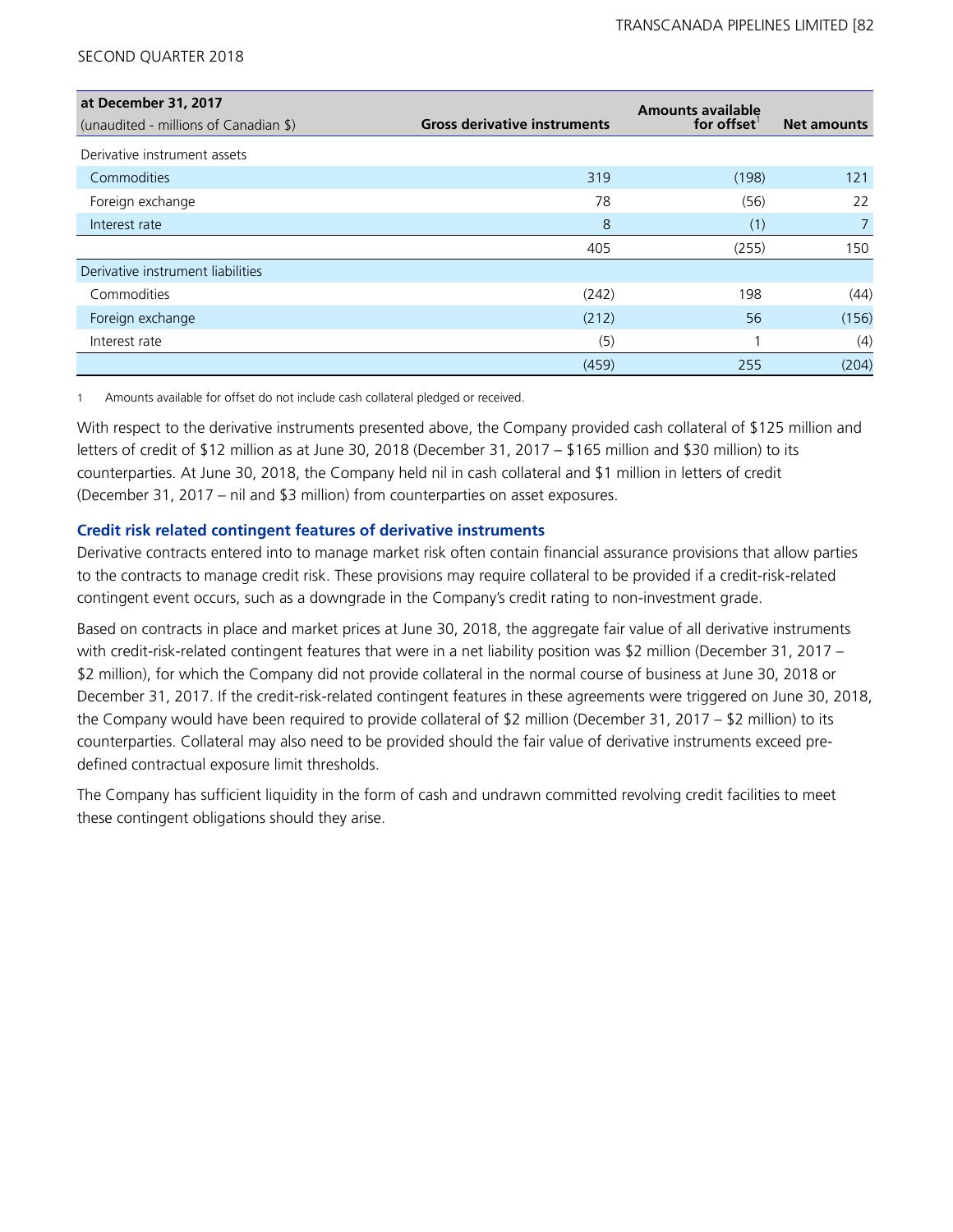#### **FAIR VALUE HIERARCHY**

The Company's financial assets and liabilities recorded at fair value have been categorized into three categories based on a fair value hierarchy.

| Levels    | How fair value has been determined                                                                                                                                                                                                                                                                                                                                                                                                                                                                                                                                                 |
|-----------|------------------------------------------------------------------------------------------------------------------------------------------------------------------------------------------------------------------------------------------------------------------------------------------------------------------------------------------------------------------------------------------------------------------------------------------------------------------------------------------------------------------------------------------------------------------------------------|
| Level I   | Quoted prices in active markets for identical assets and liabilities that the Company has the ability to access at<br>the measurement date. An active market is a market in which frequency and volume of transactions provides<br>pricing information on an ongoing basis.                                                                                                                                                                                                                                                                                                        |
| Level II  | Valuation based on the extrapolation of inputs, other than quoted prices included within Level I, for which all<br>significant inputs are observable directly or indirectly.                                                                                                                                                                                                                                                                                                                                                                                                       |
|           | Inputs include published exchange rates, interest rates, interest rate swap curves, yield curves and broker quotes<br>from external data service providers.                                                                                                                                                                                                                                                                                                                                                                                                                        |
|           | This category includes interest rate and foreign exchange derivative assets and liabilities where fair value is<br>determined using the income approach and commodity derivatives where fair value is determined using the<br>market approach.                                                                                                                                                                                                                                                                                                                                     |
|           | Transfers between Level I and Level II would occur when there is a change in market circumstances.                                                                                                                                                                                                                                                                                                                                                                                                                                                                                 |
| Level III | Valuation of assets and liabilities are measured using a market approach based on extrapolation of inputs that<br>are unobservable or where observable data does not support a significant portion of the derivative's fair value.<br>This category mainly includes long-dated commodity transactions in certain markets where liquidity is low and<br>the Company uses the most observable inputs available or, if not available, long-term broker quotes to estimate<br>the fair value for these transactions. Valuation of options is based on the Black-Scholes pricing model. |
|           | Assets and liabilities measured at fair value can fluctuate between Level II and Level III depending on the<br>proportion of the value of the contract that extends beyond the time frame for which significant inputs are<br>considered to be observable. As contracts near maturity and observable market data become available, they are<br>transferred out of Level III and into Level II.                                                                                                                                                                                     |

The fair value of the Company's derivative assets and liabilities measured on a recurring basis, including both current and non-current portions are categorized as follows:

| at June 30, 2018                      | <b>Quoted prices in</b><br>active markets | <b>Significant other</b><br>observable inputs | <b>Significant</b><br>unobservable<br>inputs |              |
|---------------------------------------|-------------------------------------------|-----------------------------------------------|----------------------------------------------|--------------|
| (unaudited - millions of Canadian \$) | $(Level I)^T$                             | (Level II) $1$                                | (Level III) $1$                              | <b>Total</b> |
| Derivative instrument assets          |                                           |                                               |                                              |              |
| Commodities                           | 75                                        | 103                                           | 89                                           | 267          |
| Foreign exchange                      |                                           | 23                                            |                                              | 23           |
| Interest rate                         |                                           | 19                                            |                                              | 19           |
| Derivative instrument liabilities     |                                           |                                               |                                              |              |
| Commodities                           | (72)                                      | (79)                                          | (49)                                         | (200)        |
| Foreign exchange                      |                                           | (198)                                         |                                              | (198)        |
| Interest rate                         |                                           | (9)                                           |                                              | (9)          |
|                                       | 3                                         | (141)                                         | 40                                           | (98)         |

1 There were no transfers from Level I to Level II or from Level II to Level III for the six months ended June 30, 2018.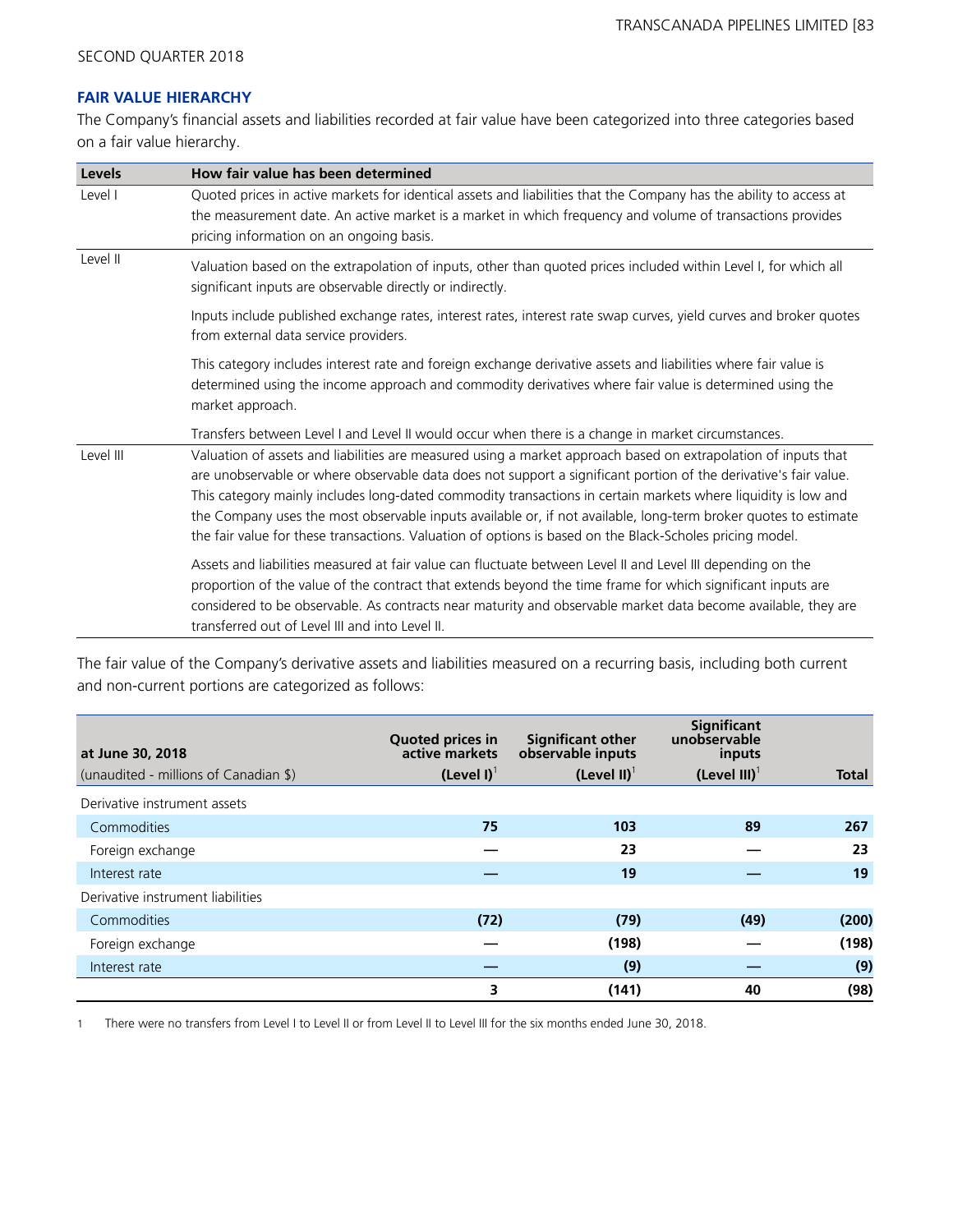| at December 31, 2017<br>(unaudited - millions of Canadian \$) | <b>Quoted prices in</b><br>active markets<br>$(Level I)^{T}$ | <b>Significant other</b><br>observable inputs<br>(Level II) $^1$ | Significant<br>unobservable<br>inputs<br>$(Level III)^{T}$ | <b>Total</b> |
|---------------------------------------------------------------|--------------------------------------------------------------|------------------------------------------------------------------|------------------------------------------------------------|--------------|
| Derivative instrument assets                                  |                                                              |                                                                  |                                                            |              |
| Commodities                                                   | 21                                                           | 283                                                              | 15                                                         | 319          |
| Foreign exchange                                              |                                                              | 78                                                               |                                                            | 78           |
| Interest rate                                                 |                                                              | 8                                                                |                                                            | 8            |
| Derivative instrument liabilities                             |                                                              |                                                                  |                                                            |              |
| Commodities                                                   | (27)                                                         | (193)                                                            | (22)                                                       | (242)        |
| Foreign exchange                                              |                                                              | (212)                                                            |                                                            | (212)        |
| Interest rate                                                 |                                                              | (5)                                                              |                                                            | (5)          |
|                                                               | (6)                                                          | (41)                                                             | (7)                                                        | (54)         |

1 There were no transfers from Level I to Level II or from Level II to Level III for the year ended December 31, 2017.

The following table presents the net change in fair value of derivative assets and liabilities classified as Level III of the fair value hierarchy:

|                                             | three months ended June 30 |      | six months ended June 30 |      |  |
|---------------------------------------------|----------------------------|------|--------------------------|------|--|
| (unaudited - millions of Canadian \$)       | 2018                       | 2017 | 2018                     | 2017 |  |
| Balance at beginning of period              | (18)                       | 10   | (7)                      | 16   |  |
| Total gains/(losses) included in Net income | 20                         | (2)  | 18                       | (2)  |  |
| Settlements                                 | 32                         | 5    | 23                       | 5.   |  |
| Sales                                       |                            | (3)  |                          | (5)  |  |
| Transfers out of Level III                  | 6                          | (1)  | 6                        | (5)  |  |
| Balance at end of period <sup>1</sup>       | 40                         | 9    | 40                       | 9    |  |

1 For the three and six months ended June 30, 2018, Revenues include unrealized gains of \$50 million and \$44 million, respectively, attributed to derivatives in the Level III category that were still held at June 30, 2018 (2017 – unrealized losses of \$1 million and unrealized gains of \$1 million, respectively).

A 10 per cent increase or decrease in commodity prices, with all other variables held constant, would result in a \$16 million increase or decrease, respectively, in the fair value of outstanding derivative instruments included in Level III as at June 30, 2018.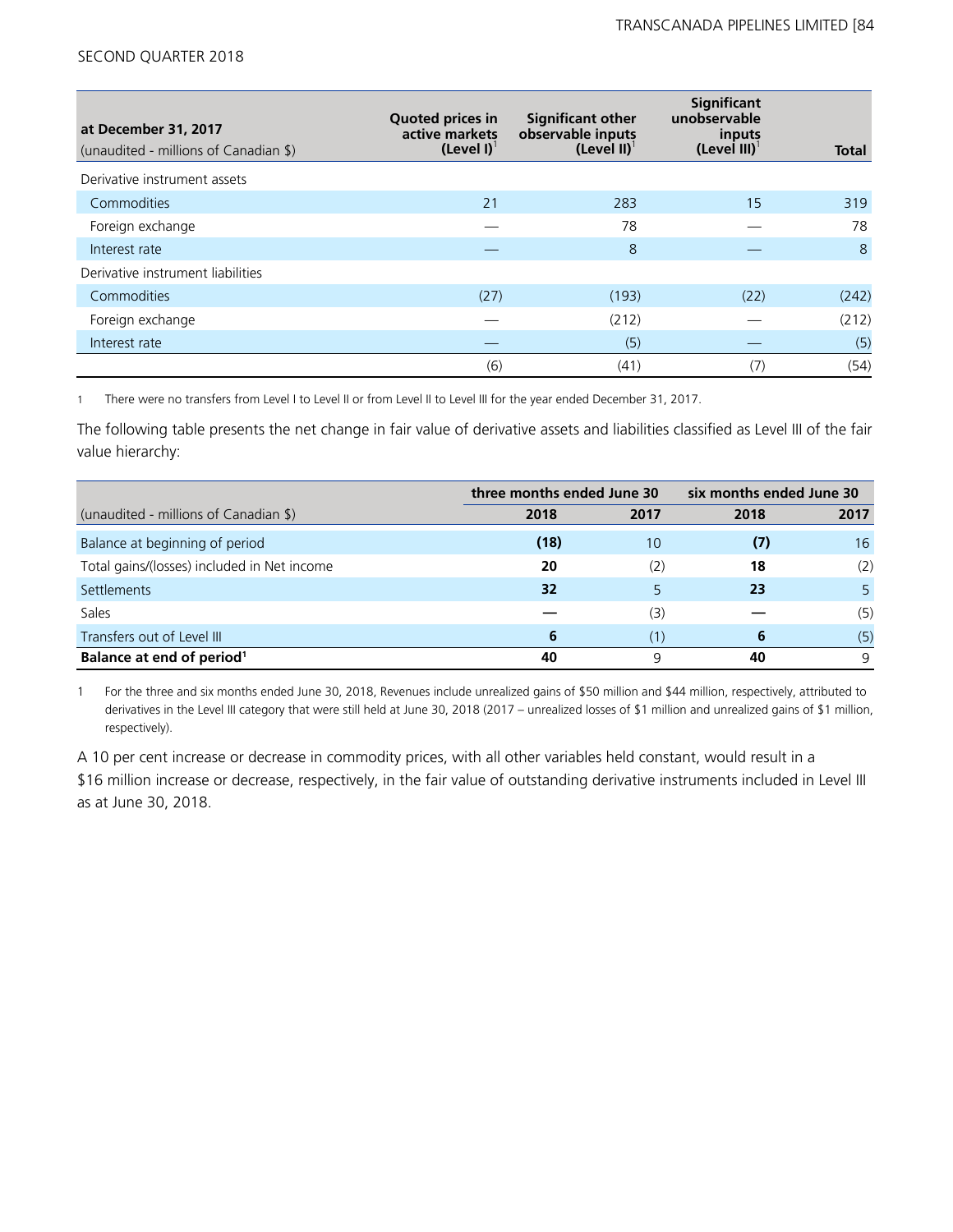# 13. Contingencies and guarantees

## **CONTINGENCIES**

TCPL and its subsidiaries are subject to various legal proceedings, arbitrations and actions arising in the normal course of business. While the final outcome of such legal proceedings and actions cannot be predicted with certainty, it is the opinion of management that the resolution of such proceedings and actions will not have a material impact on the Company's consolidated financial position or results of operations.

## **GUARANTEES**

TCPL and its joint venture partner on the Sur de Texas pipeline, IEnova, have jointly guaranteed the obligations for construction services during the construction of the pipeline.

TCPL and its joint venture partner on Bruce Power, BPC Generation Infrastructure Trust, have each severally guaranteed certain contingent financial obligations of Bruce Power related to a lease agreement and contractor and supplier services.

The Company and its partners in certain other jointly owned entities have either (i) jointly and severally, (ii) jointly or (iii) severally guaranteed the financial performance of these entities. Such agreements include guarantees and letters of credit which are primarily related to delivery of natural gas, construction services and the payment of liabilities. For certain of these entities, any payments made by TCPL under these guarantees in excess of its ownership interest are to be reimbursed by its partners.

The carrying value of these guarantees has been included in Other long-term liabilities on the Condensed consolidated balance sheet. Information regarding the Company's guarantees is as follows:

|                                       |                 | at June 30, 2018             |                          | at December 31, 2017         |                          |
|---------------------------------------|-----------------|------------------------------|--------------------------|------------------------------|--------------------------|
| (unaudited - millions of Canadian \$) | <b>Term</b>     | <b>Potential</b><br>exposure | <b>Carrying</b><br>value | <b>Potential</b><br>exposure | <b>Carrying</b><br>value |
| Sur de Texas                          | ranging to 2020 | 203                          |                          | 315                          |                          |
| <b>Bruce Power</b>                    | ranging to 2019 | 88                           |                          | 88                           |                          |
| Other jointly-owned entities          | ranging to 2059 | 104                          |                          | 104                          | 13                       |
|                                       |                 | 395                          |                          | 507                          | 16                       |

1 TCPL's share of the potential estimated current or contingent exposure.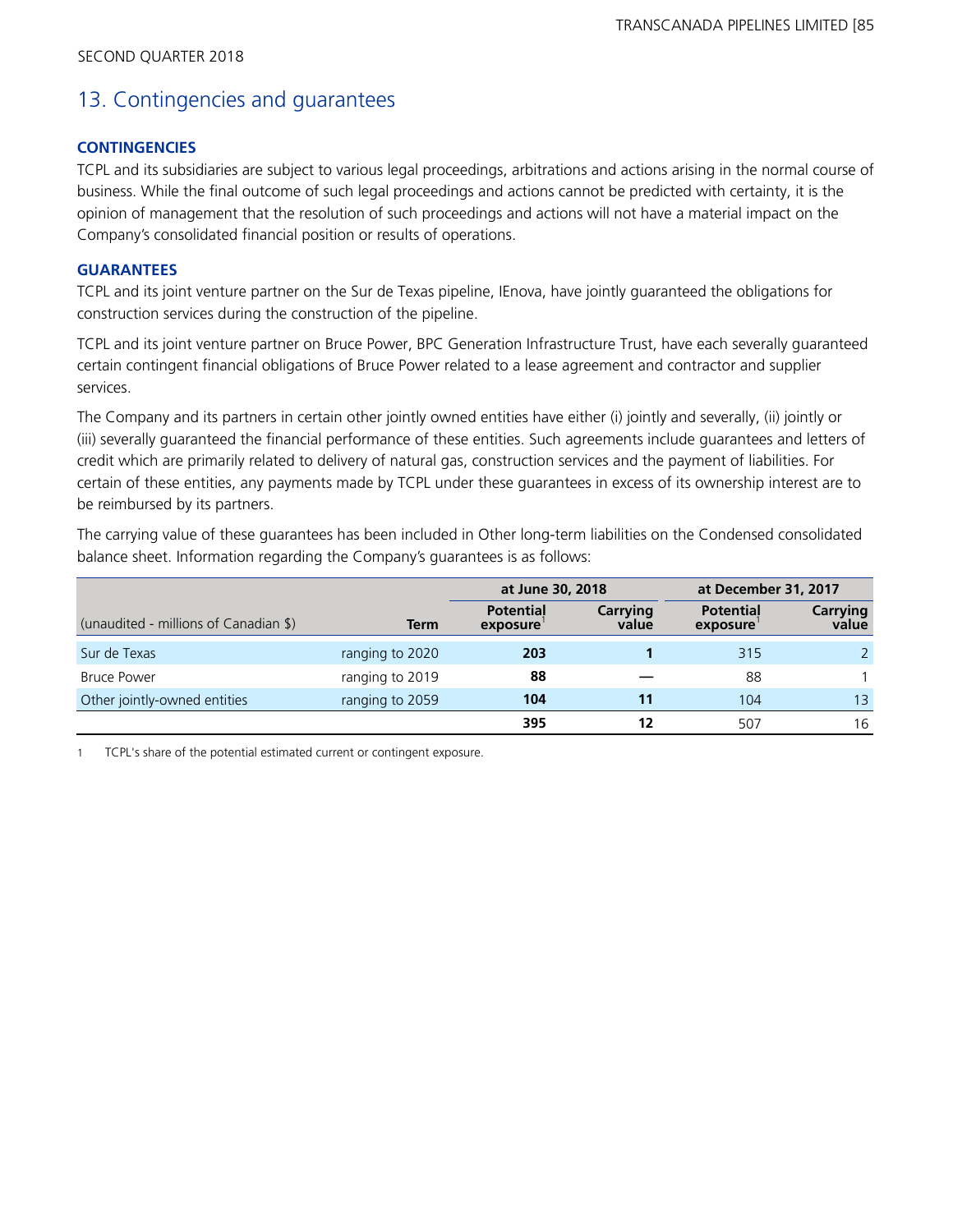# 14. Related party transactions

Related party transactions are conducted in the normal course of business and are measured at the exchange amount, which is the amount of consideration established and agreed to by the related parties.

The following amounts are included in Due to affiliate:

|                              |                      | 2018                   |                                          | 2017                       |                                          |
|------------------------------|----------------------|------------------------|------------------------------------------|----------------------------|------------------------------------------|
| (millions of Canadian \$)    | <b>Maturity Date</b> | Outstanding<br>June 30 | <b>Effective</b><br><b>Interest Rate</b> | Outstanding<br>December 31 | <b>Effective</b><br><b>Interest Rate</b> |
| Credit Facility <sup>1</sup> | Demand               | 3,217                  | 3.45%                                    | 2.551                      | $3.2\%$                                  |

1 TCPL has an unsecured \$4.5 billion credit facility with TransCanada. Interest on this facility is charged at the prime rate per annum.

In the three and six months ended June 30, 2018, Interest expense included \$26 million and \$48 million of interest charges as a result of inter-affiliate borrowing (June 30, 2017 - \$16 million and \$32 million).

At June 30, 2018, Accounts payable and other included \$5 million due to TransCanada (December 31, 2017 - \$16 million). In the three and six months ended June 30, 2018, the Company made interest payments of \$25 million and \$46 million to TransCanada (June 30, 2017 - \$16 million and \$32 million).

# 15. Variable interest entities

A VIE is a legal entity that does not have sufficient equity at risk to finance its activities without additional subordinated financial support or is structured such that equity investors lack the ability to make significant decisions relating to the entity's operations through voting rights or do not substantively participate in the gains and losses of the entity.

In the normal course of business, the Company consolidates VIEs in which it has a variable interest and for which it is considered to be the primary beneficiary. VIEs in which the Company has a variable interest but is not the primary beneficiary are considered non-consolidated VIEs and are accounted for as equity investments.

## **Consolidated VIEs**

The Company's consolidated VIEs consist of legal entities where the Company is the primary beneficiary. As the primary beneficiary, the Company has the power, through voting or similar rights, to direct the activities of the VIE that most significantly impact economic performance including purchasing or selling significant assets; maintenance and operations of assets; incurring additional indebtedness; or determining the strategic operating direction of the entity. In addition, the Company has the obligation to absorb losses or the right to receive benefits from the consolidated VIE that could potentially be significant to the VIE.

A significant portion of the Company's assets are held through VIEs in which the Company holds a 100 per cent voting interest, the VIE meets the definition of a business and the VIE's assets can be used for general corporate purposes. The Consolidated VIEs whose assets cannot be used for purposes other than the settlement of the VIE's obligations are as follows: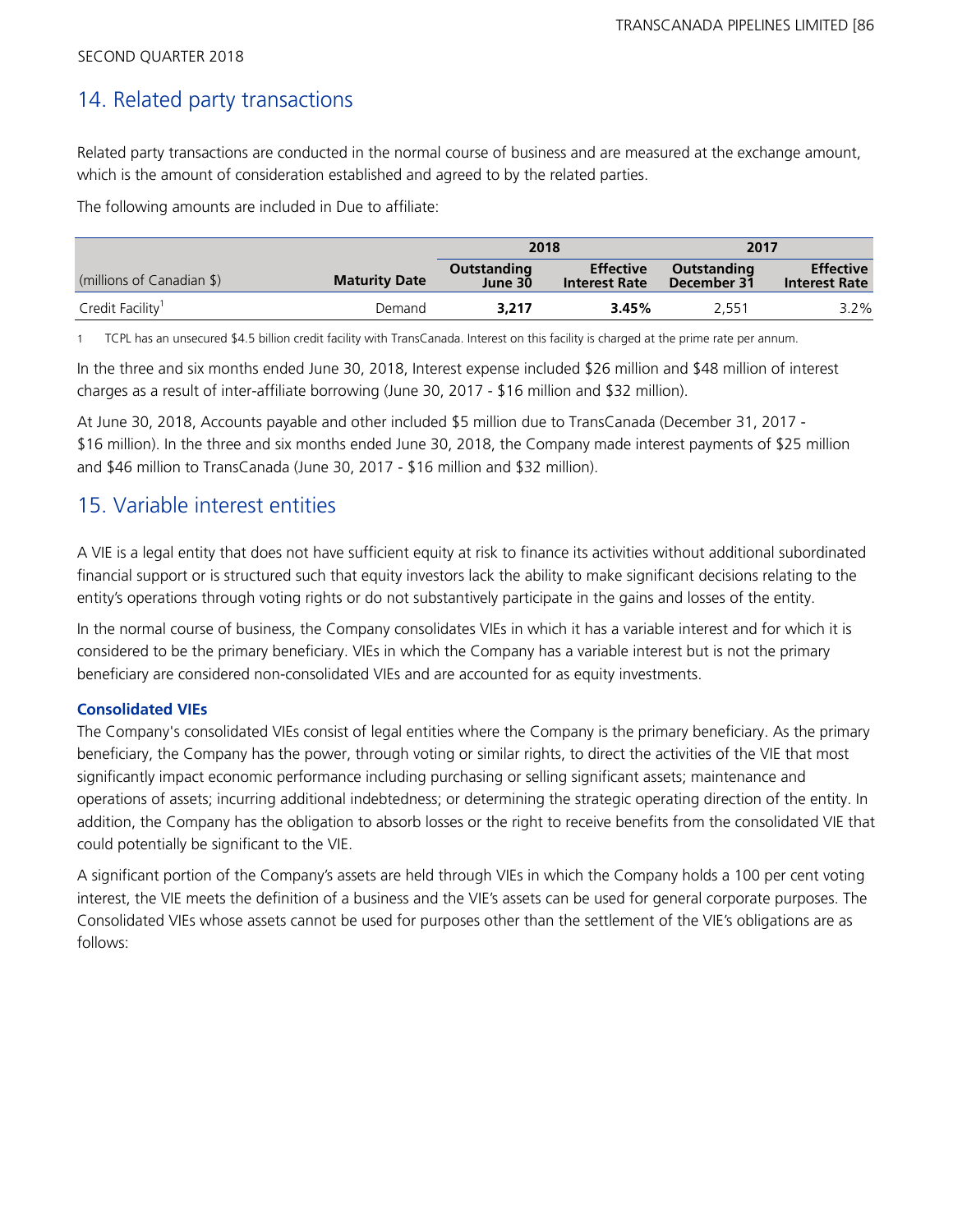|                                        | <b>June 30,</b><br>2018 | December 31,<br>2017 |
|----------------------------------------|-------------------------|----------------------|
| (unaudited - millions of Canadian \$)  |                         |                      |
| <b>ASSETS</b>                          |                         |                      |
| <b>Current Assets</b>                  |                         |                      |
| Cash and cash equivalents              | 67                      | 41                   |
| Accounts receivable                    | 43                      | 63                   |
| Inventories                            | 24                      | 23                   |
| Other                                  | 14                      | 11                   |
|                                        | 148                     | 138                  |
| <b>Plant, Property and Equipment</b>   | 3,654                   | 3,535                |
| <b>Equity Investments</b>              | 954                     | 917                  |
| Goodwill                               | 514                     | 490                  |
| <b>Intangible and Other Assets</b>     | 15                      | $\overline{3}$       |
|                                        | 5,285                   | 5,083                |
| <b>LIABILITIES</b>                     |                         |                      |
| <b>Current Liabilities</b>             |                         |                      |
| Accounts payable and other             | 66                      | 137                  |
| Dividends payable                      |                         | 1                    |
| Accrued interest                       | 24                      | 23                   |
| Current portion of long-term debt      | 75                      | 88                   |
|                                        | 165                     | 249                  |
| <b>Regulatory Liabilities</b>          | 38                      | 34                   |
| <b>Other Long-Term Liabilities</b>     | $\overline{2}$          | $\overline{3}$       |
| <b>Deferred Income Tax Liabilities</b> | 13                      | 13                   |
| <b>Long-Term Debt</b>                  | 3,287                   | 3,244                |
|                                        | 3,505                   | 3,543                |